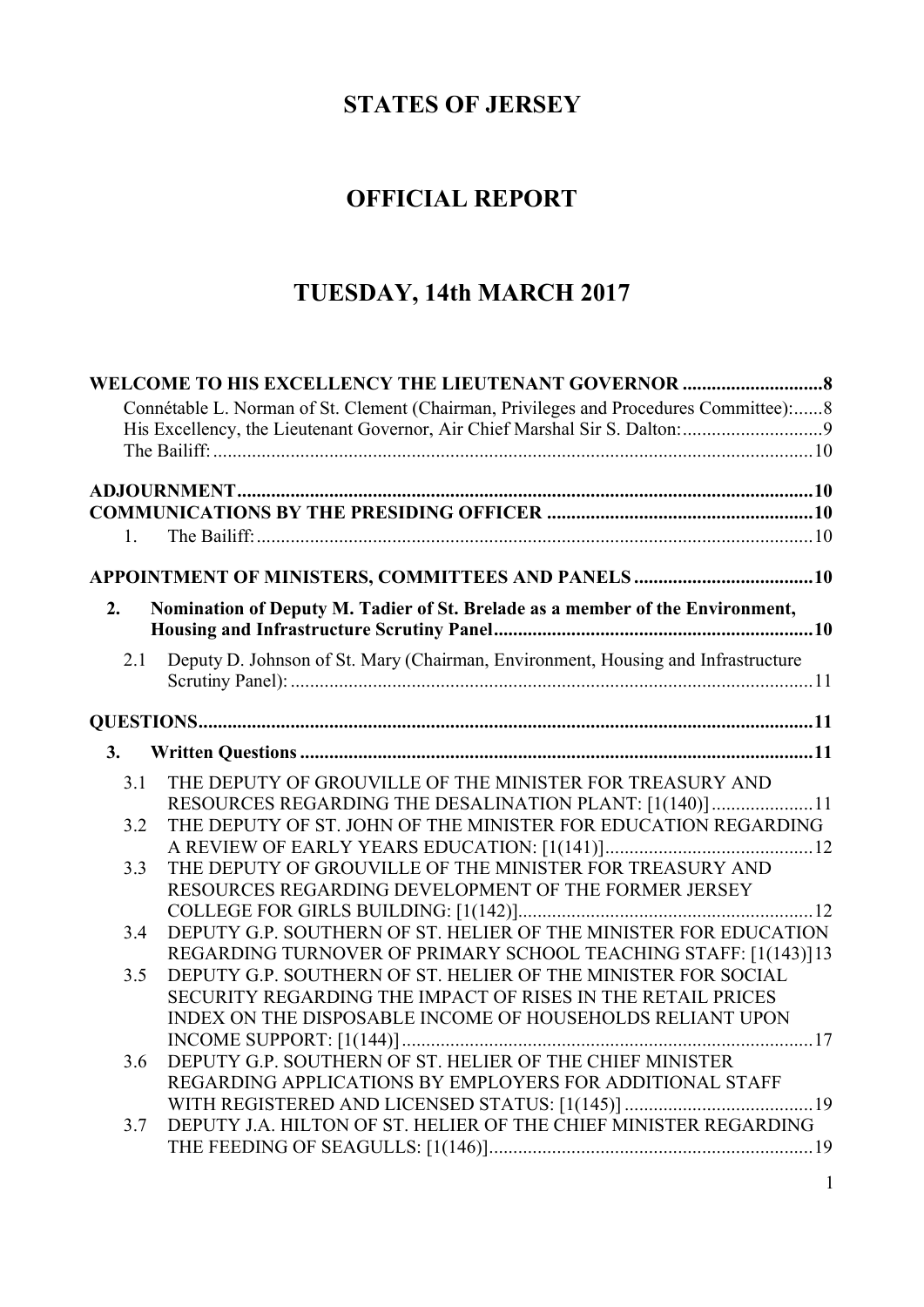|    | 3.8 | DEPUTY J.A. HILTON OF ST. HELIER OF THE MINISTER FOR HEALTH AND                                                               |
|----|-----|-------------------------------------------------------------------------------------------------------------------------------|
|    |     | SOCIAL SERVICES REGARDING AN INDEPENDENT AUDIT OF THE                                                                         |
|    |     | DEPUTY J.A. HILTON OF ST. HELIER OF THE MINISTER FOR SOCIAL                                                                   |
|    | 3.9 |                                                                                                                               |
|    |     | SECURITY REGARDING LONG-TERM INCAPACITY ALLOWANCE: [1(148)]20                                                                 |
|    |     | 3.10 DEPUTY J.A. HILTON OF ST. HELIER OF THE MINISTER FOR                                                                     |
|    |     | <b>INFRASTRUCTURE REGARDING VACANT RESIDENTIAL PROPERTY</b>                                                                   |
|    |     |                                                                                                                               |
|    |     | 3.11 DEPUTY S.Y. MÉZEC OF ST. HELIER OF THE CHIEF MINISTER REGARDING                                                          |
|    |     | LEGISLATION TO ALLOW FOR SAME-SEX MARRIAGE: [1(150)]22                                                                        |
|    |     | 3.12 DEPUTY S.Y. MÉZEC OF ST. HELIER OF THE MINISTER FOR                                                                      |
|    |     | INFRASTRUCTURE REGARDING GYM FACILITIES PROVIDED BY THE                                                                       |
|    |     |                                                                                                                               |
|    |     | 3.13 DEPUTY S.Y. MÉZEC OF ST. HELIER OF THE MINISTER FOR ECONOMIC                                                             |
|    |     | DEVELOPMENT, TOURISM, SPORT AND CULTURE REGARDING THE JERSEY                                                                  |
|    |     | 3.13 DEPUTY S.Y. MÉZEC OF ST. HELIER OF THE MINISTER FOR SOCIAL                                                               |
|    |     |                                                                                                                               |
|    |     | SECURITY REGARDING THE COST OF SUBSIDISING G.P.VISITS: [1(153)]24                                                             |
|    |     | 3.15 DEPUTY S.Y. MÉZEC OF ST. HELIER OF THE MINISTER FOR EDUCATION                                                            |
|    |     | REGARDING EXPENDITURE ON STUDENT GRANTS: [1(154)]24<br>3.16 DEPUTY M.R. HIGGINS OF ST. HELIER OF THE CHIEF MINISTER REGARDING |
|    |     | COMPLAINTS MADE TO HIM AND HIS DEPARTMENT REGARDING ACTIONS                                                                   |
|    |     |                                                                                                                               |
|    |     | 3.17 DEPUTY M.R. HIGGINS OF ST. HELIER OF H.M. ATTORNEY GENERAL                                                               |
|    |     | REGARDING THE PROVISION OF RECORDS FROM THE DEPARTMENT OF                                                                     |
|    |     |                                                                                                                               |
|    |     | 3.18 DEPUTY M.R. HIGGINS OF ST. HELIER OF THE MINISTER FOR HEALTH AND                                                         |
|    |     | SOCIAL SERVICES REGARDING WAITING TIMES FOR PEOPLE NEEDING TO                                                                 |
|    |     |                                                                                                                               |
|    |     | 3.19 THE DEPUTY OF ST. OUEN OF H.M. ATTORNEY GENERAL REGARDING THE                                                            |
|    |     | LAWFULNESS OF CHARGES LEVIED BY TELECOMMUNICATIONS                                                                            |
|    |     |                                                                                                                               |
|    |     | 3.20 DEPUTY M.R. HIGGINS OF ST. HELIER OF THE CHIEF MINISTER REGARDING                                                        |
|    |     | THE NUMBER OF REGISTRATION CARDS ISSUED UNDER THE CONTROL OF                                                                  |
|    |     |                                                                                                                               |
|    |     | 3.21 DEPUTY M.R. HIGGINS OF ST. HELIER OF THE CHIEF MINISTER REGARDING                                                        |
|    |     |                                                                                                                               |
|    |     | 3.22 DEPUTY G.P. SOUTHERN OF ST. HELIER OF THE MINISTER FOR EDUCATION                                                         |
|    |     | REGARDING SECONDARY SCHOOL TEACHERS IN JERSEY: [1(161)]32                                                                     |
|    |     | 3.23 DEPUTY J.A. HILTON OF ST. HELIER OF THE MINISTER FOR SOCIAL                                                              |
|    |     | SECURITY REGARDING THE COST OF INCOME SUPPORT: [1(162)]34                                                                     |
|    |     |                                                                                                                               |
| 4. |     |                                                                                                                               |
|    | 4.1 | Deputy M. Tadier of St. Brelade of the Minister for Social Security regarding the impact                                      |
|    |     | of her Department's policies on households reliant upon income support: [1(163)]35                                            |
|    |     |                                                                                                                               |
|    |     |                                                                                                                               |
|    |     |                                                                                                                               |
|    |     |                                                                                                                               |
|    |     |                                                                                                                               |
|    |     | $\overline{2}$                                                                                                                |
|    |     |                                                                                                                               |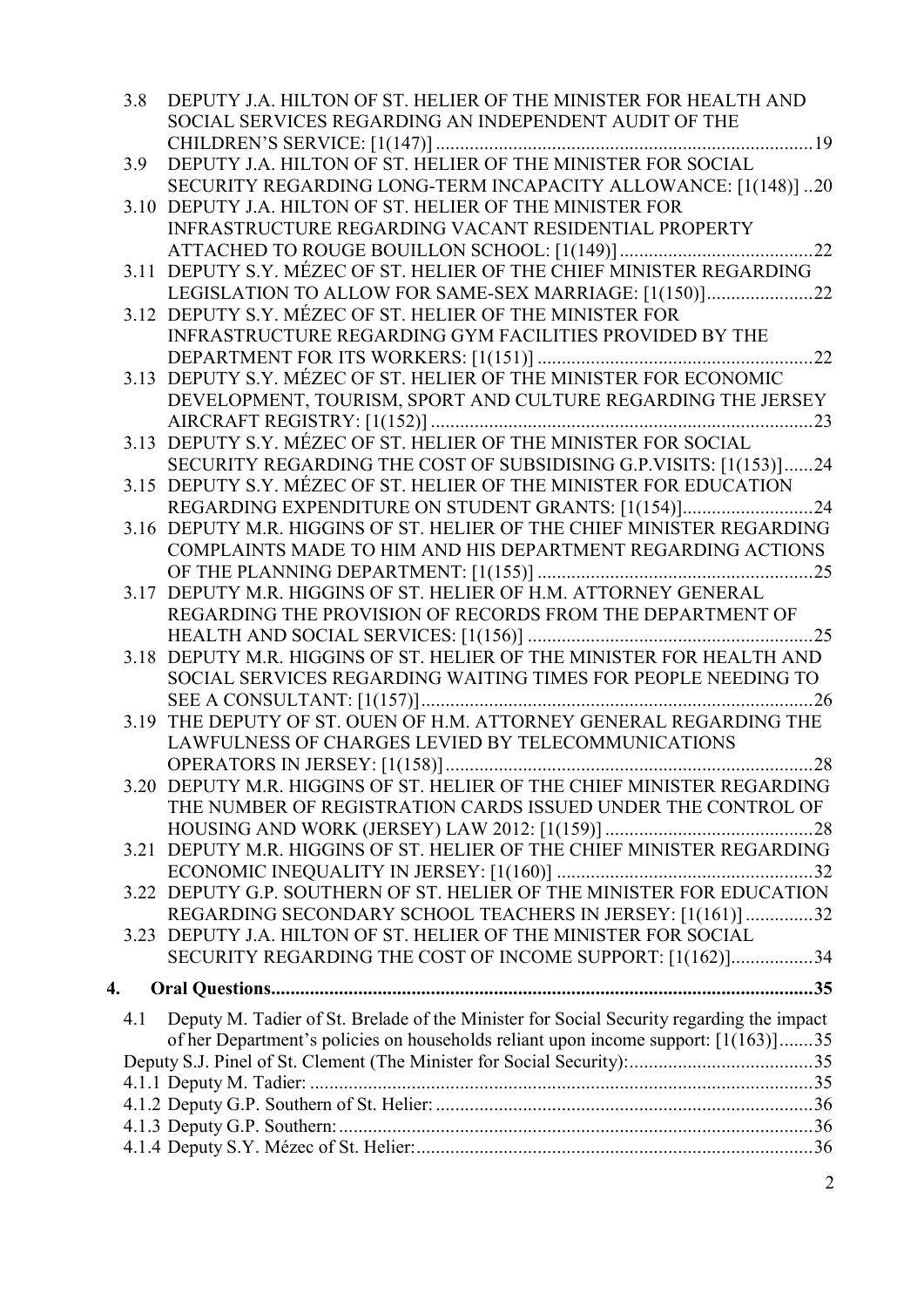| Deputy M.R. Higgins of St. Helier of H.M. Solicitor General regarding the<br>4.2               |     |
|------------------------------------------------------------------------------------------------|-----|
| responsibilities of H.M. Attorney General for prosecutions in the Island: [1(137)]37           |     |
|                                                                                                |     |
|                                                                                                |     |
|                                                                                                |     |
| Deputy G.P. Southern of the Minister for Education regarding changes in primary school<br>4.3  |     |
| teacher turnover rates and overall primary school staffing numbers: [1(164)]38                 |     |
|                                                                                                |     |
|                                                                                                |     |
|                                                                                                |     |
|                                                                                                |     |
|                                                                                                |     |
|                                                                                                |     |
|                                                                                                |     |
| Deputy J.A. Martin of St. Helier of the Chairman of the Comité des Connétables<br>4.4          |     |
| regarding the management of elections for Deputies in the districts agreed by the              |     |
|                                                                                                |     |
|                                                                                                |     |
|                                                                                                |     |
|                                                                                                |     |
|                                                                                                |     |
|                                                                                                |     |
|                                                                                                |     |
|                                                                                                | .42 |
| Deputy S.Y. Mézec of the Minister for Housing regarding the prospect of banning letting<br>4.5 |     |
|                                                                                                |     |
|                                                                                                |     |
|                                                                                                |     |
|                                                                                                |     |
|                                                                                                |     |
|                                                                                                |     |
|                                                                                                |     |
|                                                                                                |     |
|                                                                                                |     |
|                                                                                                |     |
| Connétable A.S. Crowcroft of St. Helier of the Minister for Treasury and Resources<br>4.6      |     |
| regarding whether Ports of Jersey had entered into any leases with Jersey Gas as part of       |     |
|                                                                                                |     |
| Connétable J.M. Refault of St. Peter (Assistant Minister for Treasury and Resources -          |     |
|                                                                                                |     |
|                                                                                                |     |
|                                                                                                |     |
|                                                                                                |     |
| The Connétable of St. Helier of the Minister for Environment regarding the<br>4.7              |     |
| Department's policy in respect of the use of brownfield sites: [1(167)]47                      |     |
|                                                                                                |     |
|                                                                                                |     |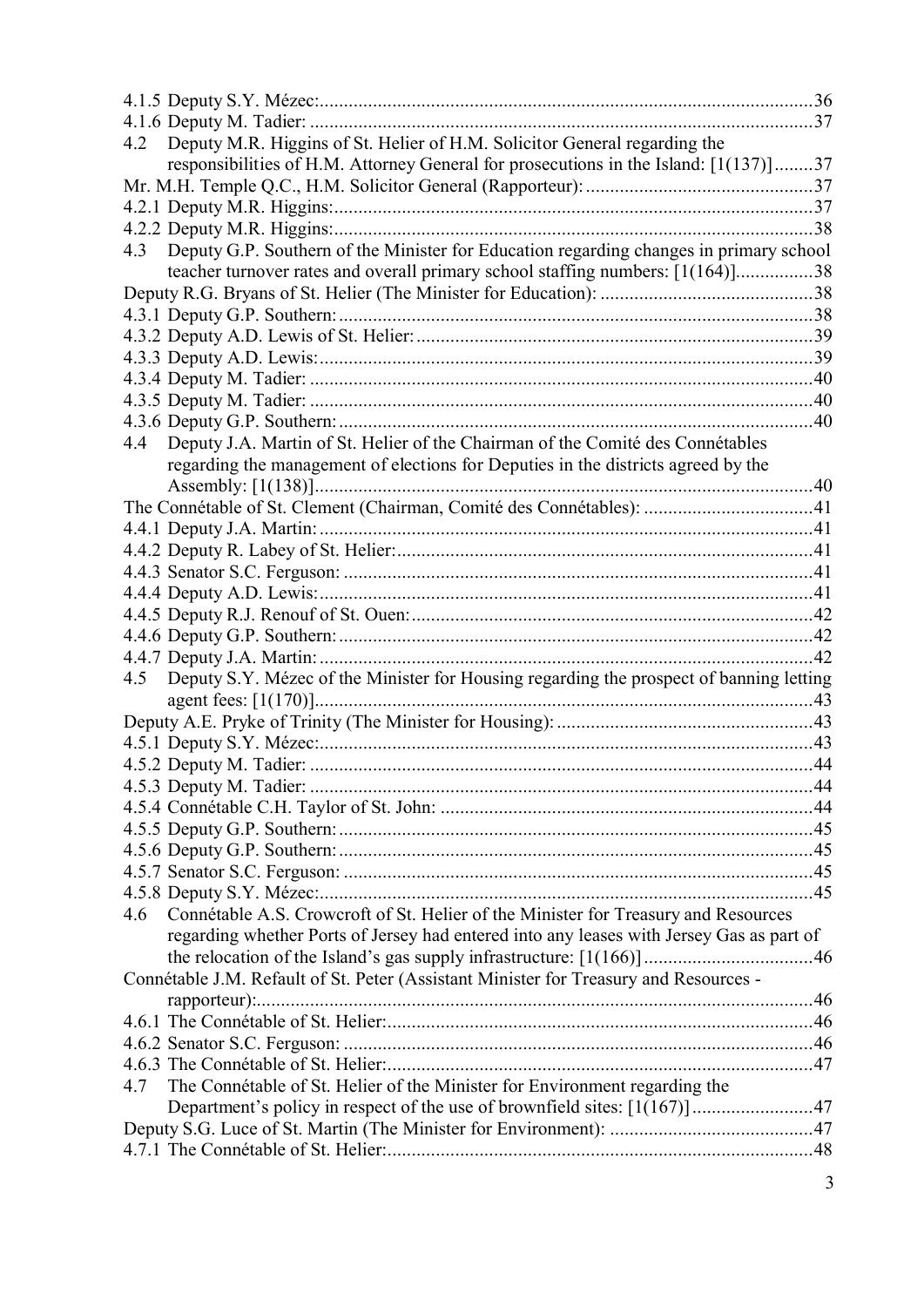| 4.8    | Deputy J.A. Martin of the Minister for Treasury and Resources regarding operating             |  |
|--------|-----------------------------------------------------------------------------------------------|--|
|        |                                                                                               |  |
|        | The Connétable of St. Peter (Assistant Minister for Treasury and Resources - rapporteur):  49 |  |
|        |                                                                                               |  |
|        |                                                                                               |  |
|        |                                                                                               |  |
|        |                                                                                               |  |
|        |                                                                                               |  |
|        |                                                                                               |  |
|        |                                                                                               |  |
|        |                                                                                               |  |
|        |                                                                                               |  |
| 4.9    | Deputy G.P. Southern of the Minister for Health and Social Services regarding a service       |  |
|        | level agreement in respect of funding for Family Nursing and Home Care: [1(165)]52            |  |
|        |                                                                                               |  |
|        |                                                                                               |  |
|        |                                                                                               |  |
|        |                                                                                               |  |
|        |                                                                                               |  |
|        |                                                                                               |  |
|        | 4.10 Deputy L.M.C. Doublet of St. Saviour of the Chief Minister regarding the application of  |  |
|        | policies in the States of Jersey work places to assist breastfeeding mothers in their return  |  |
|        |                                                                                               |  |
|        |                                                                                               |  |
| 4.10.1 |                                                                                               |  |
| 4.10.2 |                                                                                               |  |
| 4.10.3 |                                                                                               |  |
| 4.10.4 |                                                                                               |  |
| 4.10.5 |                                                                                               |  |
|        | 4.11 Deputy M. Tadier of the Chief Minister regarding the position of Senator A.J.H Maclean   |  |
|        | and Senator L.J. Farnham following the publication of 'Jersey Innovation Fund'                |  |
|        |                                                                                               |  |
|        |                                                                                               |  |
| 4.11.1 |                                                                                               |  |
| 4.11.2 |                                                                                               |  |
| 4.11.3 |                                                                                               |  |
| 4.11.4 |                                                                                               |  |
| 4.11.5 |                                                                                               |  |
| 4.11.6 |                                                                                               |  |
| 4.11.7 |                                                                                               |  |
|        | 4.12 Deputy L.M.C. Doublet of the Minister for Social Security regarding the progress of      |  |
|        | consultation undertaken by the Employment Forum on family friendly legislation and            |  |
|        |                                                                                               |  |
|        |                                                                                               |  |
|        |                                                                                               |  |
|        |                                                                                               |  |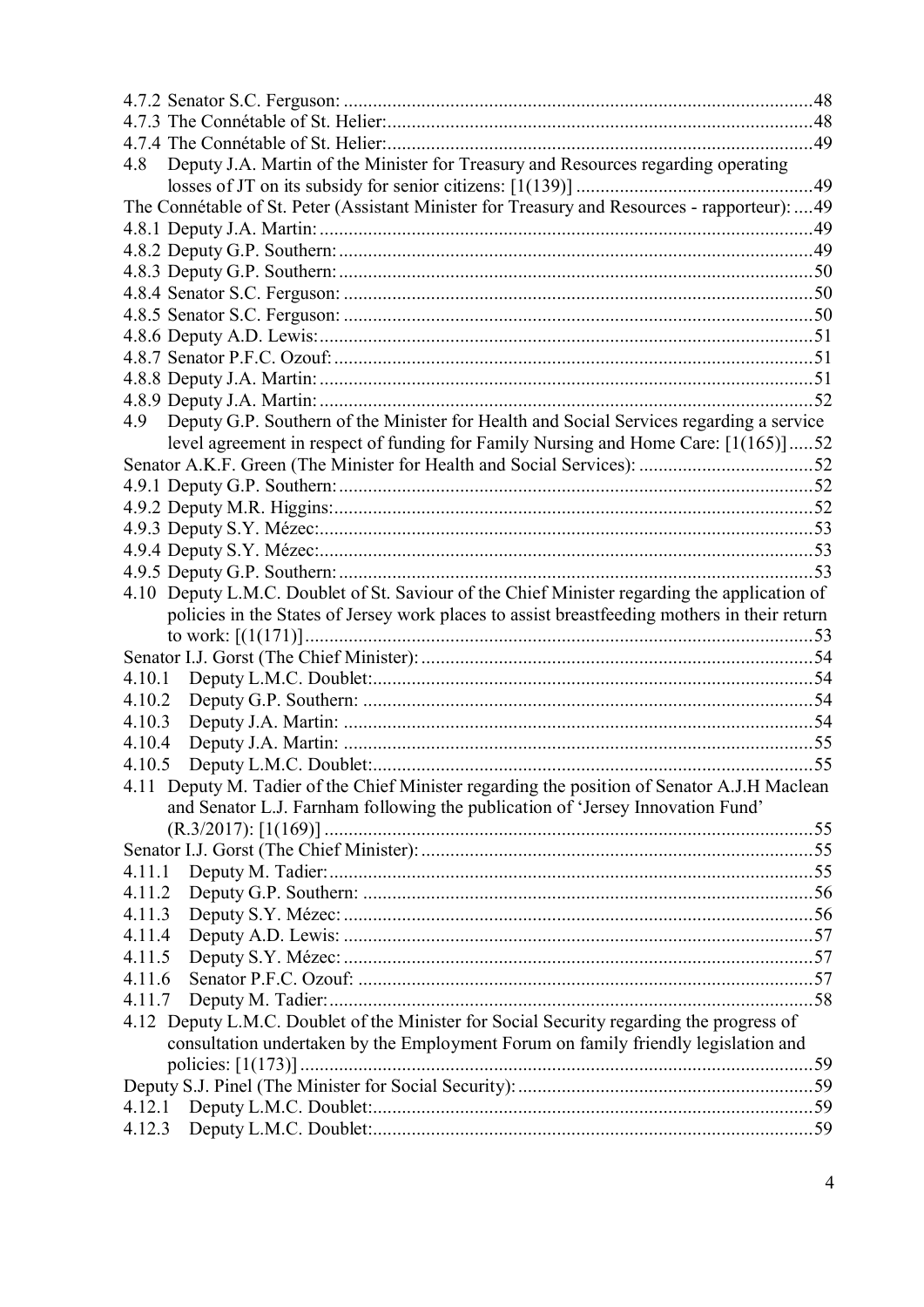| 4.13 Deputy M.R. Higgins of the Solicitor General regarding the actions that would be taken<br>against a States Department in instances where criminal charges had been brought in the<br>Magistrate's Court without knowledge, consent or assistance of the Law Officers' |  |
|----------------------------------------------------------------------------------------------------------------------------------------------------------------------------------------------------------------------------------------------------------------------------|--|
|                                                                                                                                                                                                                                                                            |  |
|                                                                                                                                                                                                                                                                            |  |
| 4.13.1                                                                                                                                                                                                                                                                     |  |
| 4.13.2                                                                                                                                                                                                                                                                     |  |
| 4.13.3                                                                                                                                                                                                                                                                     |  |
|                                                                                                                                                                                                                                                                            |  |
| Questions to Ministers without notice - The Minister for Home Affairs  64<br>5.                                                                                                                                                                                            |  |
| 5.1                                                                                                                                                                                                                                                                        |  |
|                                                                                                                                                                                                                                                                            |  |
| 5.2                                                                                                                                                                                                                                                                        |  |
| 5.3                                                                                                                                                                                                                                                                        |  |
| 5.4                                                                                                                                                                                                                                                                        |  |
|                                                                                                                                                                                                                                                                            |  |
| 5.5                                                                                                                                                                                                                                                                        |  |
| 5.6                                                                                                                                                                                                                                                                        |  |
| 5.7                                                                                                                                                                                                                                                                        |  |
|                                                                                                                                                                                                                                                                            |  |
| 5.8                                                                                                                                                                                                                                                                        |  |
| 5.9                                                                                                                                                                                                                                                                        |  |
| 5.10                                                                                                                                                                                                                                                                       |  |
| 5.11                                                                                                                                                                                                                                                                       |  |
|                                                                                                                                                                                                                                                                            |  |
|                                                                                                                                                                                                                                                                            |  |
|                                                                                                                                                                                                                                                                            |  |
| 6.                                                                                                                                                                                                                                                                         |  |
| 6.1                                                                                                                                                                                                                                                                        |  |
|                                                                                                                                                                                                                                                                            |  |
| 6.2                                                                                                                                                                                                                                                                        |  |
| 6.3                                                                                                                                                                                                                                                                        |  |
| 6.4                                                                                                                                                                                                                                                                        |  |
| 6.5                                                                                                                                                                                                                                                                        |  |
|                                                                                                                                                                                                                                                                            |  |
| 6.6                                                                                                                                                                                                                                                                        |  |
| 6.7<br>6.8                                                                                                                                                                                                                                                                 |  |
|                                                                                                                                                                                                                                                                            |  |
| 7.                                                                                                                                                                                                                                                                         |  |
| Deputy J.A. Hilton of the Chief Minister regarding delay in the publication of the report<br>7.1                                                                                                                                                                           |  |
|                                                                                                                                                                                                                                                                            |  |
|                                                                                                                                                                                                                                                                            |  |
|                                                                                                                                                                                                                                                                            |  |
|                                                                                                                                                                                                                                                                            |  |
|                                                                                                                                                                                                                                                                            |  |
|                                                                                                                                                                                                                                                                            |  |
|                                                                                                                                                                                                                                                                            |  |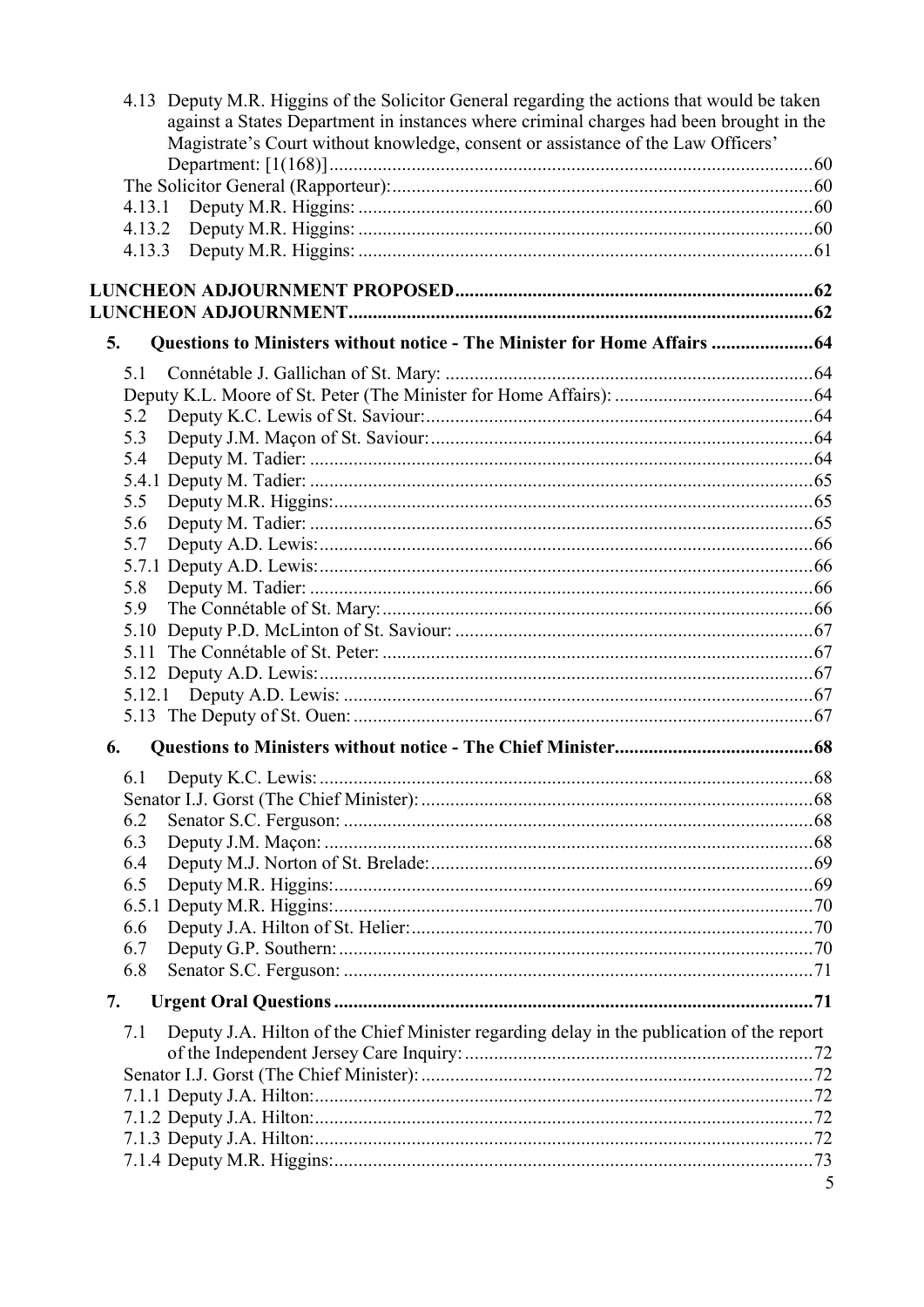| 7.2. Deputy R. Labey of the Minister for External Relations regarding discussions with Her |   |
|--------------------------------------------------------------------------------------------|---|
|                                                                                            |   |
|                                                                                            |   |
|                                                                                            |   |
|                                                                                            |   |
|                                                                                            |   |
|                                                                                            |   |
|                                                                                            |   |
|                                                                                            |   |
|                                                                                            |   |
|                                                                                            |   |
| 7.2.10                                                                                     |   |
|                                                                                            |   |
|                                                                                            |   |
|                                                                                            |   |
|                                                                                            |   |
| Funding for Family Nursing and Home Care services - petition (P.122/2016) 78<br>8.         |   |
| 8.1                                                                                        |   |
|                                                                                            |   |
|                                                                                            |   |
| 9.<br>Draft Criminal Justice (Compensation Orders) (Amendment No. 3) (Jersey) Law 201-     |   |
|                                                                                            |   |
| Senator P.M. Bailhache (The Minister for External Relations - rapporteur):84<br>9.1        |   |
| 9.2                                                                                        |   |
|                                                                                            |   |
| 10. Draft Water Pollution (Amendment No. 3) (Jersey) Law 201- (P.3/2017) 85                |   |
|                                                                                            |   |
| 10.1.1                                                                                     |   |
| 10.1.2                                                                                     |   |
| 10.1.3                                                                                     |   |
| 10.1.4                                                                                     |   |
| 10.1.5                                                                                     |   |
| 10.1.6                                                                                     |   |
| 10.1.7<br>10.1.8                                                                           |   |
| 10.1.9                                                                                     |   |
|                                                                                            |   |
| 10.1.10                                                                                    |   |
|                                                                                            |   |
|                                                                                            |   |
| 10.3.1                                                                                     |   |
| 10.3.2                                                                                     |   |
| 11.                                                                                        |   |
|                                                                                            |   |
|                                                                                            |   |
| 11.1.1                                                                                     |   |
| 11.1.2                                                                                     |   |
| 11.1.3                                                                                     |   |
|                                                                                            | 6 |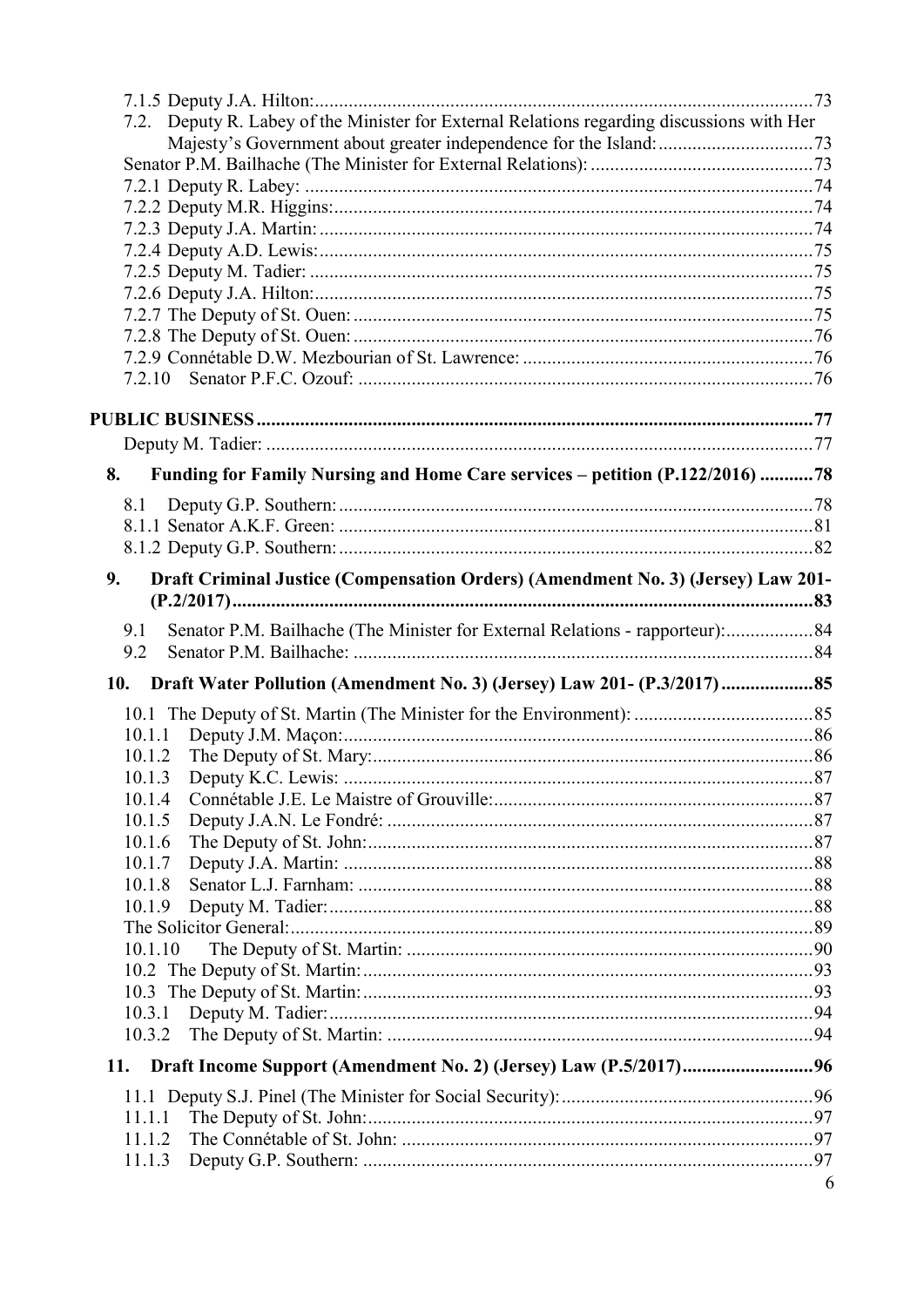| 12. States of Jersey Complaints Panel: reappointment of Members (P.8/2017)100         |  |
|---------------------------------------------------------------------------------------|--|
| 12.1 The Connétable of St. Clement (Chairman, Privileges and Procedures Committee)100 |  |
|                                                                                       |  |
|                                                                                       |  |
|                                                                                       |  |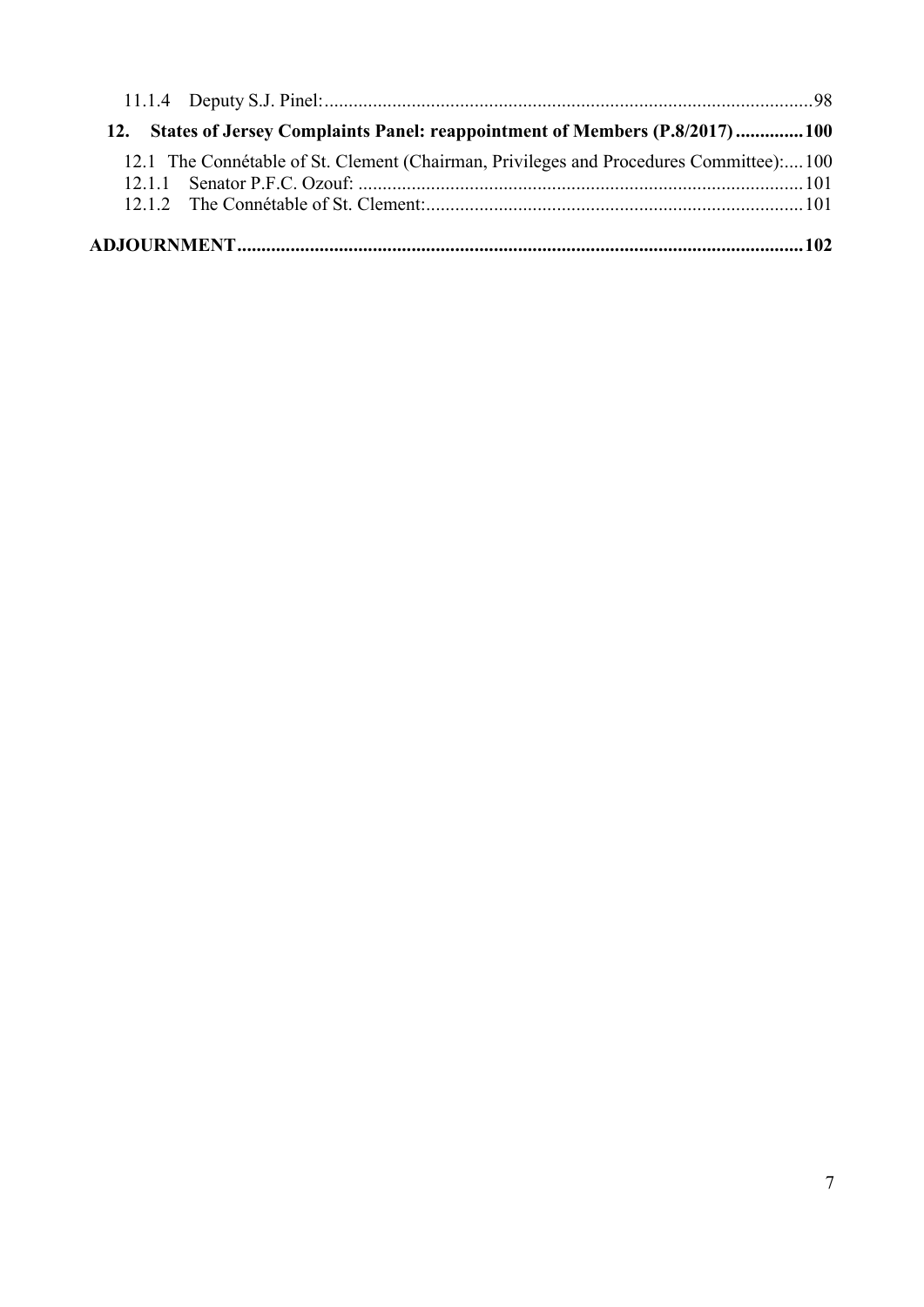## [9:30]

## **The Roll was called and the Acting Dean led the Assembly in Prayer.**

## **WELCOME TO HIS EXCELLENCY THE LIEUTENANT GOVERNOR**

#### **The Bailiff:**

I will be saying something myself in just a moment but before doing so I would like to call upon the Connétable of St. Clement as the Chairman of Privileges and Procedures to welcome His Excellency.

#### **Connétable L. Norman of St. Clement (Chairman, Privileges and Procedures Committee):**

It is a great honour for me on behalf of all Members to welcome His Excellency, Air Chief Marshal Sir Stephen Dalton on his first visit to this Assembly as Lieutenant Governor, and to extend an equally warm welcome to Lady Dalton and members of their family present in your private gallery today. I express to them our good wishes at the start of what we all hope and indeed expect will be a very varied, interesting and rewarding period for all of them. The Lieutenant Governor's duties have evolved greatly since the 13th century when the first warden was appointed by the King of England to defend the Island. The defence of the Island was a serious business and threat of invasion by our French neighbours was very much a real concern at that time. Successive Governors ensured that Jersey was fortified against attack and oversaw the construction of the numerous towers which grace the exceptionally beautiful east coast of the Island. **[Laughter]** Well the exceptionally beautiful south-east coast of the Island. **[Laughter]** They also were responsible for the larger buildings which have become icons, such as Elizabeth Castle and Fort Regent. But these days it is unlikely that the Lieutenant Governor will have to worry much about the physical defence of the Island, and I am pleased to say even less likely that he will be required to undertake hand-to-hand combat on behalf of the Sovereign, but who knows? He will, however, be required to do something else very important which is not unconnected with a historic role. The warden was appointed to protect the interests of the King. The Islanders gave the King and his representatives their loyalty. In return, the King afforded the Island privileges which were confirmed over the centuries. It is upon those privileges that the Royal Court, where His Excellency took his historic oath yesterday, and this Assembly are founded. It is the Crown that guarantees the Island its status in the modern world as a Crown Dependency. The Lieutenant Governor is of course the personal representative of Her Majesty the Queen and the route the communications take from the States, through the Bailiff, the Lieutenant Bailiff and the Lieutenant Governor to the U.K. (United Kingdom) Government is formal recognition of our special relationship. In this communication process, the Governor plays his part in ensuring that the Island's views are properly understood. His Excellency also has an important role with the Bailiff and the Chief Minister in the arrangements of visits to the Island by ambassadors and representatives of foreign governments, something which is becoming increasingly significant to Jersey as it plays a more prominent part on the international stage and we assert our own international identity. It is for these reasons that I can welcome His Excellency as a Member of the Assembly this morning. I know that he has already expressed an interest in attending debates on a regular basis and I hope I have made clear the symbolism of his presence. However, in case he is eagerly looking forward to his contribution to the first such debate, I should say the next opportunity he will have to speak after this morning will be in 5 years' time **[Laughter]** when he is about to leave. It has always struck me as ironic that by convention the Lieutenant Governor speaks on his arrival when he knows least about our customs and, dare I say, our quirky little ways, and then again when he leaves when he probably knows far too much. **[Laughter]** Thanks to his military training, His Excellency may have also noticed a subtle discrepancy of some 7 inches between the height of his chair and that of the Bailiff's. Although the 2 respective roles share some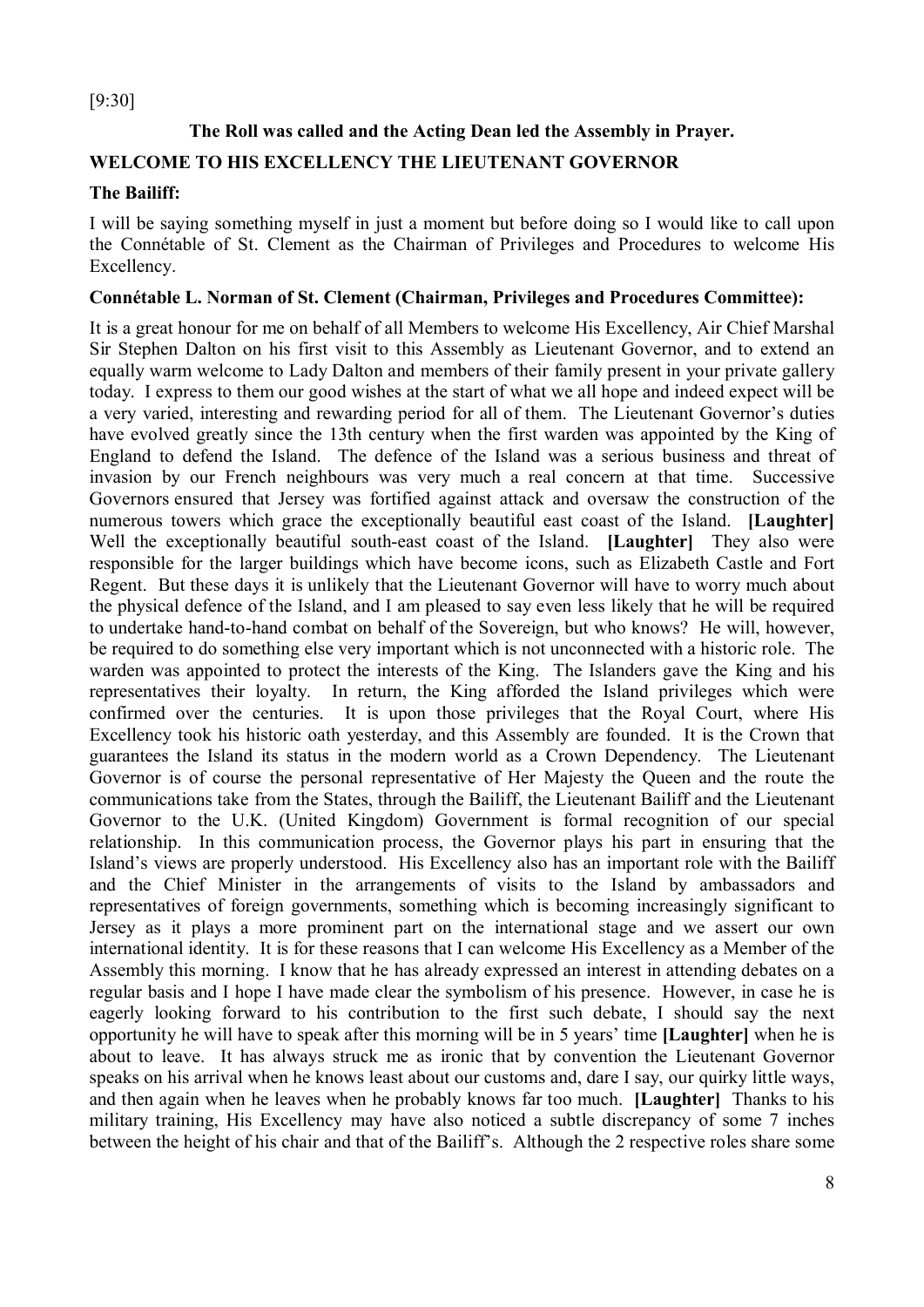elements of common history, the relationship between them has not always been an easy one. In fact, in 1618 following a power struggle between the then Governor, Sir John Peyton, and the Bailiff, Jean Herault, the Privy Council ruled that the charge of military forces be wholly vested in the Governor and the care of justice and civil affairs with the Bailiff. That probably explains why the Bailiff does not wear a ceremonial sword but therefore there remains to this day a visual reminder of the Bailiff's presence in the States Assembly with the symbolic difference in heights of the respective seats, but I am pleased to say that relations between the Bailiff and the Lieutenant Governor have tended to be much more cordial in recent times. It is just over 3 months since our previous Governor, General Sir John and Lady McColl left the Island. Many describe them as a hard act to follow. Should His Excellency feel slightly daunted by that, he might gain comfort from the fact that almost all of his predecessors in modern history have been described in the very same way and I have no doubt that he will too. Such sentiments are a reflection of the contribution to Jersey that those who have held this office have made, not only on formal occasions, but just as importantly in their dealings with the many individuals and organisations that make up the social fabric of this Island. His Excellency, together with Lady Dalton, will meet Islanders from all walks of life, especially through their patronage of numerous local charities. Their involvement will be invaluable in highlighting the fantastic work undertaken by volunteers across the Island to support many worthy causes, and their presence at fundraising events will help to make them a success. While in office, His Excellency will have the ability to make a difference, not only to Island life, but equally importantly to the lives of Islanders. In return, I hope that he and Lady Dalton will find that their time in Jersey is not only challenging and fulfilling but also greatly enjoyable. For the moment, however, it falls to me on behalf of the Assembly to say how very pleased we are to welcome them. Thank you. **[Approbation]**

#### **His Excellency, the Lieutenant Governor, Air Chief Marshal Sir S. Dalton:**

Mr. Bailiff, Chief Minister, Connétable Norman, Members of the States, ladies and gentlemen, I would like to begin by thanking you for that lovely warm welcome and that traditional Jersey welcome here into the States. It is of course an important part of this building's function to ensure that the legislature and the compliance of the Island is debated, discussed and passed effectively. In particular, before I continue I would like to say a special thank you to Connétable Norman for his gracious words of welcome. Thank you. It is a great privilege for me to be here in this historic Assembly and to know that in my unique position as Her Majesty's representative I am among committed and earnest representatives of the people of Jersey. I look forward to the debates and undertake to listen avidly to discussions and to try and learn from them. In preparation for my appointment, I have sought the opportunity to understand the history of the development of the specific Governance regime here in Jersey. I have read various Privy Council papers and the U.K. Parliamentary Select Committee reports on the need for and the efforts of the U.K. Government to provide appropriate and correct support to the States and the people of Jersey. I am conscious that your work here has given Jersey a strong basis to meet many of the demands of the 21st century in today's international environment. Undoubtedly, the debates in this Assembly will reflect much of the turbulence and global issues faced across our planet. Equally, I look forward to the discussions on the Jersey-specific issues and requirements and concerns and that will be so much of the matter to the citizens of this Island. I have been reassured to hear and read about the quality of decisionmaking by the States Members which have over the early years of this century ensured that Jersey is well placed to meet the inevitable challenges for its prosperity and development. I have been sincerely heartened to be reminded over the past few days of the generous spirit of the Jersey people and of their willingness and, perhaps I should say, charitable nature to volunteer in their community. Preponderance to want to help others often well away from this Island and its society and for those who are much less fortunate than ourselves is a most laudable Jersey characteristic. I would remark that this sort of generous spirit is often defined by the leadership of a community.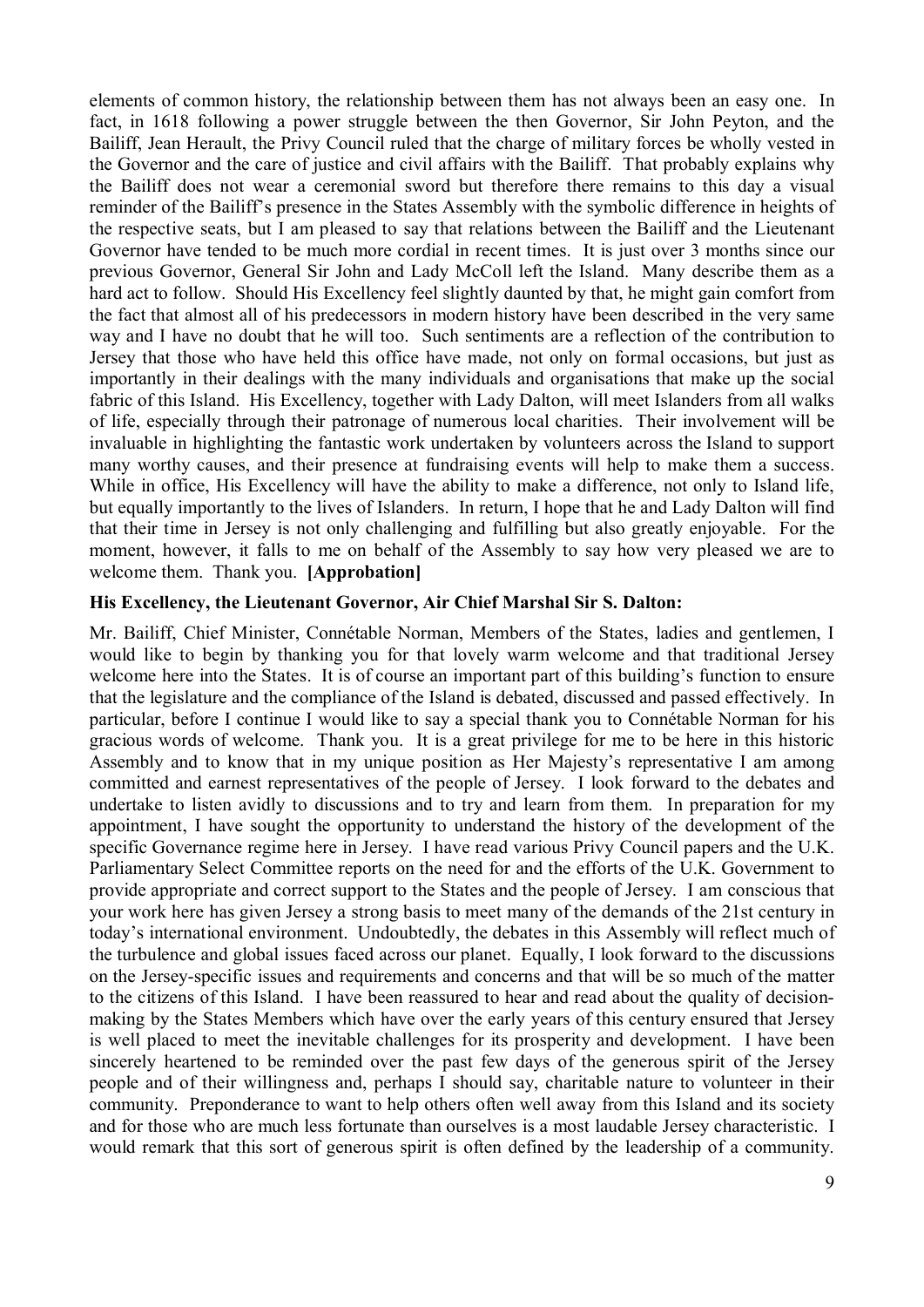By way of example, I note that the Chief Minister has just returned from an important tour that included signing an agreement on your behalf to return laundered money to the rightful authorities in Kenya. Such acts by this States Assembly, as well as the invaluable constructive charitable support it continues to provide to needy communities such as that in Rwanda, help to continue to build the fine reputation that Jersey has earned. Your commitment to championing adherence to international financial regulatory conduct and standards, as well as generously supporting developing communities around the world, sets a very fine example for other societies to emulate. The decision by the people of the United Kingdom of Great Britain and Northern Ireland to withdraw from the European Union is certain to take up considerable time, debate and discussion over the coming months here in Jersey but also in Westminster, Brussels and in our European neighbours. The impact is as yet unclear and the challenges and opportunities will need serious and careful consideration.

## $[9.45]$

However, your reputation for sound debate and good judgment here in the States should give the Jersey people the confidence that their future will be safeguarded by your decisions on their behalf. For my part, I will seek to support that work in any way that I am able. Mr. Bailiff, thank you for convening this special sitting of the States. I am grateful to you and the Members of the States for also inviting my family and friends to be here today. It is of course important that they witness, as Connétable Norman mentioned, the first and penultimate time that I will speak in this Assembly. I am, and will remain, very conscious of the privilege that Her Majesty has afforded me to be her formal representative in this jewel among her Crown Dependencies. For the 5 years and 3 days of my appointment, Jersey and its people will be my absolute concern. I trust that when I next speak in this forum, the Members of this States will agree. Thank you for the opportunity today to address you and I look forward to working with you over the coming months and years. **[Approbation]**

## **The Bailiff:**

Your Excellency, thank you very much indeed. Perhaps now I can add my own welcome in this place to you. I am delighted that you are here and because the precedence of your welcome seemed to me to be right, I am late in welcoming Lady Dalton. I am delighted that she is here above me, and the other members of your family, and indeed all those present. Perhaps I might also mention Ms. Elaine Cobb from the Ministry of Justice who is keeping a beady eye on the performances here today as well, so all very welcome. Finally, before we rise, I would like to take the opportunity of welcoming the acting Dean, Paul Brooks. **[Approbation]** Reverend Brooks will be with us for a few months at least and we are looking forward to seeing him in and about this Chamber. The States will now rise temporarily and reconvene at 11.00 a.m.

[9:47]

## **ADJOURNMENT**

[11:00]

## **COMMUNICATIONS BY THE PRESIDING OFFICER**

## **1. The Bailiff:**

We now take up the Order Paper. Under A, I would just like to welcome back Deputy Doublet who has been away for some time. Good to see you back. **[Approbation]**

## **APPOINTMENT OF MINISTERS, COMMITTEES AND PANELS**

**2. Nomination of Deputy M. Tadier of St. Brelade as a member of the Environment, Housing and Infrastructure Scrutiny Panel**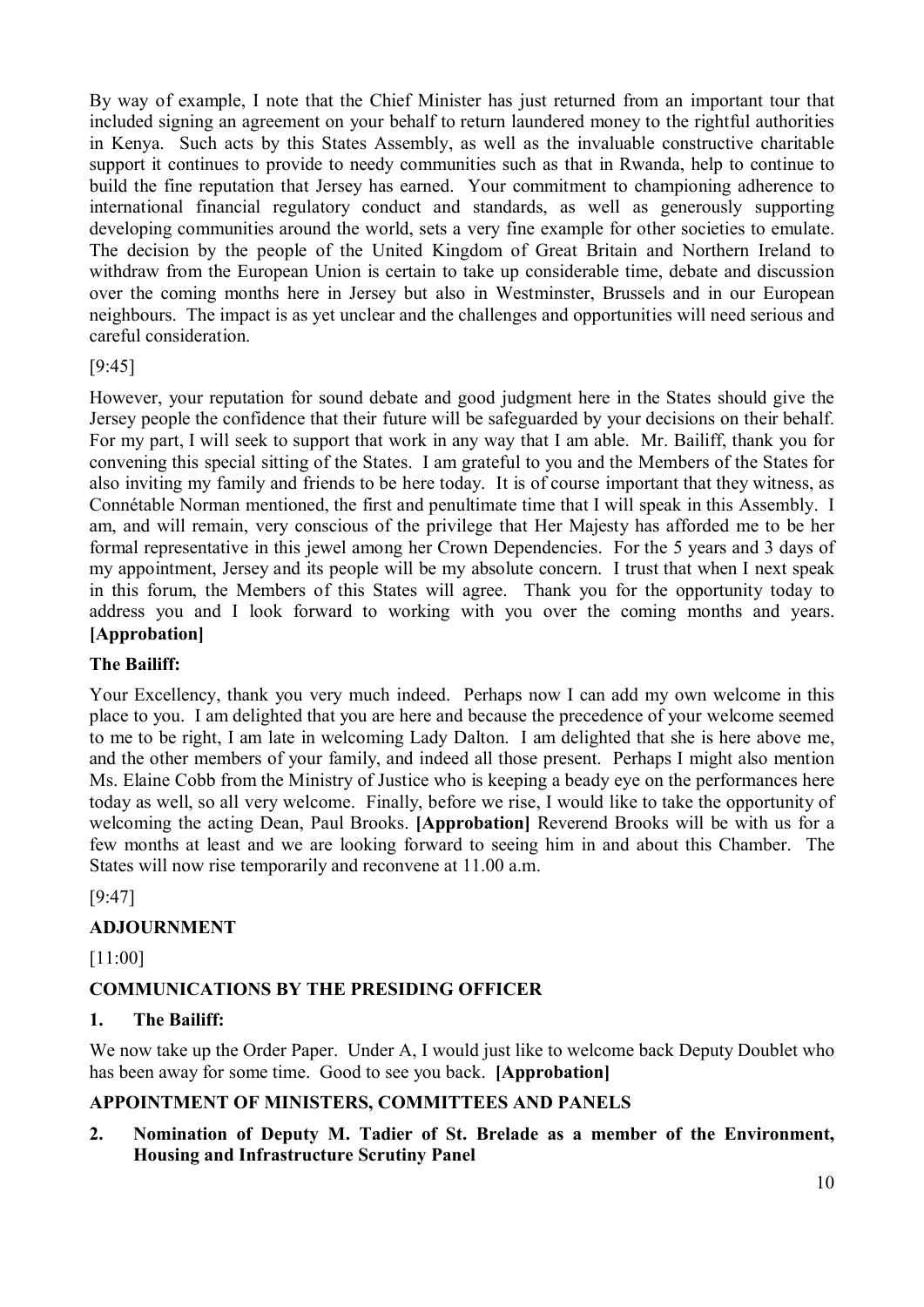Under F, the nomination of Deputy Tadier as a member of the Environment, Housing and Infrastructure Scrutiny Panel. Deputy.

## **2.1 Deputy D. Johnson of St. Mary (Chairman, Environment, Housing and Infrastructure Scrutiny Panel):**

As Chairman of the Environment, Housing and Infrastructure Scrutiny Panel I nominate Deputy Tadier to be a member of that panel. Deputy Tadier was previously a member until the resignation of the previous Chairman and, at the time of the panel's reconstitution, he indicated that he would at some future time like to make himself available. I am pleased to say that time has come and his appointment would bring the number of the panel up to 4. I therefore hope the Assembly will approve his nomination. Thank you.

## **The Bailiff:**

Thank you. Seconded? **[Seconded]** Any other nominations? Very well, then I declare Deputy Tadier is elected. **[Approbation]**

## **QUESTIONS**

## **3. Written Questions**

## **3.1 THE DEPUTY OF GROUVILLE OF THE MINISTER FOR TREASURY AND RESOURCES REGARDING THE DESALINATION PLANT: [1(140)]**

#### **Question**

Will the Minister, as the shareholder representative for Jersey Water, provide the following information in respect of the desalination plant?

- (a) The number of times the plant was run between August 2016 and February 2017 inclusive (broken down on a monthly basis);
- (b) The quantity of water (in litres) pumped into the Island's reservoirs during the same period (broken down on a monthly basis); and
- (c) The cost of using the desalination plant during this same period (broken down on a monthly basis).

## **Answer**

The Minister is informed that the desalination plant is currently undergoing an upgrade to extend the capacity of the plant to enable it to produce 10 million litres of water per day. For the duration of the project, the plant is under the control of the contractor who is responsible for determining the running of the plant and volumes of water produced. During commissioning and testing, the plant is subject to numerous short runs by the contractor to commission and test the correct operation of the plant and its control systems. This work is ongoing.

The Minister is further informed that the cost of running the plant during the testing and commissioning phase are included within the planned project costs for the extension and are therefore not an operating cost for Jersey Water.

The frequency of operation, volume of water produced and electricity costs are detailed in the table below. The water produced has been transferred to Val de la Mare Reservoir for storage and subsequent use. The total volume of water produced between August 2016 and February 2017 during testing and commissioning equates to approximately 3.3 days' demand for water or 2.5% of the Jersey Water's reservoir storage capacity.

| <b>Month</b> | <b>Plant Runs/</b> | Litres produced / | <b>Electricity running</b> |
|--------------|--------------------|-------------------|----------------------------|
|              | Month              | Month             | $costs*$                   |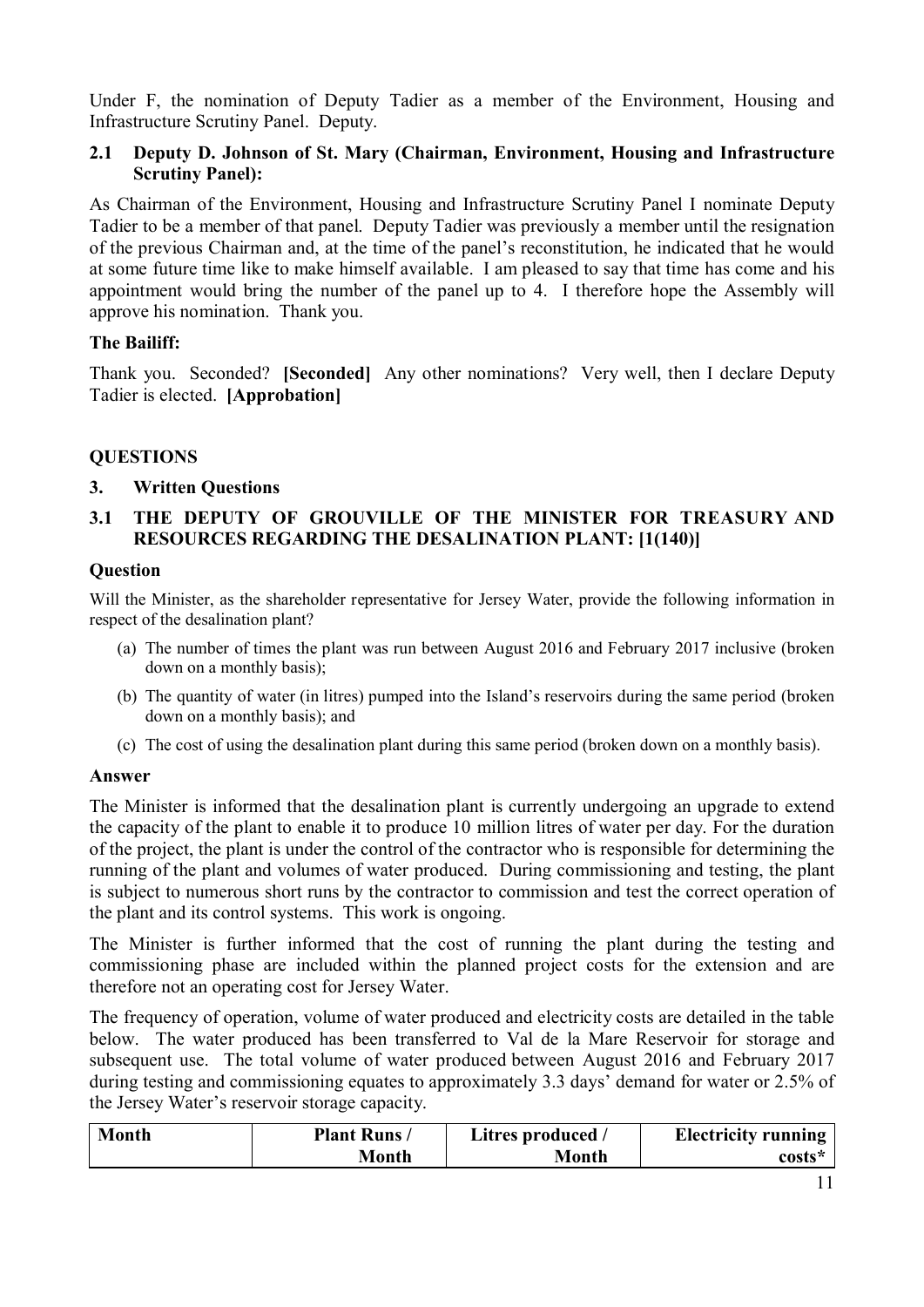| August    |    |            | 0.00      |
|-----------|----|------------|-----------|
| September |    | 2,700,000  | 5,007.22  |
| October   | 8  | 11,387,000 | 7,194.80  |
| November  | 26 | 34,625,000 | 6,273.50  |
| December  |    | 3,149,000  | 39,157.82 |
| January   |    |            | 0.00      |
| February  | 13 | 14,311,000 | 5,796.53  |
|           |    | 66,172,000 |           |

\* There is a timing difference between the operation of the plant and the electricity charge due to the meter reading and billing cycle. Included in these figures are power costs associated with commissioning the pumps, filtration systems, quarry pool and other processes when no water was being produced by the plant. It is not possible to separate out these costs.

## **3.2 THE DEPUTY OF ST. JOHN OF THE MINISTER FOR EDUCATION REGARDING A REVIEW OF EARLY YEARS EDUCATION: [1(141)]**

#### **Question**

Further to testimony provided on 27th February 2017 to the Education and Home Affairs Scrutiny Panel by the Jersey Early Years Association, will the Minister advise whether he has initiated a formal review of early years education and, if so, will he explain the reason for the review and provide details of who will undertake it, what the terms of reference will be and what time line will be followed?

#### **Answer**

Monitoring best practice in early years settings is a core function of the Education Department and is highlighted in the Business Plan. Reviews of various aspects of the provision in Jersey are ongoing and, as part of this process, the Minister has asked officers look at the needs of children in early years. This work will be carried out by officers at the Department in the usual way working with the newly reconstituted Early Years and Childhood Partnership, which is already looking at several aspects of the current system. Discussions are due to take place with them shortly regarding terms of reference and timescale.

## **3.3 THE DEPUTY OF GROUVILLE OF THE MINISTER FOR TREASURY AND RESOURCES REGARDING DEVELOPMENT OF THE FORMER JERSEY COLLEGE FOR GIRLS BUILDING: [1(142)]**

#### **Question**

Will the Minister, as shareholder representative, advise what requests, if any, have been made to the States of Jersey Development Company to respect Jersey's Occupation history and, in particular, to restore the two red crosses on the front of the former Jersey College for Girls building?

#### **Answer**

The Minister is informed that no requests have been made to The States of Jersey Development Company Limited to restore the two red crosses on the front of the former Jersey College for Girls building.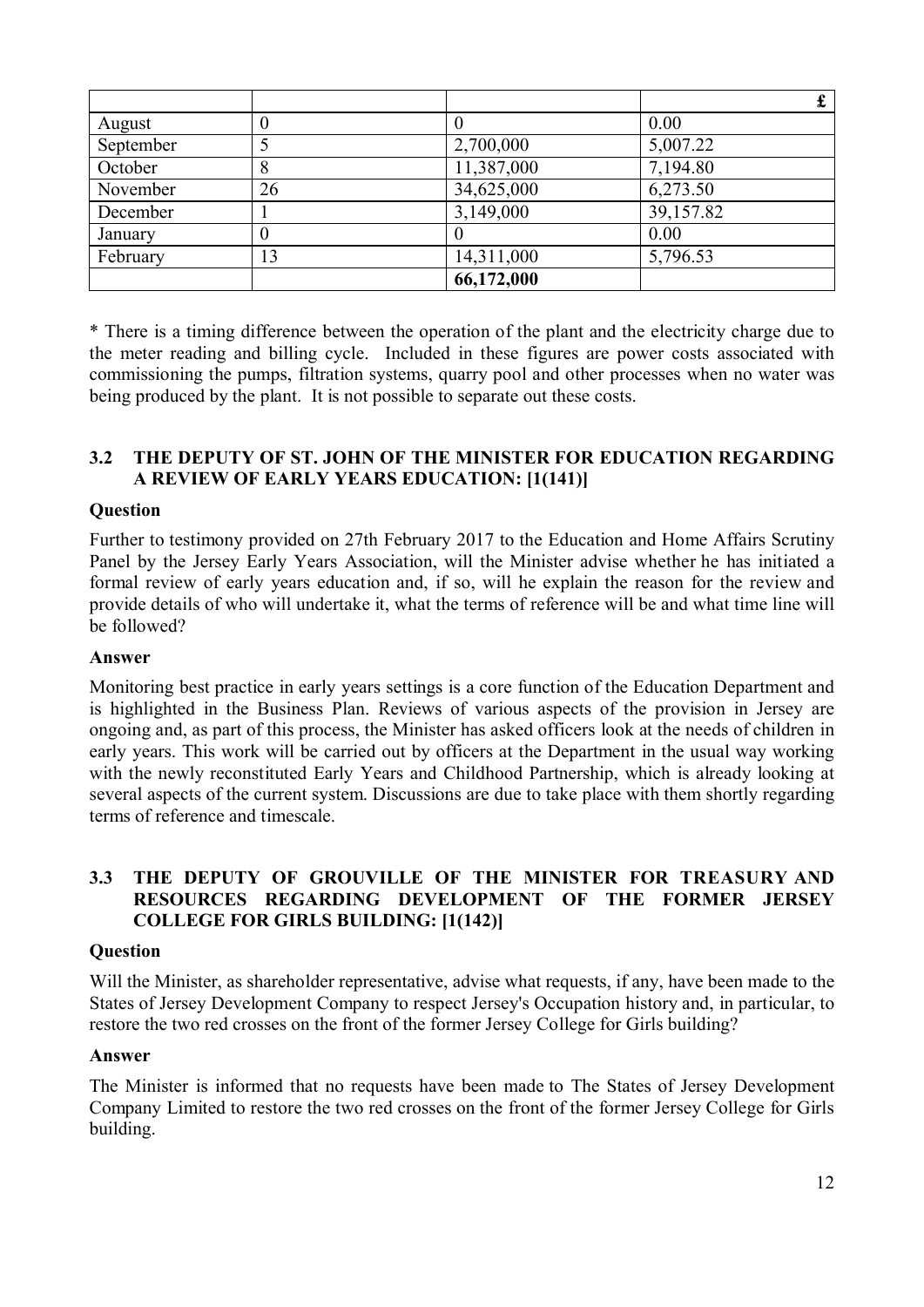The Minister is further informed by SoJDC that the red crosses were painted more than 70 years ago and are now barely visible. Whilst naturally being mindful of the importance of the need to preserve Jersey's Occupation history, SoJDC and the Minister must also take into account that the façade of the building is now in a poor state of repair and requires cleaning, repairing and painting to preserve the façade's overall structure and weather resistance.

The Minister is also advised by SoJDC that The British Red Cross website states that the red cross emblem is an indication that the person or object on which the emblem is displayed is connected with the International Red Cross Movement.

The red cross emblem must be trusted absolutely to signify neutrality and protection and its unauthorised use is forbidden in international and national law.

## **3.4 DEPUTY G.P. SOUTHERN OF ST. HELIER OF THE MINISTER FOR EDUCATION REGARDING TURNOVER OF PRIMARY SCHOOL TEACHING STAFF: [1(143)]**

#### **Question**

Further to the information published on 26th January 2017 under the heading 'Primary school teaching staff turnover 2009 to 2016' in response to a Freedom of Information request, will the Minister:

- (a) provide a breakdown of the grand totals given in this information into support staff, teaching assistants and teachers (in both absolute and percentage terms);
- (b) provide headcount and turnover figures for 2016, if available, expressed in a similar format;
- (c) provide a comparison of the Island's turnover rates with those in the U.K., if possible, and explain any differences found;
- (d) explain why, despite increasing primary school rolls during the period covered by the published information, the staffing headcount has reduced over the last 3 years; and
- (e) produce a comprehensive list, ranked by percentage, of the reasons staff give for leaving the employment of States of Jersey primary schools?

#### **Answer**

The tables shown below answer questions (a) and (b):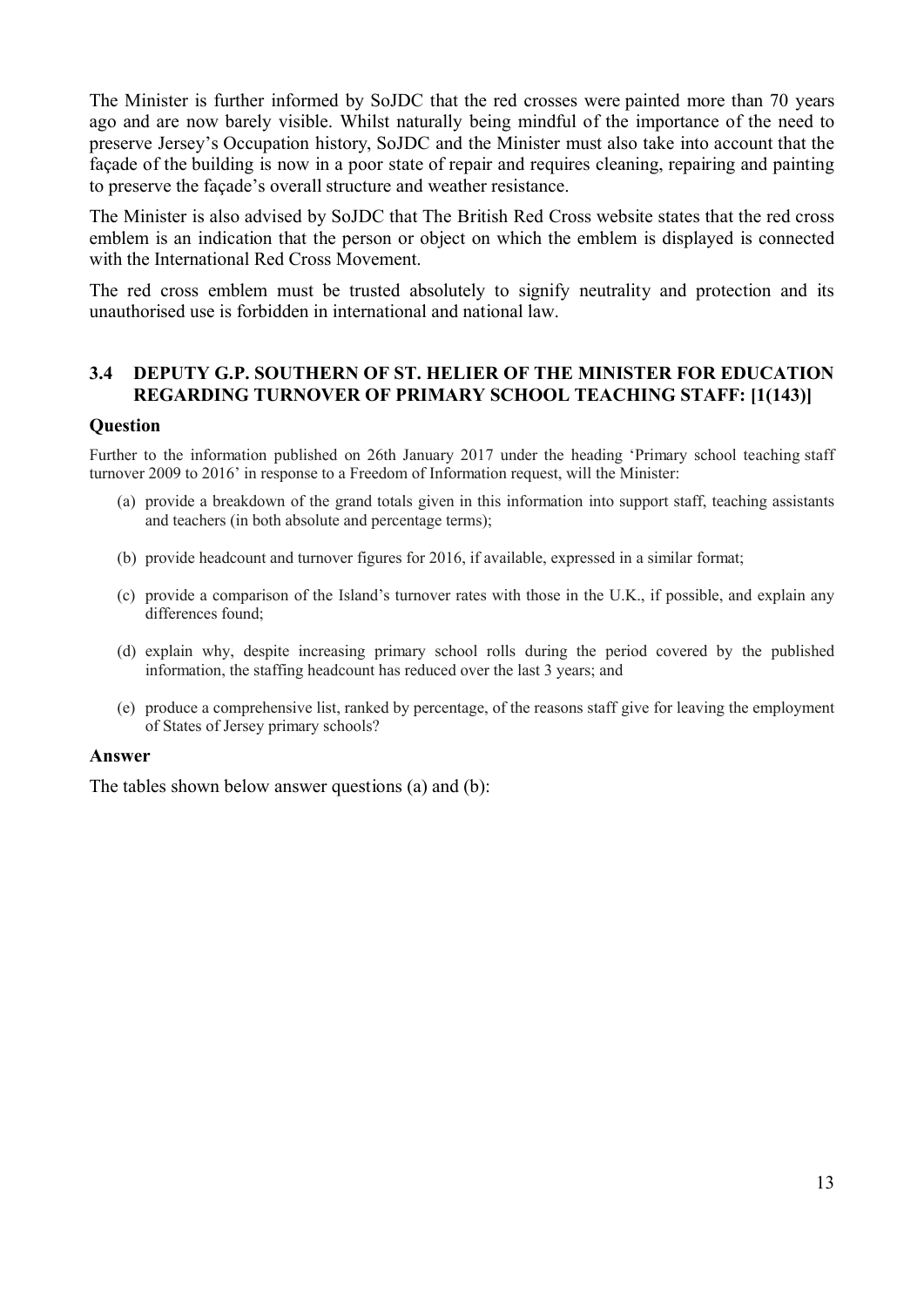|                               | October 2009 - September 2010 |                                                         |                 |     | October 2009 - September 2010 |       |                                                   |               |              |
|-------------------------------|-------------------------------|---------------------------------------------------------|-----------------|-----|-------------------------------|-------|---------------------------------------------------|---------------|--------------|
| <b>Primary School</b>         |                               | <b>Teachers Teaching Assistants Support Staff Total</b> |                 |     |                               |       | <b>Teachers Teaching Assistants Support Staff</b> |               | <b>Total</b> |
| <b>Bel Royal School</b>       |                               |                                                         |                 |     |                               | 33.3% | 75.0%                                             | 9.1%          | 29.6%        |
| d'Auvergne School             |                               |                                                         |                 |     |                               | 29.4% |                                                   | 16.7%         | 20.0%        |
| <b>First Tower School</b>     |                               |                                                         |                 |     |                               | 5.0%  | 14.3%                                             | 28.6%         | 11.8%        |
| <b>Grands Vaux School</b>     |                               |                                                         |                 |     |                               | 9.1%  | 133.3%                                            | 10.0%         | 25.0%        |
| Grouville School              |                               |                                                         | 6               |     |                               | 5.9%  |                                                   | 46.2%         | 18.9%        |
| Janvrin School                |                               |                                                         |                 |     |                               | 5.9%  | 12.5%                                             | 23.1%         | 13.2%        |
| Jersey College for Girls Prep |                               |                                                         |                 |     |                               |       |                                                   |               |              |
| La Moye School                |                               |                                                         |                 |     |                               | 36.8% |                                                   | 18.2%         | 23.7%        |
| Les Landes School             |                               |                                                         |                 |     |                               | 33.3% |                                                   | 14.3%         | 22.2%        |
| Mont Nicolle School           |                               |                                                         |                 |     |                               | 10.0% | 33.3%                                             |               | 10.0%        |
| <b>Plat Douet School</b>      |                               |                                                         |                 |     |                               | 27.8% |                                                   | 7.7%          | 15.4%        |
| Rouge Bouillon School         |                               |                                                         |                 |     |                               | 18.2% |                                                   | 5.9%          | 11.4%        |
| Samares School                |                               | 2                                                       | 3               |     |                               | 15.4% | 50.0%                                             | 20.0%         | 21.9%        |
| Springfield School            |                               |                                                         |                 |     |                               | 22.2% |                                                   | 20.0%         | 14.3%        |
| <b>St Clement School</b>      |                               |                                                         |                 |     |                               | 9.1%  | 33.3%                                             | 20.0%         | 16.7%        |
| St John School                |                               |                                                         |                 |     |                               | 18.2% |                                                   | 20.0%         | 16.0%        |
| St Lawrence School            |                               |                                                         |                 |     |                               |       |                                                   |               |              |
| St Luke School                |                               |                                                         |                 |     |                               |       | 25.0%                                             |               | 4.2%         |
| St Martin School              |                               |                                                         |                 |     |                               | 25.0% |                                                   | 11.1%         | 13.0%        |
| St Mary School                |                               |                                                         |                 |     |                               |       | 100.0%                                            | 20.0%         | 22.2%        |
| <b>St Peter School</b>        |                               |                                                         |                 |     |                               | 8.3%  | 25.0%                                             |               | 8.0%         |
| <b>St Saviour School</b>      |                               |                                                         |                 |     |                               | 36.4% | 50.0%                                             |               | 25.0%        |
| <b>Trinity School</b>         |                               |                                                         |                 |     |                               | 40.0% | 25.0%                                             | 20.0%         | 31.6%        |
| Victoria College Preparatory  |                               |                                                         |                 |     |                               | 5.6%  | 33.3%                                             |               | 6.9%         |
| Total                         | 52                            | 24                                                      | 30 <sub>1</sub> | 103 |                               | 15.8% | 18 8%                                             | 13 20% 15 40% |              |

| ary School         |                | October 2009 - September 2010                           |                | October 2009 - September 2010 |       |                                                         |             |             |  |
|--------------------|----------------|---------------------------------------------------------|----------------|-------------------------------|-------|---------------------------------------------------------|-------------|-------------|--|
|                    |                | <b>Teachers Teaching Assistants Support Staff Total</b> |                |                               |       | <b>Teachers Teaching Assistants Support Staff Total</b> |             |             |  |
| chool              |                |                                                         |                |                               | 33.3% | 75.0%                                                   |             | 9.1% 29.6%  |  |
| School             | 5              |                                                         |                |                               | 29.4% |                                                         |             | 16.7% 20.0% |  |
| School             |                |                                                         | 2              |                               | 5.0%  | 14.3%                                                   | 28.6%       | 11.8%       |  |
| <b>x School</b>    |                |                                                         |                |                               | 9.1%  | 133.3%                                                  | 10.0%       | 25.0%       |  |
| hool:              |                |                                                         | $6 \mid$       |                               | 5.9%  |                                                         | 46.2%       | 18.9%       |  |
| loo                |                |                                                         | 3              |                               | 5.9%  | 12.5%                                                   | 23.1%       | 13.2%       |  |
| ege for Girls Prep |                |                                                         |                |                               |       |                                                         |             |             |  |
| hool               |                |                                                         |                | 9                             | 36.8% |                                                         |             | 18.2% 23.7% |  |
| School             | 3              |                                                         |                |                               | 33.3% |                                                         | 14.3%       | 22.2%       |  |
| e School           |                |                                                         |                |                               | 10.0% | 33.3%                                                   |             | 10.0%       |  |
| School             | 5              |                                                         |                |                               | 27.8% |                                                         | 7.7%        | 15.4%       |  |
| llon School        | 4              |                                                         |                |                               | 18.2% |                                                         | 5.9%        | 11.4%       |  |
| chool              | 2              | 2                                                       | 3              |                               | 15.4% | 50.0%                                                   |             | 20.0% 21.9% |  |
| School             | $\overline{2}$ |                                                         |                |                               | 22.2% |                                                         | 20.0%       | 14.3%       |  |
| School             |                |                                                         | $\overline{2}$ |                               | 9.1%  | 33.3%                                                   | 20.0%       | 16.7%       |  |
| loor               | $\overline{2}$ |                                                         |                |                               | 18.2% |                                                         | 20.0%       | 16.0%       |  |
| e School           |                |                                                         |                |                               |       |                                                         |             |             |  |
| loor               |                |                                                         |                |                               |       | 25.0%                                                   |             | 4.2%        |  |
| chool              | 2              |                                                         |                |                               | 25.0% |                                                         | 11.1%       | 13.0%       |  |
| hool               |                |                                                         |                |                               |       | 100.0%                                                  | 20.0%       | 22.2%       |  |
| hool               |                |                                                         |                |                               | 8.3%  | 25.0%                                                   |             | 8.0%        |  |
| School             | 4              |                                                         |                |                               | 36.4% | 50.0%                                                   |             | 25.0%       |  |
| lo                 | 4              |                                                         |                |                               | 40.0% | 25.0%                                                   |             | 20.0% 31.6% |  |
| lege Preparatory   |                |                                                         |                |                               | 5.6%  | 33.3%                                                   |             | 6.9%        |  |
| <b>Total</b>       | 52             | 21                                                      | 30             | 103                           | 15.8% | 18.8%                                                   | 13.2% 15.4% |             |  |

|                               | October 2010 - September 2011 |                                                         |                |     | October 2010 - September 2011 |                                          |       |              |
|-------------------------------|-------------------------------|---------------------------------------------------------|----------------|-----|-------------------------------|------------------------------------------|-------|--------------|
| <b>Primary School</b>         |                               | <b>Teachers Teaching Assistants Support Staff Total</b> |                |     | <b>Teachers</b>               | <b>Teaching Assistants Support Staff</b> |       | <b>Total</b> |
| <b>Bel Royal School</b>       |                               |                                                         |                |     | 27.3%                         | 150.0%                                   | 9.1%  | 29.2%        |
| d'Auvergne School             |                               |                                                         |                | 10  | 35.0%                         | 40.0%                                    | 16.7% | 32.3%        |
| <b>First Tower School</b>     |                               |                                                         |                |     | 14.3%                         | 12.5%                                    | 20.0% | 14.7%        |
| Grands Vaux School            |                               |                                                         |                |     | 25.0%                         | 33.3%                                    | 11.1% | 20.8%        |
| <b>Grouville School</b>       |                               |                                                         | 2              |     | 11.1%                         | 12.5%                                    | 18.2% | 13.5%        |
| Janvrin School                |                               |                                                         |                | 6   | 11.8%                         | 37.5%                                    | 7.7%  | 15.8%        |
| Jersey College for Girls Prep |                               |                                                         |                | 5   | 17.4%                         |                                          | 12.5% | 13.9%        |
| La Moye School                | 3                             |                                                         |                |     | 15.0%                         | 28.6%                                    |       | 12.8%        |
| Les Landes School             |                               |                                                         | $\overline{3}$ |     |                               | 25.0%                                    | 42.9% | 20.0%        |
| Mont Nicolle School           |                               |                                                         |                |     | 10.0%                         |                                          |       | 5.3%         |
| <b>Plat Douet School</b>      |                               |                                                         | 5              | 9   | 17.6%                         | 12.5%                                    | 50.0% | 25.7%        |
| Rouge Bouillon School         | 3                             |                                                         |                |     | 13.0%                         | 40.0%                                    |       | 10.6%        |
| Samares School                |                               |                                                         | 2              |     | 30.8%                         | 25.0%                                    | 14.3% | 22.6%        |
| Springfield School            |                               |                                                         |                |     | 44.4%                         | 14.3%                                    |       | 25.0%        |
| <b>St Clement School</b>      |                               |                                                         |                |     | 18.2%                         | 25.0%                                    | 11.1% | 16.7%        |
| St John School                |                               |                                                         |                | 8   | 54.5%                         |                                          | 18.2% | 30.8%        |
| St Lawrence School            |                               |                                                         |                |     |                               | 33.3%                                    | 10.0% | 8.7%         |
| St Luke School                |                               |                                                         | 3              | 5   | 18.2%                         |                                          | 30.0% | 20.0%        |
| <b>St Martin School</b>       |                               |                                                         |                |     |                               |                                          |       |              |
| St Mary School                |                               |                                                         |                | 3   | 10.0%                         | 40.0%                                    |       | 15.0%        |
| St Peter School               |                               |                                                         |                | 3   | 23.1%                         |                                          |       | 11.5%        |
| <b>St Saviour School</b>      |                               |                                                         |                |     |                               |                                          |       |              |
| <b>Trinity School</b>         |                               |                                                         |                |     | 18.2%                         |                                          |       | 10.0%        |
| Victoria College Preparatory  |                               |                                                         | 2              |     | 11.1%                         |                                          | 25.0% | 12.9%        |
| <b>Total</b>                  | 60                            | 23                                                      | 27             | 110 | 17.8%                         | 19.3%                                    |       | 12.3% 16.3%  |

|                | October 2010 - September 2011                           |                |                |       | October 2010 - September 2011                     |       |              |  |  |  |  |
|----------------|---------------------------------------------------------|----------------|----------------|-------|---------------------------------------------------|-------|--------------|--|--|--|--|
|                | <b>Teachers Teaching Assistants Support Staff Total</b> |                |                |       | <b>Teachers Teaching Assistants Support Staff</b> |       | <b>Total</b> |  |  |  |  |
|                |                                                         |                |                | 27.3% | 150.0%                                            | 9.1%  | 29.2%        |  |  |  |  |
|                |                                                         |                | 10             | 35.0% | 40.0%                                             | 16.7% | 32.3%        |  |  |  |  |
| 3              |                                                         |                | 5              | 14.3% | 12.5%                                             | 20.0% | 14.7%        |  |  |  |  |
| 3              |                                                         |                | 5              | 25.0% | 33.3%                                             | 11.1% | 20.8%        |  |  |  |  |
| $\overline{2}$ |                                                         | $\overline{2}$ | 5              | 11.1% | 12.5%                                             | 18.2% | 13.5%        |  |  |  |  |
| 2              | 3                                                       |                | 6              | 11.8% | 37.5%                                             | 7.7%  | 15.8%        |  |  |  |  |
| $\overline{4}$ |                                                         |                | 5              | 17.4% |                                                   | 12.5% | 13.9%        |  |  |  |  |
| 3              | $\overline{2}$                                          |                | 5              | 15.0% | 28.6%                                             |       | 12.8%        |  |  |  |  |
|                |                                                         | 3              |                |       | 25.0%                                             | 42.9% | 20.0%        |  |  |  |  |
|                |                                                         |                |                | 10.0% |                                                   |       | 5.3%         |  |  |  |  |
| 3              |                                                         | 5              | 9              | 17.6% | 12.5%                                             | 50.0% | 25.7%        |  |  |  |  |
| 3              |                                                         |                | 5              | 13.0% | 40.0%                                             |       | 10.6%        |  |  |  |  |
| 4              |                                                         | $\overline{2}$ |                | 30.8% | 25.0%                                             | 14.3% | 22.6%        |  |  |  |  |
| 4              |                                                         |                | 5              | 44.4% | 14.3%                                             |       | 25.0%        |  |  |  |  |
| 2              |                                                         |                | 4              | 18.2% | 25.0%                                             | 11.1% | 16.7%        |  |  |  |  |
| 6 <sup>1</sup> |                                                         | $\overline{2}$ | 8              | 54.5% |                                                   | 18.2% | 30.8%        |  |  |  |  |
|                |                                                         |                | $\overline{2}$ |       | 33.3%                                             | 10.0% | 8.7%         |  |  |  |  |
| $\overline{2}$ |                                                         | 3              | 5              | 18.2% |                                                   | 30.0% | 20.0%        |  |  |  |  |
|                |                                                         |                |                |       |                                                   |       |              |  |  |  |  |
|                | $\overline{2}$                                          |                | 3              | 10.0% | 40.0%                                             |       | 15.0%        |  |  |  |  |
| 3              |                                                         |                | 3              | 23.1% |                                                   |       | 11.5%        |  |  |  |  |
|                |                                                         |                |                |       |                                                   |       |              |  |  |  |  |
| $\mathsf{2}$   |                                                         |                | 2              | 18.2% |                                                   |       | 10.0%        |  |  |  |  |
| $\overline{2}$ |                                                         | $\overline{2}$ |                | 11.1% |                                                   | 25.0% | 12.9%        |  |  |  |  |
| 60             | 23                                                      | 27             | 110            | 17.8% | 19.3%                                             |       | 12.3% 16.3%  |  |  |  |  |

| <b>Primary School</b>         |    | October 2011 - September 2012                           |                |     | October 2011 - September 2012 |                                                   |             |              |
|-------------------------------|----|---------------------------------------------------------|----------------|-----|-------------------------------|---------------------------------------------------|-------------|--------------|
|                               |    | <b>Teachers Teaching Assistants Support Staff Total</b> |                |     |                               | <b>Teachers Teaching Assistants Support Staff</b> |             | <b>Total</b> |
| <b>Bel Royal School</b>       |    |                                                         |                |     |                               | 50.0%                                             | 9.1%        | 8.0%         |
| d'Auvergne School             |    |                                                         |                | 11  | 42.9%                         |                                                   | 28.6%       | 30.6%        |
| <b>First Tower School</b>     |    |                                                         |                |     | 10.0%                         | 20.0%                                             |             | 9.1%         |
| Grands Vaux School            |    |                                                         |                |     | 27.3%                         |                                                   | 44.4%       | 26.9%        |
| <b>Grouville School</b>       |    |                                                         | 3              |     | 5.6%                          |                                                   | 20.0%       | 9.5%         |
| Janvrin School                |    |                                                         | 5              | g   | 11.8%                         | 16.7%                                             | 41.7%       | 22.0%        |
| Jersey College for Girls Prep |    |                                                         | 6              |     | 8.3%                          |                                                   | 75.0%       | 20.0%        |
| La Moye School                |    |                                                         |                |     | 23.5%                         |                                                   | 25.0%       | 20.0%        |
| Les Landes School             |    |                                                         | 3              |     | 10.0%                         |                                                   | 50.0%       | 19.0%        |
| Mont Nicolle School           |    |                                                         |                |     | 27.3%                         |                                                   |             | 12.5%        |
| <b>Plat Douet School</b>      |    |                                                         | 5              | 9   | 11.1%                         | 25.0%                                             | 45.5%       | 24.3%        |
| Rouge Bouillon School         |    |                                                         | 3              |     | 13.6%                         | 12.5%                                             | 17.6%       | 14.9%        |
| Samares School                |    |                                                         |                | 13  | 40.0%                         |                                                   | 70.0%       | 43.3%        |
| Springfield School            |    |                                                         | 3              |     | 10.0%                         | 11.1%                                             | 100.0%      | 22.7%        |
| St Clement School             |    |                                                         |                |     |                               |                                                   | 25.0%       | 8.7%         |
| St John School                |    |                                                         | 3              |     |                               |                                                   | 25.0%       | 11.1%        |
| St Lawrence School            |    |                                                         |                |     | 20.0%                         |                                                   |             | 8.0%         |
| St Luke School                |    |                                                         |                |     |                               |                                                   | 50.0%       | 16.7%        |
| <b>St Martin School</b>       |    |                                                         |                |     | 25.0%                         |                                                   |             | 8.7%         |
| St Mary School                |    |                                                         |                |     | 10.0%                         |                                                   | 25.0%       | 10.5%        |
| St Peter School               |    |                                                         | 3              |     | 18.2%                         | 25.0%                                             | 33.3%       | 25.0%        |
| St Saviour School             |    |                                                         |                |     | 16.7%                         | 25.0%                                             | 22.2%       | 20.0%        |
| <b>Trinity School</b>         |    |                                                         | $\overline{2}$ |     | 30.0%                         |                                                   | 28.6%       | 23.8%        |
| Victoria College Preparatory  |    |                                                         |                |     | 23.5%                         |                                                   |             | 13.3%        |
| <b>Total</b>                  | 55 | 10                                                      | 63             | 128 | 16.3%                         | 7.2%                                              | 27.4% 18.2% |              |

|                | October 2011 - September 2012                           |                |                |  | October 2011 - September 2012 |                                                   |             |              |  |  |
|----------------|---------------------------------------------------------|----------------|----------------|--|-------------------------------|---------------------------------------------------|-------------|--------------|--|--|
|                | <b>Teachers Teaching Assistants Support Staff Total</b> |                |                |  |                               | <b>Teachers Teaching Assistants Support Staff</b> |             | <b>Total</b> |  |  |
|                |                                                         |                |                |  |                               | 50.0%                                             | 9.1%        | 8.0%         |  |  |
| 9              |                                                         | $\overline{2}$ | 11             |  | 42.9%                         |                                                   | 28.6%       | 30.6%        |  |  |
| 2              |                                                         |                | 3              |  | 10.0%                         | 20.0%                                             |             | 9.1%         |  |  |
| $\overline{3}$ |                                                         | 4              |                |  | 27.3%                         |                                                   | 44.4%       | 26.9%        |  |  |
|                |                                                         | 3              |                |  | 5.6%                          |                                                   | 20.0%       | 9.5%         |  |  |
| 2              | 2                                                       | 5              | 9              |  | 11.8%                         | 16.7%                                             | 41.7%       | 22.0%        |  |  |
| 2              |                                                         | 6 <sup>1</sup> | 8              |  | 8.3%                          |                                                   | 75.0%       | 20.0%        |  |  |
| 4              |                                                         | 4              | 8              |  | 23.5%                         |                                                   |             | 25.0% 20.0%  |  |  |
|                |                                                         | 3              | 4              |  | 10.0%                         |                                                   | 50.0%       | 19.0%        |  |  |
| 3              |                                                         |                | 3              |  | 27.3%                         |                                                   |             | 12.5%        |  |  |
| 2              | 2                                                       | 5              | 9              |  | 11.1%                         | 25.0%                                             | 45.5%       | 24.3%        |  |  |
| 3              |                                                         | 3              |                |  | 13.6%                         | 12.5%                                             | 17.6%       | 14.9%        |  |  |
| 6              |                                                         | $\overline{7}$ | 13             |  | 40.0%                         |                                                   | 70.0%       | 43.3%        |  |  |
|                |                                                         | 3              | 5              |  | 10.0%                         | 11.1%                                             | 100.0%      | 22.7%        |  |  |
|                |                                                         | $\overline{2}$ | $\overline{2}$ |  |                               |                                                   | 25.0%       | 8.7%         |  |  |
|                |                                                         | 3              | 3              |  |                               |                                                   | 25.0%       | 11.1%        |  |  |
| 2              |                                                         |                | $\overline{2}$ |  | 20.0%                         |                                                   |             | 8.0%         |  |  |
|                |                                                         | 4              |                |  |                               |                                                   | 50.0%       | 16.7%        |  |  |
| 2              |                                                         |                | $\overline{2}$ |  | 25.0%                         |                                                   |             | 8.7%         |  |  |
| 1              |                                                         | 1              | $\overline{2}$ |  | 10.0%                         |                                                   | 25.0%       | 10.5%        |  |  |
| $\overline{2}$ |                                                         | 3              | 6              |  | 18.2%                         | 25.0%                                             | 33.3%       | 25.0%        |  |  |
| 2              |                                                         | $\overline{2}$ | 5              |  | 16.7%                         | 25.0%                                             | 22.2%       | 20.0%        |  |  |
| $\overline{3}$ |                                                         | $\overline{2}$ | 5              |  | 30.0%                         |                                                   | 28.6%       | 23.8%        |  |  |
| 4              |                                                         |                | 4              |  | 23.5%                         |                                                   |             | 13.3%        |  |  |
| 55             | 10                                                      | 63             | 128            |  | 16.3%                         | 7.2%                                              | 27.4% 18.2% |              |  |  |

14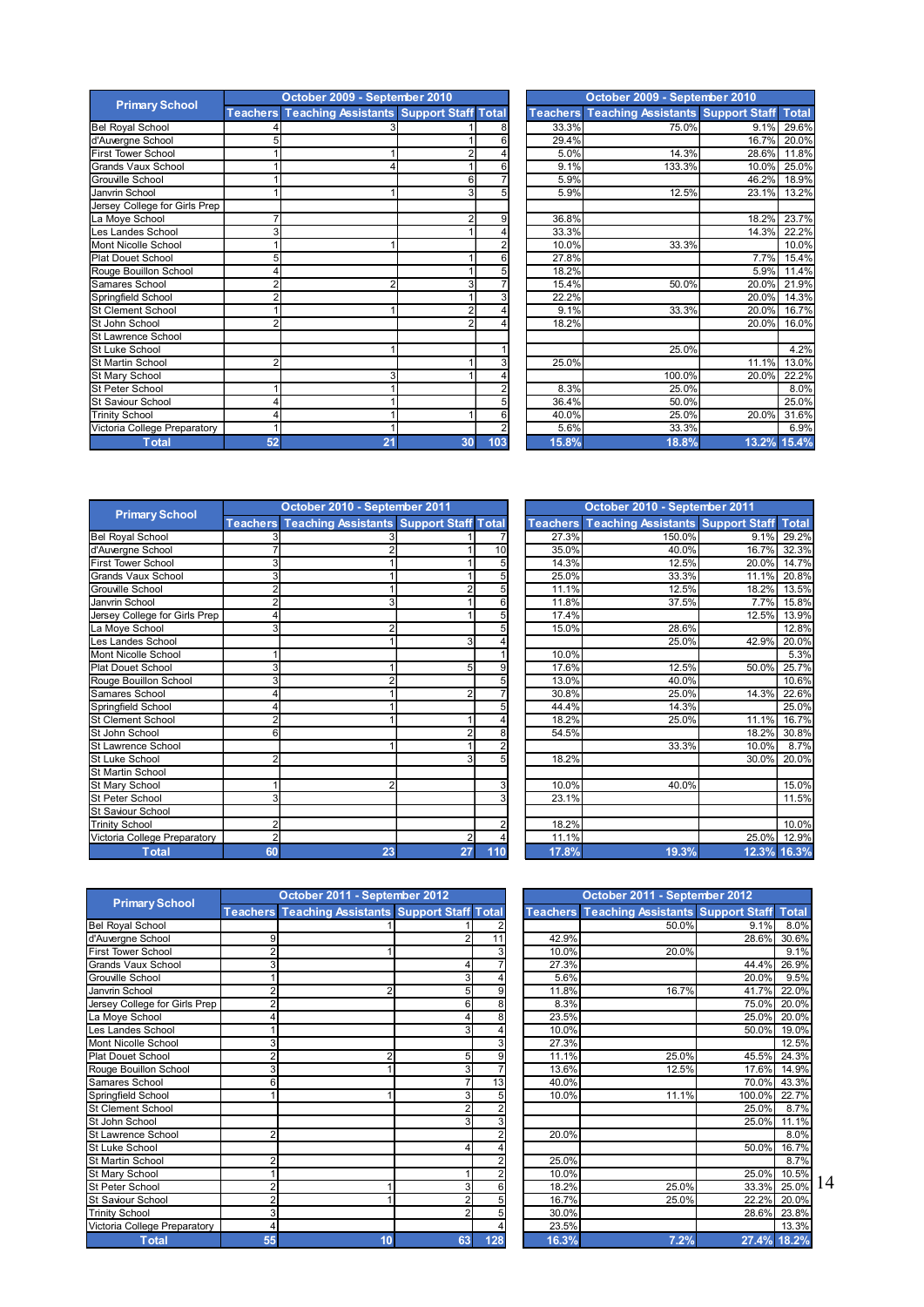|                               |                 | October 2013 - August 2014                     |                |    | October 2013 - August 2014 |                                                   |             |              |
|-------------------------------|-----------------|------------------------------------------------|----------------|----|----------------------------|---------------------------------------------------|-------------|--------------|
| <b>Primary School</b>         | <b>Teachers</b> | <b>Teaching Assistants Support Staff Total</b> |                |    |                            | <b>Teachers Teaching Assistants Support Staff</b> |             | <b>Total</b> |
| <b>Bel Royal School</b>       |                 |                                                |                |    | 25.0%                      |                                                   | 8.3%        | 14.8%        |
| d'Auvergne School             |                 |                                                |                |    |                            | 18.2%                                             | 7.7%        | 7.0%         |
| <b>First Tower School</b>     |                 |                                                |                |    |                            |                                                   | 27.3%       | 8.1%         |
| Grands Vaux School            |                 |                                                | 3              | 8  | 7.7%                       | 57.1%                                             | 37.5%       | 28.6%        |
| <b>Grouville School</b>       |                 |                                                | $\overline{2}$ |    | 5.6%                       |                                                   | 14.3%       | 7.3%         |
| Janvrin School                |                 |                                                | 2              |    | 11.8%                      |                                                   | 11.1%       | 8.5%         |
| Jersey College for Girls Prep |                 |                                                | 3              |    | 9.1%                       |                                                   | 33.3%       | 12.5%        |
| La Moye School                |                 |                                                | 3              |    | 22.2%                      |                                                   | 21.4%       | 18.4%        |
| Les Landes School             |                 |                                                |                |    | 30.0%                      | 20.0%                                             |             | 19.0%        |
| Mont Nicolle School           |                 |                                                | 2              |    |                            |                                                   | 20.0%       | 7.4%         |
| <b>Plat Douet School</b>      |                 |                                                |                |    | 11.1%                      | 8.3%                                              | 11.1%       | 10.3%        |
| Rouge Bouillon School         |                 |                                                | 3              |    | 4.5%                       |                                                   | 16.7%       | 8.2%         |
| Samares School                |                 |                                                |                |    | 18.8%                      |                                                   | 10.0%       | 11.4%        |
| Springfield School            |                 |                                                |                |    | 22.2%                      | 11.1%                                             |             | 15.0%        |
| <b>St Clement School</b>      |                 |                                                |                |    | 8.3%                       |                                                   |             | 4.2%         |
| St John School                |                 |                                                | $\overline{2}$ |    | 18.2%                      |                                                   | 20.0%       | 15.4%        |
| St Lawrence School            |                 |                                                |                |    | 10.0%                      |                                                   | 7.7%        | 7.7%         |
| St Luke School                |                 |                                                |                |    | 27.3%                      |                                                   |             | 12.5%        |
| St Martin School              |                 |                                                |                |    | 10.0%                      |                                                   |             | 4.0%         |
| St Mary School                |                 |                                                | 2              |    | 20.0%                      |                                                   | 66.7%       | 20.0%        |
| St Peter School               |                 |                                                |                |    | 18.2%                      |                                                   |             | 8.0%         |
| St Saviour School             |                 |                                                | 2              |    | 9.1%                       | 20.0%                                             | 22.2%       | 16.0%        |
| <b>Trinity School</b>         |                 |                                                |                |    | 10.0%                      |                                                   |             | 4.3%         |
| Victoria College Preparatory  |                 |                                                | 3              |    |                            |                                                   | 37.5%       | 10.0%        |
| Total                         | 38              | 10 <sub>1</sub>                                | 35             | R3 | 11 1%                      | 6.3%                                              | 14 6% 11 2% |              |

|                    |                | October 2013 - August 2014                              |                | October 2013 - August 2014 |       |                                                   |       |              |  |
|--------------------|----------------|---------------------------------------------------------|----------------|----------------------------|-------|---------------------------------------------------|-------|--------------|--|
| ary School         |                | <b>Teachers Teaching Assistants Support Staff Total</b> |                |                            |       | <b>Teachers Teaching Assistants Support Staff</b> |       | <b>Total</b> |  |
| chool              |                |                                                         |                |                            | 25.0% |                                                   | 8.3%  | 14.8%        |  |
| School             |                |                                                         |                |                            |       | 18.2%                                             | 7.7%  | 7.0%         |  |
| School             |                |                                                         | 3              |                            |       |                                                   | 27.3% | 8.1%         |  |
| <b>IX School</b>   |                |                                                         | 31             | 8                          | 7.7%  | 57.1%                                             | 37.5% | 28.6%        |  |
| hool               |                |                                                         | $\overline{2}$ | $\overline{3}$             | 5.6%  |                                                   | 14.3% | 7.3%         |  |
| loo                | $\overline{c}$ |                                                         | $\overline{2}$ | 4                          | 11.8% |                                                   | 11.1% | 8.5%         |  |
| ege for Girls Prep | $\overline{2}$ |                                                         | 3 <sup>1</sup> | $5\overline{2}$            | 9.1%  |                                                   | 33.3% | 12.5%        |  |
| hool               | 4              |                                                         | $\mathbf{3}$   |                            | 22.2% |                                                   | 21.4% | 18.4%        |  |
| School             | 3              |                                                         |                |                            | 30.0% | 20.0%                                             |       | 19.0%        |  |
| e School           |                |                                                         | $\overline{2}$ |                            |       |                                                   | 20.0% | 7.4%         |  |
| School             | $\overline{2}$ |                                                         |                |                            | 11.1% | 8.3%                                              | 11.1% | 10.3%        |  |
| llon School        |                |                                                         | $\overline{3}$ |                            | 4.5%  |                                                   | 16.7% | 8.2%         |  |
| chool              | 3              |                                                         |                |                            | 18.8% |                                                   | 10.0% | 11.4%        |  |
| School             | $\overline{2}$ |                                                         |                |                            | 22.2% | 11.1%                                             |       | 15.0%        |  |
| School             |                |                                                         |                |                            | 8.3%  |                                                   |       | 4.2%         |  |
| loor               | $\overline{2}$ |                                                         | $\overline{2}$ |                            | 18.2% |                                                   | 20.0% | 15.4%        |  |
| e School           |                |                                                         |                | 2                          | 10.0% |                                                   | 7.7%  | 7.7%         |  |
| loor               | 3              |                                                         |                |                            | 27.3% |                                                   |       | 12.5%        |  |
| chool              |                |                                                         |                |                            | 10.0% |                                                   |       | 4.0%         |  |
| hool               | $\overline{2}$ |                                                         | $\overline{2}$ |                            | 20.0% |                                                   | 66.7% | 20.0%        |  |
| hool               | $\overline{2}$ |                                                         |                |                            | 18.2% |                                                   |       | 8.0%         |  |
| School             |                |                                                         | $\overline{2}$ |                            | 9.1%  | 20.0%                                             | 22.2% | 16.0%        |  |
| lod                |                |                                                         |                |                            | 10.0% |                                                   |       | 4.3%         |  |
| lege Preparatory   |                |                                                         | 31             | 3                          |       |                                                   | 37.5% | 10.0%        |  |
| <b>Total</b>       | 38             | 10                                                      | 35             | 83                         | 11.1% | 6.3%                                              |       | 14.6% 11.2%  |  |

|                               | September 2014 - September 2015 |                                                         |                |     |  | September 2014 - September 2015 |                                                   |       |              |  |
|-------------------------------|---------------------------------|---------------------------------------------------------|----------------|-----|--|---------------------------------|---------------------------------------------------|-------|--------------|--|
| <b>Primary School</b>         |                                 | <b>Teachers Teaching Assistants Support Staff Total</b> |                |     |  |                                 | <b>Teachers Teaching Assistants Support Staff</b> |       | <b>Total</b> |  |
| <b>Bel Royal School</b>       |                                 |                                                         |                |     |  | 8.3%                            |                                                   | 27.3% | 14.8%        |  |
| d'Auvergne School             |                                 |                                                         |                |     |  | 20.0%                           | 9.1%                                              | 20.0% | 17.4%        |  |
| <b>First Tower School</b>     |                                 |                                                         |                |     |  | 9.5%                            |                                                   | 27.3% | 11.9%        |  |
| <b>Grands Vaux School</b>     |                                 |                                                         |                |     |  | 20.0%                           | 66.7%                                             | 16.7% | 31.8%        |  |
| Grouville School              |                                 |                                                         |                |     |  | 6.3%                            | 11.1%                                             | 36.4% | 16.7%        |  |
| Janvrin School                |                                 |                                                         |                |     |  | 16.7%                           | 8.3%                                              | 6.3%  | 10.9%        |  |
| Jersey College for Girls Prep |                                 |                                                         | 3              | 6   |  | 9.5%                            | 10.0%                                             | 33.3% | 15.0%        |  |
| La Moye School                |                                 |                                                         | 4              | 11  |  | 16.7%                           | 66.7%                                             | 30.8% | 29.7%        |  |
| Les Landes School             |                                 |                                                         | 2              |     |  | 22.2%                           | 20.0%                                             | 40.0% | 26.3%        |  |
| Mont Nicolle School           |                                 |                                                         | 3              |     |  | 38.5%                           | 50.0%                                             | 27.3% | 34.6%        |  |
| <b>Plat Douet School</b>      |                                 |                                                         |                |     |  | 21.1%                           |                                                   | 10.0% | 11.9%        |  |
| Rouge Bouillon School         |                                 |                                                         |                |     |  | 4.5%                            | 9.1%                                              | 25.0% | 12.2%        |  |
| Samares School                |                                 |                                                         |                |     |  | 13.3%                           |                                                   | 33.3% | 14.7%        |  |
| Springfield School            |                                 |                                                         |                |     |  |                                 |                                                   |       |              |  |
| <b>St Clement School</b>      |                                 |                                                         |                |     |  | 8.3%                            | 20.0%                                             |       | 8.0%         |  |
| St John School                |                                 |                                                         | $\mathsf{2}$   |     |  |                                 |                                                   | 20.0% | 8.0%         |  |
| St Lawrence School            |                                 |                                                         |                |     |  |                                 | 33.3%                                             | 14.3% | 11.1%        |  |
| St Luke School                |                                 |                                                         | $\overline{2}$ |     |  | 11.1%                           | 16.7%                                             | 28.6% | 18.2%        |  |
| <b>St Martin School</b>       |                                 |                                                         |                |     |  | 9.1%                            | 16.7%                                             |       | 7.7%         |  |
| St Mary School                |                                 |                                                         |                |     |  | 11.1%                           | 20.0%                                             |       | 11.8%        |  |
| St Peter School               |                                 |                                                         |                |     |  |                                 |                                                   |       |              |  |
| <b>St Saviour School</b>      |                                 |                                                         |                |     |  | 18.2%                           |                                                   | 22.2% | 16.7%        |  |
| <b>Trinity School</b>         |                                 |                                                         |                |     |  | 10.0%                           |                                                   | 14.3% | 8.3%         |  |
| Victoria College Preparatory  |                                 |                                                         | 3              |     |  | 5.0%                            |                                                   | 37.5% | 12.5%        |  |
| <b>Total</b>                  | 40                              | 20                                                      | 47             | 107 |  | 11.9%                           | 12.0%                                             |       | 20.4% 14.6%  |  |

| September 2014 - September 2015 |                                                  |                |     |                 | September 2014 - September 2015          |             |              |  |  |  |
|---------------------------------|--------------------------------------------------|----------------|-----|-----------------|------------------------------------------|-------------|--------------|--|--|--|
|                                 | Teachers Teaching Assistants Support Staff Total |                |     | <b>Teachers</b> | <b>Teaching Assistants Support Staff</b> |             | <b>Total</b> |  |  |  |
|                                 |                                                  |                |     | 8.3%            |                                          | 27.3%       | 14.8%        |  |  |  |
|                                 |                                                  | 3              |     | 20.0%           | 9.1%                                     | 20.0%       | 17.4%        |  |  |  |
| 2                               |                                                  | 3              |     | 9.5%            |                                          | 27.3%       | 11.9%        |  |  |  |
| $\overline{2}$                  |                                                  |                |     | 20.0%           | 66.7%                                    | 16.7%       | 31.8%        |  |  |  |
| 1                               |                                                  | 4              | 6   | 6.3%            | 11.1%                                    | 36.4%       | 16.7%        |  |  |  |
| 3                               |                                                  |                |     | 16.7%           | 8.3%                                     | 6.3%        | 10.9%        |  |  |  |
| 2                               |                                                  | 3              | 6   | 9.5%            | 10.0%                                    | 33.3%       | 15.0%        |  |  |  |
| 3                               | 4                                                | 4              | 11  | 16.7%           | 66.7%                                    | 30.8%       | 29.7%        |  |  |  |
| 2                               |                                                  | $\overline{2}$ |     | 22.2%           | 20.0%                                    | 40.0%       | 26.3%        |  |  |  |
| 5                               |                                                  | 3              | 9   | 38.5%           | 50.0%                                    | 27.3%       | 34.6%        |  |  |  |
| 4                               |                                                  |                |     | 21.1%           |                                          | 10.0%       | 11.9%        |  |  |  |
|                                 |                                                  | 4              | 6   | 4.5%            | 9.1%                                     | 25.0%       | 12.2%        |  |  |  |
| 2                               |                                                  | 3              | 5   | 13.3%           |                                          | 33.3%       | 14.7%        |  |  |  |
|                                 |                                                  |                |     |                 |                                          |             |              |  |  |  |
|                                 |                                                  |                | 2   | 8.3%            | 20.0%                                    |             | 8.0%         |  |  |  |
|                                 |                                                  | 2              | 2   |                 |                                          | 20.0%       | 8.0%         |  |  |  |
|                                 |                                                  | $\overline{2}$ |     |                 | 33.3%                                    | 14.3%       | 11.1%        |  |  |  |
|                                 |                                                  | $\overline{2}$ |     | 11.1%           | 16.7%                                    | 28.6%       | 18.2%        |  |  |  |
|                                 |                                                  |                |     | 9.1%            | 16.7%                                    |             | 7.7%         |  |  |  |
|                                 |                                                  |                |     | 11.1%           | 20.0%                                    |             | 11.8%        |  |  |  |
|                                 |                                                  |                |     |                 |                                          |             |              |  |  |  |
| 2                               |                                                  | $\overline{2}$ |     | 18.2%           |                                          | 22.2%       | 16.7%        |  |  |  |
|                                 |                                                  |                |     | 10.0%           |                                          | 14.3%       | 8.3%         |  |  |  |
|                                 |                                                  | 3              |     | 5.0%            |                                          | 37.5%       | 12.5%        |  |  |  |
| 40                              | 20                                               | 47             | 107 | 11.9%           | 12.0%                                    | 20.4% 14.6% |              |  |  |  |

|                               |    | October 2012 - September 2013                           |    |    | October 2012 - September 2013 |                                                         |             |       |  |
|-------------------------------|----|---------------------------------------------------------|----|----|-------------------------------|---------------------------------------------------------|-------------|-------|--|
| <b>Primary School</b>         |    | <b>Teachers Teaching Assistants Support Staff Total</b> |    |    |                               | <b>Teachers Teaching Assistants Support Staff Total</b> |             |       |  |
| <b>Bel Royal School</b>       |    |                                                         |    |    |                               |                                                         |             |       |  |
| d'Auvergne School             |    |                                                         | 3  | 8  | 27.8%                         |                                                         | 33.3%       | 22.2% |  |
| <b>First Tower School</b>     | 10 |                                                         |    | 11 | 50.0%                         | 20.0%                                                   |             | 28.9% |  |
| <b>Grands Vaux School</b>     |    |                                                         |    |    | 10.0%                         | 20.0%                                                   | 11.1%       | 12.5% |  |
| <b>Grouville School</b>       | 6  |                                                         |    |    | 33.3%                         | 14.3%                                                   |             | 17.5% |  |
| Janvrin School                |    |                                                         | 2  |    | 5.9%                          | 7.7%                                                    | 14.3%       | 9.1%  |  |
| Jersey College for Girls Prep | 8  |                                                         |    |    | 36.4%                         |                                                         | 11.1%       | 23.1% |  |
| La Moye School                |    |                                                         |    |    | 27.8%                         | 16.7%                                                   | 11.8%       | 19.5% |  |
| Les Landes School             |    |                                                         |    |    | 63.6%                         |                                                         | 16.7%       | 36.4% |  |
| Mont Nicolle School           |    |                                                         |    |    | 7.7%                          |                                                         |             | 3.8%  |  |
| <b>Plat Douet School</b>      |    |                                                         | 3  |    | 27.8%                         | 9.1%                                                    | 30.0%       | 23.1% |  |
| Rouge Bouillon School         |    |                                                         | 5  |    | 9.5%                          |                                                         | 27.8%       | 14.9% |  |
| Samares School                |    |                                                         |    |    | 12.5%                         |                                                         |             | 5.9%  |  |
| Springfield School            |    |                                                         |    |    | 10.0%                         |                                                         | 50.0%       | 9.5%  |  |
| <b>St Clement School</b>      |    |                                                         |    |    |                               |                                                         |             |       |  |
| St John School                |    |                                                         |    |    |                               |                                                         |             |       |  |
| St Lawrence School            |    |                                                         |    |    |                               |                                                         | 7.7%        | 3.8%  |  |
| <b>St Luke School</b>         |    |                                                         |    |    | 27.3%                         | 25.0%                                                   | 33.3%       | 29.2% |  |
| St Martin School              |    |                                                         |    |    |                               |                                                         |             |       |  |
| <b>St Mary School</b>         |    |                                                         |    |    | 10.0%                         |                                                         |             | 5.3%  |  |
| <b>St Peter School</b>        |    |                                                         |    |    | 15.4%                         |                                                         |             | 7.4%  |  |
| St Saviour School             |    |                                                         |    |    | 9.1%                          | 20.0%                                                   |             | 8.0%  |  |
| <b>Trinity School</b>         |    |                                                         |    |    | 20.0%                         |                                                         |             | 8.7%  |  |
| Victoria College Preparatory  |    |                                                         |    |    | 5.6%                          |                                                         | 12.5%       | 6.7%  |  |
| <b>Total</b>                  | 64 | <b>R</b>                                                | 24 | 96 | 18.9%                         | 5.4%                                                    | 10.0% 13.2% |       |  |

|                    |                | October 2012 - September 2013                           |                |    | October 2012 - September 2013 |                                                         |             |           |  |  |  |
|--------------------|----------------|---------------------------------------------------------|----------------|----|-------------------------------|---------------------------------------------------------|-------------|-----------|--|--|--|
| ary School         |                | <b>Teachers Teaching Assistants Support Staff Total</b> |                |    |                               | <b>Teachers Teaching Assistants Support Staff Total</b> |             |           |  |  |  |
| ichool             |                |                                                         |                |    |                               |                                                         |             |           |  |  |  |
| School             | 5              |                                                         | 31             | 8  | 27.8%                         |                                                         | 33.3%       | 22.2%     |  |  |  |
| School             | 10             |                                                         |                | 11 | 50.0%                         | 20.0%                                                   |             | 28.9%     |  |  |  |
| Ix School          |                |                                                         |                |    | 10.0%                         | 20.0%                                                   | 11.1%       | 12.5%     |  |  |  |
| hool:              | 6              |                                                         |                |    | 33.3%                         | 14.3%                                                   |             | 17.5%     |  |  |  |
| loo                |                |                                                         | $\overline{2}$ |    | 5.9%                          | 7.7%                                                    | 14.3%       | 9.1%      |  |  |  |
| ege for Girls Prep | 8              |                                                         |                |    | 36.4%                         |                                                         | 11.1%       | 23.1%     |  |  |  |
| hool               | 5              |                                                         |                |    | 27.8%                         | 16.7%                                                   | 11.8%       | 19.5%     |  |  |  |
| School             |                |                                                         |                | 8  | 63.6%                         |                                                         | 16.7%       | 36.4%     |  |  |  |
| e School           |                |                                                         |                |    | 7.7%                          |                                                         |             | 3.8%      |  |  |  |
| School             | 5              |                                                         | $\mathbf{3}$   |    | 27.8%                         | 9.1%                                                    | 30.0%       | 23.1%     |  |  |  |
| Ilon School        | $\overline{2}$ |                                                         | 5 <sup>1</sup> |    | 9.5%                          |                                                         | 27.8%       | 14.9%     |  |  |  |
| chool              | $\overline{2}$ |                                                         |                |    | 12.5%                         |                                                         |             | 5.9%      |  |  |  |
| School             |                |                                                         |                |    | 10.0%                         |                                                         | 50.0%       | 9.5%      |  |  |  |
| School             |                |                                                         |                |    |                               |                                                         |             |           |  |  |  |
| loor               |                |                                                         |                |    |                               |                                                         |             |           |  |  |  |
| e School           |                |                                                         |                |    |                               |                                                         | 7.7%        | 3.8%      |  |  |  |
| loor               | 3 <sub>l</sub> |                                                         | 3              |    | 27.3%                         | 25.0%                                                   | 33.3%       | 29.2%     |  |  |  |
| chool              |                |                                                         |                |    |                               |                                                         |             |           |  |  |  |
| hool               |                |                                                         |                |    | 10.0%                         |                                                         |             | 5.3%      |  |  |  |
| hool               | $\overline{2}$ |                                                         |                |    | 15.4%                         |                                                         |             | 7.4%      |  |  |  |
| School             |                |                                                         |                |    | 9.1%                          | 20.0%                                                   |             | 8.0%      |  |  |  |
| ۱o                 | $\overline{2}$ |                                                         |                |    | 20.0%                         |                                                         |             | $8.7\%$ 5 |  |  |  |
| lege Preparatory   |                |                                                         |                |    | 5.6%                          |                                                         | 12.5%       | 6.7%      |  |  |  |
| <b>Total</b>       | 64             | 8                                                       | 24             | 96 | 18.9%                         | 5.4%                                                    | 10.0% 13.2% |           |  |  |  |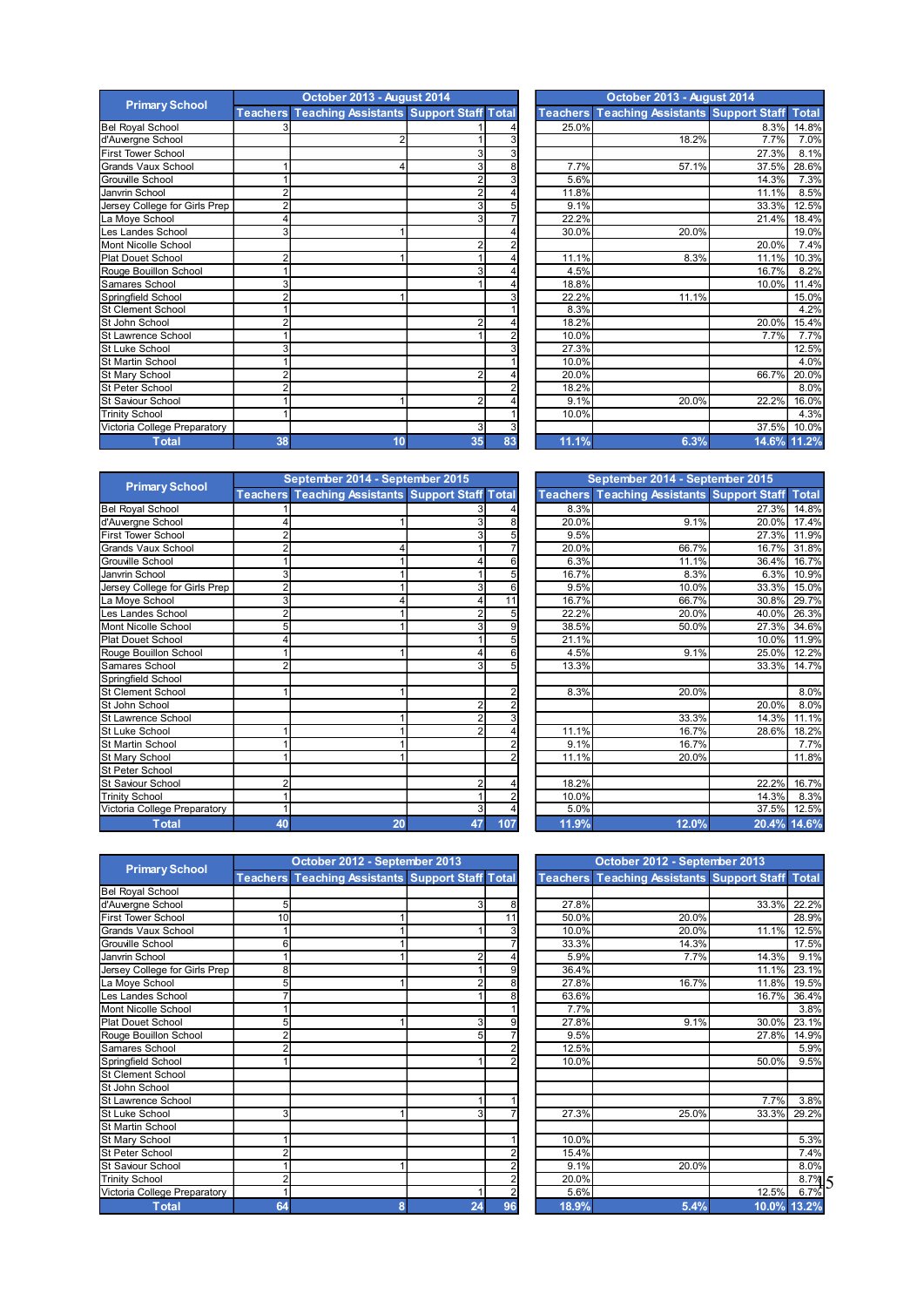|                                                       |                     | September 2015 - August 2016                            |                                   |                | September 2015 - August 2016                            |       |               |
|-------------------------------------------------------|---------------------|---------------------------------------------------------|-----------------------------------|----------------|---------------------------------------------------------|-------|---------------|
| <b>Primary School</b>                                 |                     | <b>Teachers Teaching Assistants Support Staff Total</b> |                                   |                | <b>Teachers Teaching Assistants Support Staff</b>       |       | <b>Total</b>  |
| <b>Bel Royal School</b>                               |                     |                                                         |                                   |                |                                                         | 14.4% | 4.4%          |
| d'Auvergne School                                     | 2                   | 3                                                       | 9                                 | 10.7%          | 28.3%                                                   | 35.9% | 22.2%         |
| First Tower School                                    | $\mathbf{1}$        | 3                                                       | 5<br>1                            | 5.0%           | 31.0%                                                   | 9.9%  | 12.6%         |
| <b>Grands Vaux School</b>                             | $\overline{2}$      |                                                         | $\overline{2}$<br>4               | 18.3%          |                                                         | 57.8% | 19.5%         |
| <b>Grouville School</b>                               | 4                   |                                                         | $\overline{8}$<br>3               | 26.7%          | 11.3%                                                   | 29.5% | 23.5%         |
| Janvrin School                                        | 4                   |                                                         | $6\overline{6}$<br>$\overline{2}$ | 22.4%          |                                                         | 14.3% | 13.7%         |
| Jersey College for Girls Prep                         | $\overline{2}$      |                                                         | 3                                 | 8.9%           |                                                         | 10.4% | 7.1%          |
| a Moye School                                         | 6                   |                                                         | 10<br>4                           | 35.1%          |                                                         | 38.0% | 29.0%         |
| es Landes School                                      | $\overline{1}$      |                                                         | 3                                 | 10.4%          | 20.0%                                                   | 21.7% | 15.6%         |
| Mont Nicolle School                                   |                     |                                                         | 3<br>3                            |                |                                                         | 37.9% | 13.7%         |
|                                                       |                     |                                                         | $\overline{5}$                    |                |                                                         |       |               |
| <b>Plat Douet School</b>                              | $\overline{2}$<br>3 | 3<br>$\overline{2}$                                     | $6\overline{6}$                   | 12.7%<br>13.7% | 23.9%<br>18.2%                                          |       | 13.8%         |
| Rouge Bouillon School                                 |                     |                                                         |                                   |                |                                                         | 7.9%  | 13.2%         |
| Samares School                                        | $\mathbf{1}$        | $\overline{2}$                                          | 3                                 | 7.8%           | 20.8%                                                   |       | 10.5%         |
| Springfield School                                    |                     |                                                         | $\mathbf{1}$                      |                |                                                         | 35.1% | 5.0%          |
| <b>St Clement School</b>                              | 3                   |                                                         | 3                                 | 29.8%          |                                                         |       | 14.9%         |
| St John School                                        | $\overline{1}$      |                                                         | 3                                 | 10.0%          |                                                         | 24.5% | 13.0%         |
| St Lawrence School                                    | 1                   |                                                         | 3<br>$\overline{4}$               | 10.7%          |                                                         | 34.8% | 19.1%         |
| St Luke School                                        | 4                   | -1                                                      | 6                                 | 40.9%          | 16.7%                                                   | 15.7% | 27.1%         |
| St Martin School                                      | $\overline{2}$      |                                                         | 4                                 | 20.0%          | 16.7%                                                   | 16.7% | 18.2%         |
| St Mary School                                        | $\mathbf{1}$        |                                                         |                                   | 11.0%          |                                                         |       | 5.5%          |
| St Peter School                                       | $\overline{2}$      |                                                         | 3                                 | 20.0%          |                                                         | 14.3% | 14.2%         |
| <b>St Saviour School</b>                              |                     |                                                         |                                   |                |                                                         |       |               |
| <b>Trinity School</b>                                 | $\mathbf 2$         |                                                         | 5 <sup>1</sup>                    | 18.2%          | 14.4%                                                   | 31.0% | 20.5%         |
| Victoria College Preparatory                          | 1                   |                                                         | $\mathbf{1}$                      | 4.9%           |                                                         |       | 3.1%          |
| <b>Total</b>                                          | 45                  | 18                                                      | 34<br>97                          | 13.8%          | 10.8%                                                   | 18.6% | 14.4%         |
|                                                       |                     |                                                         |                                   |                |                                                         |       |               |
| <b>Primary School</b>                                 |                     | September 2016 - December 2016                          |                                   |                | September 2016 - December 2016                          |       |               |
|                                                       |                     | <b>Teachers Teaching Assistants Support Staff Total</b> |                                   |                | <b>Teachers Teaching Assistants Support Staff Total</b> |       |               |
| <b>Bel Royal School</b>                               |                     |                                                         |                                   |                |                                                         |       |               |
| d'Auvergne School                                     | 1                   |                                                         | 4                                 |                |                                                         |       |               |
| First Tower School                                    |                     |                                                         | $\mathfrak{D}$<br>$\overline{2}$  |                |                                                         | 26.7% | 5.4%          |
| <b>Grands Vaux School</b>                             |                     |                                                         |                                   |                |                                                         |       |               |
| Grouville School                                      |                     |                                                         | 2                                 |                |                                                         | 22.2% | 6.1%          |
| Janvrin School                                        |                     |                                                         |                                   |                |                                                         | 8.7%  | 2.4%          |
| Jersey College for Girls Prep                         | 1                   |                                                         |                                   |                |                                                         |       |               |
| a Moye School                                         |                     |                                                         |                                   | 4.8%           |                                                         |       | 2.6%          |
| es Landes School                                      | 1                   |                                                         |                                   | 6.3%           |                                                         |       | 3.2%          |
|                                                       |                     |                                                         |                                   |                |                                                         |       |               |
| Mont Nicolle School                                   |                     |                                                         |                                   |                |                                                         |       |               |
| <b>Plat Douet School</b>                              |                     |                                                         |                                   |                |                                                         |       |               |
|                                                       | $\mathbf{1}$        |                                                         |                                   | 4.7%           |                                                         | 17.8% |               |
| Rouge Bouillon School                                 | $\mathbf{1}$        |                                                         | 3<br>$\overline{2}$               | 7.7%           | 11.4%                                                   |       | 6.9%<br>7.0%  |
| Samares School                                        |                     |                                                         |                                   |                |                                                         |       |               |
| Springfield School                                    |                     |                                                         |                                   |                |                                                         |       |               |
| <b>St Clement School</b>                              | $\overline{2}$      |                                                         |                                   | 18.2%          |                                                         |       | 9.5%          |
| St John School                                        |                     |                                                         |                                   |                |                                                         |       |               |
| St Lawrence School                                    | $\overline{2}$      |                                                         |                                   | 20.0%          |                                                         |       | 9.5%          |
| St Luke School                                        |                     |                                                         |                                   |                |                                                         |       |               |
| St Martin School                                      |                     |                                                         |                                   |                |                                                         |       |               |
| St Mary School                                        |                     |                                                         |                                   |                |                                                         |       |               |
| St Peter School                                       | $\mathbf{1}$        |                                                         |                                   | 11.1%          |                                                         |       | 4.9%          |
| <b>St Saviour School</b>                              | $\mathbf{1}$        |                                                         |                                   | 8.7%           |                                                         |       | 4.4%          |
| <b>Trinity School</b><br>Victoria College Preparatory | $\mathbf{1}$<br>1   | 2                                                       | 4<br>$\mathbf{1}$                 | 9.1%<br>5.0%   | 32.0%                                                   | 22.2% | 18.4%<br>3.0% |

(c) It is not possible to provide a comparison between Island turnover rates and UK given the wide variety of data sources.

**Total 13 4 10 27 4.2% 2.6% 6.4% 4.3%**

(d) Between the two reporting periods (2015  $& 2016$ ), changes were made within the HRIS system to split the primary schools from the nurseries, in doing so, 64 headcount were removed from Primary Schools.

(e)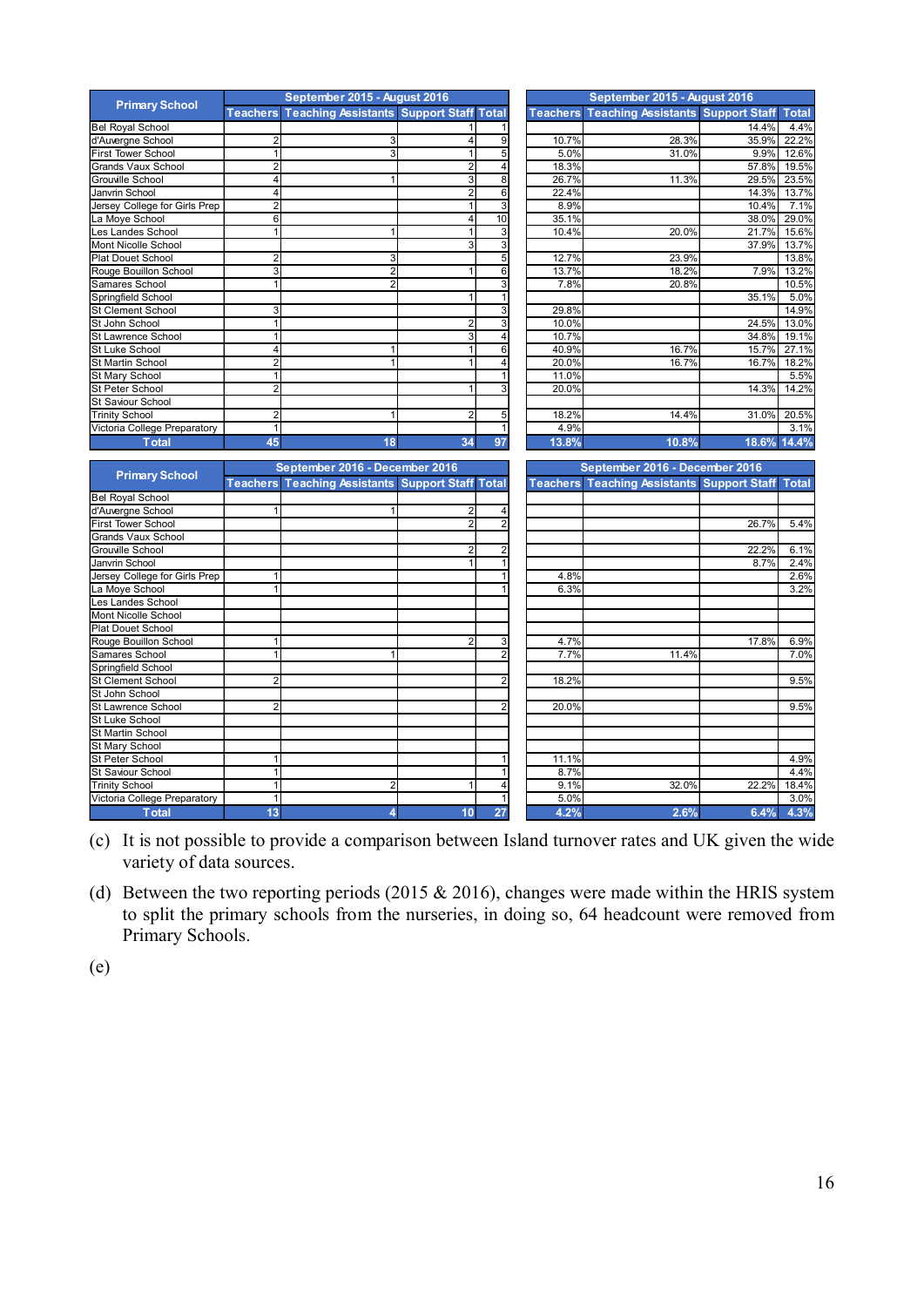| <b>End Reason</b>                 | <b>Total</b>   | $\frac{9}{6}$ |
|-----------------------------------|----------------|---------------|
| Other Employment in Jersey        |                | 163 21.7%     |
| Move Within Dept.                 |                | 151 20.1%     |
| <b>Contract Expiry</b>            | 150            | 20.0%         |
| <b>Family Reasons</b>             | 89             | 11.9%         |
| Retirement                        | 88             | 11.7%         |
| Leaving Jersey                    | 52             | 6.9%          |
| <b>III Health</b>                 | 14             | 1.9%          |
| <b>Acting Up</b>                  | 12             | 1.6%          |
| Inter-Dept. Transfer              | 7              | 0.9%          |
| Promotion                         | 5              | 0.7%          |
| <b>Dismissal</b>                  | 4              | 0.5%          |
| <b>Early Retirement</b>           | 4              | 0.5%          |
| Secondment                        | 4              | 0.5%          |
| Deceased                          | $\overline{2}$ | 0.3%          |
| Resign Prior To Formal Action     | 2              | 0.3%          |
| <b>Failed Probation</b>           | 1              | 0.1%          |
| Other Voluntary                   | 1              | 0.1%          |
| <b>Voluntary Early Retirement</b> | 1              | 0.1%          |
| <b>Voluntary Redundancy</b>       | 1              | 0.1%          |
| Total                             | 751            |               |

## **3.5 DEPUTY G.P. SOUTHERN OF ST. HELIER OF THE MINISTER FOR SOCIAL SECURITY REGARDING THE IMPACT OF RISES IN THE RETAIL PRICES INDEX ON THE DISPOSABLE INCOME OF HOUSEHOLDS RELIANT UPON INCOME SUPPORT: [1(144)]**

#### **Question**

Given the rise in the Retail Prices Index of approximately 16.8% over the 7-year period from September 2009 to September 2016 (using June 2000 as the base measurement), will the Minister inform members of the extent that the disposable income of the following household types, where reliant on Income Support, has been reduced by the decision to freeze components, and by the additional changes made to Income Support components / disregards to achieve £10 million of savings from 2015?

- (a) single adult;
- (b) lone parent with one child;
- (c) couple with one child;
- (d) single pensioner on full States of Jersey pension; and
- (e) single person on 100% Long-Term Incapacity Allowance.

#### **Answer**

There have been many changes to Income Support since 2009, against a backdrop of a global recession and historically high levels of unemployment in Jersey.

In particular, the Income Support scheme now includes significant incentives for households to move towards financial independence. Back to work teams now provide tailored support and a number of innovative schemes are available to encourage employers to recruit local jobseekers. At the start of Income Support, a low-income worker would only keep 6% of their earnings on top of their Income Support entitlement. This has now increased significantly to 23%, providing a meaningful incentive for low-income households to find work and remain in work.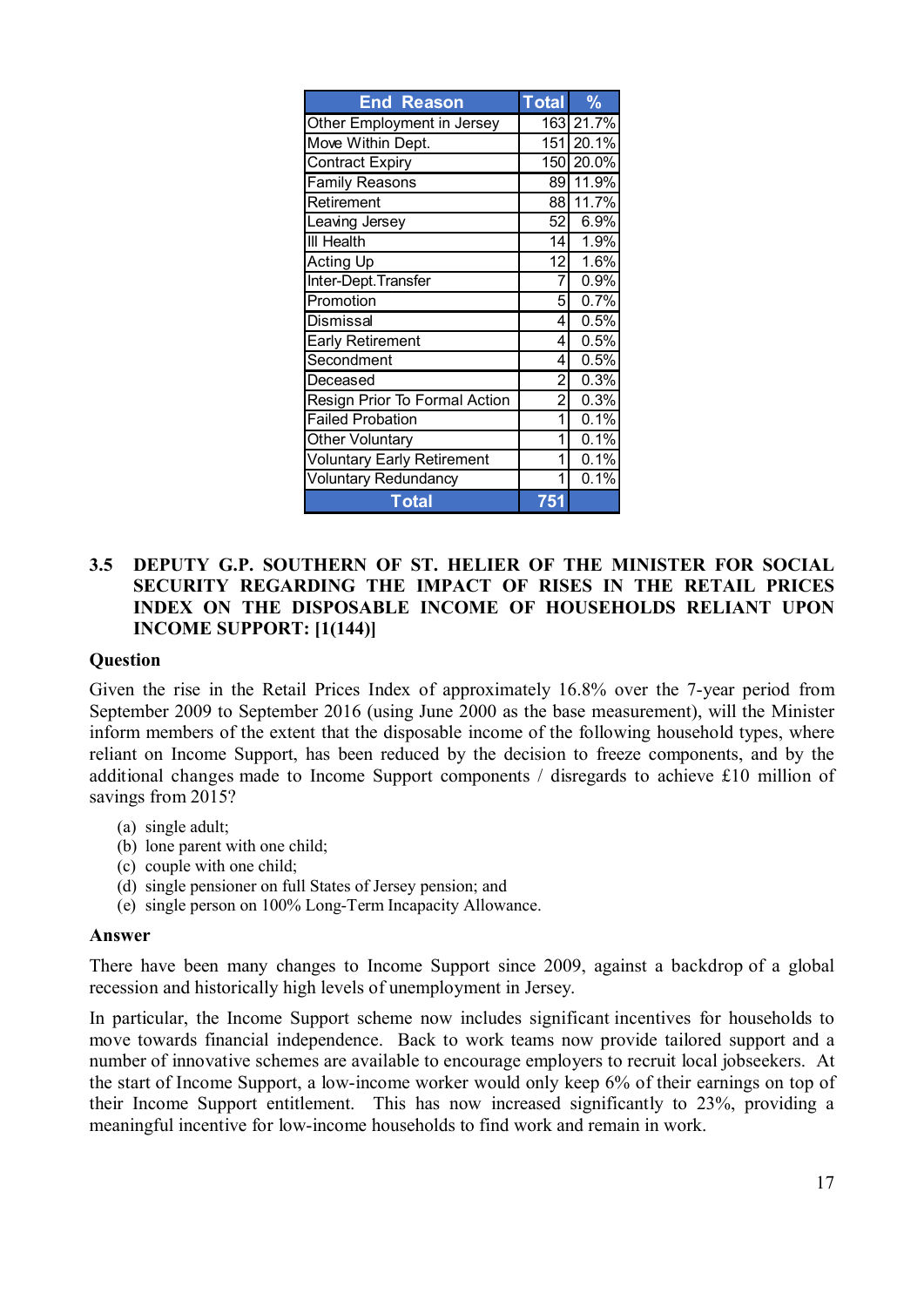Difficult decisions were needed in 2015 when the States made a commitment to support strategic increases in health and education services at a time of restricted government income. All Departments agreed reduced spending targets but the measures approved by the States in respect of benefit budgets ensured that benefit spend was protected at its existing level throughout the MTFP.

Whilst this necessitated holding some elements of Income Support steady, funding has been made available to support the major improvement in the quality of social rental accommodation and to increase the financial support available to private sector tenants. The benefit changes adopted were carefully chosen to improve the targeting of benefits, support moves towards financial independence and minimise the impact on individuals.

It is an important role of government to improve long-term outcomes for low-income households. Since 2009 the States has made significant progress to support measures that help low-income and vulnerable households stay healthy, make the best of education, enjoy good quality accommodation and move closer to, or achieve, financial independence.

The success of these overall measures can be seen in the reducing need for Income Support over the last 5 years. As reported in the latest Annual Report, over the previous five years from 2011 to 2015, the percentage of working-age households receiving Income Support with no adults with earned income has decreased steadily from 60% to 49%. In addition, the percentage of children in Income Support workless households has decreased at a similar rate, as shown below.

| Year | % of Income Support Working Age<br>Households with No Earned<br><i>Income</i> | % of All Children in Income Support<br>Working Age Households with No<br><b>Earned Income</b> |
|------|-------------------------------------------------------------------------------|-----------------------------------------------------------------------------------------------|
| 2011 | 60%                                                                           | 39%                                                                                           |
| 2012 | 58%                                                                           | 35%                                                                                           |
| 2013 | 55%                                                                           | 35%                                                                                           |
| 2014 | 52%                                                                           | 32%                                                                                           |
| 2015 | 49%                                                                           | 28%                                                                                           |

The Annual Report also identifies the improvement in the number of households that are totally reliant on Income Support – i.e. they have no other source of income at all. This has fallen from 18% in 2011 to 13% in 2015. The Report notes that the previous five years have seen a significant decrease in the percentage of Income Support households that are wholly reliant on the weekly benefit as their source of income. This trend can be seen across all household types.

| Income Support Households by household type wholly reliant on Income Support income at 31<br>December |       |                             |                          |                                |       |
|-------------------------------------------------------------------------------------------------------|-------|-----------------------------|--------------------------|--------------------------------|-------|
| Year                                                                                                  | $65+$ | Adult/s without<br>children | Adults with<br>child/ren | Single adult<br>with child/ren | Total |
| 2011                                                                                                  | $1\%$ | 34%                         | 6%                       | 20%                            | 18%   |
| 2012                                                                                                  | $1\%$ | 34%                         | 6%                       | 17%                            | 19%   |
| 2013                                                                                                  | $1\%$ | 32%                         | 6%                       | 17%                            | 17%   |
| 2014                                                                                                  | $1\%$ | 29%                         | 4%                       | 17%                            | 15%   |
| 2015                                                                                                  | $1\%$ | 25%                         | 2%                       | 14%                            | 13%   |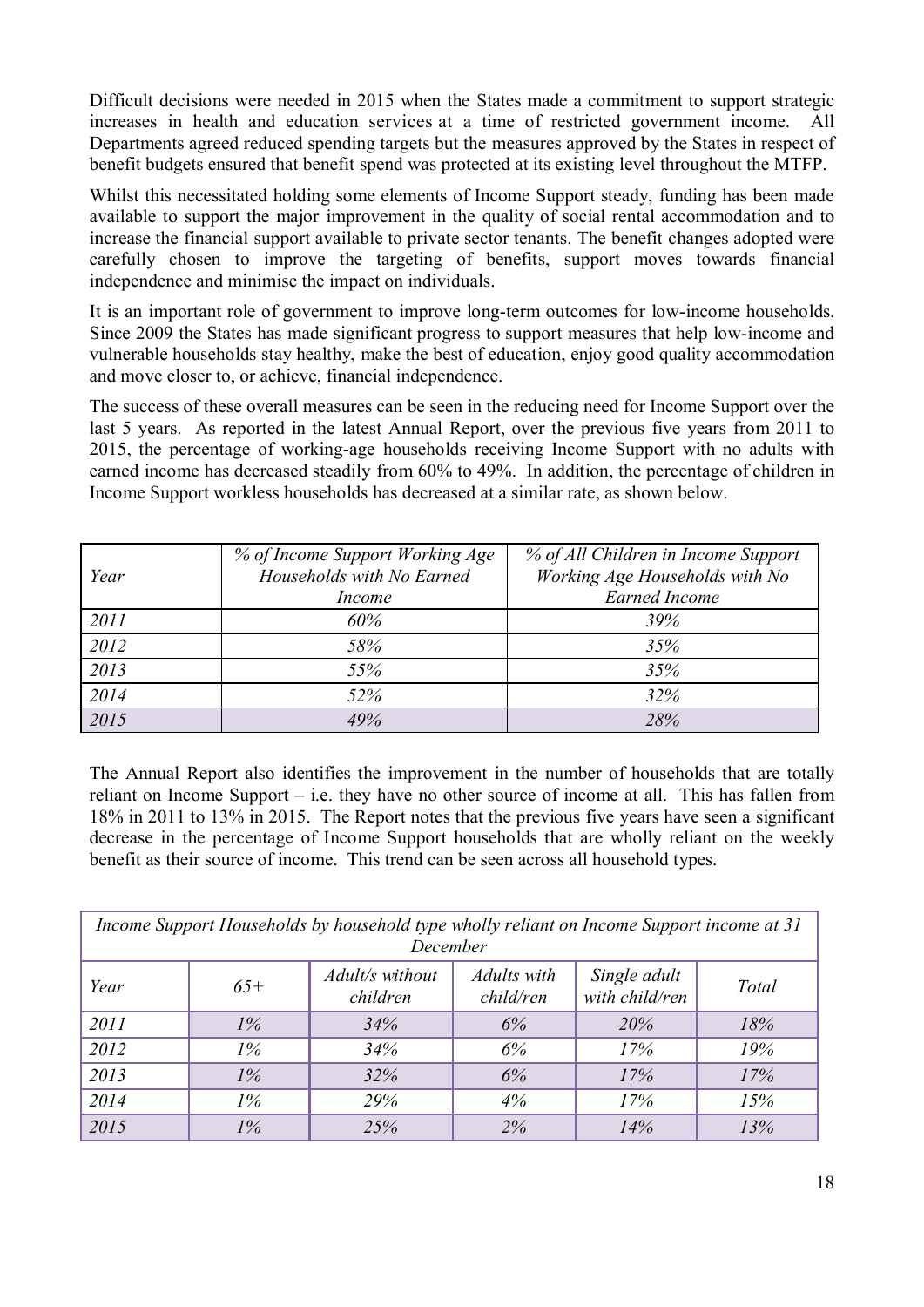The disposable income of any particular household will depend on many different factors and will change over time. The recent changes to Income Support have helped low-income families improve their disposable income by supporting moves into employment, improving accommodation (with an emphasis on improved insulation leading to lower energy bills), and investing in the next generation through the pupil premium which has now been rolled out to all Income Support families.

## **3.6 DEPUTY G.P. SOUTHERN OF ST. HELIER OF THE CHIEF MINISTER REGARDING APPLICATIONS BY EMPLOYERS FOR ADDITIONAL STAFF WITH REGISTERED AND LICENSED STATUS: [1(145)]**

## **Question**

For the period from October 2015 to September 2016, will the Chief Minister provide:

- (a) the total number of applications for additional staffing made by employers under the standard classification codes for registered (i.e. permanent, seasonal and contract) and licensed positions;
- (b) numbers (in both absolute and percentage terms) to show which of such applications were granted, refused and removed, broken down by economic sector; and
- (c) numbers for total employment in each such sector?

#### **Answer**

The figures are produced and published on a quarterly basis, and at the end of each calendar year, inclusive of approvals, refusals, and by type, e.g. permanent, seasonal and contract, and as to whether registered or licenced; and the figures for permissions removed are also published. All these statistics are analysed by sector.

These statistics are available in the public domain.

## **3.7 DEPUTY J.A. HILTON OF ST. HELIER OF THE CHIEF MINISTER REGARDING THE FEEDING OF SEAGULLS: [1(146)]**

## **Question**

Will the Chief Minister inform members when he will make the necessary arrangements to transfer responsibility for the Statutory Nuisances (Jersey) Law 1999, and other relevant legislation relating to food, from the Minister for Health and Social Services to that of the Environment in order that Regulations might be lodged to address the feeding of seagulls so that such an act would be seen either as prejudicial to health or as a nuisance and thereby constitute an offence?

#### **Answer**

It is hoped that Regulations to transfer these responsibilities from the Minister for Health and Social Services to the Minister for the Environment will be lodged before the 18th April 2017 States sitting. Alongside this, if action is needed in the meantime on a public policy issue that action will continue, including reviewing legislation with a view to considering matters of nuisance and health if a person is feeding wild birds or animals.

## **3.8 DEPUTY J.A. HILTON OF ST. HELIER OF THE MINISTER FOR HEALTH AND SOCIAL SERVICES REGARDING AN INDEPENDENT AUDIT OF THE CHILDREN'S SERVICE: [1(147)]**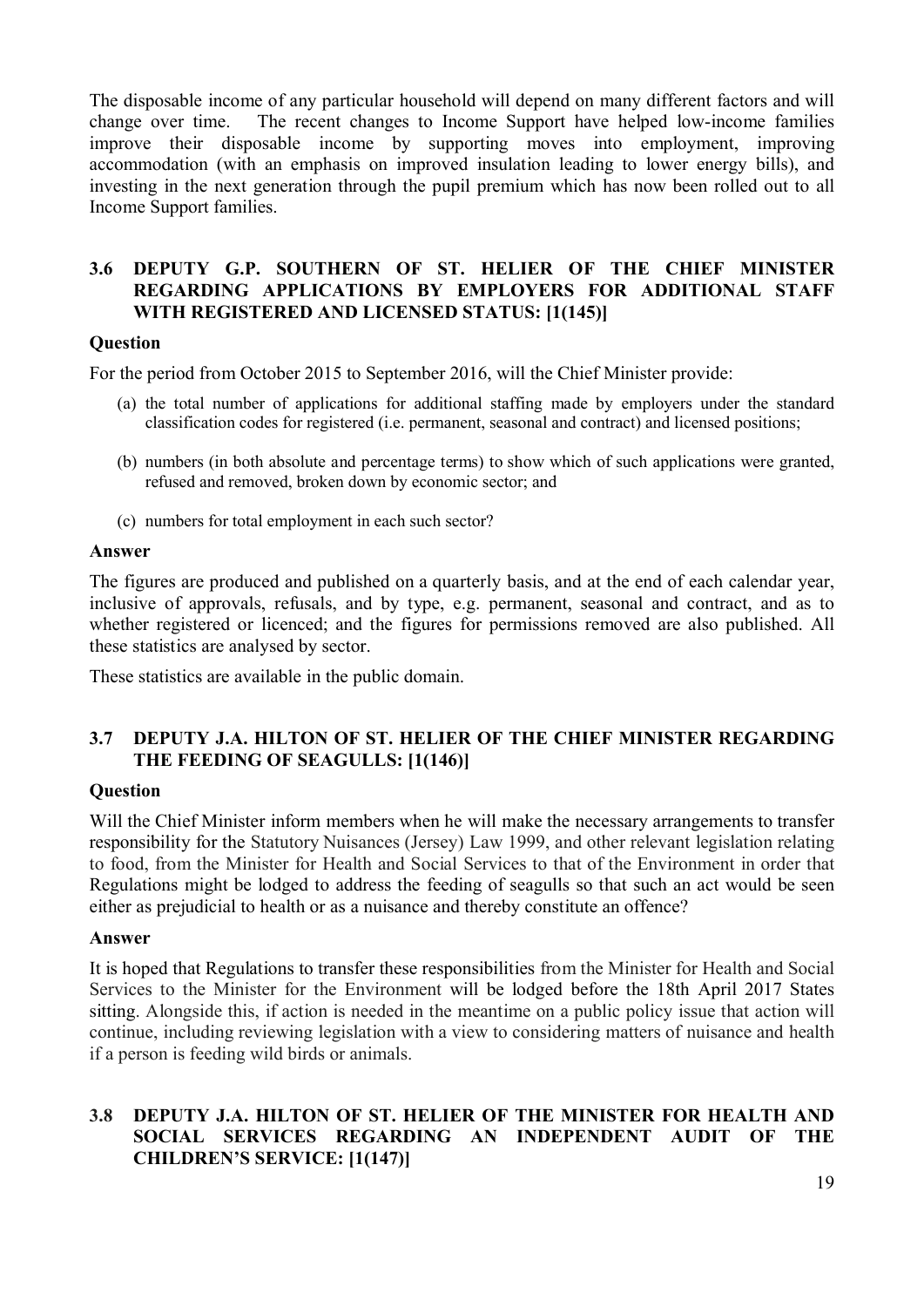## **Question**

Further to his answer during questions without notice on the 17th January 2017 to my question about an independent audit of the Children's Service by the Scottish Inspection Board or a similar organisation, that the matter "*is in hand*", will the Minister advise when this inspection will take place and who will conduct it?

#### **Answer**

It was agreed at a meeting of the Children's Services Improvement Board that, as part of a quality assurance framework, external scrutiny should take place on a regular basis. This will be every three years, in line with jurisdictions in the United Kingdom.

The Managing Director of Community and Social Services has had discussions about a bespoke independent scrutiny process with the Director of Inspection of a UK-based Inspectorate. Discussions are progressing in relation to the model and timescale of scrutiny activity. This is likely to commence in the latter part of 2017.

In addition, the establishment of the Jersey Health and Social Care Commission is progressing with the appointment of a Chair and Commissioners and the likelihood of the Commission assuming regulatory and inspection responsibilities in Q4 2017. A number of regulated children's services will come under the Commission's inspection remit.

Consultation on draft Regulations for care homes (including children's homes), care at home and adult day care is currently underway and work will shortly commence on developing care standards for use by the Commission.

## **3.9 DEPUTY J.A. HILTON OF ST. HELIER OF THE MINISTER FOR SOCIAL SECURITY REGARDING LONG-TERM INCAPACITY ALLOWANCE: [1(148)]**

#### **Question**

In respect of Long-Term Incapacity Allowance, will the Minister advise:

- (a) how many claimants are currently in receipt of it;
- (b) how many claimants reside in countries other than Jersey;
- (c) what the yearly cost of the Allowance has been from 2011 until the present time;
- (d) of the payments made to claimants who live outside of Jersey, in which countries the claimants reside;
- (e) the yearly cost since 2011 of the Allowance paid to claimants residing outside of Jersey;
- (f) how many of the claimants residing outside of Jersey since 2011 have a percentage award which would warrant close supervision by the Department of Social Security if they resided in the Island; and
- (g) what measures, if any, the Department takes to ensure those claimants residing outside of Jersey are monitored in such a way as to reduce the possibility of fraud taking place?

#### **Answer**

Long Term Incapacity Allowance (LTIA) was introduced in October 2004 and replaced Invalidity and Disablement benefits. The data presented here describes LTIA only.

LTIA may be paid to people outside of Jersey for up to 13 weeks and can be paid for longer periods to claimants who were in receipt of the benefit before moving to a country where a reciprocal agreement is in place.

Individuals may have more than one LTIA claim if they have more than one, unrelated condition.

a) At the end of February 2017, a total 3,066 people were in receipt of LTIA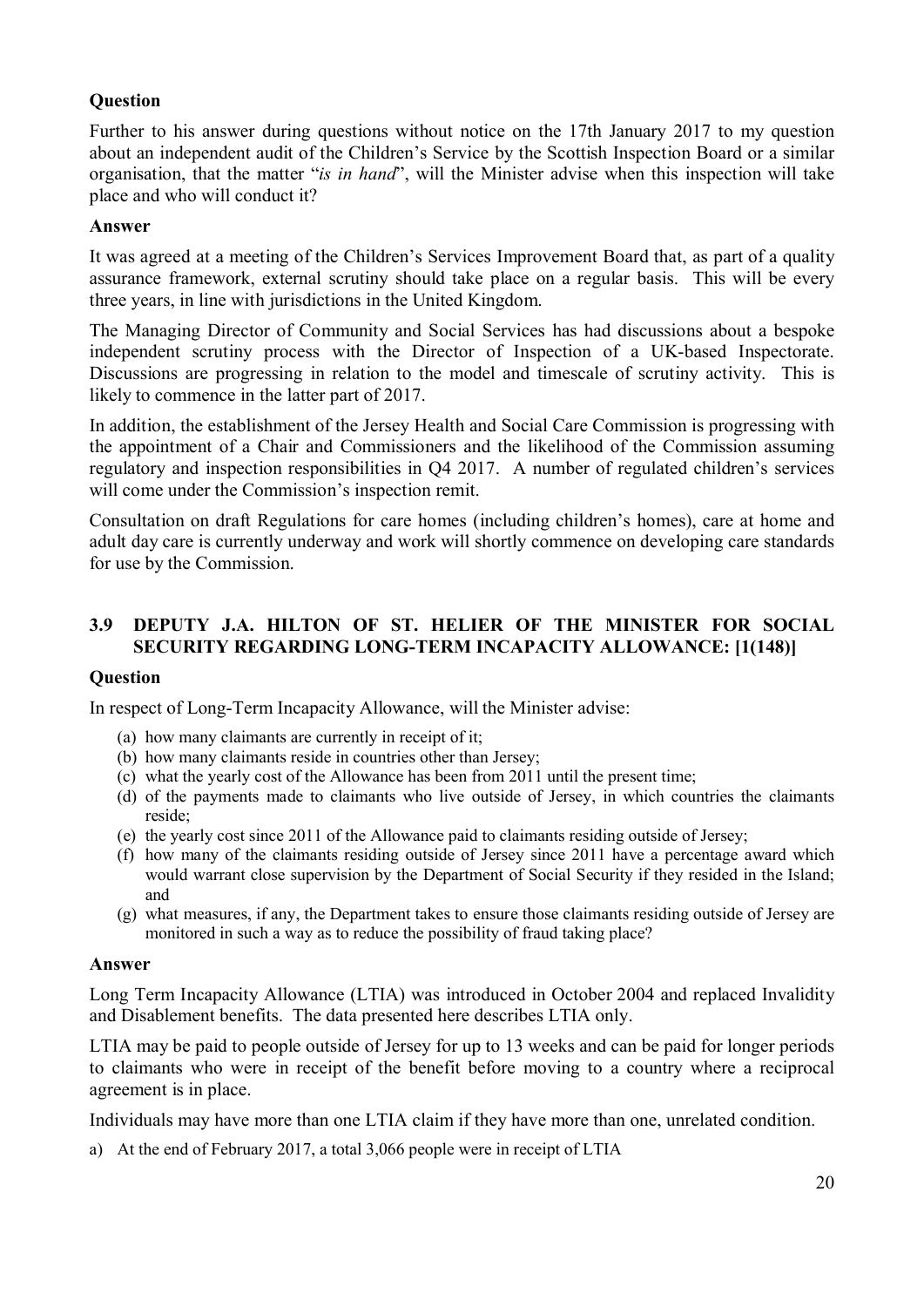- b) In total 177 people in receipt of LTIA currently reside outside of Jersey
- c) The table below shows the annual cost of LTIA since 2011. Accounts data for 2016 will be released in due course subject to audit.

| Year | <b>Costs</b> |
|------|--------------|
| 2011 | £12,635,000  |
| 2012 | £13,416,000  |
| 2013 | £14,567,000  |
| 2014 | £14,858,000  |
| 2015 | £15,515,000  |

d) The table below shows the number of claimants split by current country of residence. Categories containing less than 5 individuals have been merged.

| Country        | Number of claimants in<br>2017 |
|----------------|--------------------------------|
| United Kingdom | 89                             |
| Portugal       |                                |
| Irish Republic |                                |
| Spain          |                                |
| 'Other'        | 17                             |
| Total          | 177                            |

e) Historic information regarding the yearly amount of benefit paid abroad is not accessible for analysis in the Social Security systems. The data held describes the benefit claimant's current circumstance.

For example, if a person currently resides in Jersey, but previously lived abroad in a reciprocal country, the data regarding that person's claim and the amount of benefit they have received will be attributed to 'Jersey'.

- f) Administration of the LTIA benefit does not require a threshold at which a higher or lesser level of supervision is required. The frequency with which a claimant's condition is reviewed is based on clinical matters and identified by the Medical Board. Conditions which are likely to be changeable (subject to improvement or decline) are likely to be given a shorter review period by the Medical Board.
- g) Claimants residing outside of Jersey are subject to the same procedures as locally resident people. As noted in the reply to written question 9466 tabled on 14th June 2016, reciprocal agreement legislation allows for the country of residence to arrange a medical board on our behalf when a review is required. The doctor in the reciprocal country completes and returns the medical report. This report is passed to the Jersey Medical Board Doctors who award the percentage of LTIA. While there is no necessity for the person to return to Jersey for a medical review, reviews can also be arranged for them in Jersey if that is their preference.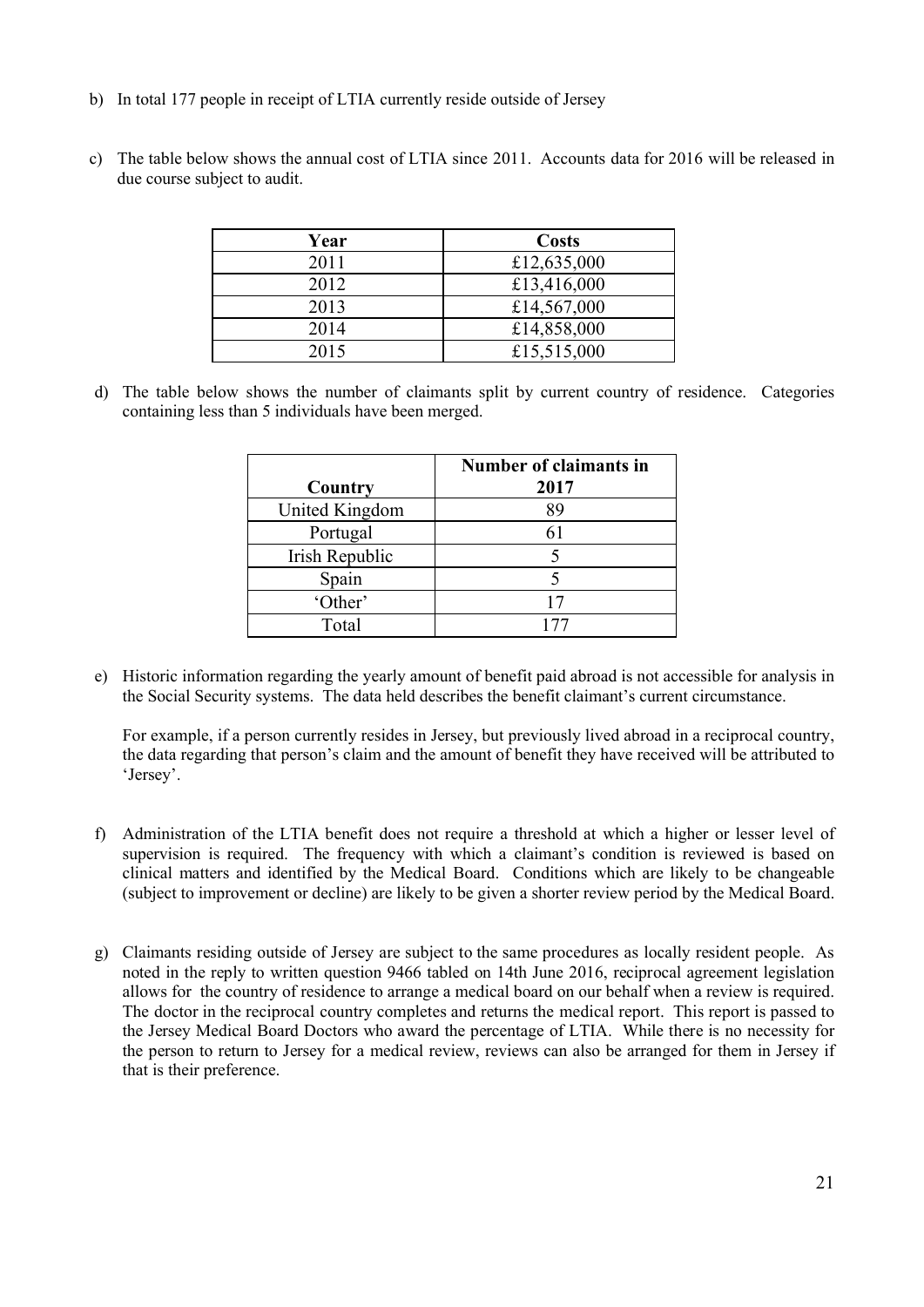## **3.10 DEPUTY J.A. HILTON OF ST. HELIER OF THE MINISTER FOR INFRASTRUCTURE REGARDING VACANT RESIDENTIAL PROPERTY ATTACHED TO ROUGE BOUILLON SCHOOL: [1(149)]**

#### **Question**

Further to previous occasions on which I have asked about the vacant residential property attached to Rouge Bouillon School, and given the shortage of housing in the Island, what does the Minister intend to do about this matter to ensure that the property is let and does not fall into disrepair through neglect?

#### **Answer**

The Deputy will be aware that there is pressure on provision of both indoor and outdoor space at the Rouge Bouillon School. The relocation of the Police service from the adjacent site provides an opportunity to consider how these needs, together with potential improvements to the operation of the Fire Service, can be achieved. The former school property may play a part in reconfiguration of that space and no decision to consider re-letting the property will be taken until that exercise has concluded. Due to the proximity of the property to the school, any decision to re-let the property will be taken in conjunction with the Education Department.

## **3.11 DEPUTY S.Y. MÉZEC OF ST. HELIER OF THE CHIEF MINISTER REGARDING LEGISLATION TO ALLOW FOR SAME-SEX MARRIAGE: [1(150)]**

#### **Question**

Will the Chief Minister provide an update on the proposed timeline to introduce legislation to allow for same-sex marriage?

#### **Answer**

Law-drafting instructions have been issued (MD-HA-2017-0001). It is anticipated that the draft Law will be lodged for debate in Summer2017 and will come into force in December 2017.

## **3.12 DEPUTY S.Y. MÉZEC OF ST. HELIER OF THE MINISTER FOR INFRASTRUCTURE REGARDING GYM FACILITIES PROVIDED BY THE DEPARTMENT FOR ITS WORKERS: [1(151)]**

#### **Question**

Will the Minister provide the details of any gym facilities his Department provides for its workers, including the date on which they were set up and their cost?

#### **Answer**

A departmental wellbeing team has been formed at DfI which has been looking at possible initiatives for improving the wellbeing of staff at DfI. They have developed a pilot project for all DfI employees. A mini-gym is being trialled at Bellozanne, comprising 6 exercise machines and a few free weights. The equipment is not new, it is reconditioned and is being used on the understanding that if the decision is taken not to continue after the trial period then the equipment will be purchased by the Sport Division of the Economic Development, Tourism, Sport and Culture Department which has helped source and oversee the purchase and will provide support on the use of the equipment.

Due to its relatively remote out-of-town location, training facilities are not readily available to Bellozanne workers who wish to train before work or during lunch without a dedicated trip to town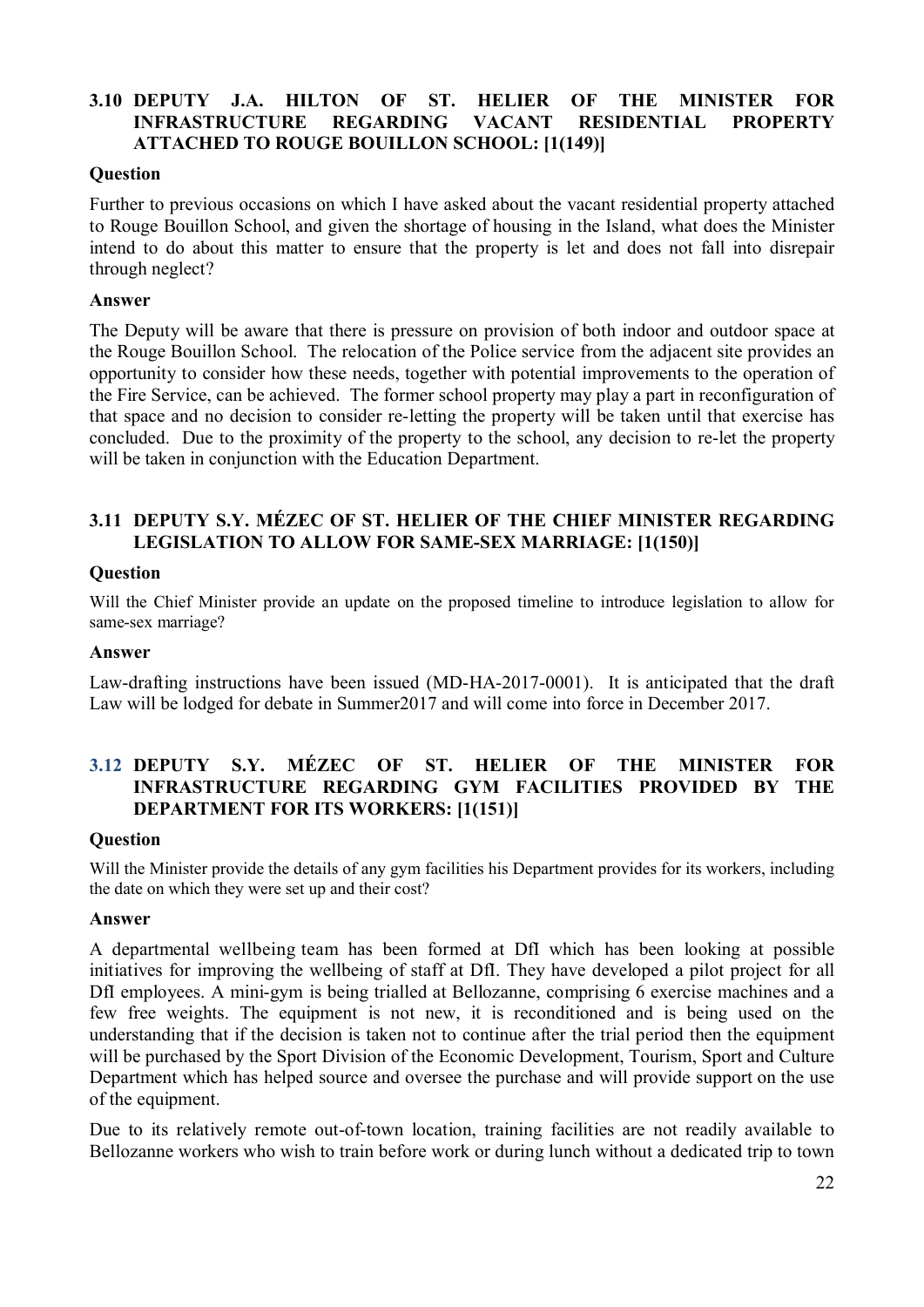during peak traffic. If DfI wish to accrue the financial and social benefits of a healthier workforce, then it has to make it as easy as possible to incorporate exercise into their daily routine and remove as many barriers as possible, in this instance the time to travel to town.

It is expected that this facility will open at the end of March and will be for all DfI employees to use in their own time (not work time). The cost of equipment is £23,750.

During the pilot scheme we will be trying to gauge the use and benefits of providing such a facility as the model may be used in other Departments.

The pilot must be seen in the context of the existing Active Card offering to States of Jersey employees where they receive reduced rates and have access to a wide range of facilities. It is suggested that this facility is branded in line with the Active Card, perhaps as "Active at Work" or something similar and that if an employee is an active card holder this facility becomes available to them at no extra cost. If employees are not an active card holder then a monthly payment to use the facility will be made.

Having the active card or monthly payment system would mean there is an incentive to use the gym as they have paid for it, and those existing Active Card holders will get an additional benefit for their card subscription. It also means that the facility is a joint project between employer and employee with both contributing.

## **3.13 DEPUTY S.Y. MÉZEC OF ST. HELIER OF THE MINISTER FOR ECONOMIC DEVELOPMENT, TOURISM, SPORT AND CULTURE REGARDING THE JERSEY AIRCRAFT REGISTRY: [1(152)]**

#### **Question**

Will the Minister provide a breakdown of the total cost so far incurred in setting up and managing the Jersey Aircraft Registry, as well as the number of aircraft which have so far been registered?

#### **Answer**

Since the decision was made on 17th September 2013 by the then Minister for Economic Development to pursue a Jersey Aircraft Registry until 1st February 2017, £860,801 has been spent on establishing and developing the Jersey Aircraft Registry (JAR).

This breaks down as follows:

- $\bullet$  IT development £372,000
- Registrar services £115,000
- $\bullet$  Insurance £25,000
- Specialist Advice & Consultancy £177,000
- Civil Aviation Authority (CAA) £15,000
- External Marketing, admin and PR support £32,000
- Travel and associated expenses £17,000
- $\bullet$  External legal advice £11,000
- Miscellaneous including internal resources £96,000

To date two aircraft have been registered. The Jersey Aircraft Registry opened in late 2015. It was given the full year of 2016 to operate. Since the beginning of this year a new team has been working towards a redesign and on a new model to improve performance. This work is ongoing and expected to finalise in the coming months.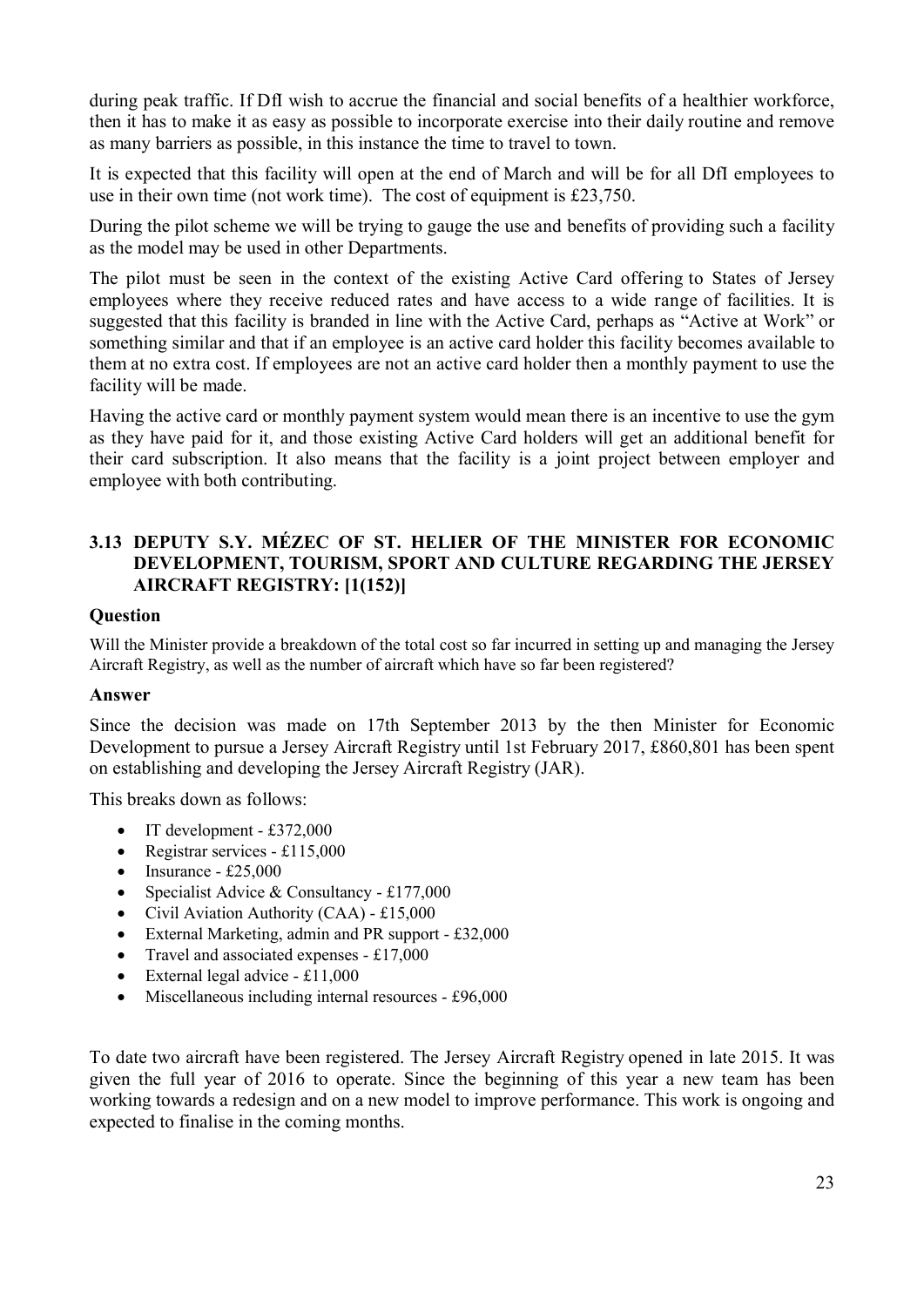## **3.13 DEPUTY S.Y. MÉZEC OF ST. HELIER OF THE MINISTER FOR SOCIAL SECURITY REGARDING THE COST OF SUBSIDISING G.P.VISITS: [1(153)]**

## **Question**

Will the Minister provide the details of how much has been spent on the public subsidy of G.P. visits in each year for the last three years; and will the Minister further provide estimates of how much it would cost to fully subsidise G.P. visits?

#### **Answer**

The table below shows the total value of medical benefit subsidies made towards the cost of GP consultations.

| Year | Cost       |
|------|------------|
| 2013 | £7,211,000 |
| 2014 | £7,108,000 |
| 2015 | £7,298,000 |

On average 350,000 GP consultations take place each year and attract the medical benefit subsidy. In addition since 2015, GPs have received contractual payments under the Jersey Quality Improvement Framework with an annual value of £1,584,000.

An initial estimate can be made to calculate the cost to the States if these consultations were funded in full by considering the current GP list prices for each type of patient and for each type of service.

For example, using the fees published on GP web sites, the cost of a surgery consultation averages £38.50. Some surgeries charge less for students and children (ranging from £0 to £25) and most charge more for home visits (ranging from £70 to £100 and averaging £89). Around 6% to 7% of GP consultations are home visits and attract a higher fee.

If these averages are used (£38.50 for surgery visits and £89.00 for home visits) the cost to fully fund GP consultations based on the current volume of consultations would be an additional £15 million a year.

This estimate should be treated with caution. It does not take into account:

- The significant volume of discounting included within the current payment system.
- The additional fees practices charge for other services such as taking blood samples.
- Any increase in the number of consultations which could be generated within a fully funded system.
- The level at which a full subsidy would be agreed.

## **3.15 DEPUTY S.Y. MÉZEC OF ST. HELIER OF THE MINISTER FOR EDUCATION REGARDING EXPENDITURE ON STUDENT GRANTS: [1(154)]**

## **Question**

Will the Minister provide a breakdown of how much has been spent on student grants to cover the partial costs of university tuition fees over the last three years; and will the Minister also indicate how far this was from the total cost of university tuition fees for Jersey students?

#### **Answer**

|      | Academic   Total tuition | States spending | Difference (parent    | $%$ Difference |
|------|--------------------------|-----------------|-----------------------|----------------|
| vear | tees                     | on fees         | Student contribution) |                |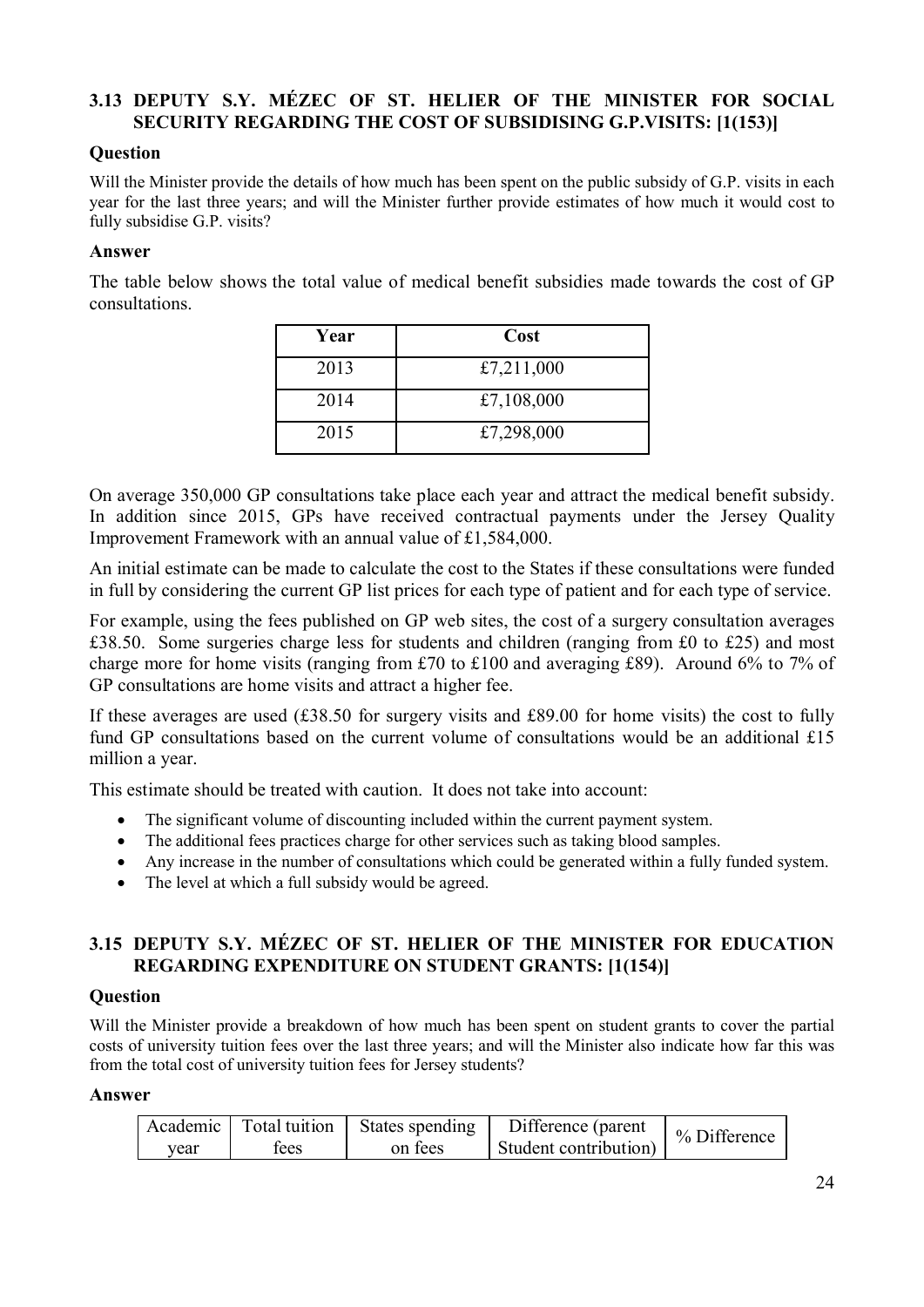| 2014/15 | £10,358,993 | £5,600,717 | £4,758,276 | 46%    |
|---------|-------------|------------|------------|--------|
| 2015/16 | £9,211,671  | £4,635,032 | £4,576,639 | $50\%$ |
| 2016/17 | £9,257,366  | £4,934,688 | £4,322,678 | 47%    |

These figures are for the students who are registered with Student Finance only. Information is not available for those who do not inform the Department of their university place or seek financial support from the States.

## **3.16 DEPUTY M.R. HIGGINS OF ST. HELIER OF THE CHIEF MINISTER REGARDING COMPLAINTS MADE TO HIM AND HIS DEPARTMENT REGARDING ACTIONS OF THE PLANNING DEPARTMENT: [1(155)]**

## **Question**

Will the Chief Minister advise how many complaints, if any, have been made to him and to officers in his Department whilst he has been Chief Minister regarding alleged criminal acts by members of the Planning Department; will he also advise what actions, if any, either he personally or his officers have taken in response to any such complaints; and, if he has taken no personal action in response to any such complaint, will he explain why he has not done so?

#### **Answer**

While numerous individual matters are referred to the Chief Minister – and this has included matters concerning the Environment Department and their officers – it is not the role of the Chief Minister to take personal action in relation to complaints of criminal nature. Any person who wishes to make an allegation of criminal nature should approach the States of Jersey Police Force, and this is the advice provided to a complainant. A criminal investigation could then result in a subsequent disciplinary matter – and there have been *nil* cases of a criminal matter resulting in disciplinary action in relation to planning officers in the last five years.

## **3.17 DEPUTY M.R. HIGGINS OF ST. HELIER OF H.M. ATTORNEY GENERAL REGARDING THE PROVISION OF RECORDS FROM THE DEPARTMENT OF HEALTH AND SOCIAL SERVICES: [1(156)]**

#### **Question**

Will H.M. Attorney General advise whether or not his Department has been involved in any recent refusal to provide records from the Department of Health and Social Services relating to a vulnerable person and that person's children to the person's Advocate; will he confirm whether or not all parties in any such case have given consent for those records to be released; and, if so, will he explain why there has been a refusal to release the records?

#### **Answer**

The question appears to refer to a specific case in which the Law Officers' Department is acting for Health and Social Services. It is not appropriate for the Attorney General to comment in public about the details of what, as the question indicates, is a delicate case.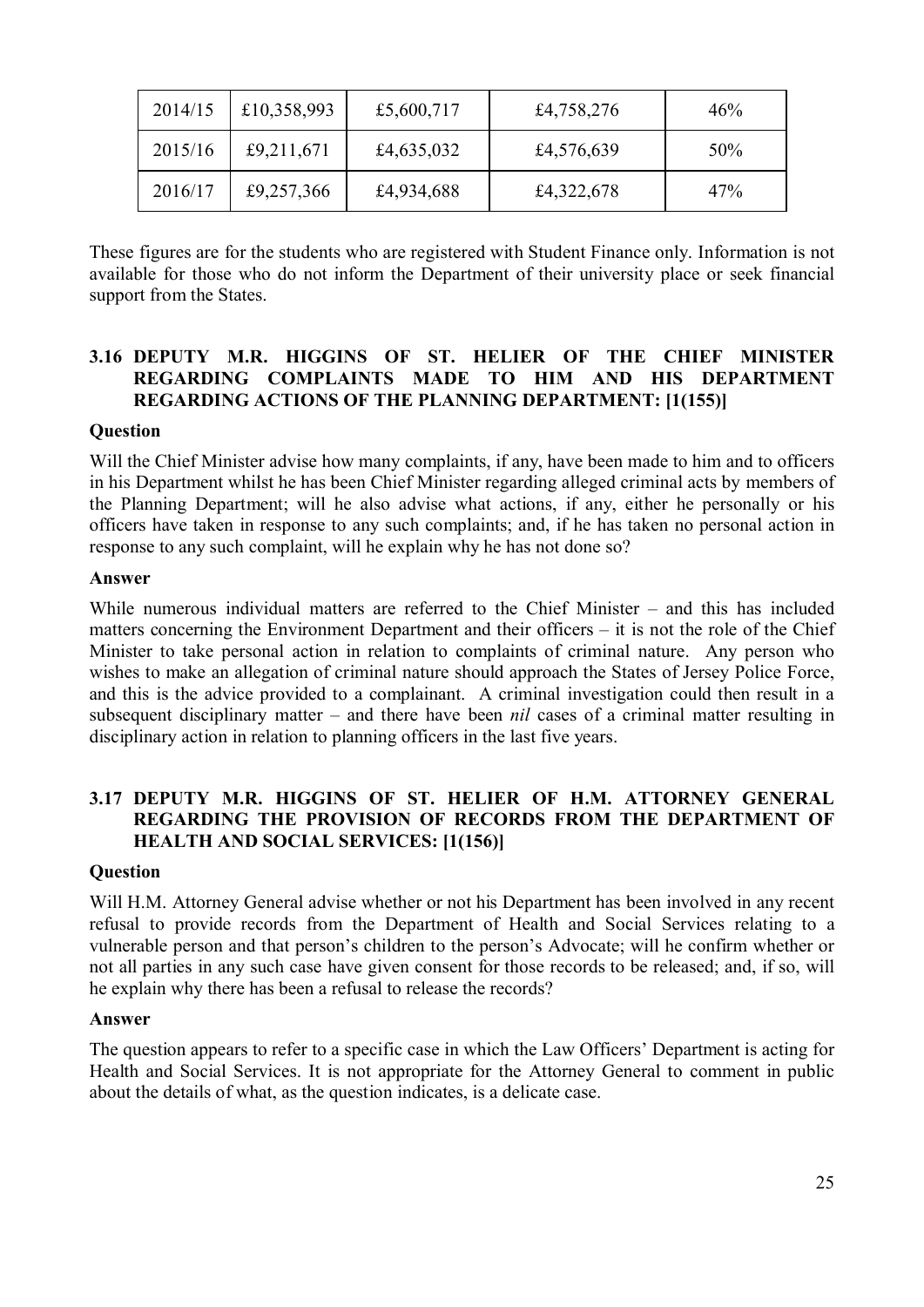## **3.18 DEPUTY M.R. HIGGINS OF ST. HELIER OF THE MINISTER FOR HEALTH AND SOCIAL SERVICES REGARDING WAITING TIMES FOR PEOPLE NEEDING TO SEE A CONSULTANT: [1(157)]**

## **Question**

Further to the answer provided on 17th January 2017 to written question 1(24), will the Minister provide an update on the current waiting times facing people who need to see a consultant, across all medical specialties, and will he also explain the reasons for any exceptional waiting periods?

#### **Answer**

#### **Hospital specialties**

All referrals to Consultants are graded by clinical need into 'urgent', 'soon' or 'routine' categories in order to give the appointments booking team an appropriate clinical guide for urgency of appointment required.

As a general guide, 'urgent' patients are given an appointment within 2 weeks, 'soon' patients are given an appointment within 8 weeks and 'routine' in chronological order after all graded 'urgent' and 'soon' are booked.

The same grading is given to a patient when adding them to the waiting list for a procedure/treatment.

The length of time a patient may wait does vary by specialty and varies each week within specialties. The variation is driven by:

Number of available consultants

Number of referrals received

Number of patients being added to the procedure list

Bank Holidays

Time of the year

Number of pre-advised patient cancellations

The position in February 2017 is detailed below in the table. This shows the average number of weeks patients who were seen in February had waited for their appointment or treatment. This includes all three categories of clinical urgency.

| <b>Specialty</b>           | Average wait in weeks for<br>first out-patient<br>appointment |
|----------------------------|---------------------------------------------------------------|
| <b>Breast Surgery</b>      | 3                                                             |
| Ears Nose and Throat (ENT) | 9                                                             |
| Cardiology                 | 6                                                             |
| Dermatology                | 11                                                            |
| Diabetes medicine          | 13                                                            |
| Gastroenterology           | 14                                                            |
| General Medicine           | 7                                                             |
| <b>General Surgery</b>     | 6                                                             |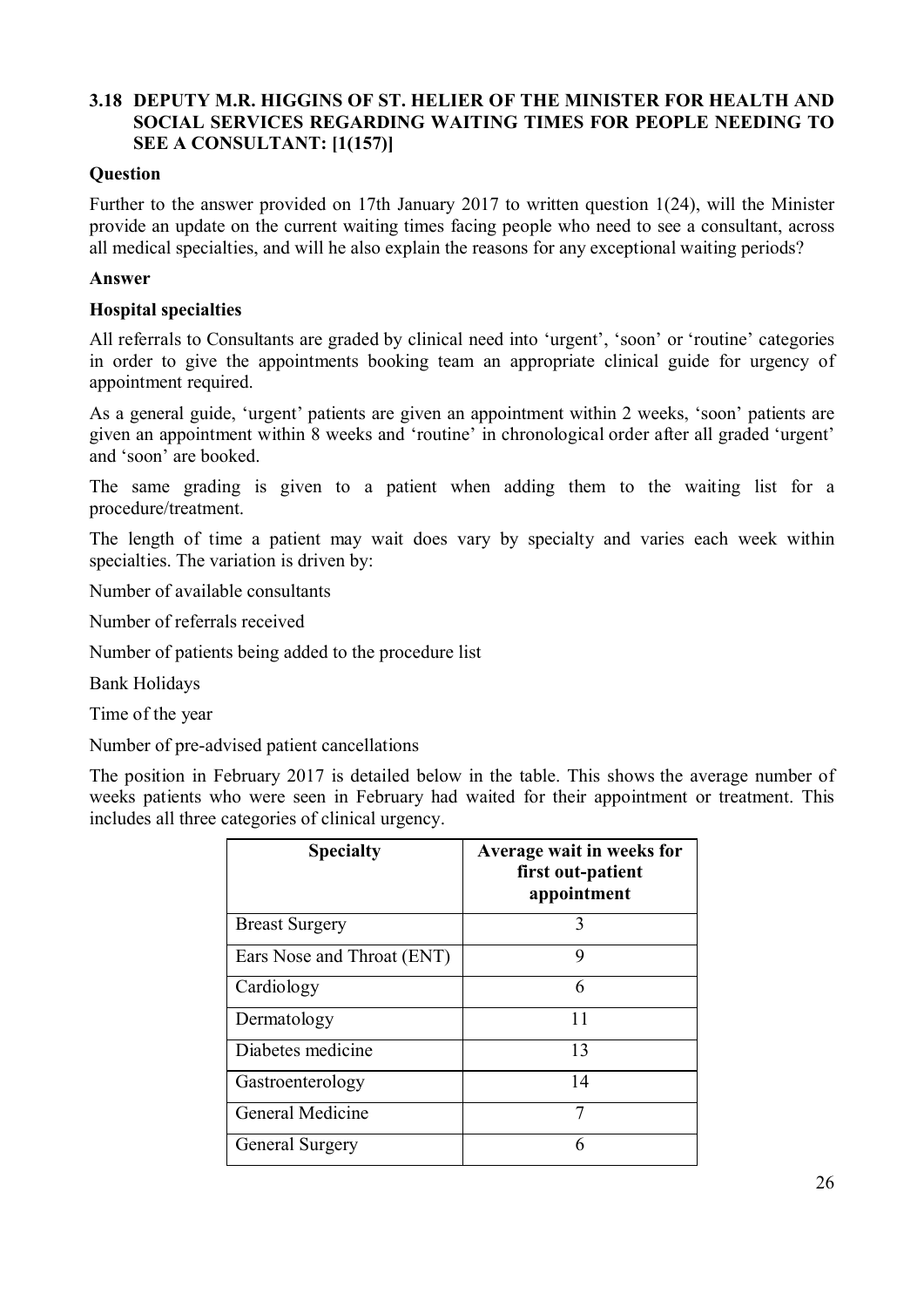| Gynaecology                | 5  |
|----------------------------|----|
| <b>Infectious Diseases</b> | 10 |
| Nephrology                 | 9  |
| Neurology                  | 9  |
| Ophthalmology              | 8  |
| Oncology                   |    |
| Oral Surgery               | 9  |
| Orthopaedics               | 14 |
| Paediatrics                | 9  |
| Pain                       | 9  |
| Respiratory                | 10 |
| Rheumatology               | 3  |
| Urology                    | 9  |

## **CAMHS**

Within CAMHS, referrals are made to the service rather than individual practitioners so most referrals are appropriate for assessment by any member of the multi-disciplinary team. Waiting times reported for assessment therefore are for the service as a whole rather than particular clinical disciplines.

The target timescale for initial assessments is:

Priority 1 (Urgent, high risk) 2 working days

Priority 2 (Soon, moderate risk) 2 weeks

Priority 3 (Routine, very low or no apparent risk) 4 weeks

The average wait for routine referrals as at the end of February 2017 was 27 days. 84% of initial assessments during the month of February were completed within agreed timescales.

## **Adult mental health**

The adult mental health service receives referrals into the multi-disciplinary team rather than to individual consultants. This is in line with best practice and ensures the presenting problems and needs of the client are matched to the appropriate professional skills.

There is an on-call service which ensures that consultant input is available 24/7, 365 days a year.

The service receives three levels of referral:

#### *Emergency Referral*

The patient will be seen within 30 minutes by a mental health professional from the liaison mental health team who can contact the on-call consultant at all times.

#### *Urgent Referrals*

Urgent referrals will be seen within 24 to 72 hours depending on referral information.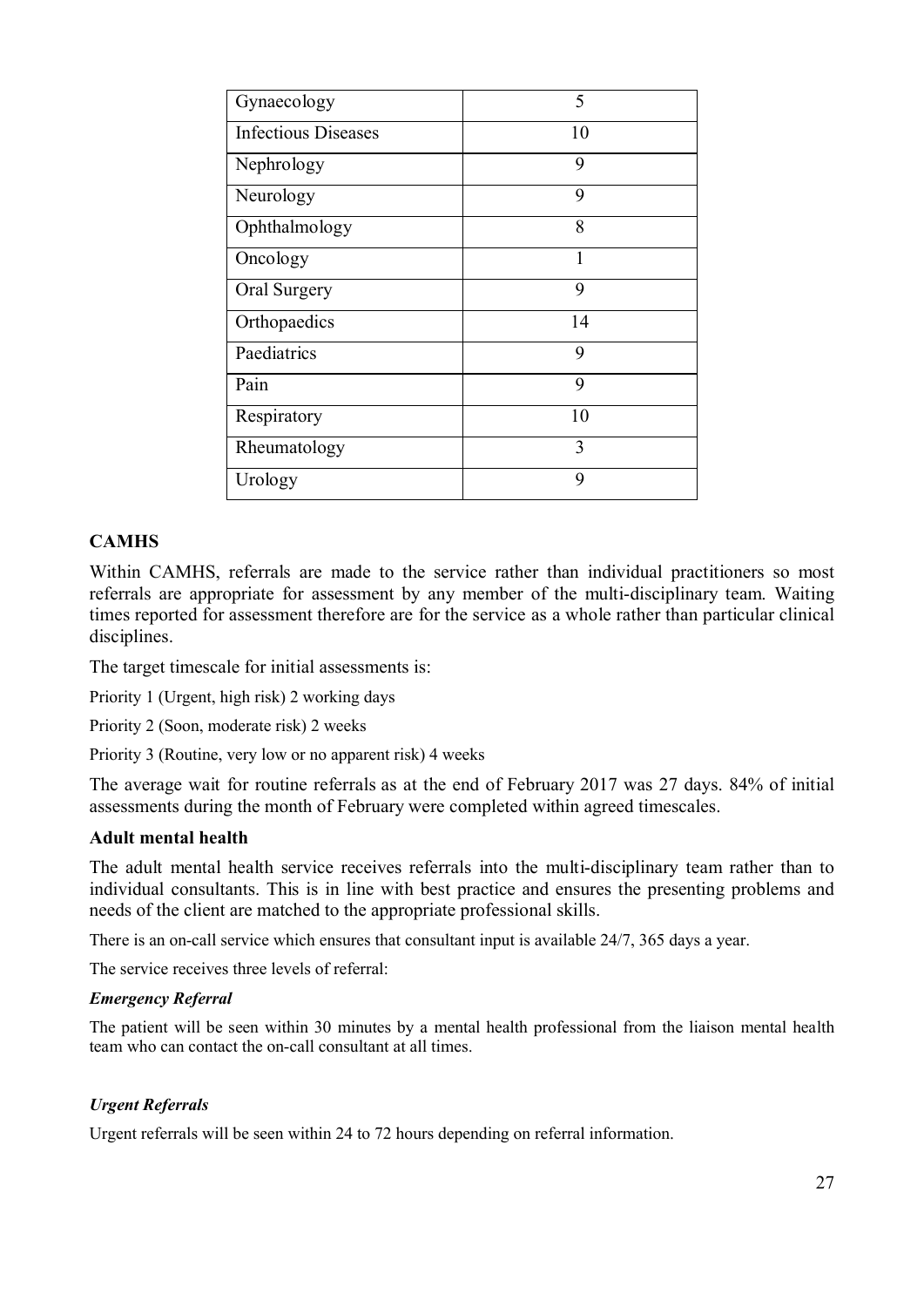## *Routine Referrals*

A questionnaire opt-in form will be sent to the patient.

In February 2017, the average wait for routine referrals from the time the opt-in form was returned to the service to assessment was 13 days and the median wait was 11.5 days.

## **3.19 THE DEPUTY OF ST. OUEN OF H.M. ATTORNEY GENERAL REGARDING THE LAWFULNESS OF CHARGES LEVIED BY TELECOMMUNICATIONS OPERATORS IN JERSEY: [1(158)]**

#### **Question**

Is it lawful for a telecommunications operator in Jersey to make a charge to a customer if that customer wishes to settle a bill by a payment of legal tender?

#### **Answer**

Yes. As a general principle of law (and subject to any measures / conditions applied by CICRA/JCRA in the future), it is lawful for a telecommunications operator in Jersey to provide in its terms and conditions for itemised charges which relate to the method of billing and / or the method of payment.

In the instance to which the written question is directed, charges are understood to apply to the issue of paper (as opposed to electronic) bills and to payment methods other than direct debit. Paper bills and non-direct debit payment methods are understood to involve additional costs to the telecommunications operator which the additional charges may seek to defray.

The fact that a cash payment constitutes legal tender should not alter the above analysis. Other examples of differential pricing in the telecommunications sector can be found in the U.K. and in Jersey.

## **3.20 DEPUTY M.R. HIGGINS OF ST. HELIER OF THE CHIEF MINISTER REGARDING THE NUMBER OF REGISTRATION CARDS ISSUED UNDER THE CONTROL OF HOUSING AND WORK (JERSEY) LAW 2012: [1(159)]**

## **Question**

Will the Chief Minister advise members of the total number of people who have been issued with registration cards to date under the Control of Housing and Work (Jersey) Law 2012, since the Law came into effect, breaking down those numbers into first-time registrations and subsequent registrations, and providing the nationality and country of origin of those registered?

#### **Answer**

The figures in Table 1 below show all those people applying for registration cards under the Control of Housing and Work (Jersey) Law 2012, since the law came into effect on 1st July 2013, reported by nationality, and including seasonal staff.

#### **Applying for a registration card does not mean people are new to the Island, as everyone needs a registration card when moving house or changing jobs. The below table is therefore not an analysis of new arrivals to Jersey.**

These figures are published quarterly, and are available at:

https://www.gov.je/pages/search.aspx?query=Population+Office+figures+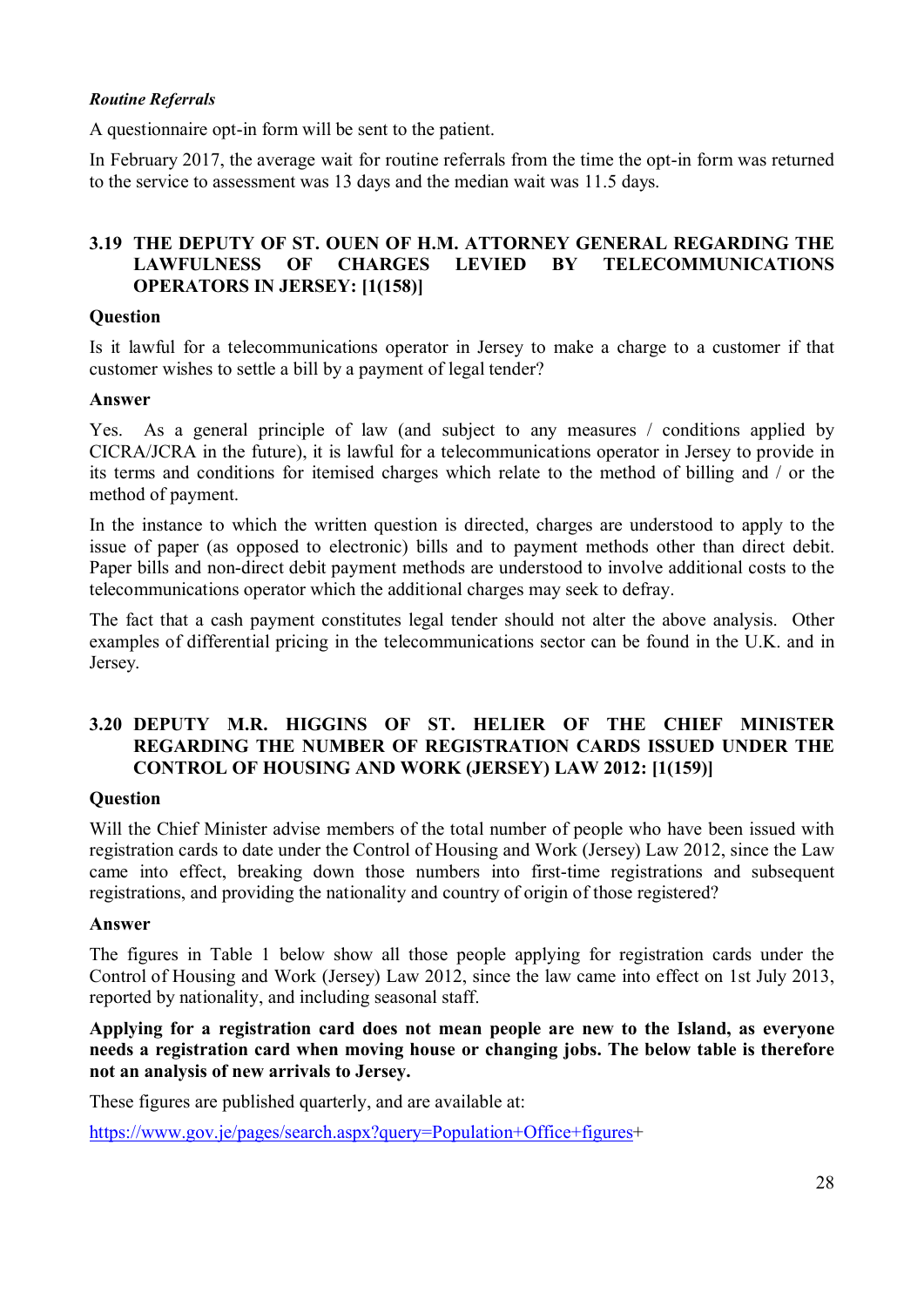When issuing cards we ask for an applicant's nationality, not country of origin.

**Table 1: Applications for Registration Cards**

| <b>Nationality</b>                | $1/07/2013 - 31/12/2016$ |
|-----------------------------------|--------------------------|
| British (Jersey-Born in brackets) | 48,338 (24,829)          |
| Portuguese                        | 9,362                    |
| Polish                            | 5,337                    |
| Romanian                          | 1,995                    |
| Irish                             | 1,401                    |
| French                            | 720                      |
| South African                     | 408                      |
| Indian                            | 343                      |
| Bulgarian                         | 297                      |
| Latvian                           | 282                      |
| Thai                              | 265                      |
| Filipino                          | 255                      |
| Italian                           | 227                      |
| Hungarian                         | 195                      |
| Spanish                           | 187                      |
| German                            | 172                      |
| Australian                        | 163                      |
| Kenyan                            | 163                      |
| Zimbabwean                        | 156                      |
| Dutch                             | 147                      |
| Canadian                          | 116                      |
| American (USA)                    | 100                      |
| Swedish                           | 99                       |
| New Zealander                     | 96                       |
| Slovak                            | 80                       |
| Czech Republic                    | 93                       |
| Pakistani                         | 60                       |
| Russian                           | 60                       |
| <b>Brazilian</b>                  | 59                       |
| Lithuanian                        | 56                       |
| Austrian                          | 48                       |
| Chinese                           | 48                       |
| Bangladeshi                       | 47                       |
| Malaysian                         | 41                       |
| Belgian                           | 40                       |
| Mauritian                         | 34                       |
| Slovenian                         | 28                       |
| <b>Swiss</b>                      | 28                       |
| Cypriot                           | 26                       |
| Finnish                           | 25                       |
| Egyptian                          | 24                       |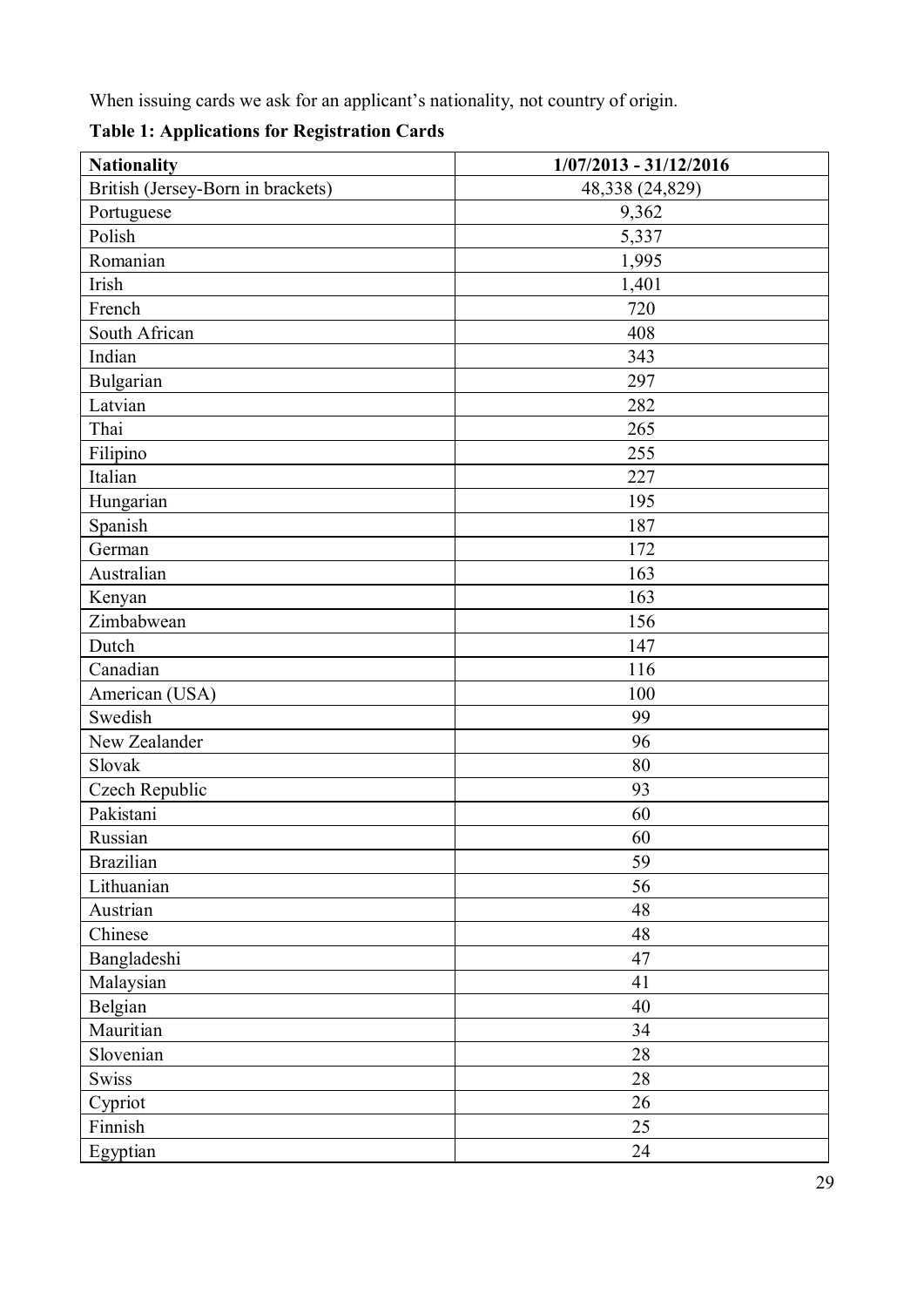| Greek                      | 24             |
|----------------------------|----------------|
| Venezuelan                 | 23             |
| Jamaican                   | 22             |
| Ugandan                    | 22             |
| Norwegian                  | 21             |
| Danish                     | 20             |
| Maltese                    | 20             |
| Sri Lankan                 | 20             |
| Turkish                    | 19             |
| Zambian                    | 19             |
| Malawian                   | 17             |
| Cuban                      | 13             |
| Ghanaian                   | 12             |
| Croatian                   | 11             |
| Estonian                   | 11             |
| Nigerian                   | 11             |
| Icelandic                  | 10             |
| Israeli                    | 10             |
| Moroccan                   | 10             |
| Singaporean                | 10             |
| Tunisian                   | 10             |
| Mexican                    | 9              |
| Japanese                   | $\overline{7}$ |
| Argentine                  | 6              |
| Peruvian                   | 6              |
| <b>Other Nationalities</b> | 317            |
| <b>Total</b>               | 72,301         |

The figures in Table 2 below show all those people applying for registration cards under the Control of Housing and Work (Jersey) Law 2012 **as new arrivals** to the Island since the law came into effect on 1 July 2013, reported by nationality, and including seasonal staff.

| Table 2: Applications for registration cards from new arrivals to Jersey |  |  |
|--------------------------------------------------------------------------|--|--|
|                                                                          |  |  |

| <b>Nationality</b>                | $1/07/2013 - 31/12/2016$ |
|-----------------------------------|--------------------------|
| British (Jersey-Born in brackets) | 4030 (467)               |
| Polish                            | 1,462                    |
| Portuguese                        | 1,313                    |
| Romanian                          | 821                      |
| French                            | 341                      |
| Irish                             | 224                      |
| Bulgarian                         | 140                      |
| South African                     | 139                      |
| Indian                            | 127                      |
| Spanish                           | 110                      |
| Italian                           | 108                      |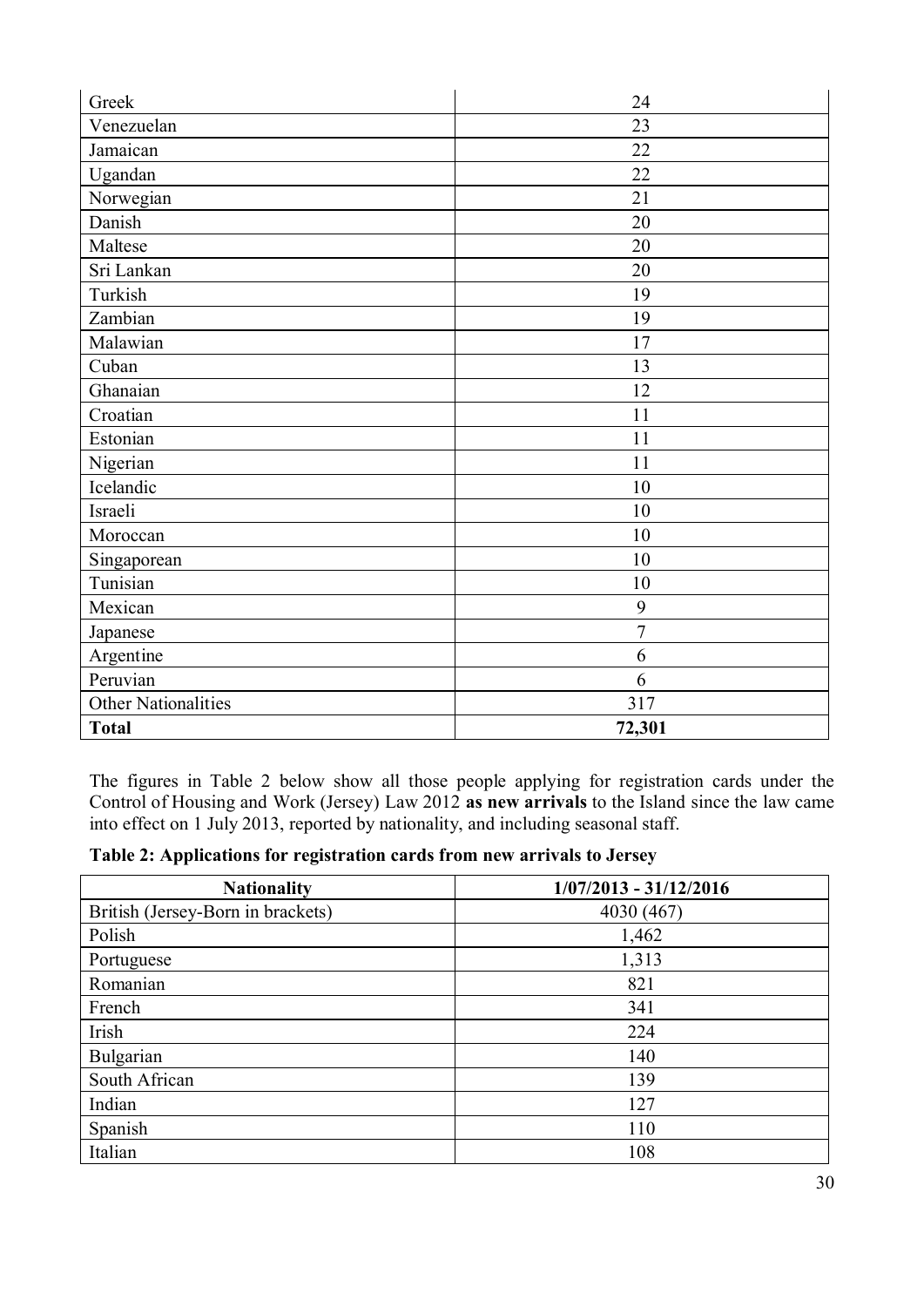| Hungarian                  | 88               |
|----------------------------|------------------|
| Latvian                    | 77               |
| German                     | 71               |
| Dutch                      | 68               |
| Australian                 | 62               |
| Zimbabwean                 | 61               |
| Filipino                   | 54               |
| American (USA)             | 39               |
| Canadian                   | 39               |
| Pakistani                  | 36               |
| New Zealander              | 32               |
| Swedish                    | 32               |
| Czech Republic             | 35               |
| Austrian                   | 30               |
| Lithuanian                 | 27               |
| Slovak                     | 24               |
| Chinese                    | 18               |
| Thai                       | 18               |
| <b>Brazilian</b>           | $17$             |
| Greek                      | 17               |
| Malaysian                  | 16               |
| Belgian                    | 15               |
| Mauritian                  | 15               |
| Bangladeshi                | 12               |
| Cypriot                    | 11               |
| <b>Swiss</b>               | 11               |
| Finnish                    | 10               |
| Kenyan                     | 9                |
| Slovenian                  | 9                |
| Maltese                    | $8\,$            |
| Nigerian                   | $\,$ $\,$        |
| Russian                    | 8                |
| Croatian                   | $\overline{7}$   |
| Estonian                   | $\overline{7}$   |
| Norwegian                  | $\overline{7}$   |
| Egyptian                   | 6                |
| Jamaican                   | 6                |
| Singaporean                | $\boldsymbol{6}$ |
| Danish                     | 5                |
| Sri Lankan                 | $\overline{5}$   |
| Venezuelan                 | $\overline{5}$   |
| <b>Other Nationalities</b> | 75               |
| Total                      | 9921             |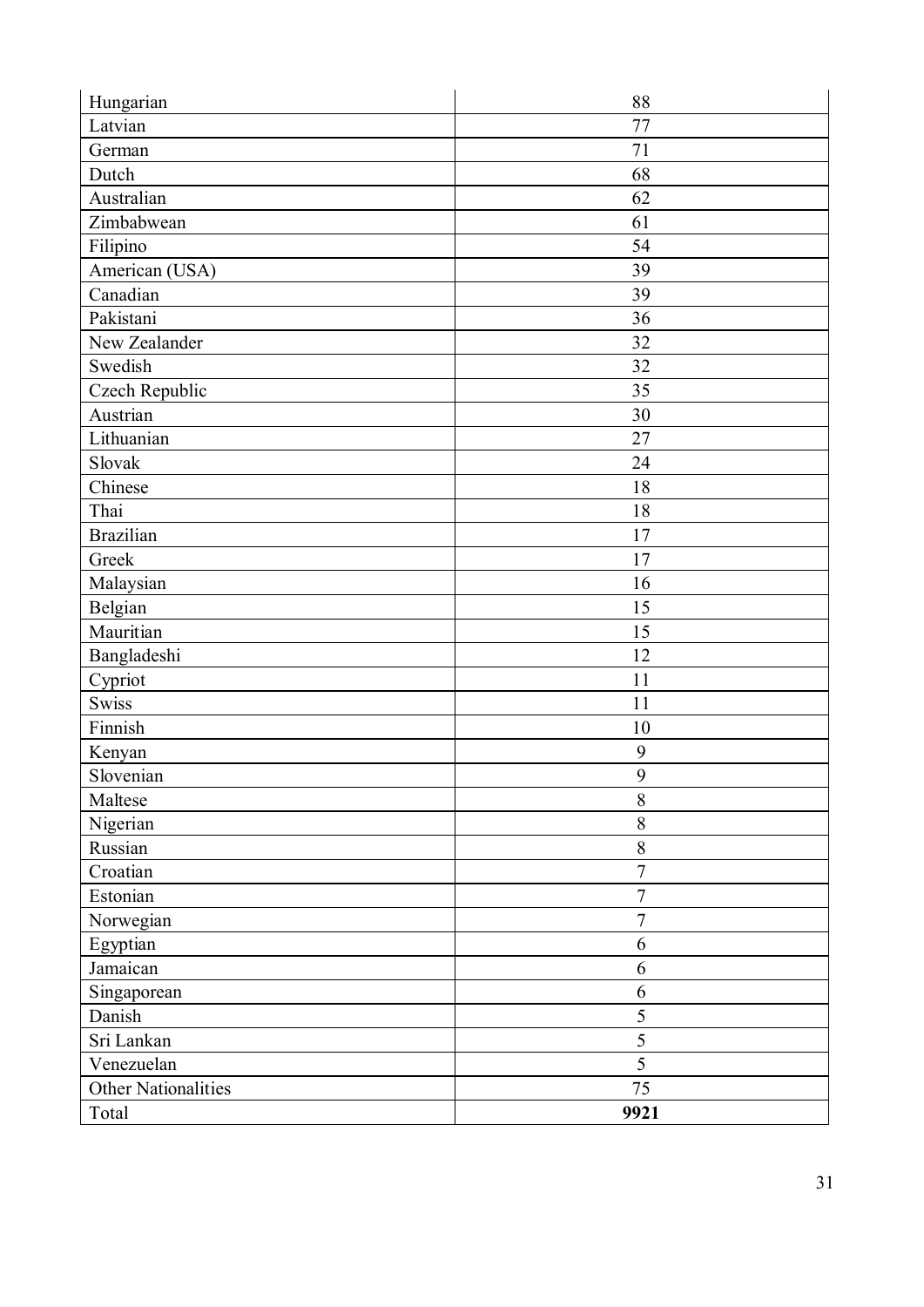## **3.21 DEPUTY M.R. HIGGINS OF ST. HELIER OF THE CHIEF MINISTER REGARDING ECONOMIC INEQUALITY IN JERSEY: [1(160)]**

## **Question**

Will the Minister explain what measures of economic inequality the Council of Ministers uses and what those measures reveal about the current state of inequality in the Island; and will he further state what measures, if any, are being taken to reduce any such inequality?

#### **Answer**

After a period when income inequality was effected by the global economic crisis, as shown in the 'Jersey Household Income Distribution 2014/15 report', our economic performance is now improving - earnings are rising, unemployment is at a six year low, and relative low income is reducing.

The Council of Ministers continue to monitor this, using the full range of published statistics, including established indicators of inequality, such as income ratios and the Gini coefficient. This supports firm action to improve the lives of islanders, including doing more to improve the position of people across our society, especially the most disadvantaged, including:

- Prioritising education and focusing on providing children with the best start in life to improve outcomes, for example, the pupil premium will support children with the highest needs.
- Investing in health and social services to improve people's health and well-being, including their mental and physical health.
- Continuing to invest in infrastructure, including improving the people's standard of housing, for example - incorporating higher insulation standards to reduce tenant's heating costs; forthcoming legislation to improve private rental standards; and necessary investment in refurbishing our social housing to meet decent homes standards.

The Long Term Plan will also highlight these issues, using indicators which cover issues such as coping financially, average incomes, relative low income, rental stress, and housing affordability. This supports increasingly co-ordinated and targeted action supported by key metrics and measures.

## **3.22 DEPUTY G.P. SOUTHERN OF ST. HELIER OF THE MINISTER FOR EDUCATION REGARDING SECONDARY SCHOOL TEACHERS IN JERSEY: [1(161)]**

#### **Question**

Will the Minister, in respect of States of Jersey secondary school teachers:

- (a) provide a table showing headcount and turnover, broken down by support staff, teaching assistants and teachers (in both absolute and percentage terms), equivalent to that which was provided in relation to primary school teachers in information published on 26th January 2017 under the heading 'Primary school teaching staff turnover 2009 to 2016' in response to a Freedom of Information request; and
- (b) state when he will provide an answer to question 9598 on the number of secondary teachers teaching G.C.S.E. and A-level classes in subjects other than their specialist subjects?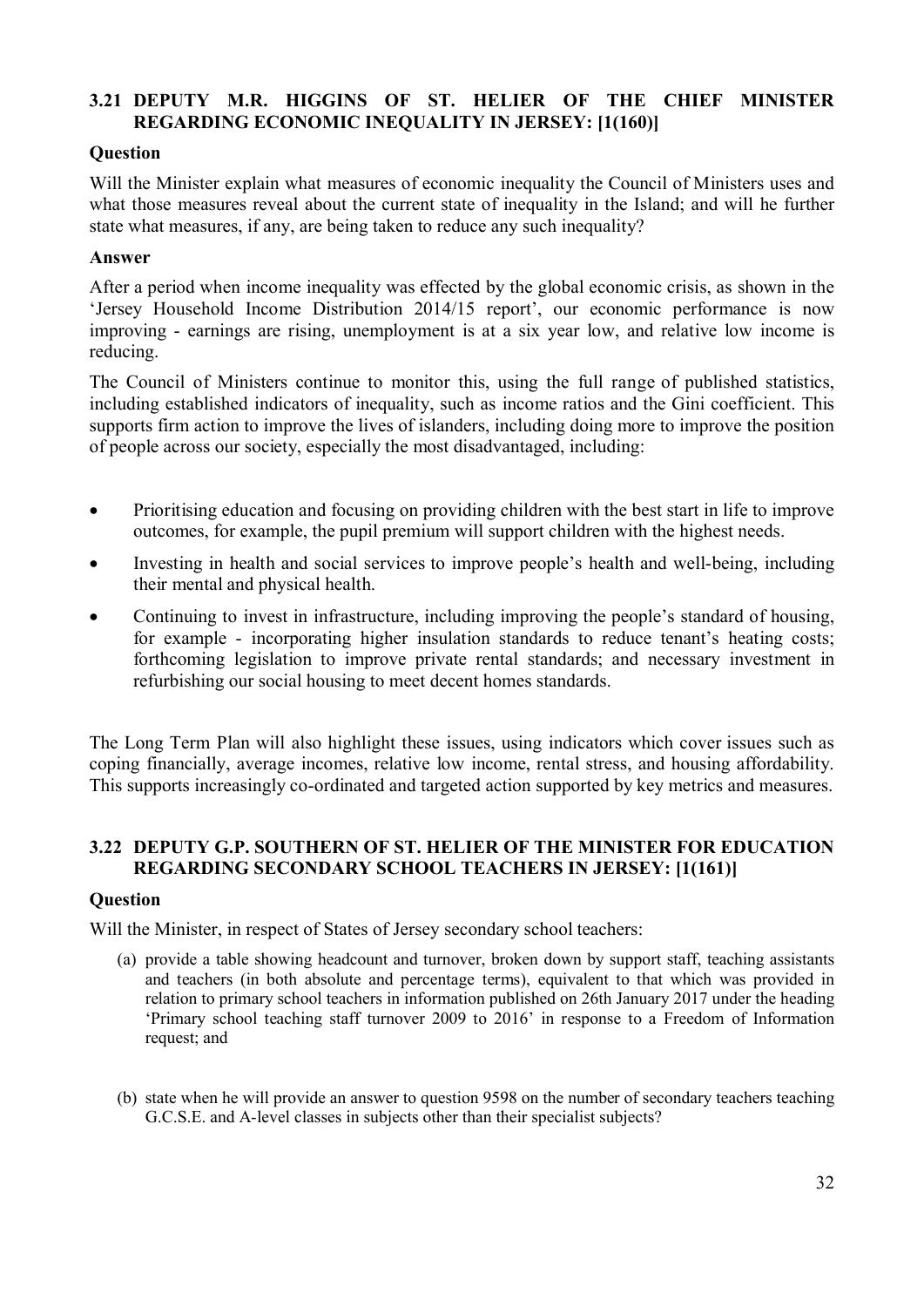#### **Answer**

(a)

|                          | September 2009 - August 2010                                             |                 |       | September 2009 - August 2010                            |      |       |
|--------------------------|--------------------------------------------------------------------------|-----------------|-------|---------------------------------------------------------|------|-------|
|                          | <b>Secondary School Teachers Teaching Assistants Support Staff Total</b> |                 |       | <b>Teachers Teaching Assistants Support Staff Total</b> |      |       |
| Grainville               |                                                                          | 131             | 19.6% | 33.3%                                                   | 5.3% | 17.6% |
| Haute Vallée             |                                                                          | 12              | 15.7% | 33.3%                                                   | 5.3% | 15.2% |
| Hautlieu                 |                                                                          |                 | 10.5% |                                                         | 3.2% | 8.0%  |
| Jersey College for Girls |                                                                          | 13 <sub>l</sub> | 16.9% |                                                         | 8.3% | 14.4% |
| Le Rocquier              |                                                                          |                 | 11.3% | 22.2%                                                   | 7.4% | 11.2% |
| Les Quennevais           |                                                                          |                 | 6.8%  | 25.0%                                                   |      | 4.8%  |
| Victoria College         |                                                                          | 11              | 18.2% |                                                         | 5.6% | 15.1% |
| Total                    |                                                                          | 72              | 13.9% | 28.1%                                                   | 4.5% | 11.9% |

| September 2009 - August 2010                   |     |       | September 2009 - August 2010                            |      |            |
|------------------------------------------------|-----|-------|---------------------------------------------------------|------|------------|
| <b>Teaching Assistants Support Staff Total</b> |     |       | <b>Teachers Teaching Assistants Support Staff Total</b> |      |            |
|                                                | 13  | 19.6% | 33.3%                                                   | 5.3% | 17.6%      |
|                                                | 12  | 15.7% | 33.3%                                                   | 5.3% | 15.2%      |
|                                                |     | 10.5% |                                                         | 3.2% | 8.0%       |
|                                                | 13  | 16.9% |                                                         | 8.3% | 14.4%      |
|                                                | 11  | 11.3% | 22.2%                                                   | 7.4% | 11.2%      |
|                                                |     | 6.8%  | 25.0%                                                   |      | 4.8%       |
|                                                | 11. | 18.2% |                                                         | 5.6% | 15.1%      |
|                                                | 72  | 13.9% | 28.1%                                                   |      | 4.5% 11.9% |

|                          | September 2010 - August 2011,                                            |    |       | September 2010 - August 2011                            |       |            |
|--------------------------|--------------------------------------------------------------------------|----|-------|---------------------------------------------------------|-------|------------|
|                          | <b>Secondary School Teachers Teaching Assistants Support Staff Total</b> |    |       | <b>Teachers Teaching Assistants Support Staff Total</b> |       |            |
| Grainville               |                                                                          |    | 7.0%  |                                                         |       | 4.1%       |
| Haute Vallée             |                                                                          | 8  | 9.6%  |                                                         | 16.7% | 10.0%      |
| Hautlieu                 |                                                                          | 12 | 16.4% |                                                         | 10.0% | 14.1%      |
| Jersey College for Girls |                                                                          | 8  | 9.7%  |                                                         | 8.3%  | 9.3%       |
| Le Rocquier              |                                                                          |    | 16.9% |                                                         | 3.7%  | 11.7%      |
| Les Quennevais           |                                                                          | 12 | 13.8% | 33.3%                                                   | 7.1%  | 11.7%      |
| Victoria College         |                                                                          | 9  | 13.2% |                                                         | 10.5% | 12.5%      |
| Total                    |                                                                          | 63 | 12.6% | 3.1%                                                    |       | 7.8% 10.6% |

| September 2010 - August 2011                   |                 | September 2010 - August 2011 |                                                         |       |            |  |  |  |
|------------------------------------------------|-----------------|------------------------------|---------------------------------------------------------|-------|------------|--|--|--|
| <b>Teaching Assistants Support Staff Total</b> |                 |                              | <b>Teachers Teaching Assistants Support Staff Total</b> |       |            |  |  |  |
|                                                |                 | 7.0%                         |                                                         |       | 4.1%       |  |  |  |
|                                                |                 | 9.6%                         |                                                         | 16.7% | 10.0%      |  |  |  |
|                                                | 12 <sup>1</sup> | 16.4%                        |                                                         | 10.0% | 14.1%      |  |  |  |
|                                                | 8               | 9.7%                         |                                                         | 8.3%  | 9.3%       |  |  |  |
|                                                | 11              | 16.9%                        |                                                         | 3.7%  | 11.7%      |  |  |  |
|                                                | 12              | 13.8%                        | 33.3%                                                   | 7.1%  | 11.7%      |  |  |  |
|                                                | 9               | 13.2%                        |                                                         | 10.5% | 12.5%      |  |  |  |
|                                                | 63              | 12.6%                        | 3.1%                                                    |       | 7.8% 10.6% |  |  |  |

|                          | September 2011 - August 2012                                      |                 |                 |       | September 2011 - August 2012                            |             |       |
|--------------------------|-------------------------------------------------------------------|-----------------|-----------------|-------|---------------------------------------------------------|-------------|-------|
|                          | Secondary School Teachers Teaching Assistants Support Staff Total |                 |                 |       | <b>Teachers Teaching Assistants Support Staff Total</b> |             |       |
| Grainville               |                                                                   |                 | 15 <sup>1</sup> | 13.0% |                                                         | 45.0%       | 19.2% |
| Haute Vallée             |                                                                   |                 | 91              | 8.2%  | 22.2%                                                   | 14.3%       | 11.4% |
| Hautlieu                 |                                                                   | 10 <sup>1</sup> | 16              | 10.5% |                                                         | 40.0%       | 19.5% |
| Jersey College for Girls |                                                                   |                 |                 | 9.7%  |                                                         | 6.9%        | 8.8%  |
| Le Rocquier              |                                                                   |                 | 22              | 8.5%  |                                                         | 56.7%       | 22.9% |
| Les Quennevais           |                                                                   |                 | 12              | 16.1% | 25.0%                                                   | 4.7%        | 11.7% |
| Victoria College         |                                                                   |                 | 10 <sup>1</sup> | 14.0% |                                                         | 10.0%       | 13.0% |
| Total                    |                                                                   | 45              | 92              | 11.4% | 9.4%                                                    | 23.9% 15.2% |       |

| September 2011 - August 2012                   |    |                 |       | September 2011 - August 2012                            |             |       |
|------------------------------------------------|----|-----------------|-------|---------------------------------------------------------|-------------|-------|
| <b>Teaching Assistants Support Staff Total</b> |    |                 |       | <b>Teachers Teaching Assistants Support Staff Total</b> |             |       |
|                                                |    | 15 <sup>1</sup> | 13.0% |                                                         | 45.0%       | 19.2% |
|                                                |    | 9               | 8.2%  | 22.2%                                                   | 14.3%       | 11.4% |
|                                                | 10 | 16 <sup>1</sup> | 10.5% |                                                         | 40.0%       | 19.5% |
|                                                |    | 8               | 9.7%  |                                                         | 6.9%        | 8.8%  |
|                                                | 17 | 22              | 8.5%  |                                                         | 56.7%       | 22.9% |
|                                                |    | 12              | 16.1% | 25.0%                                                   | 4.7%        | 11.7% |
|                                                |    | 10              | 14.0% |                                                         | 10.0%       | 13.0% |
|                                                | 45 | 92              | 11.4% | 9.4%                                                    | 23.9% 15.2% |       |

|                          | September 2012 - August 2013                                             |    |     |       | September 2012 - August 2013                            |             |       |
|--------------------------|--------------------------------------------------------------------------|----|-----|-------|---------------------------------------------------------|-------------|-------|
|                          | <b>Secondary School Teachers Teaching Assistants Support Staff Total</b> |    |     |       | <b>Teachers Teaching Assistants Support Staff Total</b> |             |       |
| Grainville               |                                                                          | 13 | 22  | 12.2% | 36.4%                                                   | 61.9%       | 30.1% |
| Haute Vallée             |                                                                          | 12 | 20  | 6.0%  | 62.5%                                                   | 60.0%       | 25.6% |
| Hautlieu                 |                                                                          |    |     | 17.2% |                                                         | 3.8%        | 13.1% |
| Jersey College for Girls |                                                                          |    |     | 17.5% |                                                         |             | 11.8% |
| Le Rocquier              |                                                                          |    | 16  | 8.3%  | 20.0%                                                   | 30.0%       | 16.0% |
| Les Quennevais           |                                                                          |    | 211 | 22.6% |                                                         | 23.7%       | 21.0% |
| Victoria College         |                                                                          |    |     | 5.6%  |                                                         |             | 4.1%  |
| <b>Total</b>             |                                                                          |    | 104 | 12.9% | 28.9%                                                   | 23.8% 17.3% |       |

|                  | September 2012 - August 2013                                 |    |                 |       | September 2012 - August 2013                            |          |             |
|------------------|--------------------------------------------------------------|----|-----------------|-------|---------------------------------------------------------|----------|-------------|
|                  | dary School Teachers Teaching Assistants Support Staff Total |    |                 |       | <b>Teachers Teaching Assistants Support Staff Total</b> |          |             |
|                  |                                                              |    | 22              | 12.2% | 36.4%                                                   |          | 61.9% 30.1% |
| allée            |                                                              | 12 | <b>20</b>       | 6.0%  | 62.5%                                                   | 60.0%    | 25.6%       |
|                  |                                                              |    |                 | 17.2% |                                                         |          | 3.8% 13.1%  |
| ollege for Girls |                                                              |    |                 | 17.5% |                                                         |          | 11.8%       |
| uier             |                                                              |    | 16 <sup>1</sup> | 8.3%  | 20.0%                                                   | $30.0\%$ | 16.0%       |
| nnevais          |                                                              |    | 21              | 22.6% |                                                         |          | 23.7% 21.0% |
| College          |                                                              |    |                 | 5.6%  |                                                         |          | 4.1%        |
| <b>Total</b>     |                                                              |    | 104             | 12.9% | 28.9%                                                   |          | 23.8% 17.3% |

|                          | September 2013 - August 2014                                      |                 |       | September 2013 - August 2014                            |             |       |
|--------------------------|-------------------------------------------------------------------|-----------------|-------|---------------------------------------------------------|-------------|-------|
|                          | Secondary School Teachers Teaching Assistants Support Staff Total |                 |       | <b>Teachers Teaching Assistants Support Staff Total</b> |             |       |
| Grainville               |                                                                   | 14              | 9.8%  | 36.4%                                                   | 31.6%       | 19.7% |
| Haute Vallée             |                                                                   | 14              | 12.5% | 11.1%                                                   | 36.8%       | 18.4% |
| Hautlieu                 |                                                                   | 15 <sub>l</sub> | 15.9% |                                                         | 18.5%       | 16.7% |
| Jersey College for Girls |                                                                   | 8               | 9.8%  |                                                         | 6.1%        | 8.5%  |
| Le Rocquier              |                                                                   | 19              | 8.5%  | 30.0%                                                   | 35.5%       | 19.0% |
| Les Quennevais           |                                                                   | 20              | 16.7% | 22.2%                                                   | 23.1%       | 19.6% |
| Victoria College         |                                                                   | 11              | 18.5% |                                                         | 5.6%        | 14.9% |
| Total                    |                                                                   | 101             | 13.2% | 24.4%                                                   | 22.0% 16.6% |       |

| September 2013 - August 2014                   |                 |       | September 2013 - August 2014                            |             |       |
|------------------------------------------------|-----------------|-------|---------------------------------------------------------|-------------|-------|
| <b>Teaching Assistants Support Staff Total</b> |                 |       | <b>Teachers Teaching Assistants Support Staff Total</b> |             |       |
|                                                | 14 <sub>1</sub> | 9.8%  | 36.4%                                                   | 31.6%       | 19.7% |
|                                                | 14              | 12.5% | 11.1%                                                   | 36.8%       | 18.4% |
|                                                | 15              | 15.9% |                                                         | 18.5%       | 16.7% |
|                                                |                 | 9.8%  |                                                         | 6.1%        | 8.5%  |
|                                                | 19              | 8.5%  | 30.0%                                                   | 35.5%       | 19.0% |
|                                                | 20              | 16.7% | 22.2%                                                   | 23.1%       | 19.6% |
|                                                | 11              | 18.5% |                                                         | 5.6%        | 14.9% |
|                                                | 101             | 13.2% | 24.4%                                                   | 22.0% 16.6% |       |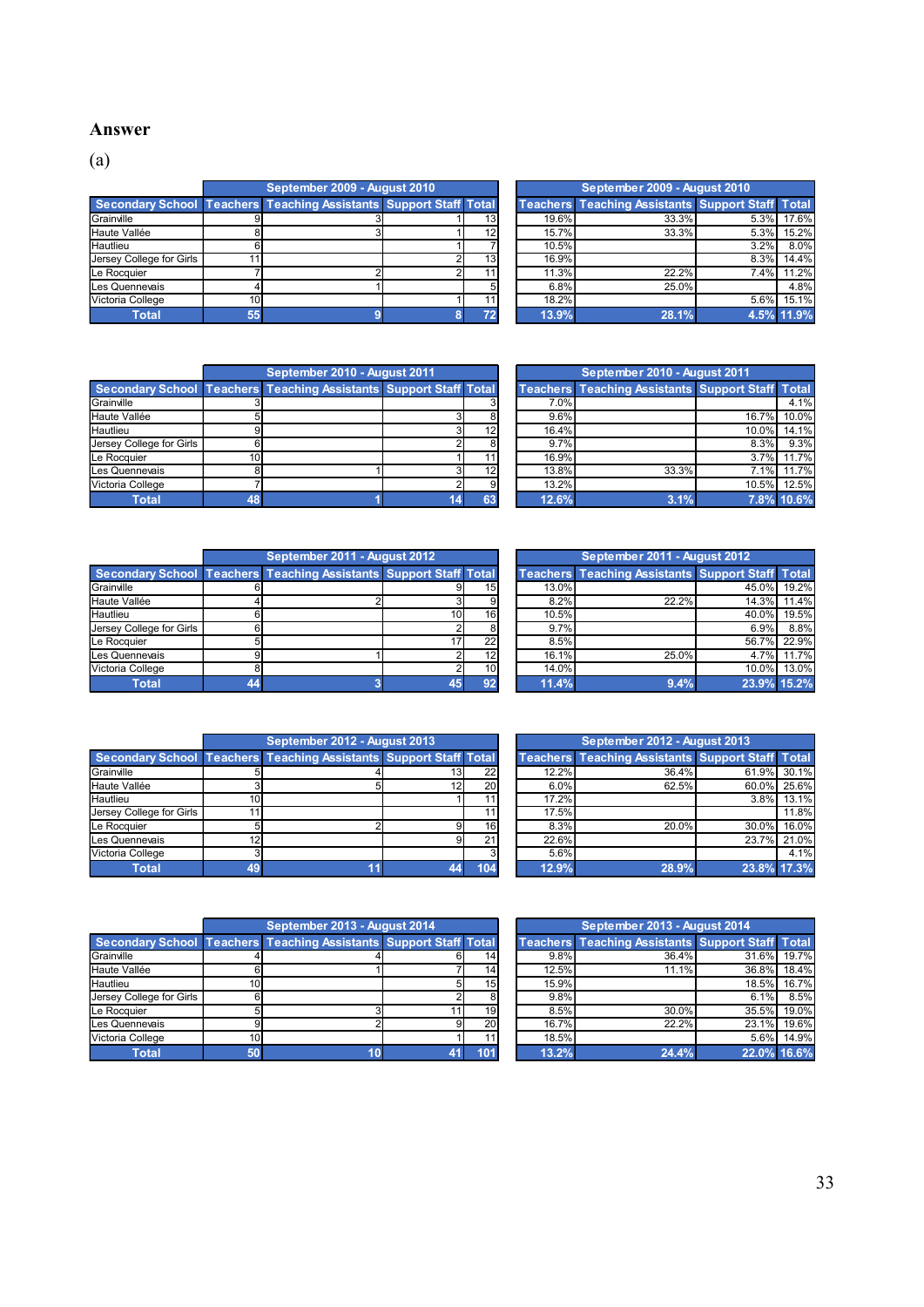|                  |    | September 2014 - August 2015                                 |                 |                 |       | September 2014 - August 2015                            |             |            |
|------------------|----|--------------------------------------------------------------|-----------------|-----------------|-------|---------------------------------------------------------|-------------|------------|
|                  |    | dary School Teachers Teaching Assistants Support Staff Total |                 |                 |       | <b>Teachers Teaching Assistants Support Staff Total</b> |             |            |
|                  |    |                                                              |                 | 10 <sup>1</sup> | 14.6% | 8.3%                                                    |             | 9.1% 11.6% |
| allée            |    |                                                              |                 | 21              | 15.2% | 33.3%                                                   | 31.4% 23.3% |            |
|                  |    |                                                              |                 |                 | 7.5%  |                                                         | 4.5%        | 6.3%       |
| ollege for Girls | 12 |                                                              |                 | 13 <sup>1</sup> | 17.4% |                                                         | $2.8\%$     | 12.3%      |
| <i>i</i> ier     |    |                                                              | 13 <sub>l</sub> | 25              | 15.0% | 23.1%                                                   | 27.7% 20.8% |            |
| nnevais          |    |                                                              |                 |                 | 7.8%  | 10.0%                                                   | 11.3%       | 9.6%       |
| College          |    |                                                              |                 |                 | 10.9% | 50.0%                                                   | 9.5%        | 11.5%      |
| <b>Total</b>     |    |                                                              |                 |                 | 12.6% | 19.1%                                                   | 14.1% 13.6% |            |

|                          | September 2014 - August 2015                                      |                 |                 | September 2014 - August 2015 |                                                         |             |       |
|--------------------------|-------------------------------------------------------------------|-----------------|-----------------|------------------------------|---------------------------------------------------------|-------------|-------|
|                          | Secondary School Teachers Teaching Assistants Support Staff Total |                 |                 |                              | <b>Teachers Teaching Assistants Support Staff Total</b> |             |       |
| Grainville               |                                                                   |                 | 101             | 14.6%                        | 8.3%                                                    | 9.1%        | 11.6% |
| Haute Vallée             |                                                                   |                 | 21              | 15.2%                        | 33.3%                                                   | 31.4%       | 23.3% |
| Hautlieu                 |                                                                   |                 |                 | 7.5%                         |                                                         | 4.5%        | 6.3%  |
| Jersey College for Girls |                                                                   |                 | 13 <sup>1</sup> | 17.4%                        |                                                         | 2.8%        | 12.3% |
| Le Rocquier              |                                                                   | 13 <sup>1</sup> | 25              | 15.0%                        | 23.1%                                                   | 27.7%       | 20.8% |
| Les Quennevais           |                                                                   |                 |                 | 7.8%                         | $10.0\%$                                                | 11.3%       | 9.6%  |
| Victoria College         |                                                                   |                 | 9               | 10.9%                        | 50.0%                                                   | 9.5%        | 11.5% |
| Total                    |                                                                   | रात             |                 | 12.6%                        | 19.1%                                                   | 14 1% 13 6% |       |

|                          | September 2015 - August 2016                                      |                 | September 2015 - August 2016 |       |                                                         |             |       |
|--------------------------|-------------------------------------------------------------------|-----------------|------------------------------|-------|---------------------------------------------------------|-------------|-------|
|                          | Secondary School Teachers Teaching Assistants Support Staff Total |                 |                              |       | <b>Teachers Teaching Assistants Support Staff Total</b> |             |       |
| Grainville               |                                                                   | 16              | <b>22</b>                    | 8.7%  | 15.4%                                                   | 88.9% 28.6% |       |
| Haute Vallée             |                                                                   |                 | 17                           | 10.2% | 33.3%                                                   | 37.5%       | 20.7% |
| Hautlieu                 |                                                                   |                 | 11                           | 10.1% |                                                         | 15.4%       | 11.6% |
| Jersey College for Girls |                                                                   |                 | 13 <sup>1</sup>              | 15.2% |                                                         | 9.4%        | 13.1% |
| Le Rocauier              |                                                                   | 18 <sup>1</sup> | 30 <sup>1</sup>              | 13.1% | 23.5%                                                   | $62.1\%$    | 28.0% |
| Les Quennevais           |                                                                   |                 | 19 <sup>1</sup>              | 19.2% | 33.3%                                                   | 37.5%       | 24.7% |
| Victoria College         |                                                                   |                 | 13 <sub>l</sub>              | 17.9% | 100.0%                                                  | 9.5%        | 16.7% |
| <b>Total</b>             |                                                                   |                 | 125                          | 13.5% | 26.0%                                                   | 34.9% 20.3% |       |

|       | September 2015 - August 2016                            |       |             |  |  |  |  |  |  |
|-------|---------------------------------------------------------|-------|-------------|--|--|--|--|--|--|
|       | <b>Teachers Teaching Assistants Support Staff Total</b> |       |             |  |  |  |  |  |  |
| 8.7%  | 15.4%                                                   | 88.9% | 28.6%       |  |  |  |  |  |  |
| 10.2% | 33.3%                                                   | 37.5% | 20.7%       |  |  |  |  |  |  |
| 10.1% |                                                         | 15.4% | 11.6%       |  |  |  |  |  |  |
| 15.2% |                                                         | 9.4%  | 13.1%       |  |  |  |  |  |  |
| 13.1% | 23.5%                                                   | 62.1% | 28.0%       |  |  |  |  |  |  |
| 19.2% | 33.3%                                                   | 37.5% | 24.7%       |  |  |  |  |  |  |
| 17.9% | 100.0%                                                  | 9.5%  | 16.7%       |  |  |  |  |  |  |
| 13.5% | 26.0%                                                   |       | 34.9% 20.3% |  |  |  |  |  |  |

|                          | September 2016 - December 2016                                    |  | September 2016 - December 2016 |      |                                                         |       |      |
|--------------------------|-------------------------------------------------------------------|--|--------------------------------|------|---------------------------------------------------------|-------|------|
|                          | Secondary School Teachers Teaching Assistants Support Staff Total |  |                                |      | <b>Teachers Teaching Assistants Support Staff Total</b> |       |      |
| Grainville               |                                                                   |  |                                |      | 7.1%                                                    |       | 1.3% |
| Haute Vallée             |                                                                   |  |                                |      | 28.6%                                                   | 4.2%  | 3.8% |
| Hautlieu                 |                                                                   |  |                                | 1.5% |                                                         | 12.5% | 4.3% |
| Jersey College for Girls |                                                                   |  |                                | 1.5% |                                                         | 6.3%  | 3.0% |
| Le Rocquier              |                                                                   |  |                                | 1.6% |                                                         | 3.0%  | 1.9% |
| Les Quennevais           |                                                                   |  | 5                              | 5.7% |                                                         | 10.0% | 6.3% |
| Victoria College         |                                                                   |  |                                | 4.9% |                                                         |       | 3.6% |
| Total                    |                                                                   |  | 21                             | 2.2% | 7.1%                                                    | 5.2%  | 3.4% |

| September 2016 - December 2016 |                                         |  |   |  | September 2016 - December 2016 |                                                         |       |      |  |  |
|--------------------------------|-----------------------------------------|--|---|--|--------------------------------|---------------------------------------------------------|-------|------|--|--|
|                                | Teaching Assistants Support Staff Total |  |   |  |                                | <b>Teachers Teaching Assistants Support Staff Total</b> |       |      |  |  |
|                                |                                         |  |   |  |                                | 7.1%                                                    |       | 1.3% |  |  |
|                                |                                         |  |   |  |                                | 28.6%                                                   | 4.2%  | 3.8% |  |  |
|                                |                                         |  |   |  | 1.5%                           |                                                         | 12.5% | 4.3% |  |  |
|                                |                                         |  |   |  | 1.5%                           |                                                         | 6.3%  | 3.0% |  |  |
|                                |                                         |  |   |  | 1.6%                           |                                                         | 3.0%  | 1.9% |  |  |
|                                |                                         |  |   |  | 5.7%                           |                                                         | 10.0% | 6.3% |  |  |
|                                |                                         |  | ົ |  | 4.9%                           |                                                         |       | 3.6% |  |  |
|                                |                                         |  | ີ |  | 2.2%                           | 7.1%                                                    | 5.2%  | 3.4% |  |  |

(c) We do not have information about teachers working outside their specialist subject. This changes from week to week. It is not unusual for people to teach a second subject. It's in the gift of the head teachers to make choices about which staff are best placed to deliver the best education in their schools.

## **3.23 DEPUTY J.A. HILTON OF ST. HELIER OF THE MINISTER FOR SOCIAL SECURITY REGARDING THE COST OF INCOME SUPPORT: [1(162)]**

## **Question**

What has been the cost of Income Support payments for each year since the inception of the Income Support system until the present time?

#### **Answer**

The new Income Support system commenced on 28th January 2008. The table below sets out the costs of Income Support from 2008 to 2015, as stated in the Annual Accounts.

2016 accounts have been prepared, but are unaudited, so have been excluded from this answer.

| Year | £'000  |
|------|--------|
| 2008 | 76,171 |
| 2009 | 85,961 |
| 2010 | 87,802 |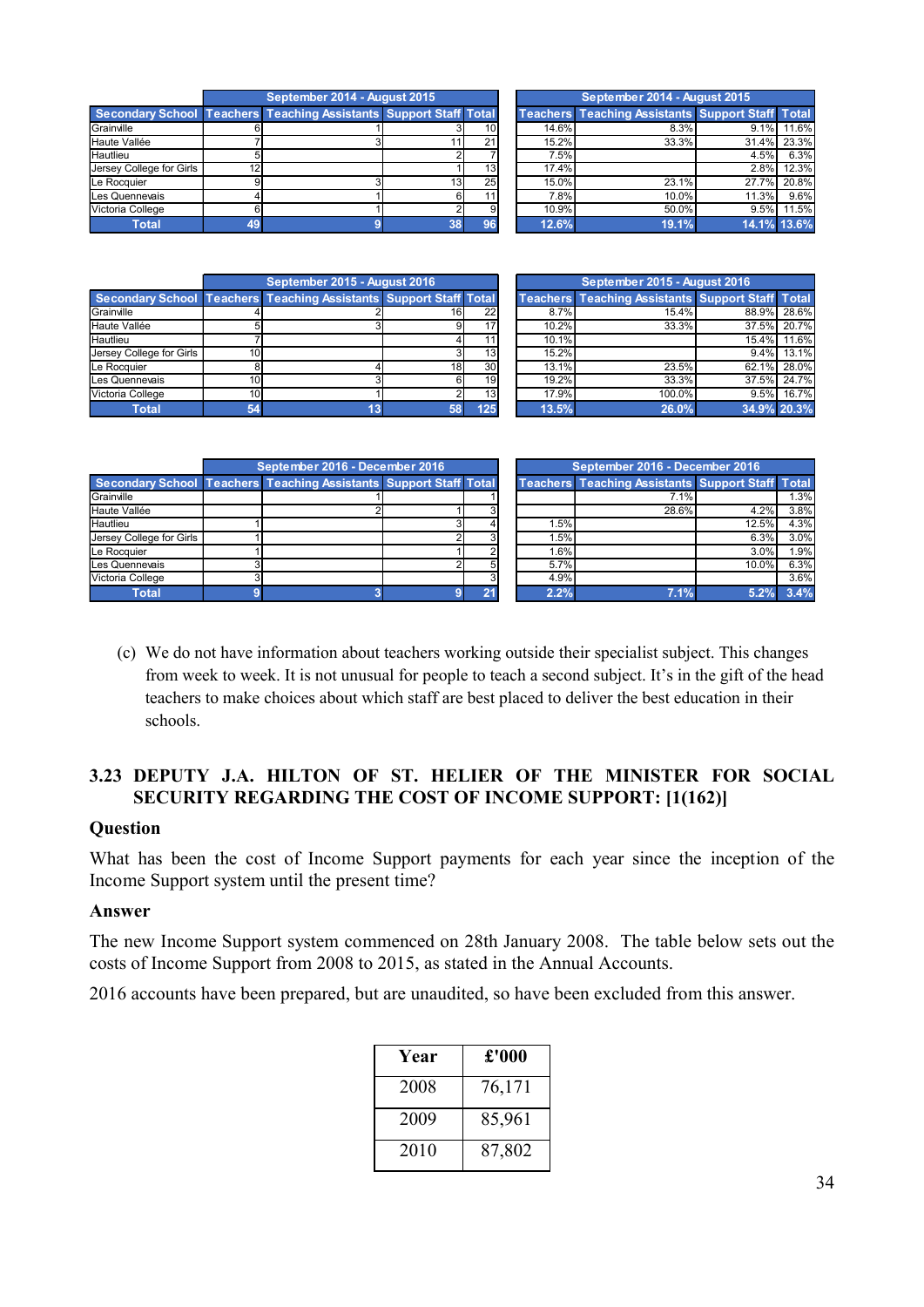| 2011 | 87,332 |
|------|--------|
| 2012 | 88,841 |
| 2013 | 92,070 |
| 2014 | 85,117 |
| 2015 | 74,827 |

Note that the range of costs included in the Income Support budget has changed during this time. Transitional payments were included at the inception of the scheme which have reduced over time. Residential care costs were added to the scheme from 2009 and subsequently phased out during 2014 and 2015. Administrative costs are included within the totals for years prior to 2011.

## **4. Oral Questions**

## **4.1 Deputy M. Tadier of St. Brelade of the Minister for Social Security regarding the impact of her Department's policies on households reliant upon income support: [1(163)]**

Will the Minister confirm that, as a result of her department's policies since 2009, a family of 2 (a couple with one child) on income support is £45 per week worse off in real terms today than they were in 2009; and that the equivalent figure for a single-parent household is between £55 and £75?

#### **Deputy S.J. Pinel of St. Clement (The Minister for Social Security):**

The department's policies since 2009 have been to encourage low-income families to move towards financial independence. Since 2009, both couples and single parents have been able to keep substantially more of their own income under the income support calculation. In 2009, these households only kept 10 per cent of their income, today they keep 23 per cent. So I do not agree with the Deputy's calculations that ignore this important element of the income support calculation. Over this time, we have also increased the support available through the Back to Work teams for parents when their child starts nursery, helping parents to return to the workplace with the right support. The overall impact of these changes can be seen in the income support figures that the department has been publishing for the last 5 years in the Minister's report. These figures show that the average total income for lone parents has risen by £75 a week for a couple with children; their average total income has increased by £123 a week. Thank you.

## **4.1.1 Deputy M. Tadier:**

Does the Minister accept that there are individuals and families in our society who, through no fault of their own, subsist entirely on income support without any other provision of private or separate income and that those individuals are not benefited by a 23 per cent disregard? Indeed, those on L.T.I.A. (Long-Term Incapacity Allowance) have had their disregard cast aside so they are even worse off. Does the Minister accept that these individuals in particular are worse off, given the fact that components have been frozen since 2009?

## **Deputy S.J. Pinel:**

The Deputy is correct inasmuch as there are 800 households totally reliant on income support but this is out of a total of 6,194, so the things I mentioned in my opening remarks about the encouragement of Back to Work and encouragement towards financial independence is clearly working. **[Interruption]** Right, I will return to parent returners who have been very encouraged to go back to work when their child starts nursery. Although I agree with the Deputy that there are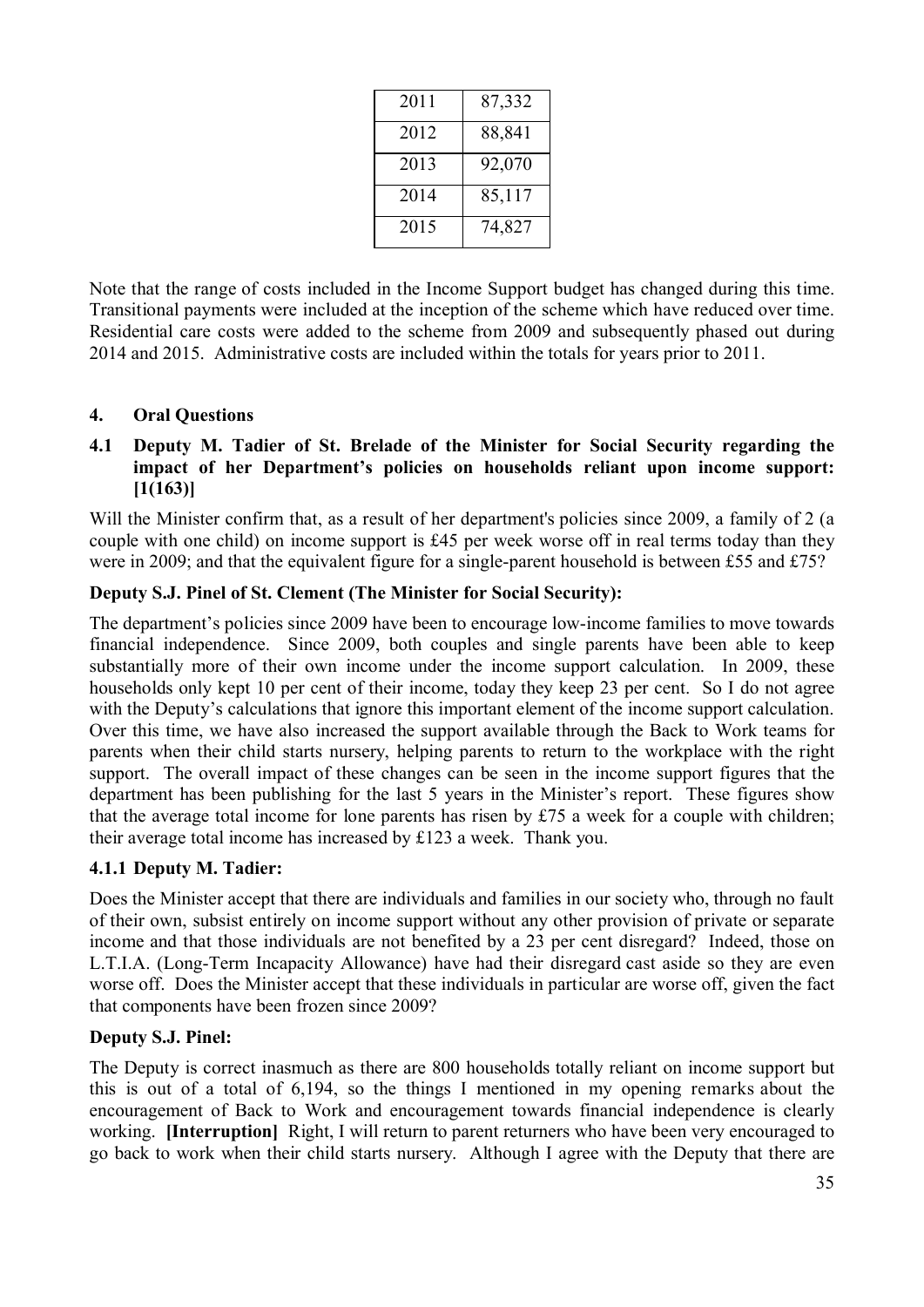some people who are on income support without any additional earned income, the numbers of people on income support in total are falling.

## **4.1.2 Deputy G.P. Southern of St. Helier:**

Is it not the case that the policy of her department is to freeze the 2 components, the adult component and the child component, at the 2009 figures and they have not moved since then, despite the fact that R.P.I. (Retail Price Index), the inflation over the last period, has risen by 16.8 per cent?

## **Deputy S.J. Pinel:**

Yes, those figures have been frozen but in that time we have introduced, as I mentioned earlier, the increase in the 23 per cent disregard on any earned income which has been extraordinarily helpful in balancing out those figures but, yes, they have been frozen.

## **4.1.3 Deputy G.P. Southern:**

The move to 23 per cent disregard on earned income has been equally fixed since 2010. It has not moved since 2010. Is that also not the case and that inflation is eating away even at that?

## **Deputy S.J. Pinel:**

As I mentioned earlier again, the disregard or incentive, whichever way you want to call it, was 10 per cent in 2009. It was introduced originally at 6 per cent, 10 per cent in 2009 and 23 per cent in 2016.

## **Deputy G.P. Southern:**

Would the Minister care to answer the question? Is it not the case that it has been 23 per cent since 2010 and that disregard has also been frozen during this period?

## **Deputy S.J. Pinel:**

The disregard of 23 per cent has been in effect for, yes, about 4 years, I think, and we are hoping very much to be able to increase that, so we are looking at it within the income support review.

## **4.1.4 Deputy S.Y. Mézec of St. Helier:**

Knowing what we now know because of the Income Distribution report and the levels of poverty there are in this Island, does the Minister believe that the rate of the adult and child components of income support in 2009 was too generous at the time and is it deliberately her department's policy to reduce the value of income support for those people in our society?

## **Deputy S.J. Pinel:**

No, of course it is not a deliberate policy to reduce support but, as everybody is very well aware, there had to be some savings across income support and not just on those 2 components. It must be remembered that the rental component, along with the childcare component, increased.

## **4.1.5 Deputy S.Y. Mézec:**

In an earlier answer, the Minister said that part of the reason for these cuts and these freezes is to encourage people to be financially independent. Does she accept that the clear implication behind that statement is that it sounds like she is suggesting that being poor is a choice? Does she accept that that implication is quite distasteful?

## **Deputy S.J. Pinel:**

There was never such implication until we introduced the now extraordinarily successful Back to Work scheme. People did not often have a choice. If they had not worked for a long time, they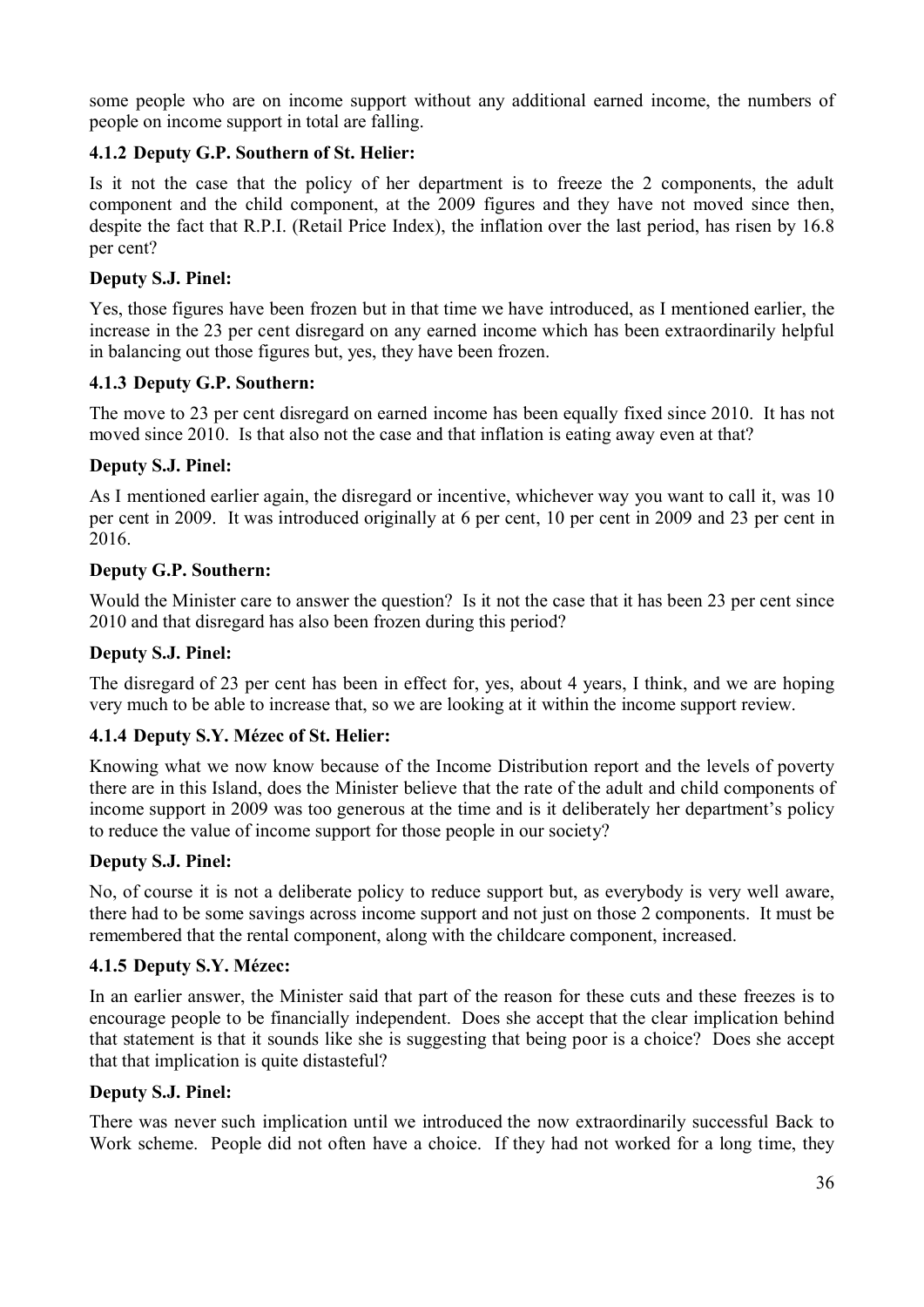may have not got the skills to move back into work which Back to Work now does in all sorts of varying ways and incentives and encouragement. I think before we had Back to Work then it was a problem with people not being able to work.

## **4.1.6 Deputy M. Tadier:**

I thank the Minister and I hope that the 800 people on income support who are entirely reliant on that, 800 households in Jersey, will remember the words of the Chief Minister at the beginning of 2015 when he talked about poverty. As a member of his Council of Ministers, one would hope that the Minister for Social Security will also be taking action to help those 800 who have no income to be disregarded. But does the Minister accept that R.P.I. over the period has been 16.8 per cent and that the income has been reduced if you compound it by £41 to £42 for a week for a couple with one child and that what this is doing is further encouraging and perpetuating the poverty of these 800 households who are potentially the most impoverished in Jersey?

### **Deputy S.J. Pinel:**

Yes, of course, I totally agree with the Deputy and we will continue to work to get people into work who can work. Not everybody can. I do not think Question Time really is the time for dishing out a long list of figures but I have some figures that I could give to the Deputy if he would like. Thank you.

### **4.2 Deputy M.R. Higgins of St. Helier of H.M. Solicitor General regarding the responsibilities of H.M. Attorney General for prosecutions in the Island: [1(137)]**

Does H.M. Attorney General consider that he is the sole prosecuting authority in the Island and, if so, what arrangements are in place to supervise decisions to prosecute in the Magistrate's Court taken by States departments?

### **Mr. M.H. Temple Q.C., H.M. Solicitor General (Rapporteur):**

Her Majesty's Attorney General is ultimately responsible for all prosecution decisions made in the Island. The Attorney General, lawyers in the Law Officers' Department, and Centeniers make decisions to prosecute, not States departments. Guidance issued to all States departments in respect of potential breaches of laws and regulations that fall within their competencies and on the process to be followed in such cases is published on the Law Officers' Department website.

### [11:15]

As the previous Attorney General said in response to a similar question from Deputy Higgins in December 2014, the guidance makes it clear that all matters considered appropriate for prosecution should be referred to the Law Officers' Department for the department to check whether a prosecution should be brought. The only exception to that practice is in relation to marine resources cases where, owing to the urgency of those matters and the familiarity of Centeniers with them, charges sometimes need to be laid without recourse to the Law Officers' Department for advice but that is the only exemption.

### **4.2.1 Deputy M.R. Higgins:**

Will the Solicitor General advise the States whether that has always been the case and whether the Environment Department went direct to the Magistrate's Court and the Centenier as opposed to going through the Law Officers' Department?

### **The Solicitor General:**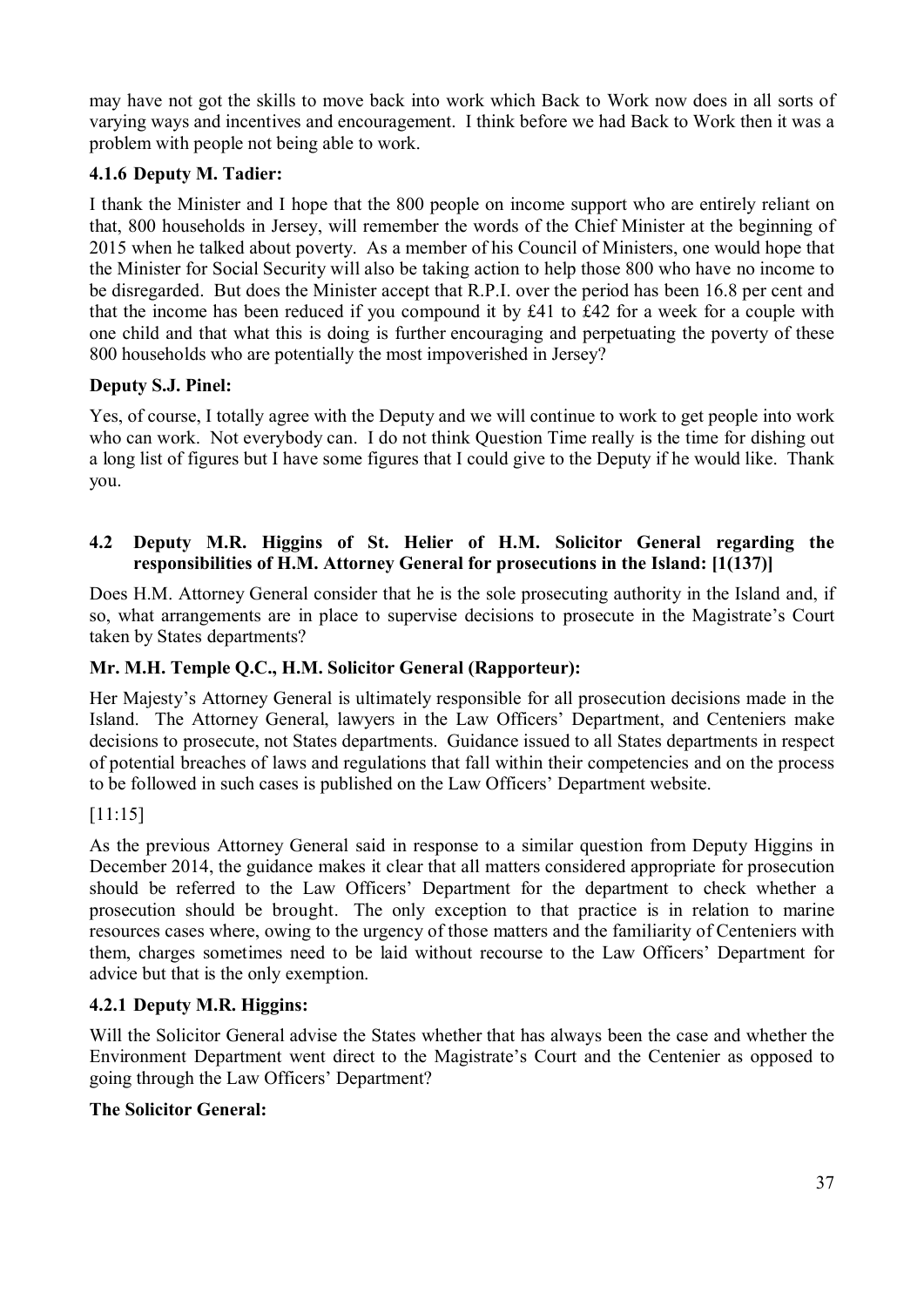I think the Deputy is referring to 2 specific cases which were dealt with in the answer of the previous Attorney General in December 2014. I can read from that answer where the previous Attorney General said that he is aware that there were 2 instances of proceedings being started in the Magistrate's Court, one in 2012 and one in 2013, as a result of a direct approach by officials from the Planning and Environment Department to the Honorary Police. Both cases were dealt with initially by a Centenier in the Magistrate's Court, both defendants pleaded not guilty, and the matter was referred to the legal advisers at Police Headquarters, which is part of the Attorney General's Department, who subsequently handled the cases on the Attorney General's behalf. In one case, the charges were dropped and the other, the defendant changed his plea to guilty. Again, repeating from that previous answer given, as a result of these cases guidance was given to the Honorary Police that they should ensure that advice has been given on the Attorney General's behalf by a legal adviser before charging any cases which have been referred to them by States departments. The Attorney General then said: "I have no reason to believe that this practice is not being followed in all such cases" and that is my belief today, 3 years later.

## **4.2.2 Deputy M.R. Higgins:**

Just a point of clarification from the Solicitor General. One of the cases that pleaded not guilty led to the person being convicted of a criminal matter which was subsequently appealed in the Royal Court and led to the quashing of the conviction as being unsafe. Is that not the case?

## **The Solicitor General:**

That case, which I am aware of, yes, the conviction was subsequently overturned in the Royal Court and I believe that there are civil proceedings that have been issued in relation to that case and it would not be appropriate for me to comment on those proceedings as they are *sub judice*.

### **4.3 Deputy G.P. Southern of the Minister for Education regarding changes in primary school teacher turnover rates and overall primary school staffing numbers: [1(164)]**

Will the Minister explain the changes since 2009 in primary school teacher turnover rates and, over the last 3 years, in overall primary school staffing numbers?

### **Deputy R.G. Bryans of St. Helier (The Minister for Education):**

Thank you to the Deputy. I think the figures, the turnover rates and the staffing rates, are well illustrated in the written answer that was provided to the Deputy that Members might want to look at. But to articulate a couple of reasons for the turnover moving within departments, we had a head teacher who retired some time ago and then subsequently another head teacher moved into her role and then the deputy moved into that head teacher's role, and so there were about 6 movements just related to that one retirement and that is a real illustration of how these figures can be articulated. Equally, there is another reason which is right at the top, the other employments in Jersey. Obviously, the teachers are moving away from teaching, occasionally looking for other jobs. I saw one recently I had known for some time and I had asked him why he had moved away and he said it was because his skillset, he felt, was better served within the finance sector. It was something to do with the digital world, so that is a good thing in some respects. Equally, what figures do not particularly show is the movement from state schools to private schools, so moving to Beaulieu or FCJ or St. George's or St. Michael's, so that gives some sort of illustration as to why we have the fluctuations. With regard to staffing levels, we are fully staffed at the moment with regard to primary schools. That is all, thank you.

### **4.3.1 Deputy G.P. Southern:**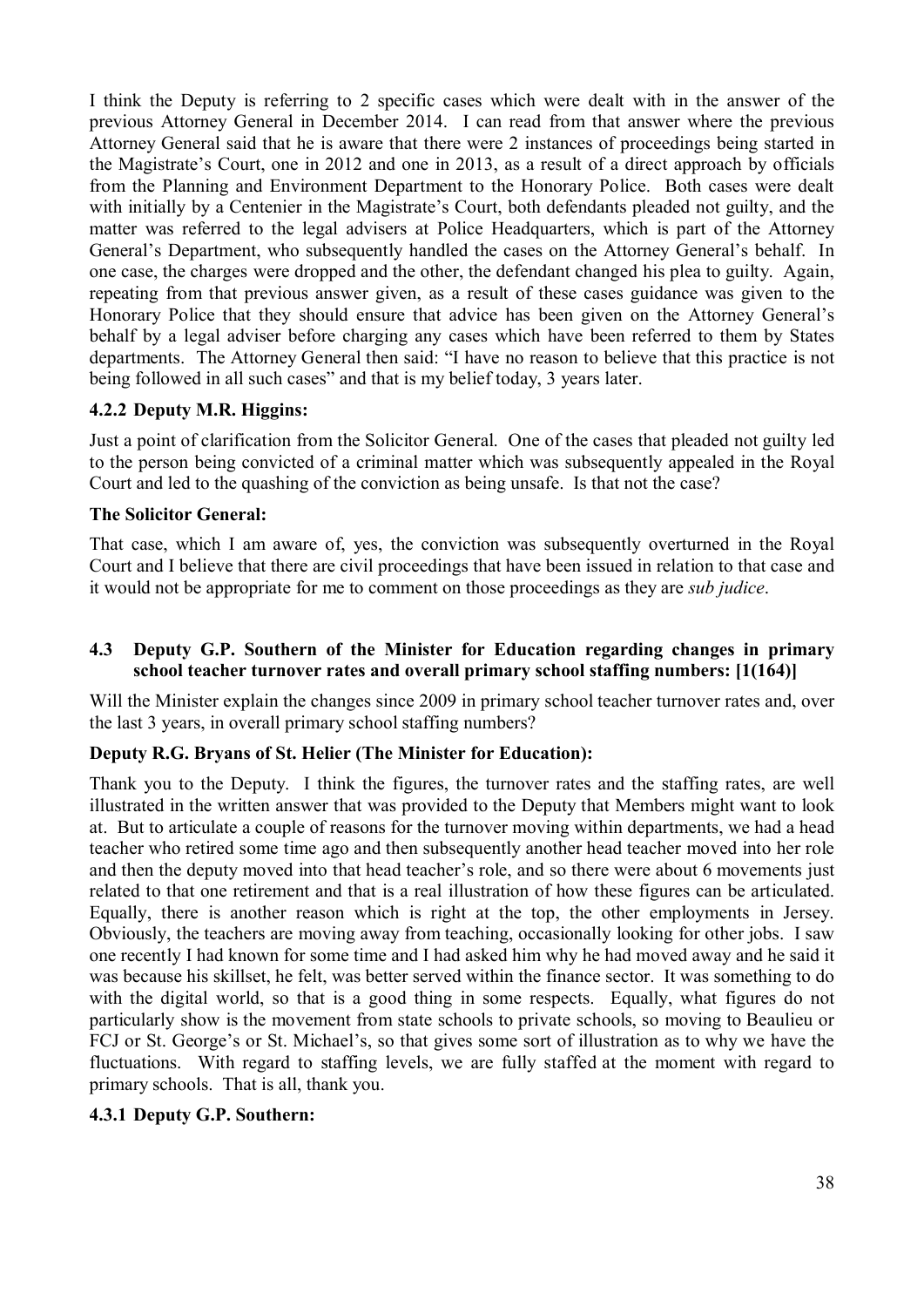The Minister says that it is difficult to draw comparisons with the U.K. rates but the material I have been viewing suggests a turnover rate of around 10 per cent and consistently these figures are over, and in some cases well over, 10 per cent. Does the Minister have any explanation why these should be so different?

## **Deputy R.G. Bryans:**

Yes, the U.K. rates do not take into account the free schools and the new academies, so there is a distortion there in which case you would consider those, having looked at the information provided by the unions on some of the websites, it would be not dissimilar from what we have here. But we do have a different turnover rate because we are an Island. If you wanted to move around schools in Jersey, it is quite simple because you generally live in a place that is quite close to all the schools on the Island, whereas in the U.K. if you were moving, you would have to consider moving from, say, Manchester to Taunton, so it is a completely different concept in terms of moving families. But as a real illustration, I rang some heads in lieu of this question on what were their thoughts about this particular thing and there was a commonality between them all. They said the reasons for people moving around were things like maternity; that was not kind of illustrated. One of the heads I spoke to has had just recently had 2 people in, one is maternity leave, the other is somebody who has decided they now want to travel around the world, so there are going to be differences. One head I spoke to said that when she became head of a new school it was a new regime, there was a new sense of a different culture at that point in time. Some of the teachers then thought that was not the sort of culture that they wanted and they moved on. So these things do happen but I think it is quite a healthy thing. We have got a situation where sometimes teachers stay in schools for far too long and we need fresh blood and new ideas.

# **4.3.2 Deputy A.D. Lewis of St. Helier:**

I wonder if the Minister could answer: did his figures illustrate the move from one school to another within our own network? The Minister also mentioned the moving around between schools is perhaps a beneficial thing and I wonder if the Minister could tell us if there is any attempt within professional development spheres to move our teaching staff within the schools we currently have so that teachers are not staying in one school for too long and benefiting from new experiences in the same jurisdiction. Would that help retention and is it something the department is doing?

# **Deputy R.G. Bryans:**

Yes, in answer to that question, one of the heads I spoke to said it is a double-edged sword. They send their teachers on training, we have got leadership training that goes on now, and they are very proud to say that at some point in time some of their teachers move through a career progression to become deputy heads or heads themselves. Of course, it is a double-edged sword because they are losing somebody, a really good individual within the school, so that is a problem in itself. With regard to are we saying to teachers or the heads: "We would like you to move from school to school", no we do not do that but we do suggest that there is a career progression available to them.

### **4.3.3 Deputy A.D. Lewis:**

A supplementary? Does the Minister not think that would be a good idea, rather than having a teacher at one school for perhaps 25 years which is the case in some instances, which is good in some respects, to move staff around so they develop perhaps new skills in different types of schools as you would do perhaps in many businesses? Thank you.

### **Deputy R.G. Bryans:**

It is about maintaining some sort of balance. The reason some heads prefer to keep teachers in their schools is because it gives continuity to the children, certainly moving through a primary school. I understand what the Deputy is relating to and I think there is an element of that. As I say, the head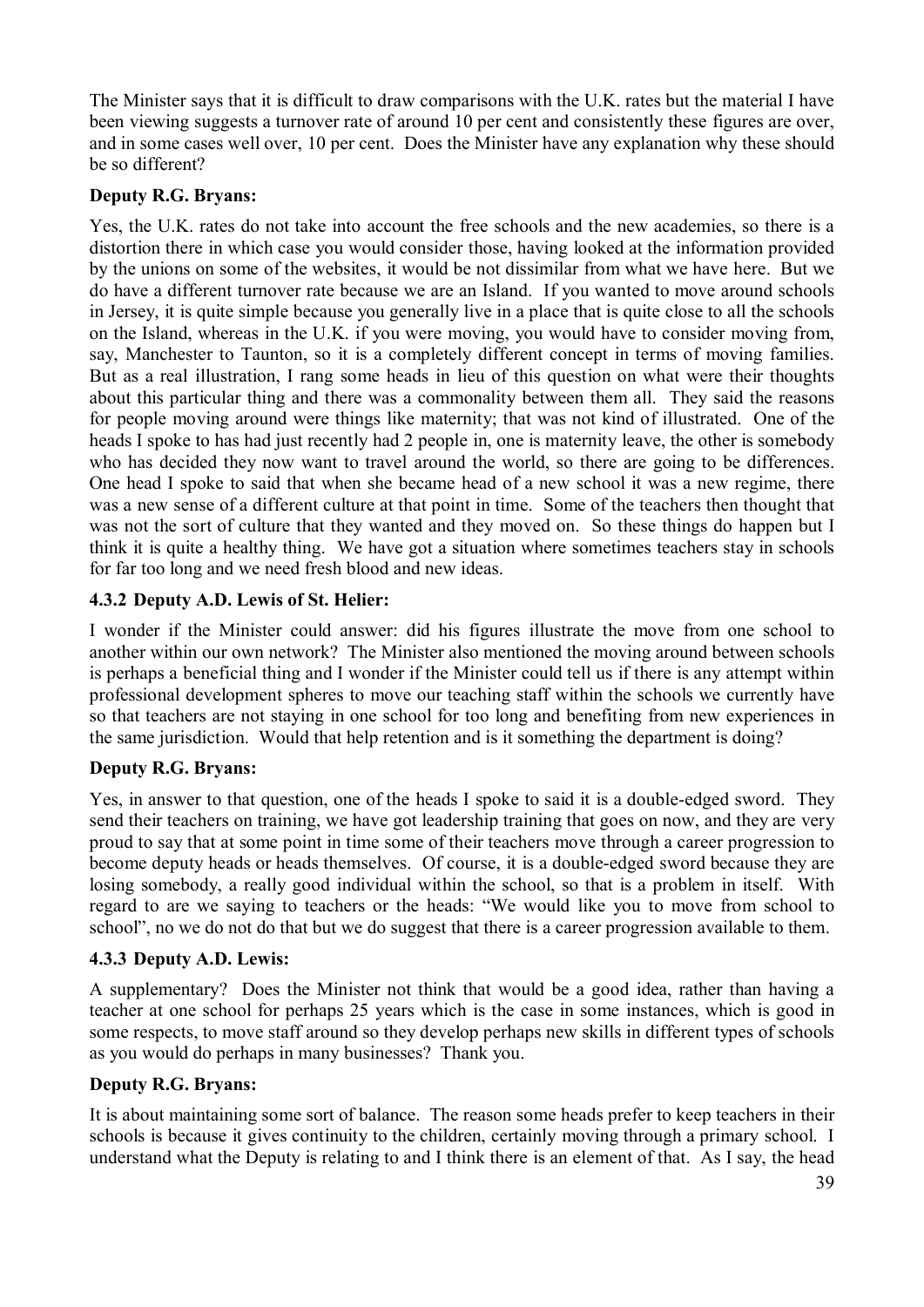who spoke to me about the fact that she had lost some really good people recently does show that it is beginning to happen, certainly with the leadership training that we have offered. But we have not put in place anything that the Deputy has suggested but I will consider that. Thank you.

## **4.3.4 Deputy M. Tadier:**

We all appreciate there will be fluctuations in staff turnover at primary schools but where there are perennial issues of constant turnover over a long period of time, does the department look at what the underlying reasons are for that, identify the schools that may have these trends, and have an action plan to deal with it?

### **Deputy R.G. Bryans:**

The very simple answer to that is, yes, we do.

### **4.3.5 Deputy M. Tadier:**

A supplementary, could the Minister circulate the detailed policy with regard to that then?

### **Deputy R.G. Bryans:**

It is not necessarily a policy. What we do is we make sure that we have got a very tight contact with all schools, we are aware of everything that happens in relation to the turnover of the schools and, where necessary, the Chief Officer will then look at that particular situation and resolve it in his own way. Thank you.

#### **4.3.6 Deputy G.P. Southern:**

My eye is drawn to the top of the reasons for leaving the teaching profession: going to other employment in Jersey at 21.7 per cent of leavers suggesting that, what research has the Minister done as to the causes for leaving to go to another profession? To what extent is that related to stress within teaching and is it related to pay within teaching?

### **Deputy R.G. Bryans:**

I do not think we have done a detailed study of that. I think the Deputy himself was previously a teacher, as was I, and we both moved into other employment so there are all various kinds of reasons why people move around, particularly on this Island. Sorry, could the Deputy just repeat the second bit of his question?

### **Deputy G.P. Southern:**

To what extent is the top of the table due to stress within the profession or pay?

### **Deputy R.G. Bryans:**

As far as I am aware and, again, just doing this quick poll of the head teachers and talking to teachers as I have been going around on my annual visits, it does not relate to either stress or pay, the top part. You can see as you go down through the reasons for moving around is that there is ill health which I think would take account for that, which is quite low in terms of its number, so the top figure, it does not relate to that. As I say, it also includes movement from state schools into private schools. Thank you.

### **4.4 Deputy J.A. Martin of St. Helier of the Chairman of the Comité des Connétables regarding the management of elections for Deputies in the districts agreed by the Assembly: [1(138)]**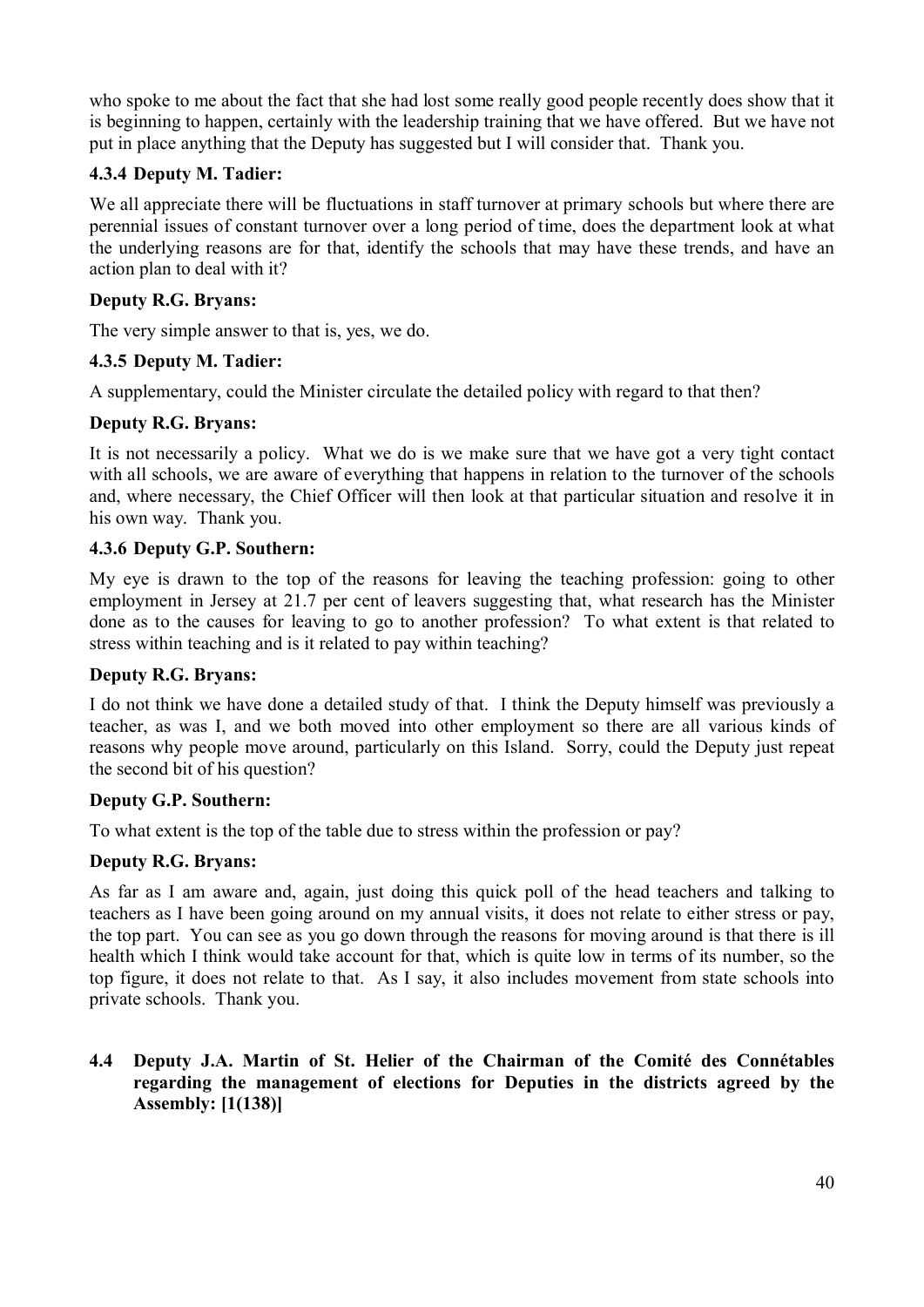What discussions, if any, has the Comité had about how elections for Deputies will be managed in the new districts agreed by the Assembly, and what plans, if any, have been put together as a result? Thank you.

## **The Connétable of St. Clement (Chairman, Comité des Connétables):**

The Comité has not yet discussed how these elections will be managed but initial discussions have taken place between Parish officials and the States Greffe and subsequently there will be brought forward the required changes to the Public Elections Law for approval by this Assembly. But before this happens, discussions will need to take place with the Judicial Greffe and the Jurats of course who are the Autorisés and therefore responsible for the conduct of the election.

### **4.4.1 Deputy J.A. Martin:**

Well today there has been something lodged which says: "We will maintain Parish base on the large districts", so is the Comité Chair saying that they have not discussed this around the Comité itself, who I think will still be running the elections?

### **The Connétable of St. Clement:**

No, as I said, the Comité have not yet discussed it. The running of the election is the responsibility of the Judicial Greffe and the Autorisés, I understand. They are certainly assisted by the Connétables. The Connétables do have a role but the election is run by the Autorisés.

### **4.4.2 Deputy R. Labey of St. Helier:**

I wonder if the Chairman could tell us if he envisages nominations meetings in constituencies consisting of more than one Parish having to be held in one place or could you have nominations meetings in each Parish still at the same time?

#### **The Connétable of St. Clement:**

The Deputy is asking me to speculate. I suspect that there will be one nomination meeting for each constituency as there is currently for Senators where the nomination meeting takes place by law in the Parish of St. Helier. The Constables elections take place in the individual Parish Halls and I imagine a venue will be found within the districts of the new constituencies for nomination meetings to take place. That may be the Parish Hall, it may be a school, it may be some other place but that is a matter which the States will decide in due course.

### **4.4.3 Senator S.C. Ferguson:**

Following on from that, would the Connétable as Chairman of P.P.C. (Privileges and Procedures Committee) like to recommend to the Comité des Connétables that voters may vote in, well, for instance, myself? Will I be able to vote in St. Ouen, St. Peter or St. Brelade?

### **The Connétable of St. Clement:**

That is very much a matter for management of the election and it would be far too early for me to speculate on whether that would be practical or safe.

[11:30]

### **The Bailiff:**

I am quite sure you will only be allowed to vote once, Senator. **[Laughter]**

### **Senator S.C. Ferguson:**

A supplementary? Well it might be quite fun trying.

### **4.4.4 Deputy A.D. Lewis:**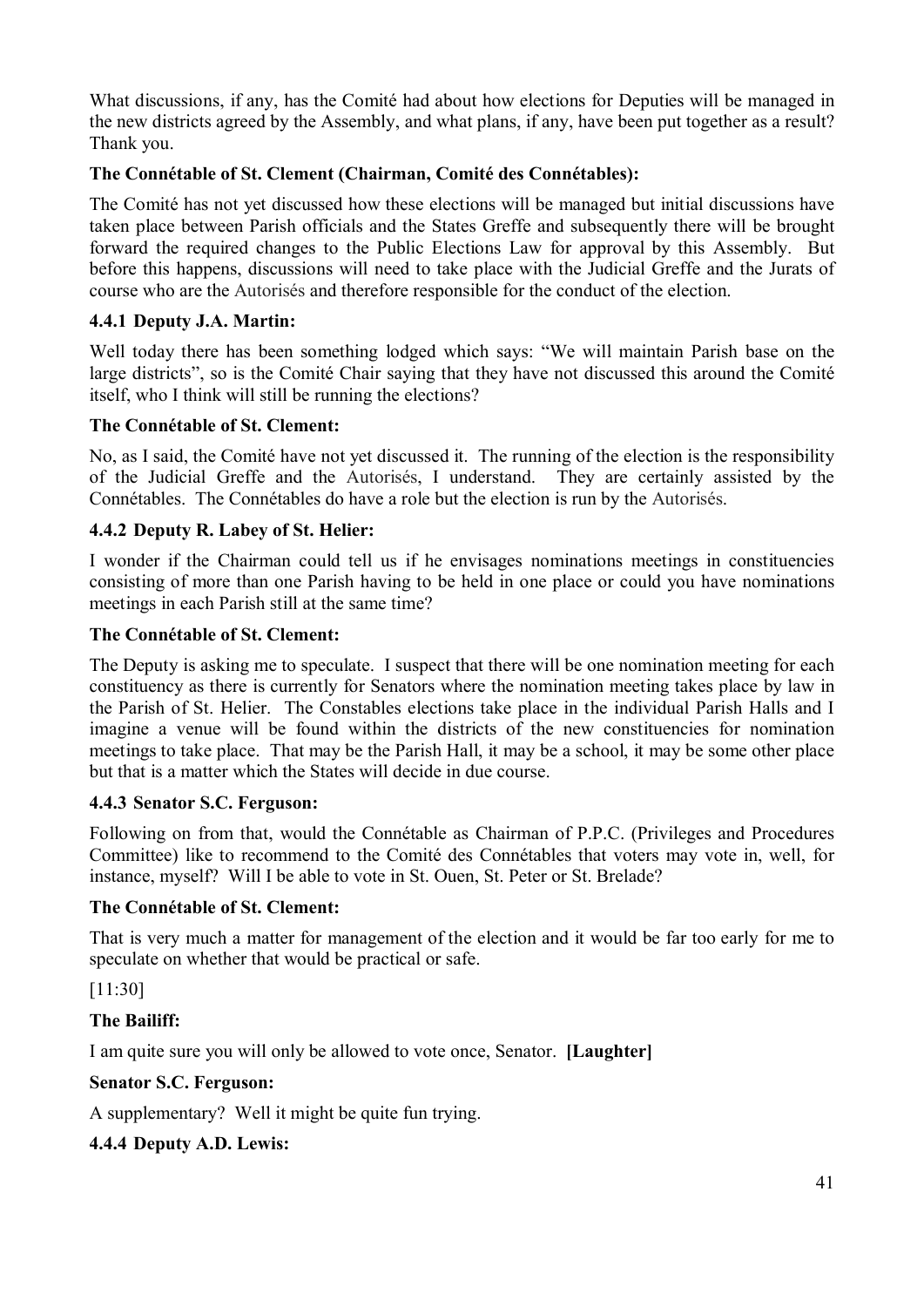Would I be correct in asking the Chairman that an aspiration of P.P.C. is to enable electronic voting at some point so one can vote at any polling station in any jurisdiction once you are on an electoral roll? Is that still an aspiration of P.P.C. and would that help resolve a number of these issues that may occur as the electoral changes begin to fall into place? So, is that an aspiration of his committee to move forward and how far has he got with it thus far?

### **The Connétable of St. Clement:**

Am I permitted to change hats halfway through a question because I am answering this question as the Chairman of the Comité des Connétables not the Chairman of the Privileges and Procedures Committee? But the answer is, yes, our policy and our aspirations have not changed and we are looking forward to the work of Deputy Wickenden and his team to come forward in due course with something again which is practical but, most importantly, as far as I am concerned, secure.

### **4.4.5 Deputy R.J. Renouf of St. Ouen:**

Does the Chairman have a view on who should pay for the costs of running these elections in the large new districts, is it to be funded centrally or is it to be funded by the Parishes? If the latter, does the Connétable have a view or does he foresee difficulties on how the costs may be apportioned between the Parishes comprising a single electoral area?

#### **The Connétable of St. Clement:**

This is a personal view which I feel will be shared by my fellow Connétables, is that currently the Senatorial elections are funded essentially by the taxpayer, the election for Connétables and Deputies is funded by the Parish and there is a logic to that. I suspect that the election for Senator will continue to be funded by the taxpayer, the election for Connétable will be funded by the Parish, the ratepayer, but I do think - and this is a personal view, as I say, which we have not discussed or decided upon yet or to make recommendations upon - the funding of the new Deputies which are no longer Parish Deputies should be funded by the taxpayer.

#### **4.4.6 Deputy G.P. Southern:**

When will the Connétable, with his hat on as Chairman of Comité des Connétables, come to this House with some provisional arrangements about the coming election, either with his Constable's hat on or with P.P.C.'s hat on or having talked to the Greffe in terms of organisation? When are we likely to see any outline about how we are going to proceed?

#### **The Connétable of St. Clement:**

I imagine that would be a few months away. A lot will depend on whether we approve our proposition later on in this sitting for referenda but it needs to be sorted out. I would have thought by the autumn so that the education programme for electors can take place, the vote.je programme, and so on because whatever changes are made, they are going to impact on the electorate. We will need to explain very carefully how the new system, whatever it might be, is working, so we will need time to get that in place, so, therefore, I would have thought by the autumn would be a target date.

### **4.4.7 Deputy J.A. Martin:**

It is quite disappointing to hear that very limited meetings being taken when we are just under a year away from the nominations; we do not even know where they will be held. So, how much does the Comité Chairman put on the urgency to get this sorted? Like Deputy Southern, I want to know the arrangement before I pass the States of Jersey Law. Would the Chair of the Comité not say, if this does remain Parish-based, in all likelihood in the districts you will have St. Clement, St. Saviour and St. Brelade people always winning because they are bigger by the numbers that can elect the people? You cannot change the system and maintain your Parish bases. Thank you.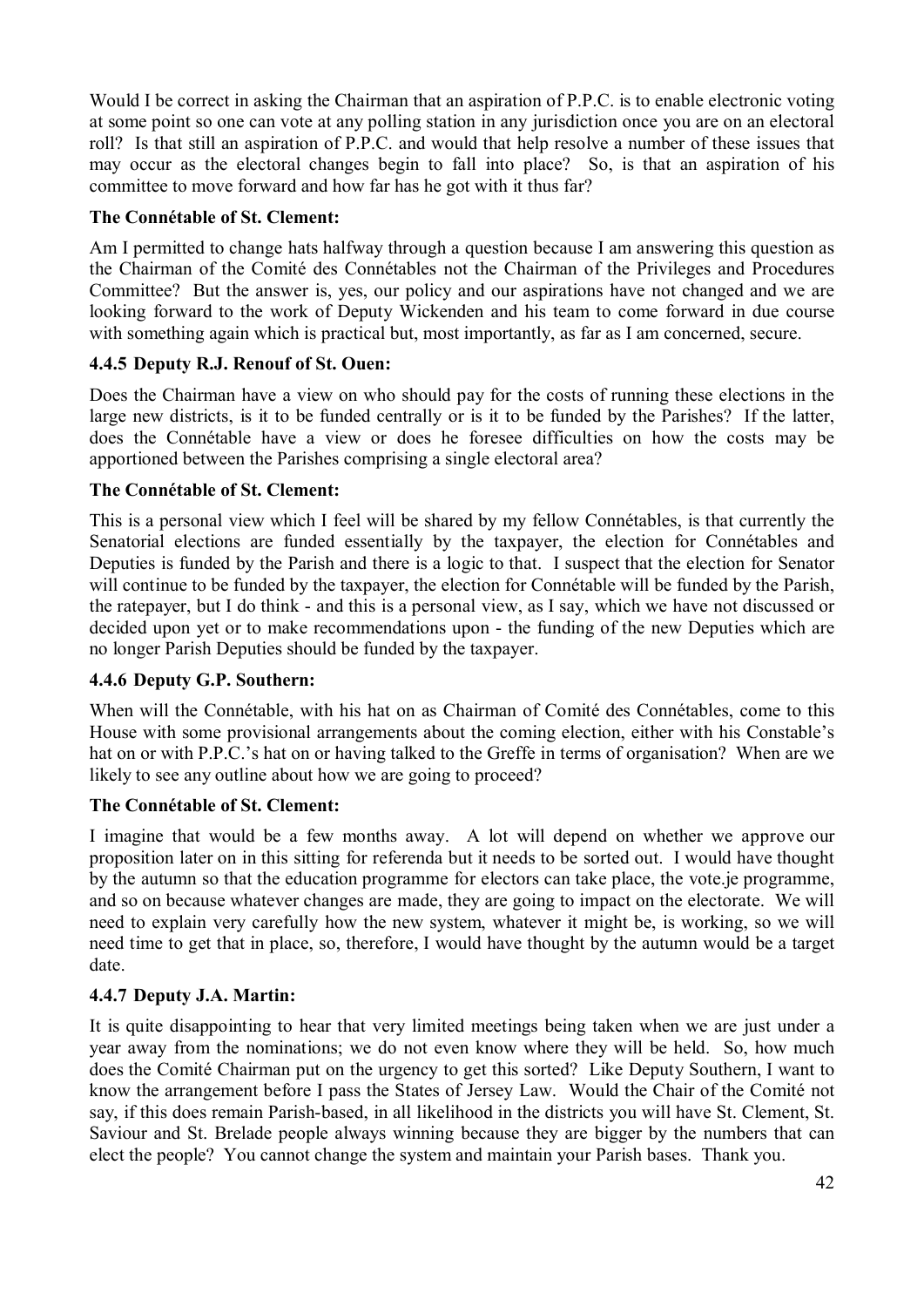## **The Bailiff:**

I am not sure what the question is, Deputy.

### **Deputy J.A. Martin:**

Well one was about how much urgency and does he not agree about the size of the Parishes? If they remain Parish-based, in the districts they will out-vote the other 3 or 4 in that district and does he think that is fair?

## **The Bailiff:**

How much urgency and is it fair, Connétable?

### **The Connétable of St. Clement:**

The penny has finally dropped, has it not? The penny has finally dropped. We have decided to implement large constituencies based on Parish boundaries. Some Parishes are larger than other Parishes, therefore, their voters will have a greater say in who the Deputies are in this place than the smaller Parishes. That is a fact, that is something we must have realised 4 or 5 weeks ago when we made that decision, and we still made that decision. That is a matter of physical fact and nothing I can do about it. As to the matter of urgency, I hope the Deputy will remember, it is only about 5, maybe 6 weeks ago, that we made the decision. To say that we have got to put the plans and the management in place before we approve the States of Jersey Law is putting the cart before the horse. We need to have a States of Jersey Law amended so we know for certainty what the arrangements are going to be next May. P.P.C. have lodged today the first part of the change in the constituencies in the States of Jersey Law, that will be debated in 6 weeks' time. Following on from that if that is approved, we will come to the changes to the Public Elections Law, which is slightly more complicated, to be done. But we have got to know if the States are or are not going to change their minds, which happens so often in these issues of reform, before we can put the plans into place. As I say, it is not at the end of the day totally for the P.P.C. or the Connétables or indeed the Assembly but the people who manage the election are the Autorisés who are free of political interference. That is another important thing which you must remember when we are talking about the management of elections.

### **The Bailiff:**

We would normally come to question 5 but the President of the Assembly is adopting a policy to assist a breast-feeding mother in her return to work and that is going further down the list. We now come to question 6 which Deputy Mézec will ask of the Minister for Housing.

## **4.5 Deputy S.Y. Mézec of the Minister for Housing regarding the prospect of banning letting agent fees: [1(170)]**

Why has the Minister chosen to consult on banning letting agent fees when there is already evidence to suggest they are sometimes charged inappropriately, rather than simply banning them now and instead consulting on reforming other aspects of the letting market?

### **Deputy A.E. Pryke of Trinity (The Minister for Housing):**

I have chosen to consult on banning letting agency fees for tenants because doing so without a detailed evidence base would not be good policy-making.

### **4.5.1 Deputy S.Y. Mézec:**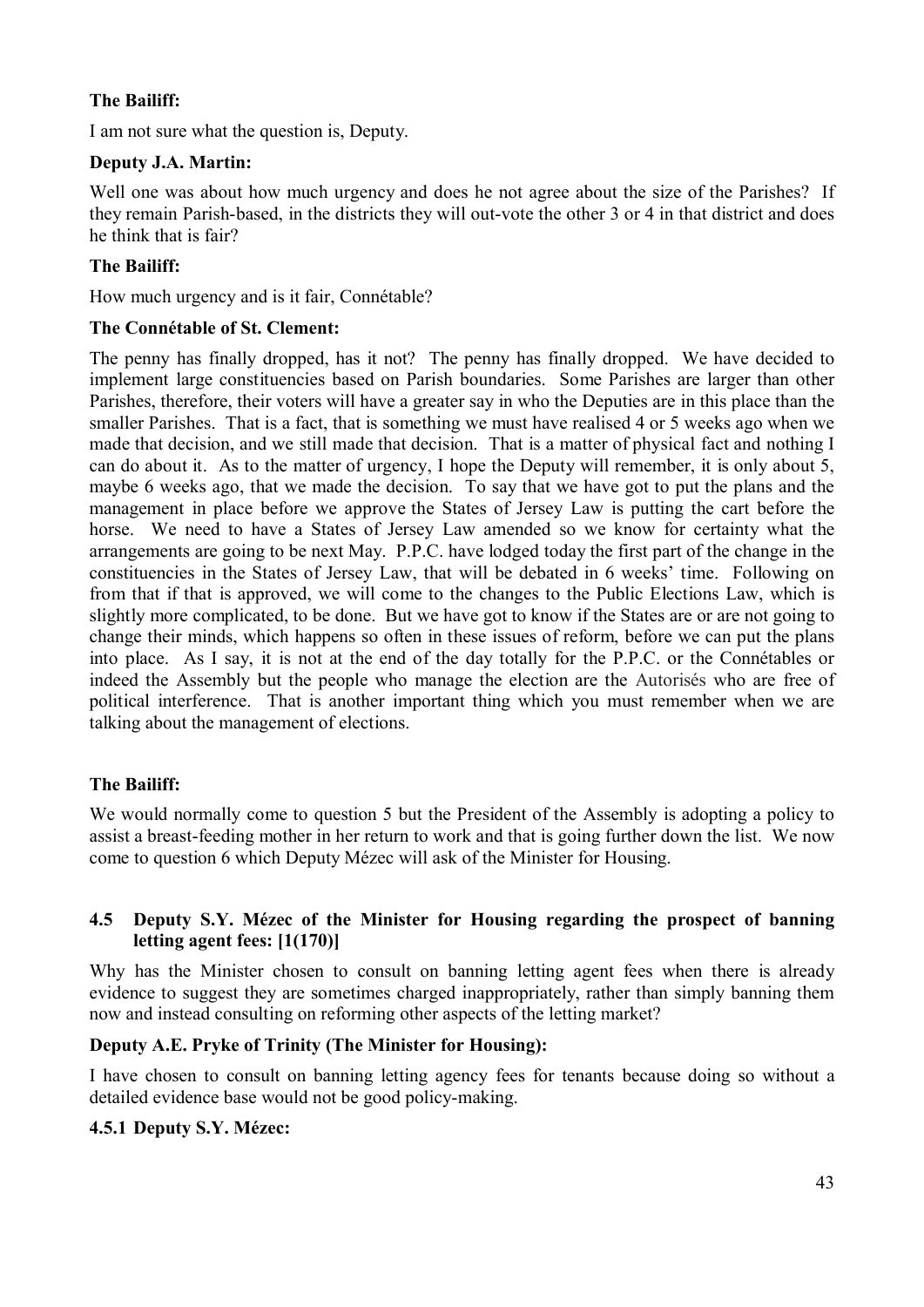Is it not the case then that there will be a period of several months where tenants will continue to be charged these fees inappropriately when everybody at the end of the day knows that the writing is on the wall and that it is inappropriate to have these charges? They have been banned in the U.K. Nobody, I think, anticipates that the consultation will not come to the conclusion that they should be banned here. Is it not a better use of government and taxpayer time and money to just get on with it rather than having a lengthy consultation when we pretty much know what the outcome of at least that element of it is going to be?

# **The Deputy of Trinity:**

The Deputy is making an assumption but I understand that in some instances fees do not reflect the reasonable cost. But it is good to have good evidence behind because it is not just on letting fees that I am consulting but other areas such as customer service, repairs and maintenance and tenancy management, so all those I can deal with in one go.

# **4.5.2 Deputy M. Tadier:**

Are there other fees which do not simply apply to letting agencies which the Minister would be happy to ban outright such as contract or lease agreement fees for printing? The Residential Tenancy Law states that everybody has the right to request as a tenant to have a written lease, yet, the landlord has a right to charge for the issue of that lease. Does that not seem something of a nonsense, given the fact that if you have a right to it, surely it should be done for free and it is not reasonable for somebody to say: "Well, look, there you go, there is your lease but you owe me £100 for the printing of it"? Are there certain things like that which the Minister would be quite comfortable to bring to the States Assembly without necessarily consulting on?

## **The Deputy of Trinity:**

I think it always is good policy to consult both on the landlords and the tenants and also to be totally aware of the effects that it may have. We need to go in with our eyes fully open so that is why the review is important, and I am not one to make policy on the hoof.

# **4.5.3 Deputy M. Tadier:**

In that regard then would the Minister consider consulting also on the point that I have just raised in raising that issue with officers?

# **The Deputy of Trinity:**

Which point was the Deputy specifically asking me to do?

# **Deputy M. Tadier:**

It is the fact that a tenant can be entitled to have a lease given to him or her but the landlord can charge for the production of that written agreement.

# **The Deputy of Trinity:**

It is part of the Tenancy Agreement Law, if I remember rightly, that a tenant has to have a full lease and there has to be photographs taken of what the place looks like, and the tenant to put the deposit in the "mydeposit" scheme. But I will look at what the Deputy is asking me to do.

# **4.5.4 Connétable C.H. Taylor of St. John:**

Does the Minister agree with me when I say that the task of letting some properties nowadays is so complex and enormous because of all the rules and regulations, deposit agreements, *et cetera*, that you have to have, that in many cases it is much simpler to go through a professional who can do all the jobs for you?

# **The Deputy of Trinity:**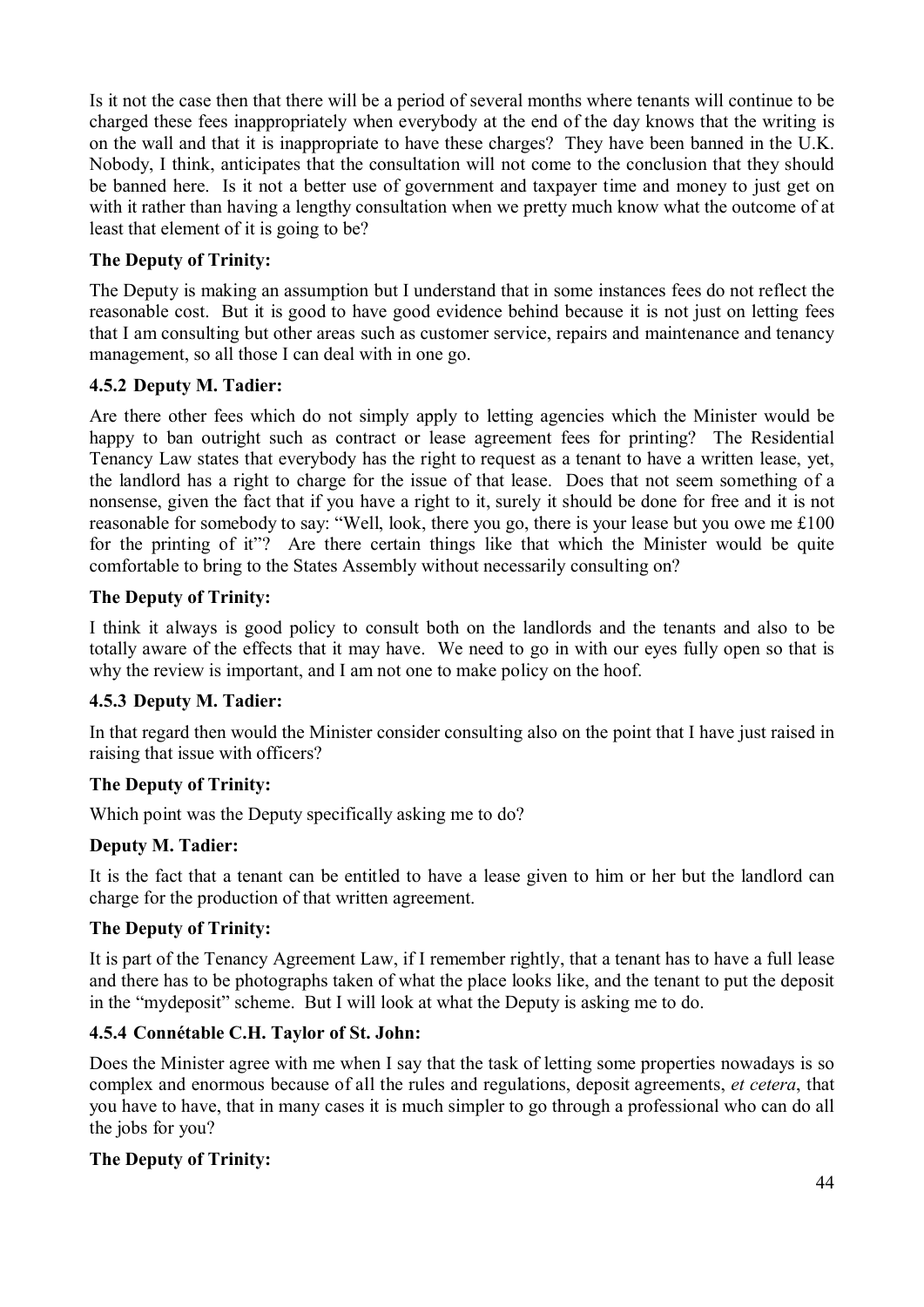That might be the case and that is why it is important that this review is done appropriately in asking everyone for their comments, and having evidence to back that up. But I am sure the Constable will agree that I want a private sector that is open, transparent and fair, and that everyone is aware of the costs that are involved; and also understand that there are good landlords as well as good tenants.

## **4.5.5 Deputy G.P. Southern:**

I think perhaps the emphasis from my colleague, Deputy Tadier, was does the Minister consider that we ought to regulate the charges that might be charged for the production of a lease for the tenant, and that it is possible that fees charged to produce that agreement may well be exorbitant in some cases.

## **The Deputy of Trinity:**

Yes, I have had some evidence. The Deputy has given me some evidence, but I need the full evidence to know both sides and to be able to make a good policy decision. If there is enough evidence to show that we need to ban the letting fees I understand that can be done quite swiftly.

## **4.5.6 Deputy G.P. Southern:**

The specific question is the production of the lease, which is the right of the tenant to see, could be charged at a rate which is not commensurate with the cost of copying that lease. Is it the case that the Minister is minded to legislate to make sure exorbitant fees are not charged in this particular way?

## **The Deputy of Trinity:**

I thought I made that clear. It is something that I am definitely looking at but until I get the evidence to show that it is inappropriate it would be wrong for me to comment on one way or the other.

### **4.5.7 Senator S.C. Ferguson:**

These leases for renting property are fairly simple and fairly straightforward for the sort of level of letting that is going on. Is the Minister going to look at the cost of these, which presumably is coming because of legal costs, and is she going to look at reducing the regulations required tied up with letting property? It seems that it is getting far too complicated, far too expensive, and is it not time she looked at simplifying it?

### **The Deputy of Trinity:**

I am all for making things as simple as possible, and on the Strategic Housing Unit website there is a very simple form of how to do a lease and there is a template there, so some of the work is already done. With this review I will have the evidence and we can make a good policy decision, but I understand the Senator's concerns about too much regulation.

[11:45]

# **4.5.8 Deputy S.Y. Mézec:**

In an earlier answer the Minister said that I was making an assumption and of course she is right, I am assuming that common sense will prevail at the end of the day, I know that I can be naïve like that sometimes. Does the Minister accept that the potential impact of this consultation can be diluted when it does not focus on the real areas of contention and instead is open to other areas where the writing is on the wall? Letting agent fees for tenants have been banned in the U.K. and they are not consistent with the principles of the market because they are a fee that goes to somebody who has no choice to go somewhere else where they can get a better service at a lower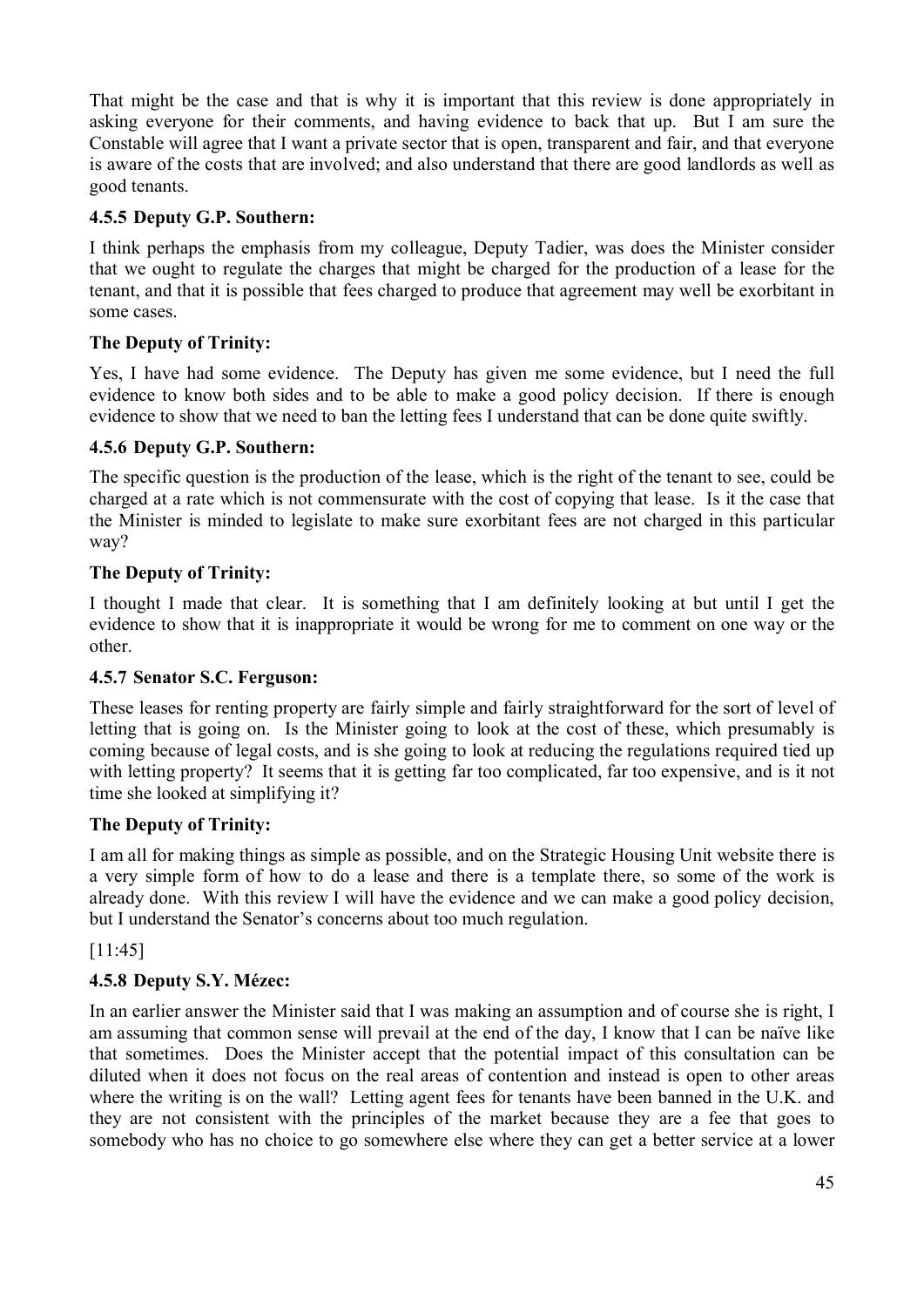cost, the choice only applies to the landlords. Does she not accept that on a point of principle it would make more sense to ban those fees now and instead focus consultation on the more contentious elements of the letting market so that the time and resource can be better spent?

#### **The Deputy of Trinity:**

No. As I said, a review has gone out, it would be totally inappropriate for me to take a section of that review out now before it is finished. I know the Deputy has great concerns and I hope he has filled in the consultation and put his evidence forward so that a good policy decision can be made. If it needs to be done quite swiftly afterwards I understand that I can do it by an order.

### **4.6 Connétable A.S. Crowcroft of St. Helier of the Minister for Treasury and Resources regarding whether Ports of Jersey had entered into any leases with Jersey Gas as part of the relocation of the Island's gas supply infrastructure: [1(166)]**

Will the Minister advise whether Ports of Jersey have entered into leases with Jersey Gas as part of the relocation of the Island's gas supply infrastructure from the north of St. Helier to the harbour area?

#### **Senator A.J.H. Maclean (The Minister for Treasury and Resources):**

I have asked my Assistant Minister to answer this question and also question 9, because these are areas that he has delegated responsibility for.

#### **Connétable J.M. Refault of St. Peter (Assistant Minister for Treasury and Resources rapporteur):**

Ports of Jersey Limited have advised me that on 23rd December 2016 they did enter into a 20-year lease with the Jersey Gas Company for an area of land at La Collette. This measured approximately 28,000 square feet and was referred to in the lease as site LC24. I am further advised by the Ports of Jersey that Jersey Gas are developing the land in accordance with the planning permit, P/2016/1215.

#### **4.6.1 The Connétable of St. Helier:**

Have Ports of Jersey consulted with the Department for Infrastructure, the Planning Department, or the Parish of St. Helier over the implications over this 20-year lease in the long term planning of the La Collette reclamation site?

#### **The Connétable of St. Peter:**

We do not have responsibility for the operations of Jersey Gas, and I do not know whether they have engaged with any of those authorities, but clearly I can confirm they have engaged with Planning, because there is a current permit in place with Planning.

#### **4.6.2 Senator S.C. Ferguson:**

Have the department, or the Ports of Jersey, considered the safety area? We already have a safety zone arising from Buncefield, and obviously this - Jersey Gas - there are safety implications. Have these been considered?

#### **The Connétable of St. Peter:**

I do not think it is a matter for Ports of Jersey to consider that, but certainly the site that is being proposed is on the most southern point, which is further out to sea than the current Buncefield blast area zone so, therefore, it is more contiguous with the fuel unloading bay from the fuel tanker that comes in. So, on that basis, it would already have been incorporated within the Buncefield site anyway.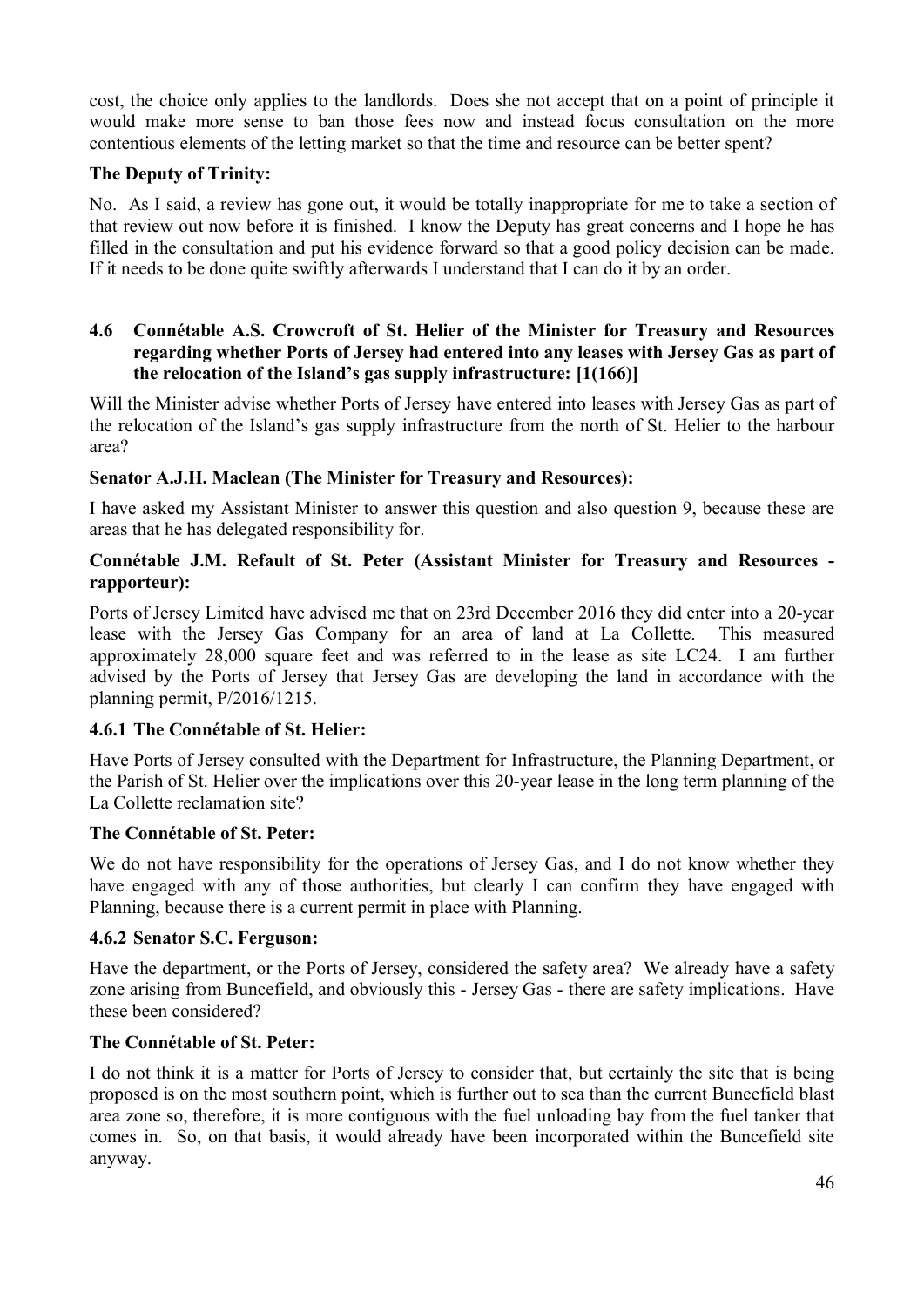### **4.6.3 The Connétable of St. Helier:**

Well, I do not know whether this is a surprise to all Members, it certainly was a surprise to me when I found out about it. Could I ask the Assistant Minister to request the Ports of Jersey a more transparent approach to its activities, not only in St. Helier but around the Island, so that States Members know what is going on; particularly, as I say, with regard to the future of La Collette which, clearly, is a matter of great interest to the Parish and to the deputies who report to their constituents.

#### **The Connétable of St. Peter:**

I can certainly do that, but also as a fellow Connétable I know that one of the roles that we carry out in St. Peter's Parish - along with, I am sure, many other Parishes - is when planning applications come in for our Parish we look at them straightaway to see what impact they may well have on the Parish. We are proactive in that regard and I would encourage the Constable of St. Helier to do likewise. With regard to the wider implications for the ports: yes, there may well be some wider implications which have not yet been assessed. I will certainly work with the Constable of St. Helier to try and see if we can ascertain exactly what their intentions are. If one looks at the plan that is already in place it looks no more than a simple garage forecourt type delivery system that they have got proposed for that site.

#### **Senator P.F.C. Ozouf:**

Sir, you said no more supplementaries, but there were just 3?

#### **The Bailiff:**

I just asked the Connétable for the final supplementary, you put your light on earlier and then you shook your head, as I understood it you did not want to ask a question.

#### **Senator P.F.C. Ozouf:**

That is why I put my light on after you said supplementary because I did not realise you were going to cut it short.

#### **The Bailiff:**

I was not cutting it short, we have been to the final supplementary.

### **Senator P.F.C. Ozouf:**

There were only 3 questions asked.

#### **The Bailiff:**

Nobody was showing that they wished to ask a question, Senator.

### **4.7 The Connétable of St. Helier of the Minister for Environment regarding the Department's policy in respect of the use of brownfield sites: [1(167)]**

Will the Minister advise whether it his department's policy to use brownfield sites for the provision of new homes in St. Helier, rather than building on amenity space? If so, will he agree to encourage the release of such sites as the Le Masurier land in Bath Street, the site of the former theatre in Royal Crescent, and other similar sites, for development?

#### **Deputy S.G. Luce of St. Martin (The Minister for Environment):**

The policies for the development of land here in Jersey are set out in the Island Plan, which is approved by this Assembly. It is these that are used by the Planning Committee and my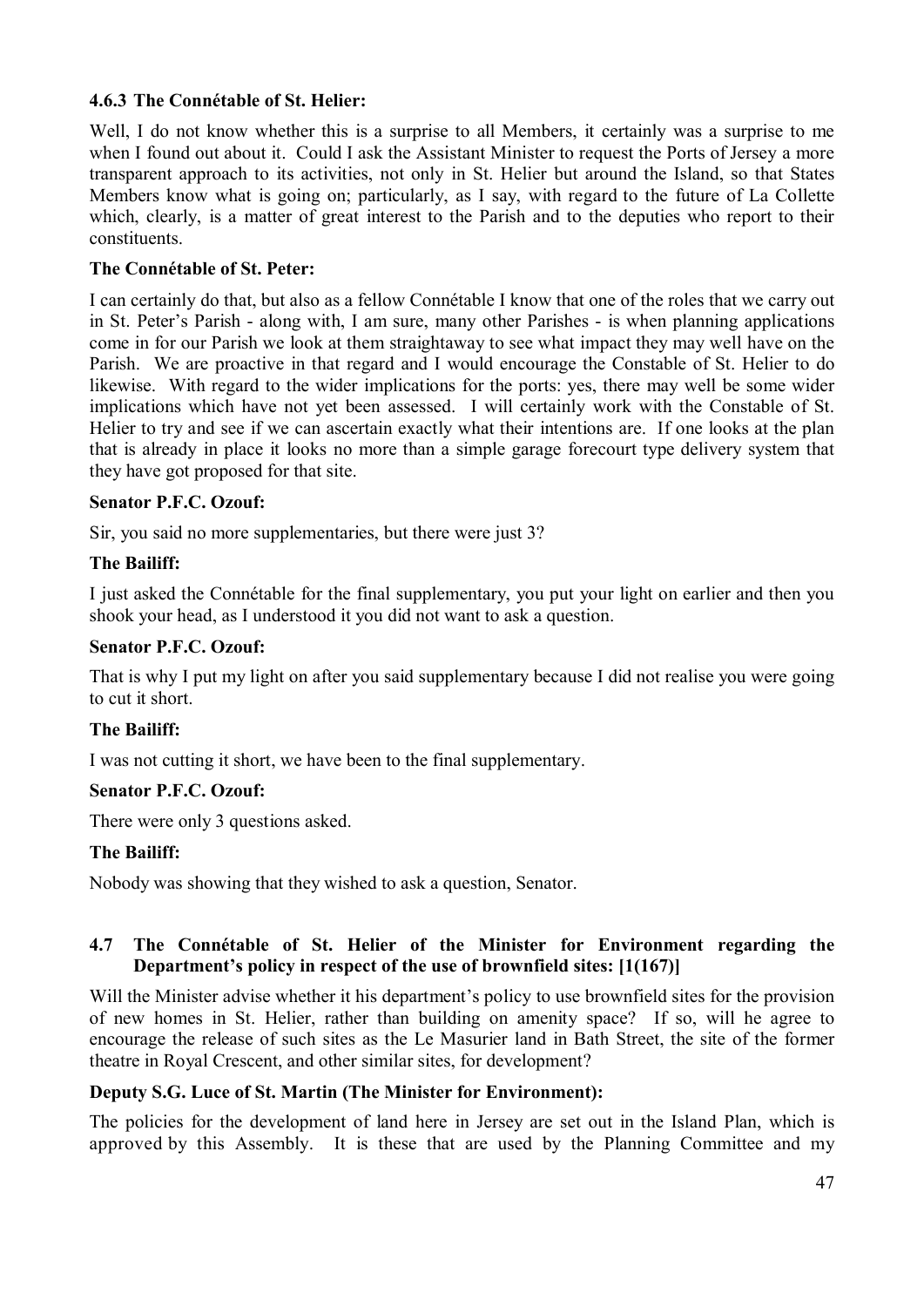department, under delegated powers, to determine planning applications. These policies do indeed encourage and support the better use of brownfield land in the built-up area, while also seeking to protect valuable amenity space in St. Helier. There is a strong presumption in favour of the redevelopment of brownfield land. I have also issued and developed master plans and supplementary planning guidance to support and catalyse the regeneration of areas of the town and specific sites, including the North of Town Masterplan and a development brief for the Le Masurier land in Bath Street. This has already encouraged other landowners in this area at sites such as Jersey Gas, the BOA Warehouse and Ann Street Brewery, to bring forward development schemes for new homes on brownfield sites.

## **4.7.1 The Connétable of St. Helier:**

I wonder whether the Minister does have a view about the site of the former theatre in Royal Crescent, which perhaps has not been on the radar of his department. It clearly, aesthetically, is a site that could well be restored and provide useful housing, would he agree?

### **The Deputy of St. Martin:**

I have said a number of times, publicly, that I think that the use of surface-level parking is the worst possible use of land in the built-up area and specifically in St. Helier and I would look forward to working with the Constable to try to find ways to encourage owners of surface-level car parks to develop for the benefit of everybody.

## **4.7.2 Senator S.C. Ferguson:**

Is the Minister for Planning aware - I hope he is anyway - that the Royal Crescent site is used significantly for parking and what alternatives would he be offering residents, who have to try and find somewhere to put their cars in the middle of town?

### **The Deputy of St. Martin:**

The Minister for Environment has quite recently received an application for quite a large car park not very far from that site, and I would hope that people, who might be displaced, could possibly go there. But the building of a structure on a surface-level car park does not necessarily mean, of course, that the cars on that site go anyway, it is just the principle of surface-level and nothing else. You could build on top of those cars and maintain the car parking space.

### **4.7.3 The Connétable of St. Helier:**

How does the Minister's policy on amenity space being protected in the Island Plan square with the encouragement his officers have given to Andium Homes in their pursuit of an approved scheme for La Collette low rise where public amenity space and very important urban trees are being built upon? **[Approbation]**

### **The Deputy of St. Martin:**

As the Constable will know, and I am sure Members will know, planning is never straightforward and it is also always a question of balancing policies against each other. When it comes to brownfield sites, such as La Collette, it is very much a question of taking a step back to take 2 steps forward; or in La Collette's case, taking very many steps forward. We have plans which will, initially, I agree, remove a few trees and some green area, but replace it with more square footage, but most importantly will replace 159 flats of the best possible quality. At the moment we have tenants living in accommodation, which is just not good enough. We should be ashamed of having people in such accommodation. We are trying our best to replace it and we need to be able to get on and do that work. But, I would say to the Constable: this scheme does deliver in the end more open, more green, more amenity space. Not all the trees are being lost and while I accept that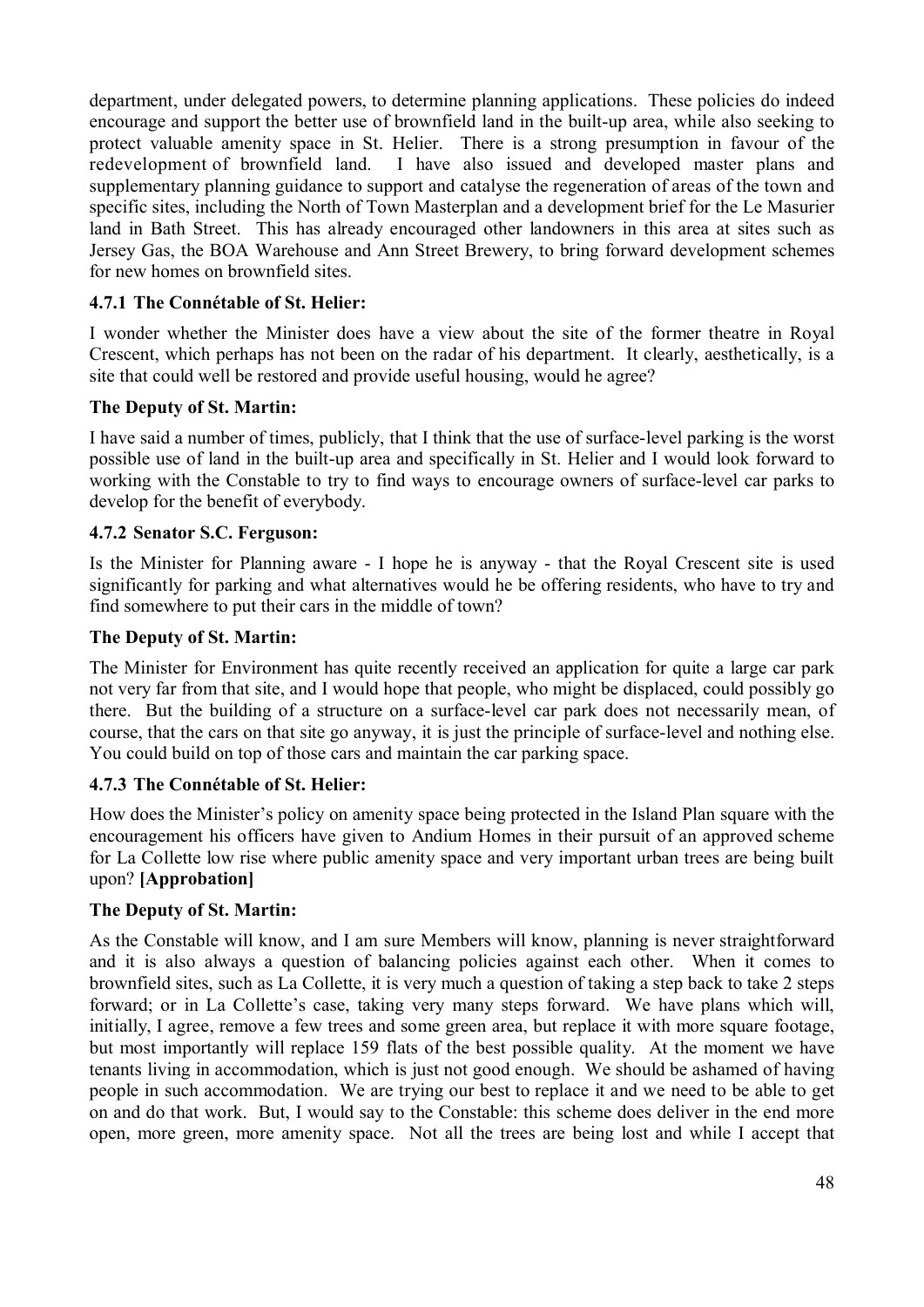certain green areas will go, we are replacing with others, and with planning it is always a question of a compromise and in this case I feel the outcome will be better than we have currently.

## **4.7.4 The Connétable of St. Helier:**

Could I just ask the Minister to confirm that the amenity space being provided as part of this scheme will be private amenity space and it is replacing public amenity space, publically accessible grass and trees, and that is what cannot be replaced in this scheme?

### **The Deputy of St. Martin:**

I am not aware of that, but I will find out and report to the Constable.

### **4.8 Deputy J.A. Martin of the Minister for Treasury and Resources regarding operating losses of JT on its subsidy for senior citizens: [1(139)]**

Further to the answers he provided at the last meeting, will the Minister, as the shareholder representative, explain how J.T. (Jersey Telecom) faces an operating loss of approximately £1.2 million each year on its subsidies for senior citizens?

### **The Connétable of St. Peter (Assistant Minister for Treasury and Resources - rapporteur):**

J.T. advised that just over 9,000 of their standard exchange lines in Jersey benefit from an agerelated discount, known as the Prime Talk tariff. This is charged at £2.25 per month, instead of the standard £13.50 per month, which is a discount of £11.25 per month, or just over 83 per cent. The calculation of the subsidies, therefore: 9,305 lines multiplied by £11.25 discount, multiplied by 12, which adds up to £1,256,175. Thank you.

### **4.8.1 Deputy J.A. Martin:**

Does the Assistant Minister not agree that it is quite a stretch for Jersey Telecom to say this is an operating loss when it - at least twice in my lifetime in the States - has been a decision by the States to keep the subsidy and it is a discount? I am confused with the discount, but they now call it an operational loss. This is where the confusion is. Is it not a bit of a double-talk?

### **The Connétable of St. Peter:**

The Deputy raises a very good point. No, it is not double-talk, but it is a complex argument. The issue for J.T. is that they are compelled to maintain this discount, which is totally ignored when C.I.C.R.A. (Channel Islands Competition and Regulatory Authorities) look at the cost of their fixed-line network. Of course their fixed-line network currently loses about £3.5 million per year overall, including the Prime Talk, but C.I.C.R.A. will not take into account the fact that they have given this large subsidy to 9,000 people. As I say, it is a complex figure, but this is why it is a loss which is against their bottom line, and they have to create other forms of income to provide this cheap service to Prime Talk customers.

### **4.8.2 Deputy G.P. Southern:**

Does the Minister not agree that it is up to this House - and the Minister for Treasury and Resources in particular - to set social policy in terms of subsidies for whatever service, and the company's responsibility not to find charges here, there and everywhere in order to compensate for social policy?

### **The Connétable of St. Peter:**

Yes, the Deputy is absolutely right; it is up to this House to set social policy. However, this House also agreed in 2003 to divest itself of Jersey Telecom, as a States-run entity, and make it a corporate body to act commercially in a commercial world and that it could fund its own costs.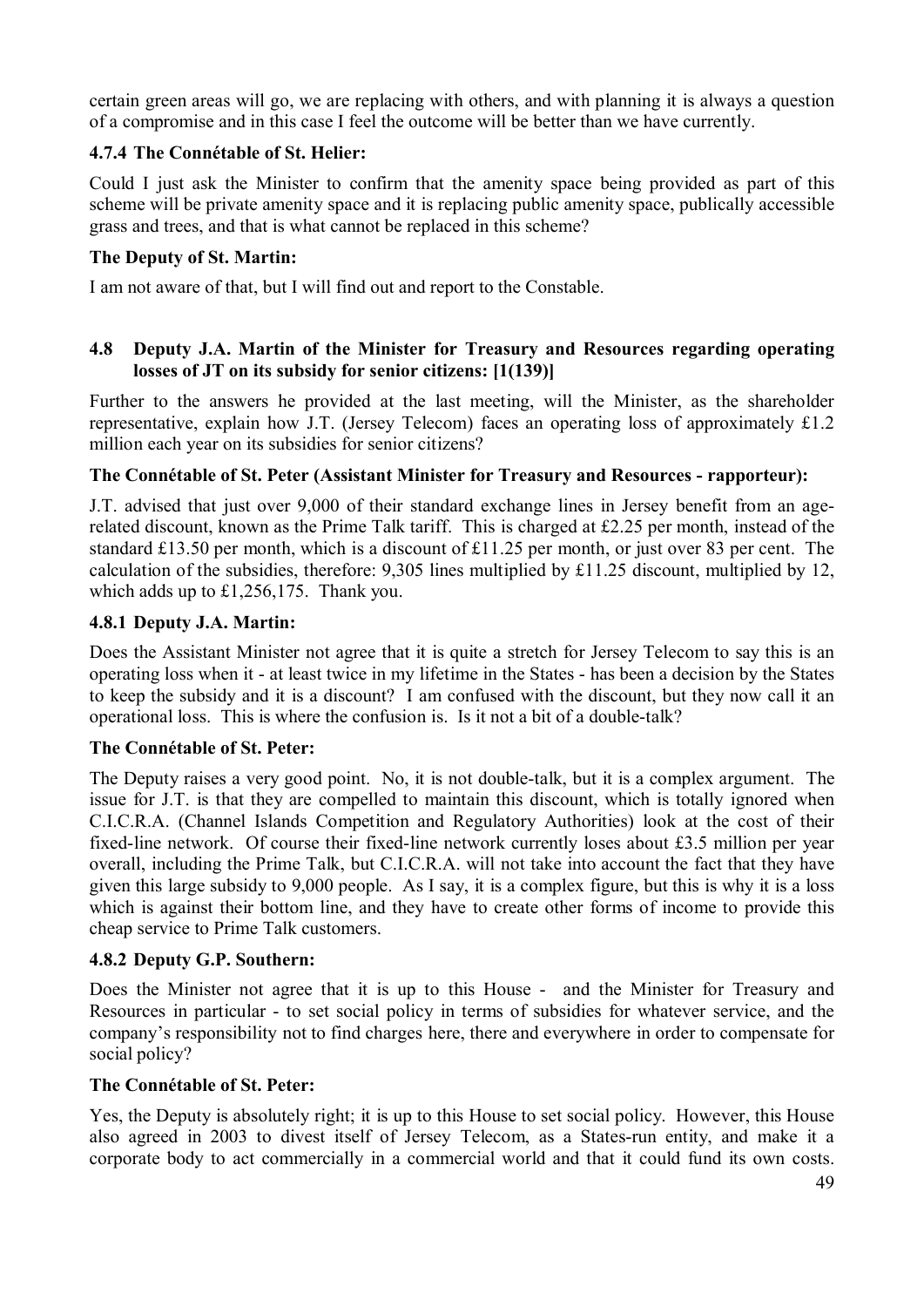That is what it is trying to do, but there are some elements now which are giving them problems, in particular the recent and well-publicised C.I.C.R.A. decision on the cost of their fixed-line network.

## **4.8.3 Deputy G.P. Southern:**

Is the Assistant Minister saying that it is time to change the policy on social support of this particular service, or not?

### **The Connétable of St. Peter:**

No, I am not saying that at all. I understand there are many people on Prime Talk who do need to have that attractive discount; equally, there are many others that enjoy it that do not need it. The issue is one which has been imposed upon us as the shareholder function and J.T. via the C.I.C.R.A. decision, and it is up to us, working with J.T., to try and improve the position with C.I.C.R.A. so this does not become an issue for J.T. in the future.

[12:00]

## **4.8.4 Senator S.C. Ferguson:**

Yes, most of the people who get this subsidy – alleged - are in fact senior citizens, who are living on pensions and so on. We are saying that the loss is the cost of the landline, less the actual charge of £3, and this is a subsidy. But, hang on, what is the true cost? Is not this £1.2 million an accounting loss, as opposed to a true, monetary, loss?

## **The Connétable of St. Peter:**

Well, certainly I would hope the accounts would show losses and profits and a loss of 83 per cent of income would be reflected as a loss, and it is one that we have imposed upon that company. I think the Deputy of Grouville brought a proposition in 2004 asking that this be maintained as well at that particular time to benefit the older people; and also it is only eligible to people of retirement age. I am of retirement age and I also survive on a pension and I certainly do not need the discount and neither would I apply it, but the scheme is now being closed, but it does show in the accounts as a loss, as it should do.

### **4.8.5 Senator S.C. Ferguson:**

What is the true cost? I am talking of the people who are surviving not on States of Jersey pensions, but are surviving on their social security pension, which is quite a different kettle of fish. So, what is the true cost? When the Deputy of Grouville brought her proposition, I seem to remember that the Prime cost was something like £1 something and it has gone up. So what is the true cost of this to genuine pensioners, who are on the basic social security pension?

### **The Connétable of St. Peter:**

I find it difficult to understand where the Senator is coming from. The fact is that pensioners are getting a very significantly reduced cost for their landlines, and this is a cost burden which is being carried by J.T. on a fixed-line network, which currently does not pay its way. Just to put it into context, the other fixed-line network closest to us that we can compare against is British Telecom and their fixed-line charge is currently £18.99 a month, compared to our normal one of £13.50 a month. So, the Jersey consumer is getting a good deal compared to the British Telecom, and the Jersey Prime Talk customers are getting an even better deal, because of the discount they are receiving.

# **The Bailiff:**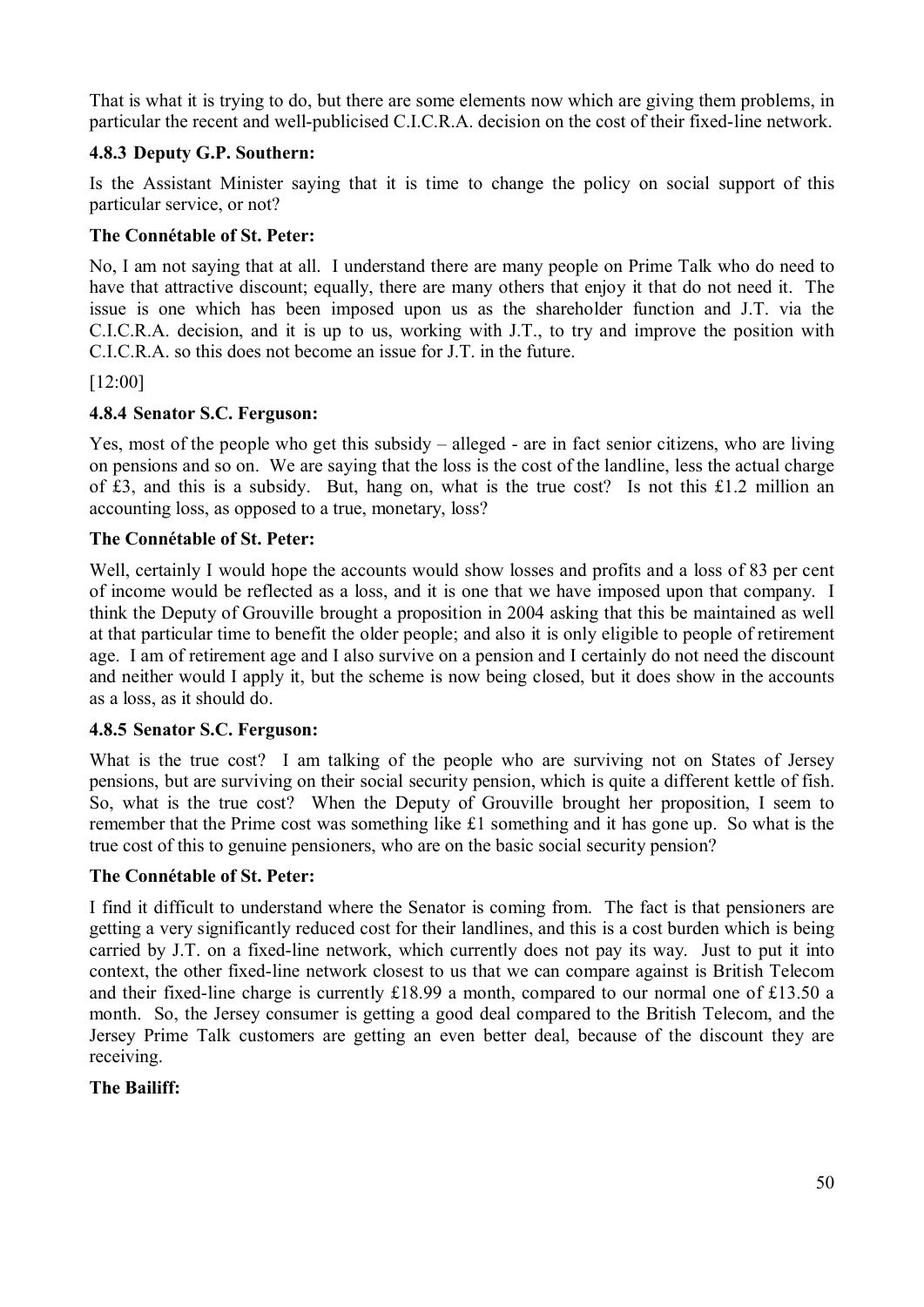Senator, if I may suggest, it probably would be more helpful if you put in a written question, which sets out your parameters. The expression "true cost" is quite a difficult one and if you put in a written question, which sets out your parameters I have no doubt it would get a proper answer.

### **Senator S.C. Ferguson:**

Thank you, yes. There is creative accounting, I think.

#### **The Bailiff:**

Well, there may, or may not be.

#### **4.8.6 Deputy A.D. Lewis:**

I just wonder if the Assistant Minister might describe this more as an agreed subsidy, rather than an operational loss. That might mean more to Members and the public, because that is really what it is. However, we have been waiting for some time now for a telecommunications policy. We still have not seen it. P.A.C. (Public Accounts Committee) and the Comptroller and Auditor General asked for this some time ago, it has still not been produced. Of course, within that it may well determine things like social policy with regards to that company and give us the opportunity, as an Assembly, to decide as to whether this should remain in public ownership or not. Where is this policy? When will it be presented to us, as it has been many years now since it was asked for?

#### **The Bailiff:**

That is the very outside of a supplementary question.

#### **The Connétable of St. Peter:**

I am happy to answer that if you are happy too, Sir. Thank you for your clarity, Deputy Lewis, on the actual costing. The work on the policy is in hand and the Treasury and Resources Department made the money available last year to see that policy being developed - hopefully this year through the Assistant Chief Minister's Department, and they are currently working on it now.

#### **4.8.7 Senator P.F.C. Ozouf:**

Would the Assistant Minister agree that the world of age-related triggered benefits, universally applied, is simply unaffordable in the longer term, no matter whether they are TV licences, free telephones, or whatever, and that there is a widespread worldwide move to move against what are simply unaffordable promises of politicians today for costs that will rise because of the ageing society, and universal trigger related benefits are simply not affordable and we should say so?

#### **The Connétable of St. Peter:**

Yes, I do agree with the last speaker. I would rather focus on the people that really do need the discounts and make those discounts even bigger for them than give it to everybody, including many that do not need them.

#### **4.8.8 Deputy J.A. Martin:**

I look forward to the Connétable bringing that proposition forward. It is very good to just *ad lib* here. Before I ask the final supplementary, did the Assistant Minister say in the previous answer before last that he could not apply, or would not apply? It is not a personal thing, but I thought he then said: "Because the scheme is now closed." Did I hear him wrong?

#### **The Connétable of St. Peter:**

Yes, I can confirm the scheme is closed to new entrants and that was a decision of this House, I think in 2007, 2008.

#### **The Bailiff:**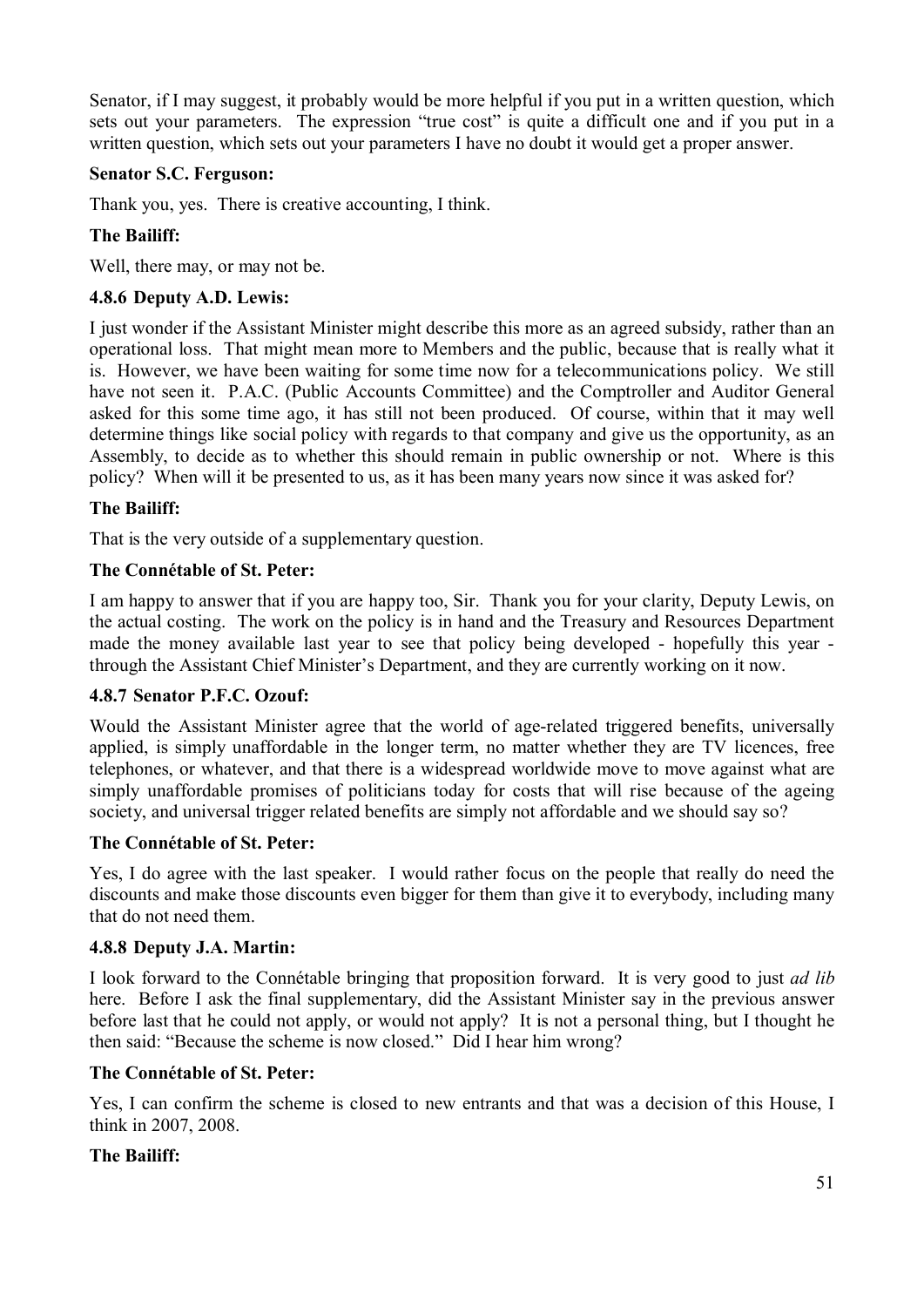Deputy Martin, I think you were clarifying, perhaps. Did you have a final supplementary?

# **4.8.9 Deputy J.A. Martin:**

Yes, I was asking it. No, that was a surprise, so the final supplementary then is about what J.T. has said on why it is introducing these charges and it said C.I.C.R.A. said it is unfair to keep cross-subsidies. But, is that not exactly what the Minister, or J.T., are proposing? If they charge people for their bills and then put that against the subsidy that the States are giving it is an unfair cross-subsidy. Does he not agree?

# **The Connétable of St. Peter:**

No, I do not agree, unfortunately. It is not a cross-subsidy, it is funding the actual cost of that service. I did mislead the Assembly a moment ago: it was not a decision of this Assembly to close the scheme - it was a decision of the company - but this Assembly was advised and did not raise an issue at that time. Thank you.

### **4.9 Deputy G.P. Southern of the Minister for Health and Social Services regarding a service level agreement in respect of funding for Family Nursing and Home Care: [1(165)]**

Will the Minister explain why, despite negotiations, he has not yet secured a more detailed service level agreement covering the £6 million of block funding for Family Nursing and Home Care? Will he further advise what engagement, if any, he has had with that organisation's management about using its staff this year to assist the transition to the delivery of home care under his new policy?

# **Senator A.K.F. Green (The Minister for Health and Social Services):**

I am pleased to advise the Deputy and the Assembly that a contract has been agreed and signed by both parties last Friday. My department will be funding Family Nursing and Home Care to the tune of some £7 million. It includes full funding for district nursing, children's services, rapid response, reablement and sustained home visiting. As I have said consistently when asked about employment matters for Family Nursing and Home Care, that is a decision and a matter for the management and the board of Family Nursing.

# **4.9.1 Deputy G.P. Southern:**

Is the Minister aware that some 60 of the healthcare assistants have been put under notice to sign a new contract - with vastly reduced terms and conditions - by the end of March, or face 3 months' notice of redundancy? Does he not think that should this reduce the number of these highly skilled healthcare assistants, there will be disturbance of the 160 people that they care for, as continuity is not maintained?

# **Senator A.K.F. Green:**

I am aware that Family Nursing have put some staff on notice for change of their contract and possible redundancy, but it is entirely a matter for them how they are going to deliver a modern service. This is a changing environment, there is a lot more competition out there for Family Nursing to compete against, and they have to respond to that marketplace. But how they do that as long as they do it properly, in line with employment law - it is a matter for them.

# **4.9.2 Deputy M.R. Higgins:**

The Minister mentioned there is a great deal of competition out there. Can he confirm whether his department has been talking to other providers of family and home care?

# **Senator A.K.F. Green:**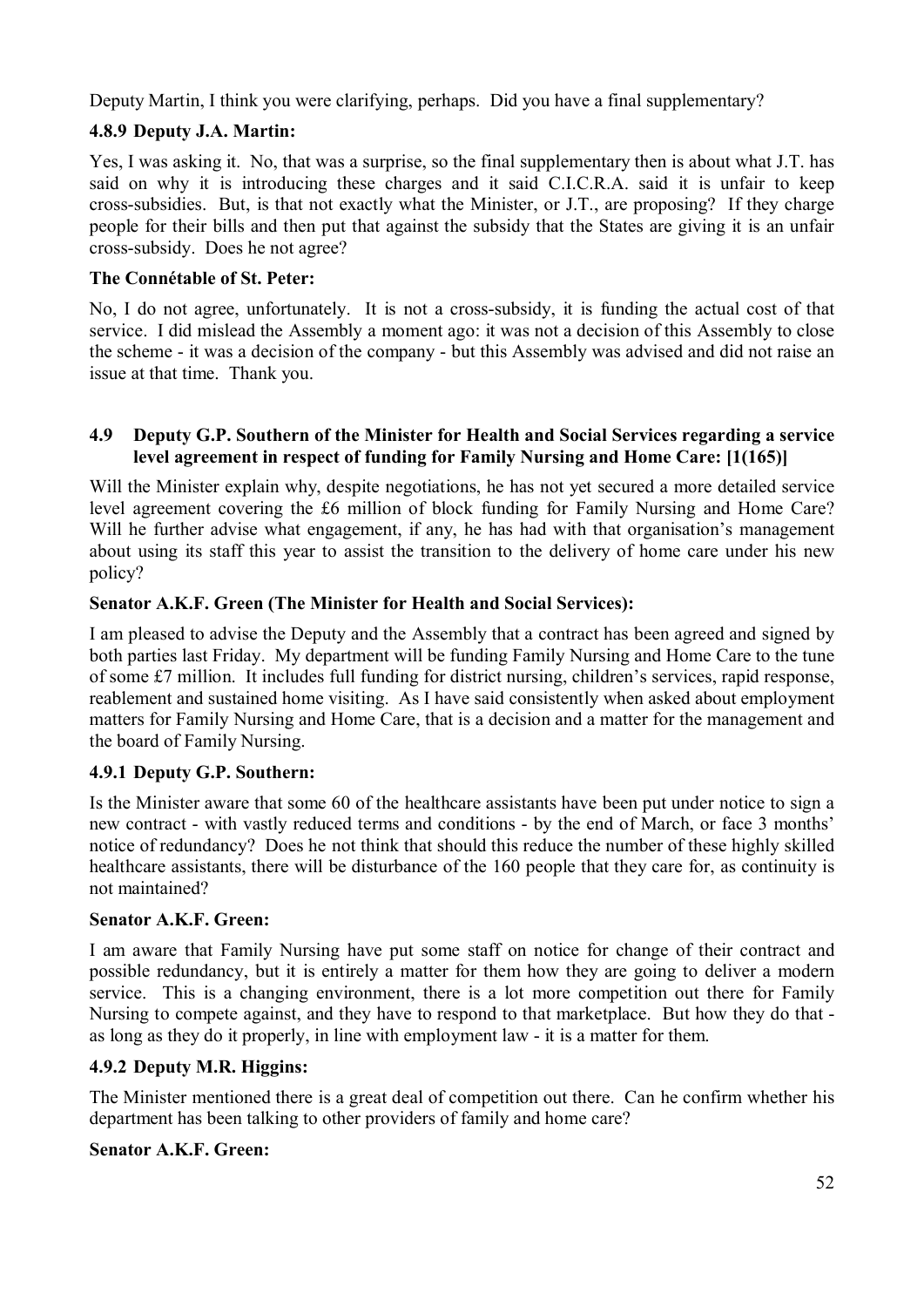Not directly, because we have this contract with Family Nursing, but there are other aspects that we do not have a contract with Family Nursing that other services are providing. But they are normally provided directly to the individual, funded by long-term care.

### **4.9.3 Deputy S.Y. Mézec:**

The Minister has said, in this line of questioning and in others before, that the employment terms and conditions for those organisations contracted by the States of Jersey, or in particular his department, are a matter for those organisations. Does he not consider it to be both a matter of good economics and ethics that the State should be supporting good employment practices and terms and conditions in the businesses and organisations which they contract with, and that they should not be doing what his department is doing, which is forcing through a race to the bottom which ultimately we will all suffer from?

### **Senator A.K.F. Green:**

I dispute the fact that there is a race to the bottom. The fact is that we have very comprehensive employment legislation in Jersey and I would expect anybody with a contract with Health and Social Services to comply with that. That is exactly what Family Nursing are doing.

### **4.9.4 Deputy S.Y. Mézec:**

How can he dispute whether or not it is a race to the bottom when the terms and conditions being offered to these workers are objectively, by any standard, vastly inferior to the ones that they currently have? Does he not think - on a point of principle - that States departments should be able to say: "If we are contracting you to do an important service on behalf of the public, we want you to be treating your workers properly and giving them good security in work, good pay and good terms and conditions" and hope that sets and example across the board, so that all Islanders might, one day, benefit from improved terms and conditions at work.

### **Senator A.K.F. Green:**

As I said, the wage scales, providing they comply with the law, are entirely a matter for the employing organisation.

### **4.9.5 Deputy G.P. Southern:**

Will the Minister then undertake to open talks with the management of Family Nursing and Home Care, in order to ensure that continuity of service for the 160 clients, who may be affected by the changes occurring between now and the end of this month and onwards is maintained? Will he seek to maintain continuity of support with family nurses?

### **Senator A.K.F. Green:**

The Deputy knows full well that has already been done and I have given an undertaking that if, by any chance, we do not achieve what we wish to achieve - in terms of an extra component through my good friend, the Minister for Social Security - if we do not achieve that in the time and manner that I hope we will, that we will ensure continuity of service. That has never been in question.

### **4.10 Deputy L.M.C. Doublet of St. Saviour of the Chief Minister regarding the application of policies in the States of Jersey work places to assist breastfeeding mothers in their return to work: [(1(171)]**

What action, if any, has been taken towards putting in place policies in States of Jersey workplaces to assist breastfeeding mothers in their return to work, in accordance with the recommendations and guidelines from 2013 of the Breastfeeding Working Group?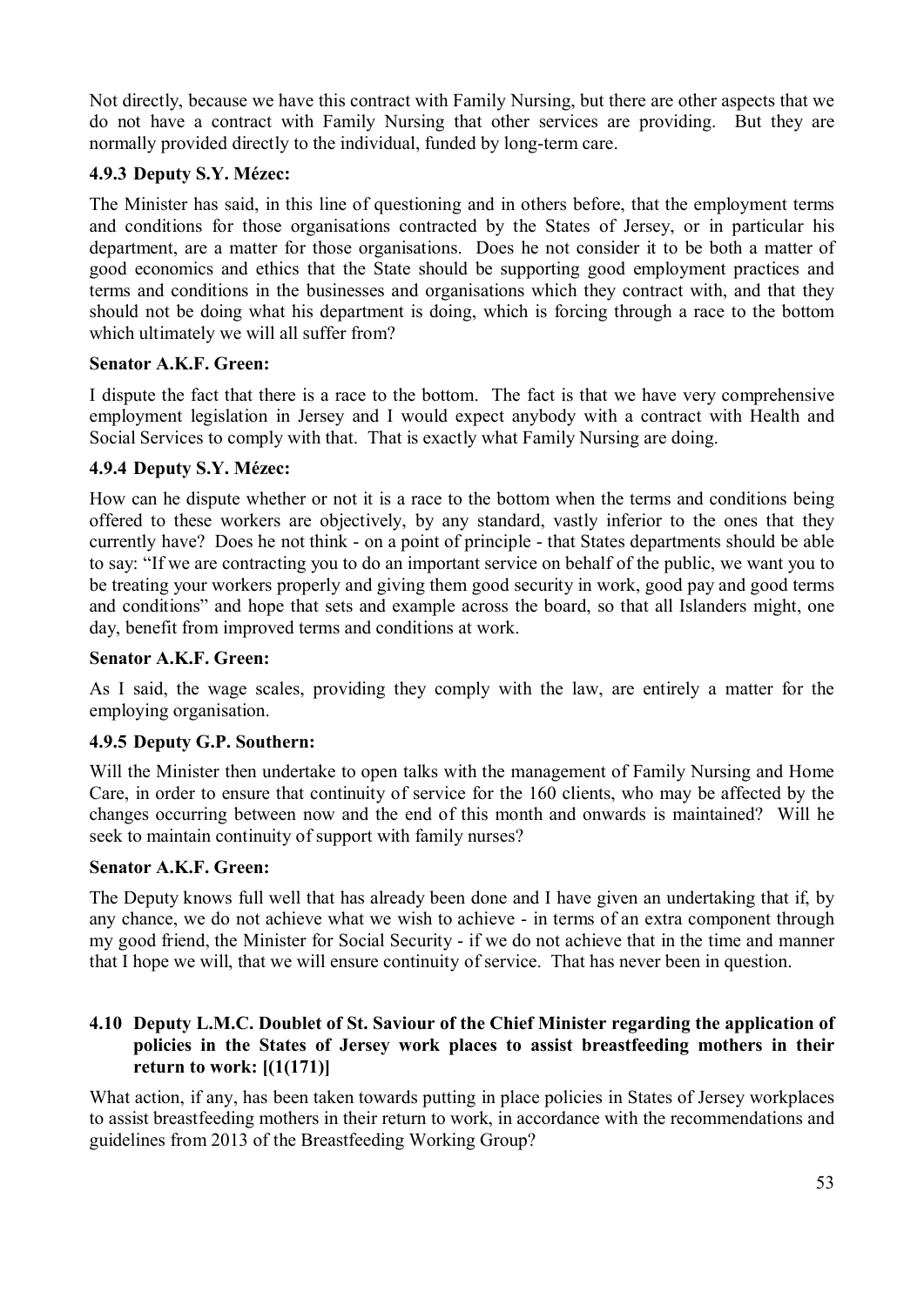# **Senator I.J. Gorst (The Chief Minister):**

The States of Jersey are fully supportive of nursing mothers who wish to breastfeed on their return to work. Facilities are made available to returning mothers and work is being undertaken to secure facilities on a permanent basis at each States location. A parent's pack for all employees who are, or are about to be, parents is also under preparation and will be introduced this year.

## **4.10.1 Deputy L.M.C. Doublet:**

Is there a target date for completion of this work, whereby all States of Jersey workplaces will have these facilities in place?

## **Senator I.J. Gorst:**

I am not aware that there is a target date for each building. There is a target date for the individuals undertaking the piece of work that the Minister for Home Affairs, in her responsibility for constitutional and community affairs, and myself have asked to be reported on the timescale of those places being made available. We are expecting a report back after Easter and then, hopefully, I will be in a position to give a more detailed timetable of when sites, or rooms, will be available.

[12:15]

# **4.10.2 Deputy G.P. Southern:**

Does the Chief Minister accept that encouraging breastfeeding for longer periods is a thoroughly good thing, and does he not accept that the simplest way to encourage breastfeeding is to extend the period of paid maternity leave beyond the paltry 2 weeks that we have now got?

### **Senator I.J. Gorst:**

The evidence certainly shows what the Deputy suggested in his question about the benefit of breastfeeding. There are circumstances where that is not possible, but one should encourage - and the States as a good employer should encourage - its employees to do so and continue to do so as long as they wish to do so. The Deputy also makes a fair point that if there were greater periods of paid maternity leave that may, for some nursing mothers, allow them to breastfeed for longer periods. But, I would suggest that it should be a matter of choice and individual nursing mothers should be in a position to be able to make that choice. I know that Social Security are doing more work with regard to family-friendly legislation, and she has come to this Assembly and been criticised for prioritising that piece of work among other pieces of work that some Members perhaps even that one, who is now asking the question - have asked her to do. So, it is being prioritised, it is an important piece of work, but it is not just the ability to nurse, it is also the ability to be able to express, and that does require a safe environment in which to do so.

### **4.10.3 Deputy J.A. Martin:**

The Minister says that the facilities are in place and now he wants to get more permanent facilities, but does he know, or can he confirm, that we have facilities in place at the moment in every place where women work for the States and, if not, why not? Secondly, can he give us a number? As one of the largest employers, surely we should be leading by example and it is not rocket science; could the Minister please enlighten us?

### **Senator I.J. Gorst:**

Just to be clear, I did not say the assertion that the questioner has now made: I said that work was being undertaken to ensure that there are facilities available. That that piece of work, as I said, the Minister for Home Affairs and myself have asked to have that reported back to us after the Easter recess, to ensure that there is an actual programme to deliver those facilities. Of course, it seems quite straightforward that there could be a room, which is lockable, with a comfortable seat, with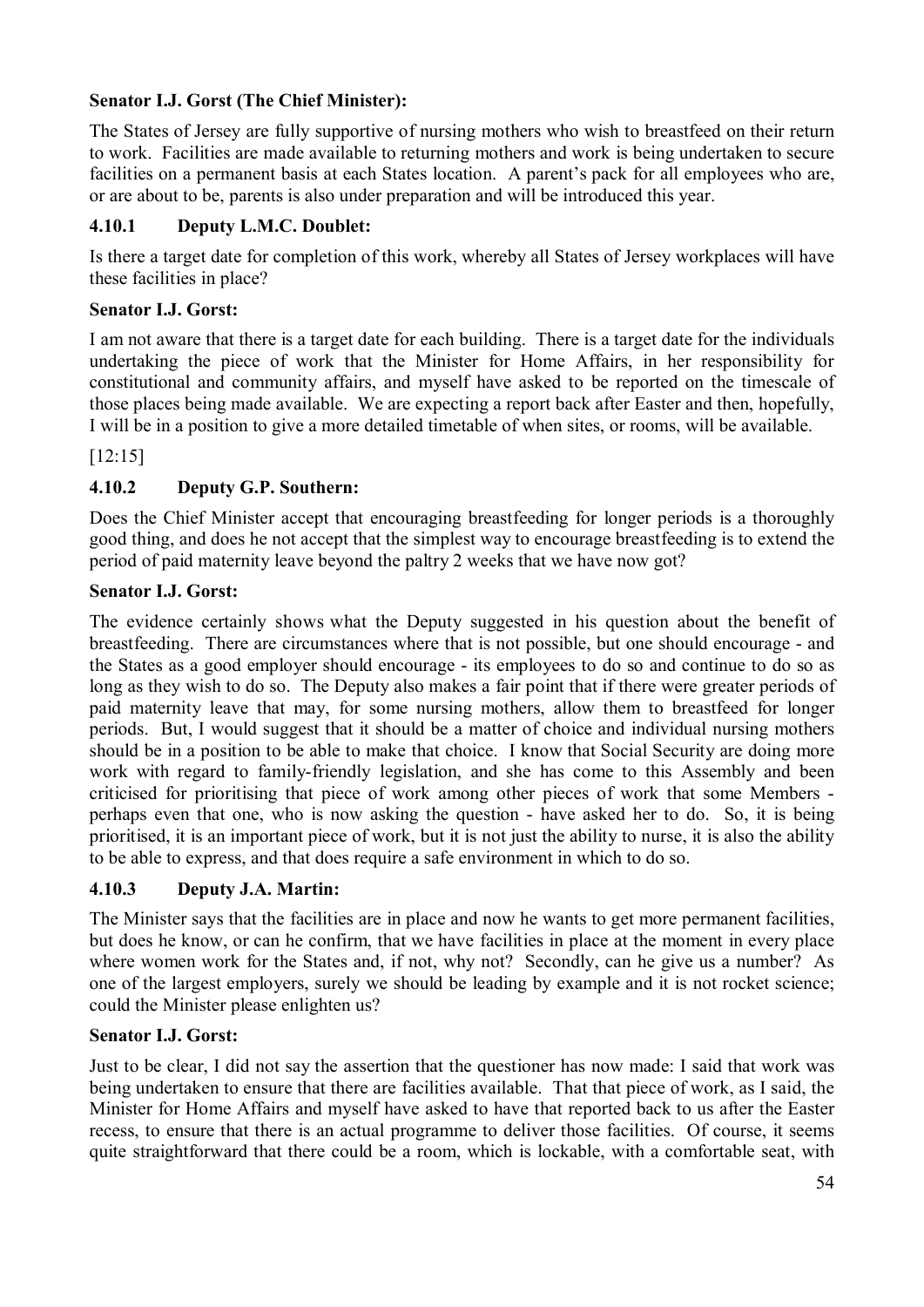fridge-like facilities. But this Assembly does not currently have that provision available. There is a piece of work to ensure that those facilities are provided, because we recognise the importance of them.

## **4.10.4 Deputy J.A. Martin:**

Can I take it from that answer that there are none for breastfeeding mothers employed by the States of Jersey at the moment and, secondly, is he saying that these people should be locked in a room? I am really confused; it is not very friendly to me. It is an absolutely natural thing, does the Chief Minister not agree that most places of work can find somewhere for a woman to breastfeed - the most natural thing in the world - her baby?

### **Senator I.J. Gorst:**

I am not sure if the questioner is wilfully misunderstanding the points that I am making but, of course, nursing mothers can nurse anywhere, in my view, that they think is appropriate and they wish to do so. But, this is not a question about that, this is a question that we are undertaking a piece of work to ensure that there is a safe, secure, environment should those nursing mothers wish to avail themselves of such an environment. It is not simply about nursing, it is also about expressing and to do that the best practice tells us - it is not me just standing here and answering off the top of my head - best practice tells us that there should be a room, which can be secured, with a comfortable seating provision and with fridge facilities. We are working towards what is best practice.

### **4.10.5 Deputy L.M.C. Doublet:**

I thank the Chief Minister for his answers. So, just to clarify, are all States of Jersey workplaces that do employ women working towards having these facilities; and also could States Members have the information that he is expecting in, I think he said, April?

#### **Senator I.J. Gorst:**

They are and they can and I will also be liaising with P.P.C. to request that they consider that equivalent facilities are available for the States Assembly as well.

### **4.11 Deputy M. Tadier of the Chief Minister regarding the position of Senator A.J.H Maclean and Senator L.J. Farnham following the publication of 'Jersey Innovation Fund' (R.3/2017): [1(169)]**

Will the Chief Minister state whether, following the publication of the Comptroller and Auditor General's report entitled: '*Jersey Innovation Fund'* (R.3/2017), Senator Farnham and / or Senator Maclean offered to resign as Ministers, or whether he, as Chief Minister, asked them to resign?

### **Senator I.J. Gorst (The Chief Minister):**

The Deputy asked me this question at the last States sitting and I have nothing further to add to what I have said previously.

### **4.11.1 Deputy M. Tadier:**

It is a shame that indeed I am being put in a position where I have to ask a very similar question, because the Minister not only did not answer this question, but he did not even seek to answer the question, which, I suggest, goes against the Code of Conduct for States Members and for Ministers which says that: "In a leadership role. Ministers should try to maintain and strengthen the public trust and confidence in the integrity of the States and its Members in conducting public business." By not giving a straight answer to what is a very straight question, I would suggest that the Minister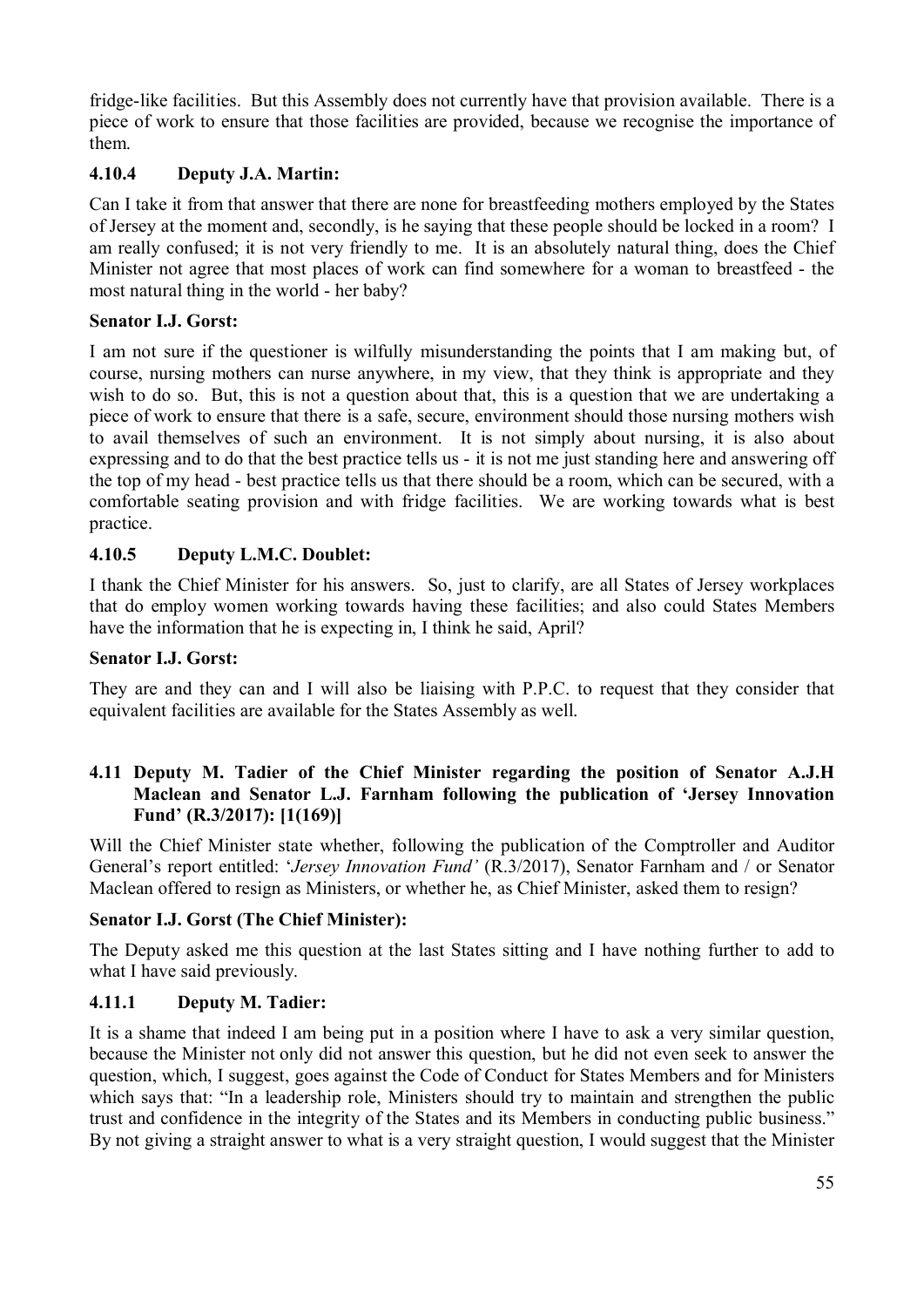is falling foul of this part of the Code of Conduct. So, I would like to give the Chief Minister a second chance to give a straight answer to this question, because we know that either the 2 individuals in question did offer to resign, or they did not, or they were asked to resign, or they were not. It should be a very simple matter that the Chief Minister can clear up now.

### **Senator I.J. Gorst:**

I maintain the answer to all of these and related questions, which the Member, and his colleagues, seem intent on continuing to ask. The Assistant Minister, who had political responsibility for the fund when the Comptroller and Auditor General's report was published, did the honourable thing. I think he should be congratulated for that. Members of this Assembly have come up to me and said: "Who is doing his work? Who is undertaking the role that he undertook?" I said, in answer to questions in this Assembly, that he is missed in certain regards, perhaps particularly as I said at the last States sitting in regard to Brexit and the relationships that we are building there. The other 2 Ministers are getting on with their job and the reviews are being undertaken. When we have those reviews, if action is required, action will be taken. This is not about a witch hunt for an individual Minister, either that one that did the honourable thing, or the 2 who are currently getting on with the work that this Assembly has asked them to undertake. It is about understanding what happened and then acting accordingly.

## **4.11.2 Deputy G.P. Southern:**

My colleague quoted the bits on leadership in our Code of Conduct. I will turn to the part on openness: "Holders of public office should be as open as possible about all the decisions and actions they take. They should give reasons for their decisions and restrict information only when the wider public interest, or rules on freedom of information, data protection, or confidentiality, clearly demand." So, will the Chief Minister exhibit that openness and say whether he asked, or whether resignations were offered and, if not, why not? Will he give us those reasons in the name of openness?

### **Senator I.J. Gorst:**

I understand what the questioner and the previous questioner is trying to achieve, but getting on with having the reviews completed, allowing those Ministers to get on with their work; that is the right thing to do. To provide answers, ultimately, to this Assembly and not to go on a witch hunt, or deliver a short-term political manoeuvre. The Assistant Minister, with responsibility at the time, has done the honourable thing, and I know that is part of what is distressing the individuals who are asking the questions this morning. He has done the honourable thing; we should now, I believe, allow those reviews to undertake their work and then, if action is required, after they have been completed, action will be taken. That is the right time to take action.

# **4.11.3 Deputy S.Y. Mézec:**

A simple question for the Chief Minister: did either Senator Farnham, or Senator Maclean, offer to resign as Minister or, if not, did he ask them to resign? It is a simple question, simple answer, and we can move on.

### **The Bailiff:**

It has been asked and the Chief Minister has given you the answer he is going to give you and it really is ...

# **Deputy S.Y. Mézec:**

Is that the position we are in where Ministers can stand up in this Assembly and point blank refuse to answer questions and the Presiding Officer will simply say: "Well that is okay, we can move on." Are we not able to push this issue?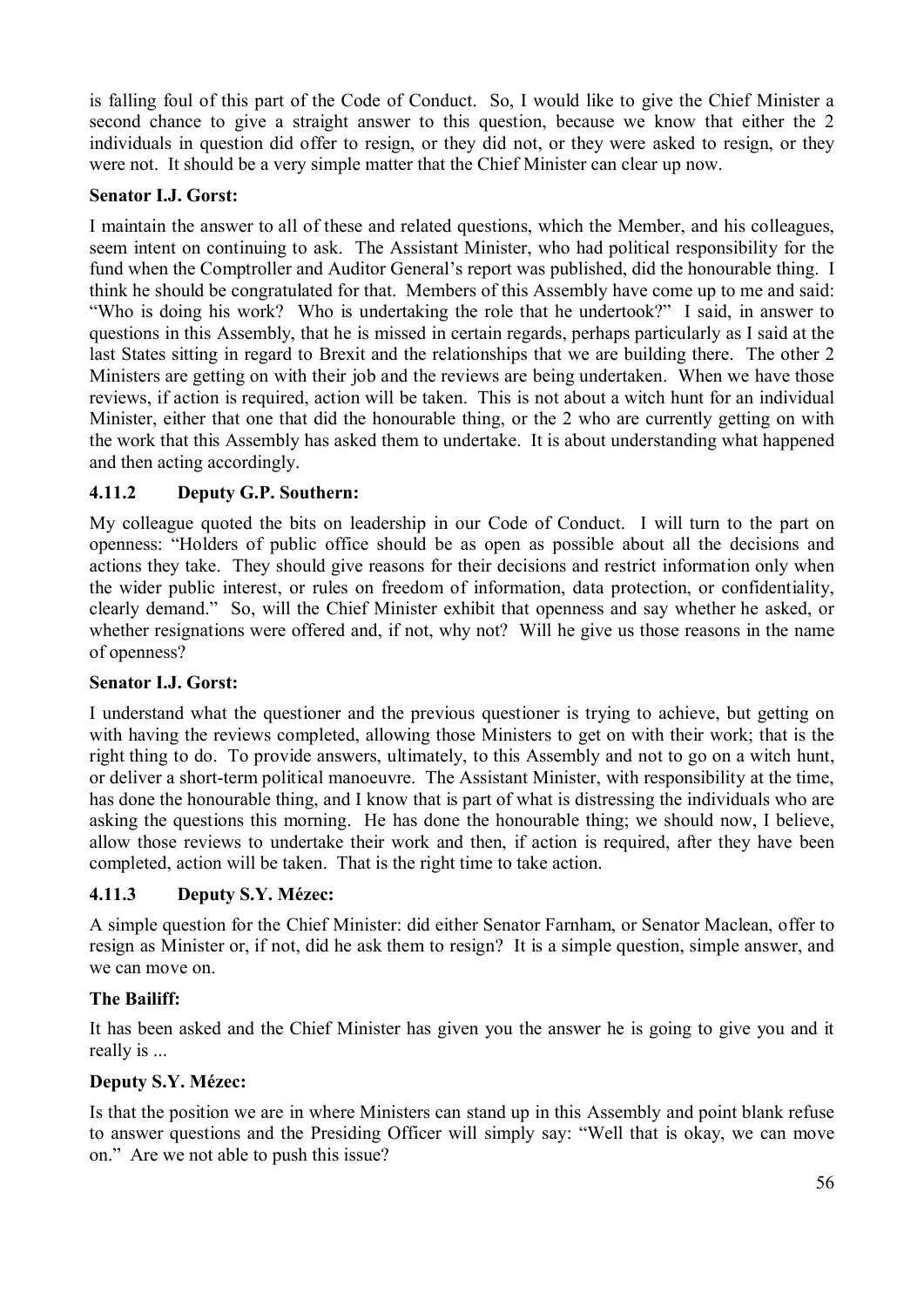# **The Bailiff:**

Deputy, the Presiding Officer is making no comment about the quality of the answer, or the quality of the question, or anything else. The Presiding Officer is simply saying that this particular question has now been asked 3 times and it has been answered in a particular way 3 times and Members, frankly, will have to make the best they can with that.

# **4.11.4 Deputy A.D. Lewis:**

The Chief Minister will be aware that P.A.C. are doing a review into this and we are discussing matters with officers, not obviously with Ministers. However, could the Minister advise as to whether he has had any approach from the Economic Affairs Scrutiny Panel, because that is the place where Ministers can be brought to account and questioned on this issue? I am not aware of any review being asked for at the moment. Has he had any discussions at all with the Chairman of the Economic Affairs Scrutiny Panel?

## **Senator I.J. Gorst:**

Yes, I have, and they are taking the view - which I think is the correct approach - to allow the current reviews to be undertaken and then to make a decision about whether they wish to do a further review in light of those investigations.

## **4.11.5 Deputy S.Y. Mézec:**

This is a different question, seeing as my previous one will not be allowed to be answered for some reason that I simply cannot figure out. Would the Chief Minister accept that, by not answering this question - point blank refusing to take part in what is a legitimate democratic process, where elected Members should be holding the Executive to account - does he accept that by not taking part in that democratic process, he is prolonging this issue for much longer than it needs to be prolonged and that if he just answered it we could get on with it and move on?

### **Senator I.J. Gorst:**

I am answering it and I am answering it in the way that I think is appropriate, and that is that the Assistant Minister, who had responsibility at the time of the publication of the Comptroller and Auditor General's report, has done the honourable thing and stood aside to allow the work and the reviews to be undertaken without fear or favour. The 2 other Ministers are getting on with their work that this Assembly has asked them to do. If those reports say that there are further individuals, who need to be held to account for their action, or inaction, then that action will be taken at that time.

### **The Bailiff:**

Thank you, Chief Minister, you said that before. Deputy Mézec, the answer to your question is that Standing Order 10, paragraph 8 says: "A question shall not raise an issue, which, in the current session has been fully answered, or to which an answer has been refused."

### **Deputy S.Y. Mézec:**

I fully agree with that, but the question has not been answered so it is a waste of time being here if ...

### **The Bailiff:**

From your perspective an answer has been refused.

### **4.11.6 Senator P.F.C. Ozouf:**

Is the Chief Minister aware that Reform member Deputy Mézec may have broken, himself, the Code of Conduct by potentially ...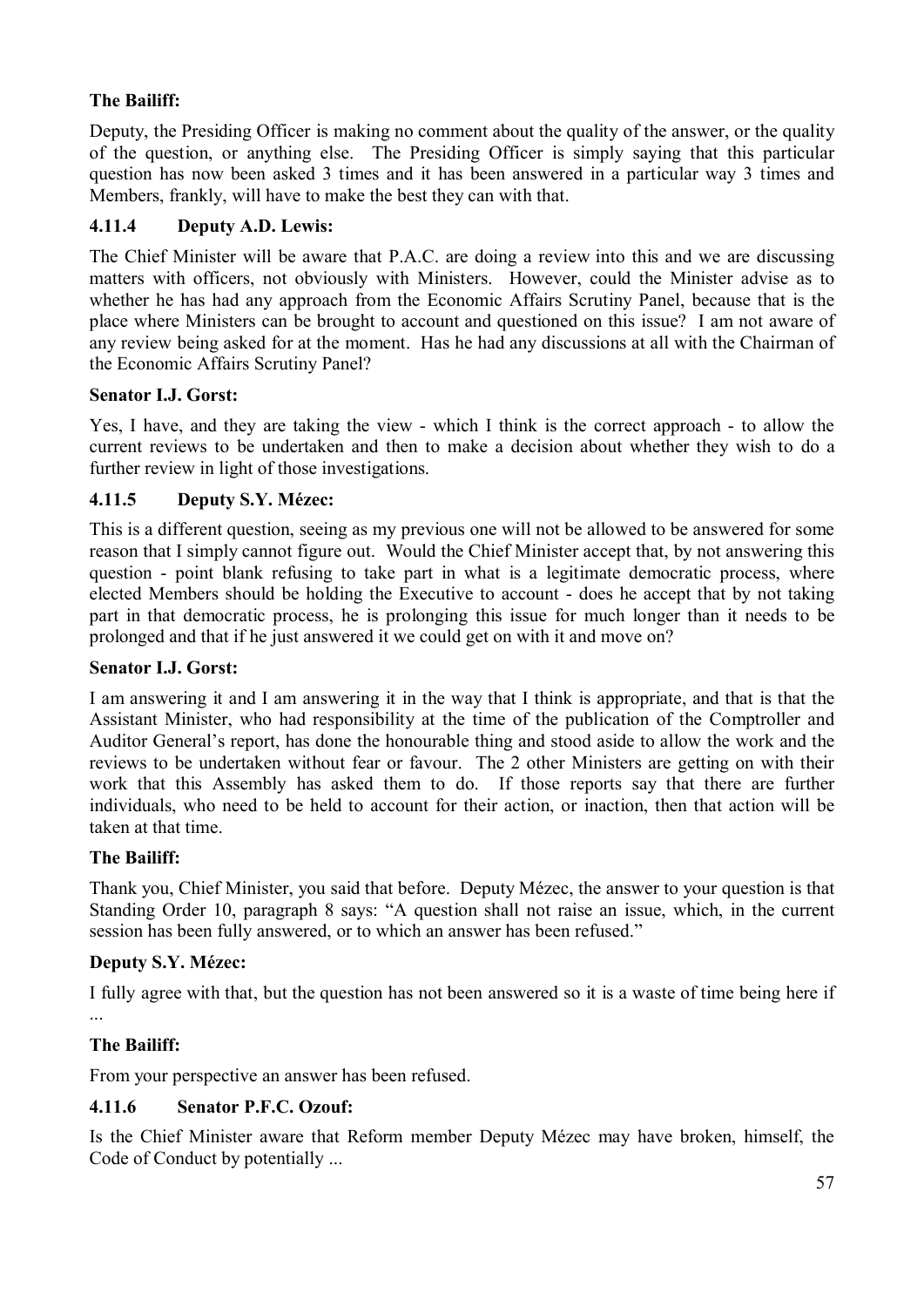# **The Bailiff:**

That is out of order, Senator.

# **Senator P.F.C. Ozouf:**

Well, it is about the circumstances of it. He basically tweeted the statement and then went outside and said everything I had done was toxic.

# **The Bailiff:**

Senator, I am sorry, that is out of order. The question is about whether Senators Farnham and Maclean offered to resign, or whether the Chief Minister asked them to resign; and it is not about anything else.

### [12:30]

# **4.11.7 Deputy M. Tadier:**

We find ourselves in a difficult situation where a Member can ask a question about X and then a Minister - or the Chief Minister in this case - chooses to answer a question about Y or Z. The problem I had is that I did not ask a question about Senator Ozouf, the former Assistant Chief Minister, and I did not ask a question about whether the current Ministers are doing a good job. I asked a very straight question about whether resignations had been offered, or asked for, and the Chief Minister has refused to do that. Does the Minister accept by not giving a straight answer to this, he is putting me in a very difficult position where I have to consider either a vote of censure, or referring this matter to P.P.C.; and that it is counterproductive from the Chief Minister's own point of view, who wants to draw a line under this issue, and similarly to me; I want to get a straight answer to this issue, so that we can look at the reviews. Does the Minister accept that is not the best course of action and that he should be quite able to give a straight yes, or no, answer to these questions?

### **Senator I.J. Gorst:**

I absolutely understand that the 3 Members opposite see themselves as the opposition party to the Government and everything that happens in this Assembly, and that is a perfectly legitimate position for them to take. But, let them not try to masquerade under trying to get to the truth, trying to be open and transparent; they have one aim and that is to deliver instability into this community at a time when we need more stability. **[Approbation]** Only at the last States sitting, we saw them refuse to maintain our autonomy. It is a litany of examples that I could talk about today - I will not do that, because you will draw me in and I have 90 seconds. I am not endeavouring to draw a line under this issue. I can say that, because there are 3 reviews being undertaken into these issues, which will legitimately answer legitimate questions that Members of this Assembly have. Let us deal with the facts, let us allow those reviews to do their work. If action needs to be taken, action will be taken. Let us not point fingers at individuals and going on a witch hunt, which are not about those individuals, they are simply about removing this Government and delivering instability to our community and it cannot be right. **[Approbation]**

# **Deputy G.P. Southern:**

Through the Chair, if I may, could the Chair point out what part of that question allowed the Chief Minister to accuse us 3 of promoting instability?

# **The Bailiff:**

I think the question was: will the Chief Minister draw a line under it, or agree that a line could be drawn under it better by answering the question, and the Chief Minister has interpreted that as a basis for what he has just said and that is a matter for Members to take, or leave, as they feel like.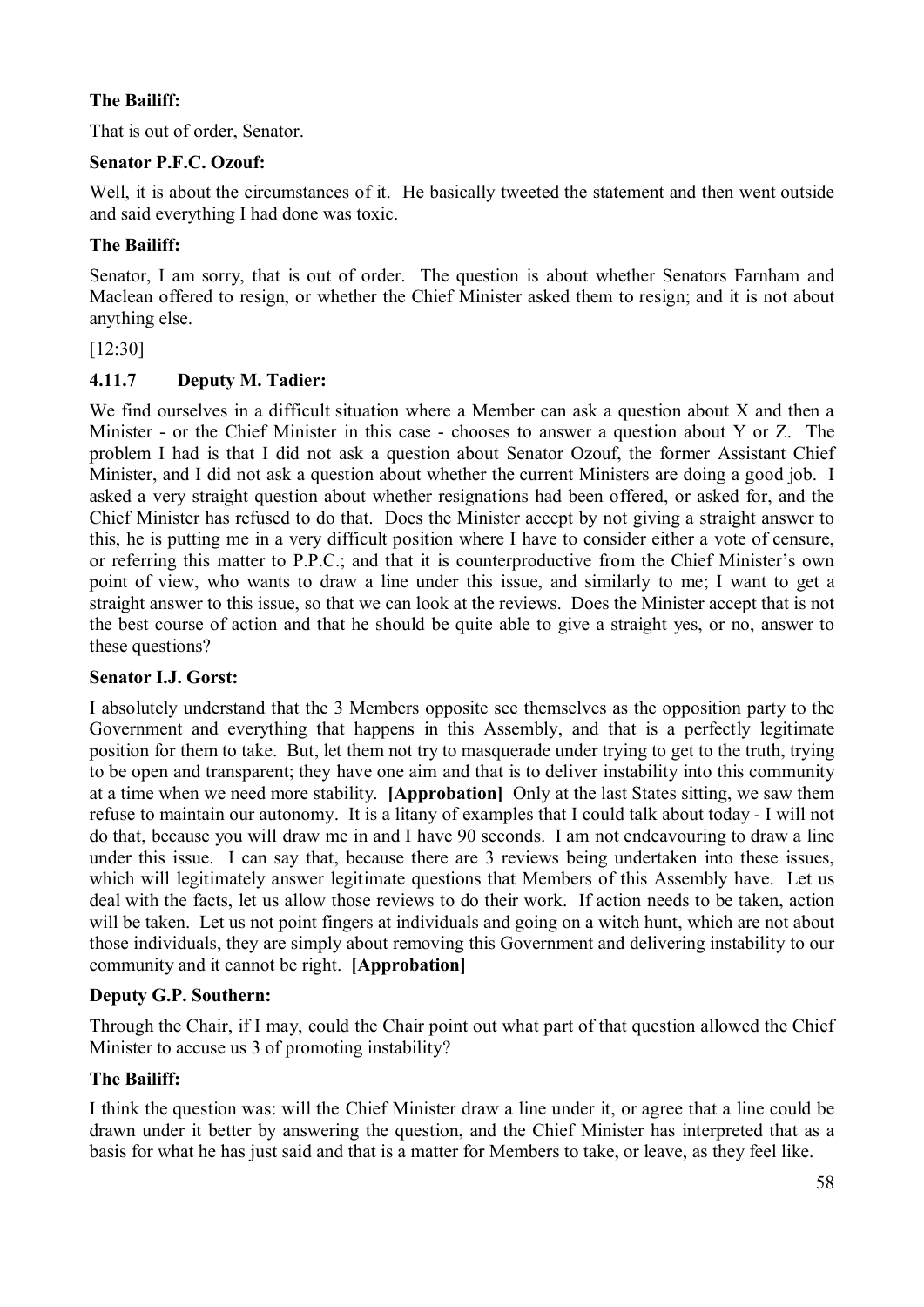## **Deputy G.P. Southern:**

Is that not impugning motive, sir?

### **The Bailiff:**

No, I do not think I heard the Chief Minister impugning any motive. I think he was talking about the effect, as he sees it, of the questions and the attacks that were being brought.

## **4.12 Deputy L.M.C. Doublet of the Minister for Social Security regarding the progress of consultation undertaken by the Employment Forum on family friendly legislation and policies: [1(173)]**

What updates, if any, has the Minister received from the Employment Forum, regarding the progress of its consultation on family friendly legislation policies?

### **Deputy S.J. Pinel (The Minister for Social Security):**

I thank the Deputy for her very pertinent question. The Employment Forum's family friendly survey is currently underway. The Deputy's question gives me a good opportunity to remind Members and the public that they can complete the survey online until 17th March. The media have provided some excellent coverage, for which the Forum, and I, are very grateful. There has been a very good response so far, with over 250 completed surveys received. I look forward to receiving the Forum's recommendations later this year.

## **4.12.1 Deputy L.M.C. Doublet:**

Is the Minister aware of any particular demographic groups who could be encouraged to respond in greater numbers?

### **Deputy S.J. Pinel:**

Yes, I think there has been a plea for men.

### **4.12.3 Deputy L.M.C. Doublet:**

If the aforementioned group – men - do not participate in the survey in significant numbers, what efforts will the Minister make to go out to that group, to ensure that she does have a representative view of the wider community upon which to base her policy decisions?

### **Deputy S.J. Pinel:**

As I mentioned, there has been quite extensive public consultation and press coverage of asking more men in the demographic line that the Deputy mentioned, to come forward. The consultation finishes on 17th March and the Employment Forum will not consult further on that, because they will then move into the minimum wage and come back with the results of this consultation by the end of the year.

### **Deputy L.M.C. Doublet:**

Sorry, the question was what will the Minister do in order to base her policy decisions on a wider representative view, not the Forum.

### **Deputy S.J. Pinel:**

My decision will be based on the recommendations of the Employment Forum.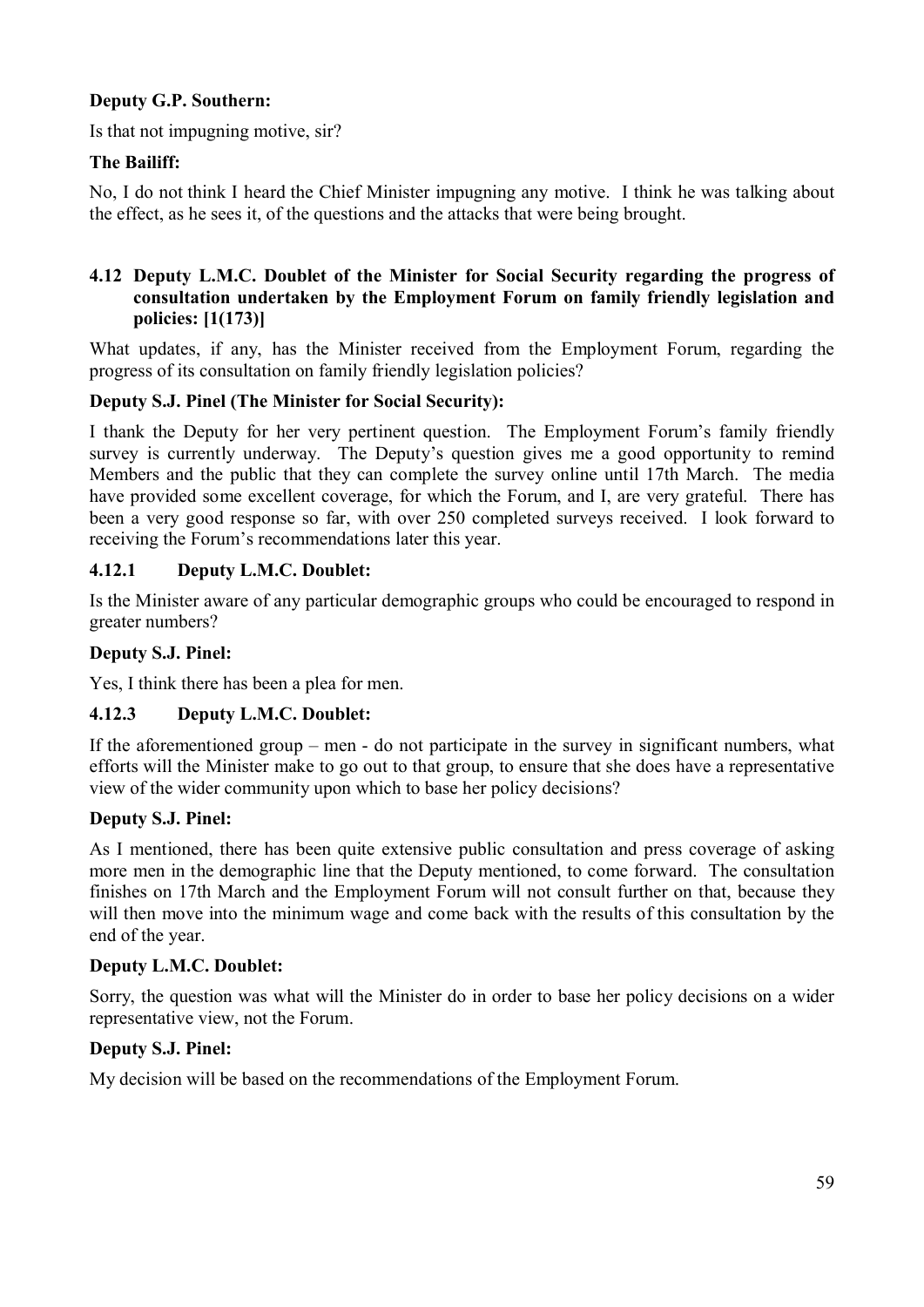### **4.13 Deputy M.R. Higgins of the Solicitor General regarding the actions that would be taken against a States Department in instances where criminal charges had been brought in the Magistrate's Court without knowledge, consent or assistance of the Law Officers' Department: [1(168)]**

Will Her Majesty's Attorney General advise Members what actions, if any, would be taken against a States department that brought criminal charges against Jersey residents in the Magistrate's Court, without his department's knowledge, consent, or assistance?

## **The Solicitor General (Rapporteur):**

All criminal charges brought in the Magistrate's Court must be brought by a Centenier. The Honorary Police (Jersey) Law of 1974 provides that the Honorary Police - and hence all Centeniers - shall be under the general supervision of the Attorney General. The Attorney General, or a member of the Law Officers' Department, is generally consulted in relation to all such charges before they are brought; however, a Centenier is entitled to charge a defendant, acting in his discretion, as long as he, or she, has applied the published guidance in the Code to Prosecute. I repeat the answer in relation to question 168, that a States department is not entitled to bring a charge in the Magistrate's Court.

### **4.13.1 Deputy M.R. Higgins:**

The Solicitor General is aware that, in fact, the Environment Department did exactly that. They went directly to a Centenier, who did not apply the evidential, or public interest test, which resulted in an individual being convicted in the Magistrate's Court and, subsequently, having his conviction quashed in the Royal Court. Will the Solicitor General tell Members whether any action was taken against the Environment Department for their actions, which were deliberately avoiding the Law Officers' Department?

#### **The Solicitor General:**

I do not agree that the Environment Department was deliberately avoiding the Law Officers' Department. The circumstances, which the Deputy is referring to, were set out in the answer that was given by the previous Attorney General to his question on 9th December 2014. I do not agree that there was a deliberate attempt to avoid the Attorney General's Department. As it happened, the prosecution of the case that the Deputy is referring to was prosecuted by a member of the Attorney General's department in the Magistrate's Court.

### **4.13.2 Deputy M.R. Higgins:**

The Solicitor General is being disingenuous in his answer. **[Members: Oh!]** I do not believe that is unparliamentary…

### **The Bailiff:**

Are you suggesting the Solicitor General is deliberately misleading the Assembly?

# **Deputy M.R. Higgins:**

I am saying he may be inadvertently misleading the States Assembly with his answer. We have a situation where enforcement officers in the Environment Department did not consult any members of the Law Officers' Department before they went to the Magistrate's Court and - in their own words - had the person charged and brought a prosecution. That prosecution has caused an awful lot of upset to the person: financial loss and all sorts, which I will not go into. But the point is the department later became aware of it, but took no action. Will the Solicitor General confirm that no action has been taken against the people and I mean that they wilfully and knowingly took the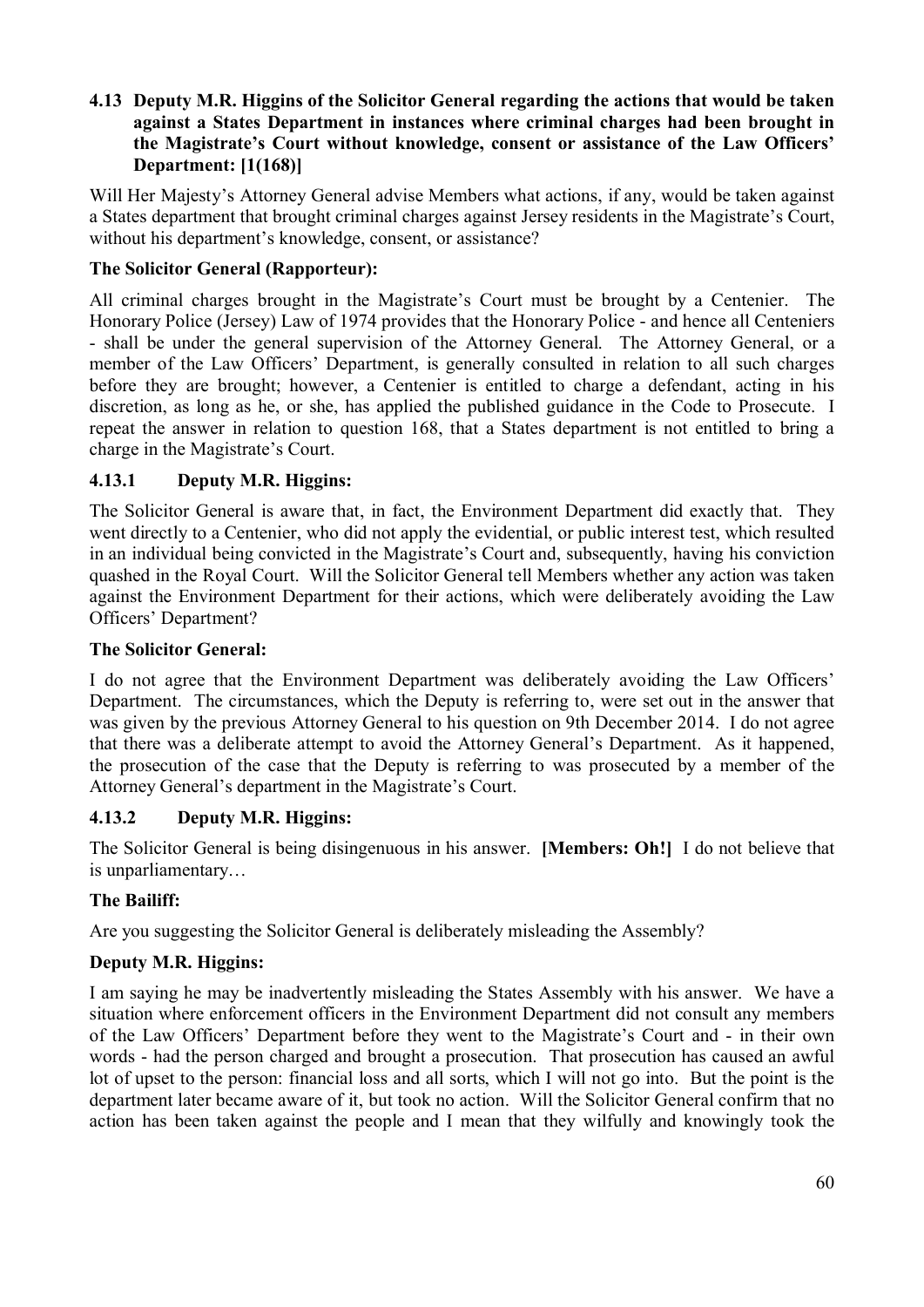action they did, because they were talking about how they were not getting any information back from the Law Officers' Department and so they took the actions into their own hands?

## **The Solicitor General:**

It is correct to say that the Law Officers' Department is not currently planning to bring any action against members of the Planning Department. I repeat that there was no deliberate attempt to avoid the Attorney General, or the Law Officers' Department, in relation to this specific matter. I reject the comment that I am being disingenuous, or misleading the Assembly. **[Approbation]**

## **4.13.3 Deputy M.R. Higgins:**

Is the Solicitor General aware that a meeting took place shortly after the conviction was quashed whereby members of his department consulted with the Department of the Environment to try and sort out, to make sure, they never again went around them. By "around them" I mean the Law Officers' Department and is he not aware that that document is published on the web?

### **The Solicitor General:**

I am not aware of that specific meeting, or that specific document. This is a case that is ... this case is *sub judice*, as the Deputy knows, so I think it is rather inappropriate for me to go into specifics in relation to this case. But, I have given the answers that I have given in relation to this and his previous question. The specific incidence was an extremely unusual one. It was one of only 2 cases at the time and the practice now is set out in the guidance that is published on the Law Officers' Department for States departments to refer to the Law Officers' Department for guidance in relation to prosecutions for suspected infractions of legislation. So, that is the practice now.

## **The Bailiff:**

Well, that brings this part of question time to an end.

### **Deputy M. Tadier:**

I have a point of order I would like to raise. Could I draw the Chair's attention to Standing Order 104, part (c), and ask whether he thinks the Chief Minister's comments earlier ... from what I recall the Chief Minister said, although it will need to be, perhaps, verified with Hansard, is that he said: "The sole purpose of Reform Jersey and / or, by extension, the 3 Members here, is to sow division in Jersey and create instability." Not only is that not true - and we are quite happy to refute that outside of this Assembly - it seems to fall foul of the instruction not to impute improper motives directly, or by innuendo, to any Member of the States. It would be helpful if it could be placed on record to know whether, or not, the Chief Minister fell foul of that, or whether his comments were acceptable political banter and, if so, will he take note of that for future.

### **The Bailiff:**

It is difficult for me to answer that, without seeing precisely what words were used, Deputy. I have to say, that as I listened to the Chief Minister, I certainly heard him say that the effect, as he saw it, of the questions, was to introduce instability but, perhaps, I could ask him to clarify whether he meant that you, and your colleagues in the Reform Party, had that as your intention. Chief Minister?

### **Senator I.J. Gorst:**

It was few moment ago now and in the heat of answering a question. I think I did indicate that the purpose of the questions were to illicit further resignations and for the Government, itself, to resign. I think the leader of the Reform Party left this Assembly on the day that Senator Ozouf said he was stepping aside and suggested that I should resign also. Bringing down a government is no small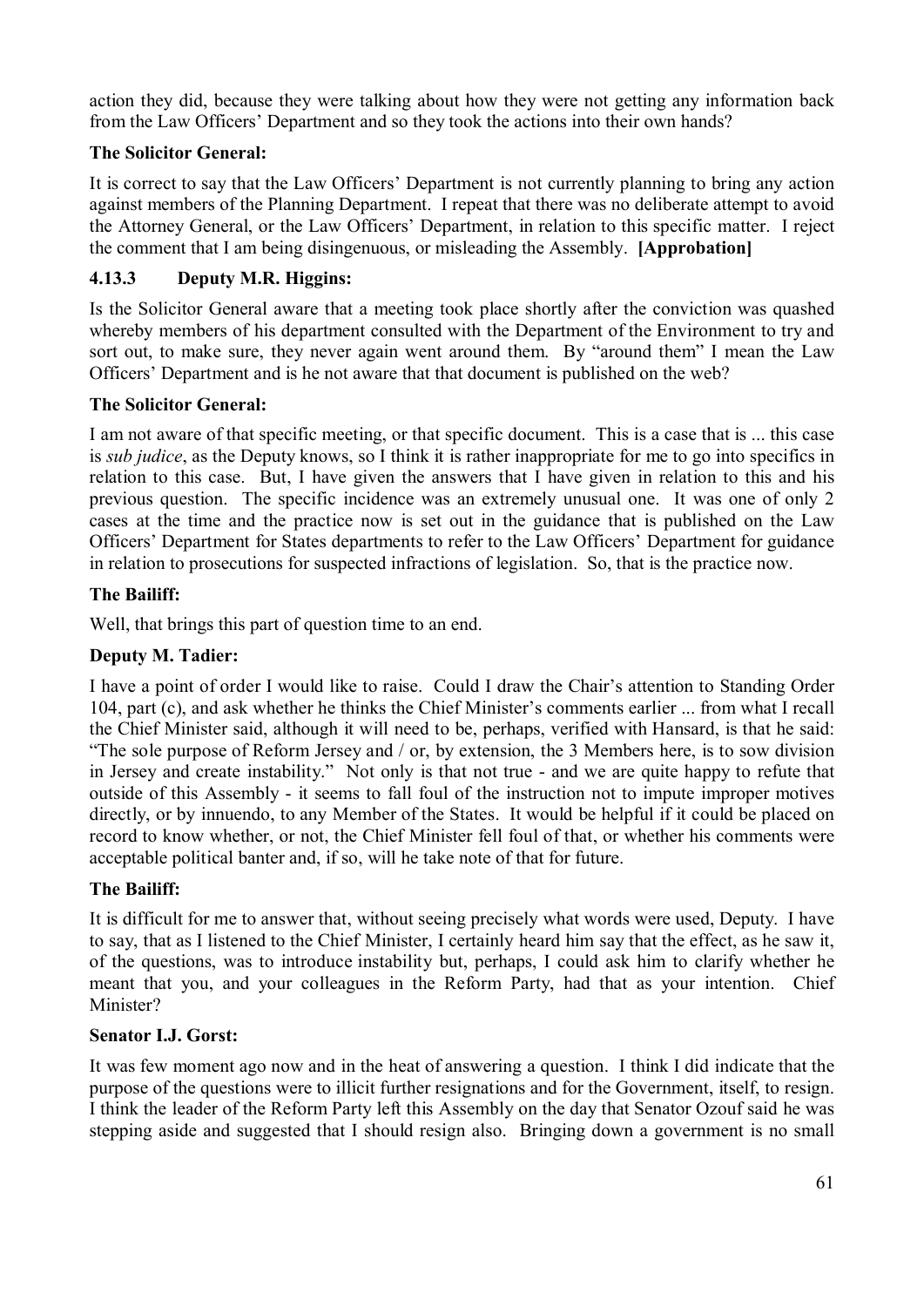matter and, I think, that a correlation between bringing down a government and instability should be quite clear for all Members to be able to understand.

## **Deputy M. Tadier:**

It is just a further question, because I definitely heard ... I thought I heard the Minister say that the sole purpose of Reform Jersey and us was to create instability and, clearly, is it not only the sole purpose, it is not a purpose at all. So, I would like to know, in future, whether it would be acceptable for me to say that the Council of Ministers ... the sole purpose of the Council of Ministers is to make life worse for the majority of people living in Jersey and to give public assets to their rich mates and make them richer. But, if I said that was the sole purpose of the Council of Ministers, would that be okay because, clearly, they might say that they went into politics to try and make life better for everybody and they might have a different way of going about it?

# **LUNCHEON ADJOURNMENT PROPOSED**

## **The Bailiff:**

I think that is a very good idea **[Laughter]** and I have not forgotten your point of order and I will deal with it at 2.15. The States now stand adjourned until 2.30 this afternoon.

[12:44]

# **LUNCHEON ADJOURNMENT**

[14:17]

## **The Bailiff:**

I was asked by Deputy Tadier shortly before the adjournment to give a ruling on the compatibility of the Chief Minister's answer to the final supplementary shortly before lunch with Standing Order 104, paragraph 2(c) which I shall just remind Members of: "A Member of the States must not impute improper motives directly or by innuendo to any Member of the States." I asked the Greffier to let me have a transcript of what the Chief Minister actually said, which I am told is this: "Sir, I absolutely understand that the 3 Members opposite see themselves as the opposition party to the Government in everything that happens in this Assembly, and that is a perfectly legitimate position for them to take but let not them try to masquerade under trying to get to the truth, trying to be open and transparent. They have one aim and that is to deliver instability into this community at a time when we need more stability. Only at the last States sitting we saw them refuse to maintain our autonomy and it is a litany of examples that I could talk about today. I will not do that because you will draw me in and I have 90 seconds. I am not endeavouring to draw a line under this issue, that is ... I can say that because there are 3 reviews being undertaken into these issues which will legitimately answer legitimate questions that Members of this Assembly have. Let us deal with the facts. Let us allow those reviews to do their work. If action needs to be taken action will be taken. Let us not point fingers at individuals going on a witch hunt which are not about those individuals. They are simply about removing this Government and delivering instability to our community and it cannot be right." So that is what the Chief Minister actually said. At the time, bearing in mind I did not have that transcript, I thought that he had used language which represented robust political language which one expects from time to time in this Assembly but it is now challenged by Deputy Tadier as breaching the Standing Order. I do note that when I asked the Chief Minister to indicate whether he was saying it was the purpose of the Reform Party to introduce or create instability in the Island, which was Deputy Tadier's complaint, he confirmed obliquely that it was, the Reform Party had called for his resignation or this Government's resignation or both, as I understood it - I do not have a transcript of that part - and the fall of any government would cause instability. I hope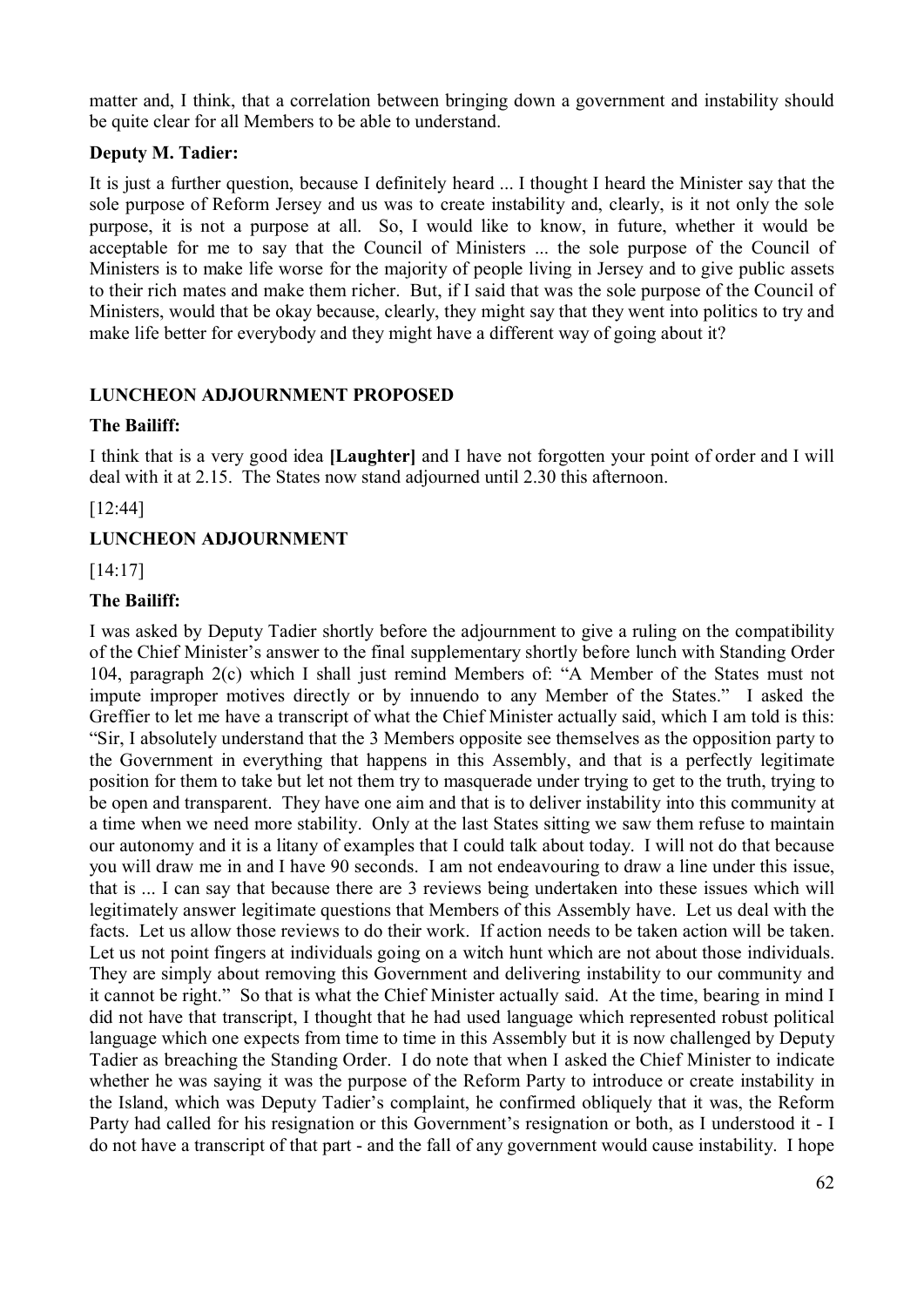it is not unfair to observe that the members of the Reform Party are regular critics of the Island's Government and in making those criticisms frequently set out the policies which they would like to see adopted. That is entirely appropriate political activity as it would be in any parliament. Those opposing the Government generally do so because they consider their policies work better for the public good than do the policies of the Government. A dictionary definition of "instability" is unhelpful. It refers to the quality of not being stable or a lack of stability. Now, I understood the Chief Minister to refer to instability in the sense of having firmly established Government not liable to destruction or essential change fundamentally constant and no doubt the Chief Minister would want to add that it meant also consistency and reliability. On the other hand, members of the Reform Party might want to assert that if stability meant the continuation of policies that were unjust or unfair to sections of our Island community then there was nothing wrong with instability because that lack of justice or fairness needed to change. So my ruling is that when the Chief Minister said that members of the Reform Party wanted instability that does not impute improper motives contrary to Standing Order 104. It was robust language but to want to achieve change is not of itself improper and therefore to accuse members of the Reform Party of wanting change does not imply or impute any improper motive. It is sometimes possible for Members to bring into their objections in this Assembly their apparent knowledge of what a speaker meant when using language he did by reference to what has happened outside the Assembly. I just wish to add that that cannot be relevant. The assessment of what is proper and within Standing Orders can only be made by a Presiding Officer on an objective construction of what he knows, what he has heard in the Assembly or what is clear from States records. Standing Order 104 is not about restricting robust criticism or robust defence of a political position which has been adopted. It is about avoiding language which by its nature is likely to create disorder, which is always a risk because experience shows that Members of Parliaments are likely to feel passionately about the views which they express and there is absolutely nothing wrong in that. It has generally been the case in this Assembly that despite the passion views are expressed with good temper and with moderation respecting the fact that other Members' views may not be your own. My judgment; that in a small community is an important consideration. What will call for prompt interference is where there has been an imputation of a false or secret motive because in essence that is an allegation of dishonesty and Members should be able, as honourable men and women, to identify not only what is being proposed or said but also to trust the truthfulness of why it is being proposed or said. It is because that trust is the bedrock for people to work together that a breach of it is so important and it is why allegations of personal impropriety or abusive language or statements lacking in courtesy are, depending on context, likely to be regarded as unparliamentary. So for all those reasons I have ruled that the Chief Minister did not breach Standing Order 104 in his answer before lunch.

### **Deputy M. Tadier:**

Can I thank you for that ruling? I think it is useful and it is obviously well considered. Can I just say that it is not something I need a point of order on but when terms are used like "masquerading" I think that is what, in particular, gives difficulty because it suggests that there is an ulterior motive rather than the upfront motive which essentially is to get to the truth of matters and of course we all have motives and motivations but essentially when questions are put I think it has to be presumed that on the face of it that there are not underhand motives for doing that. It is simply to get to the public truth is a good in itself.

### **The Bailiff:**

Deputy, I am glad you raised that. I received the transcript literally 30 seconds before I came in here and when I read it I thought that that expression "masquerading" was a step too far. Chief Minister, perhaps you would like to withdraw that part of what you said.

#### **Senator I.J. Gorst:**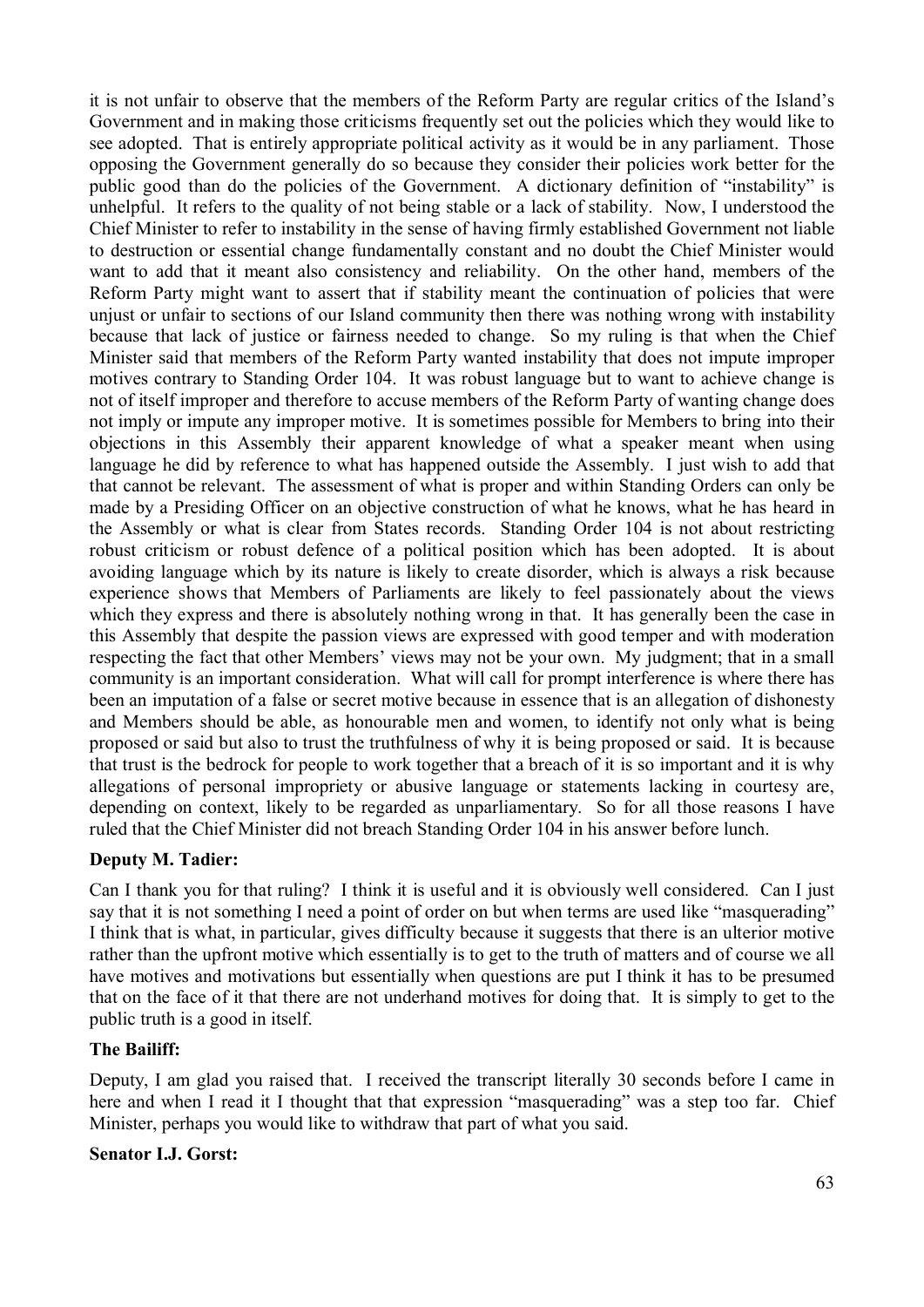I have no problem with withdrawing that particular word.

# **5. Questions to Ministers without notice - The Minister for Home Affairs**

# **The Bailiff:**

Right. Now we return the Order Paper and Question Time. I have now lost my Order Paper but I think we have reached the point of Questions to Ministers without notice. Have you got an Order Paper, I have lost mine? Thank you very much. We will come to 2 urgent questions, Senator, I hear you saying, but there is questions for Ministers without notice first. The first question period is the Minister for Home Affairs and I invite questions.

# **5.1 Connétable J. Gallichan of St. Mary:**

In rising I hesitate because I might be barking up the wrong tree with this. The Minister may tell me I am asking the wrong Minister but I know that certainly she does have some responsibility in some areas for dogs. I just wondered if she had any responsibility for and any intention to act in respect of dog walking. I have had numerous complaints from parishioners about aspects of the growth in dog walking and I wondered if anything could be done about that.

# **Deputy K.L. Moore of St. Peter (The Minister for Home Affairs):**

I thank the Constable for her question. The role of Home Affairs and our work generally is in the area of enforcement of such matters. However, I have to say I am aware of the issues of dog walking that have been arising recently, particularly in the northern Parishes in the west of St. Mary and St. Ouen. I had cause recently to attend a meeting that was called by the Constable of St. John to discuss the matter. While it does not fall directly in my remit the Minister for the Environment was also there and we have agreed to jointly work together and hopefully draw some conclusion in the near future.

# **5.2 Deputy K.C. Lewis of St. Saviour:**

Last time the Minister for Home Affairs was up for questions without notice I did ask a question regarding Operation Blast, the so-called secret files, and the Minister agreed to get back to us as soon as possible. Could she give us an update on that please?

# **The Deputy of St. Peter:**

I am afraid I do not have an update in front of me but I will, if the Deputy still requires it, seek one and provide the Deputy with that update as soon as we possibly can.

# **5.3 Deputy J.M. Maçon of St. Saviour:**

Can the Minister advise, given the length of time regarding the Mr. Bronx saga - and we see another 8 coming forward recently - can the Minister advise how long this particular case and the matter will take to be dealt with?

# **The Deputy of St. Peter:**

The 2 cases are quite different and, as I mentioned earlier, generally it is the role of Home Affairs to be involved in enforcement. This area particularly falls to Customs and Immigration because of their role under the Import Export Law. This remains an operational matter but I am quite assured that it will not take a very long time to be dealt with.

# **5.4 Deputy M. Tadier:**

Would the Minister be willing to put on record her congratulations to both the Customs and Immigration swimming team in the Swimarathon but also the great work done by the Lions Clubs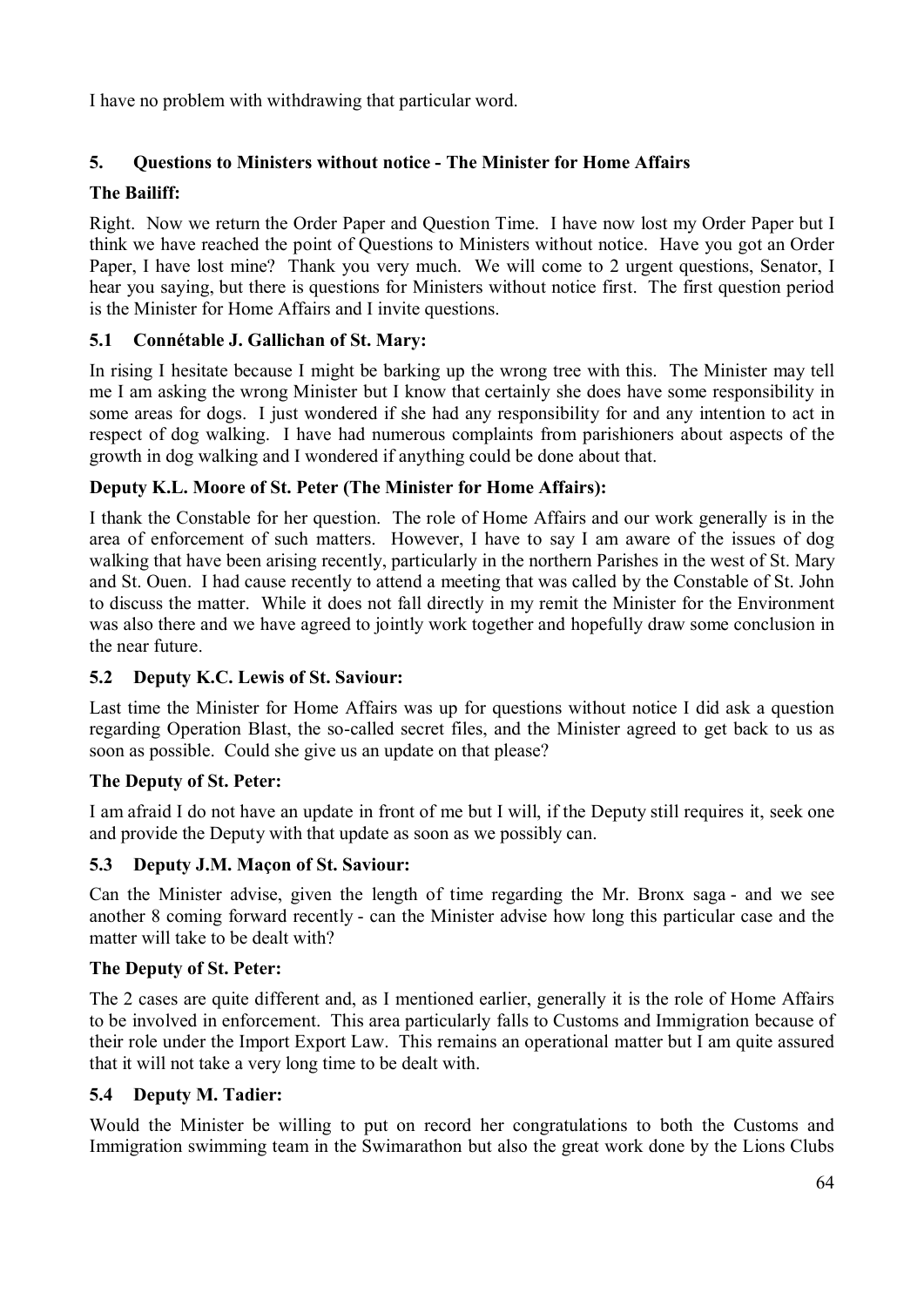which has relevance to the wider work of the Home Affairs Department and the great money that they have raised for local charities? **[Approbation]**

## **The Deputy of St. Peter:**

What an opportunity. **[Laughter]** I thank the Deputy for such a kind question and it is fantastic that the Lions Club of Jersey have raised to date £130,000 for the good work in the community and voluntary sector, particularly I might refer to Brighter Futures, who are quite closely allied with the 1,001 Days and the work that we wish to see happening in the Island to improve the lives of families. It was fantastic that States Members put together a team and on Friday night they swam 51 lengths, which is probably not one of the highest lap rates, but they did a very a fine job and in fact there have been chocolates available in the coffee room today as a thank you from the Lions Club for being the best fundraisers during that hour of the Swimarathon. We raised, as States Members, more than £700 which was the highest fundraise of all the States of Jersey teams who were competing at that time. But Customs, as the Deputy rightly referred, were, as ever, very fit and well prepared for the Swimarathon and they almost reached 100 laps, just making about 97 laps I think. So hearty congratulations to them and all the other States of Jersey teams for their endeavours.

## **5.4.1 Deputy M. Tadier:**

A quick supplementary. Would the Minister remind Members who did not have a chance to contribute that there is a sponsorship form in the coffee room so that they can add to that £130,000 if they wish to, if they missed the chance first time round.

## **The Deputy of St. Peter:**

I could not have said it better.

## **The Bailiff:**

Perhaps, Minister you were referring to States Members teams. You might have referred to the Bailiff's Chambers which did 55 laps **[Laughter]** and to His Excellency's team which also did 55 laps.

[14:30]

# **5.5 Deputy M.R. Higgins:**

Can the Minister for Home Affairs tell us whether there are any ongoing police investigations involving forces from outside the Island? I know we have had them in the past. I was just curious if there is any ongoing at the moment.

### **The Deputy of St. Peter:**

I do not think I am aware of any investigations by forces from outside of the Island at the moment. I think they are all complete but I can seek an update if the Deputy would so wish.

### **5.6 Deputy M. Tadier:**

Perhaps a less of a friendly ball question now. On the issue of dogs, can the Minister clarify that when it comes to somebody who feels that their dog has been attacked by another dog or there has been an allegation of that, whether it is necessary for them to make a complaint directly to the Magistrate's Court, which the law seems to suggest that anybody can refer a complaint directly to the Magistrate's Court, or whether it is something that should, in the first instance, be directed to the States of Jersey Police?

### **The Deputy of St. Peter:**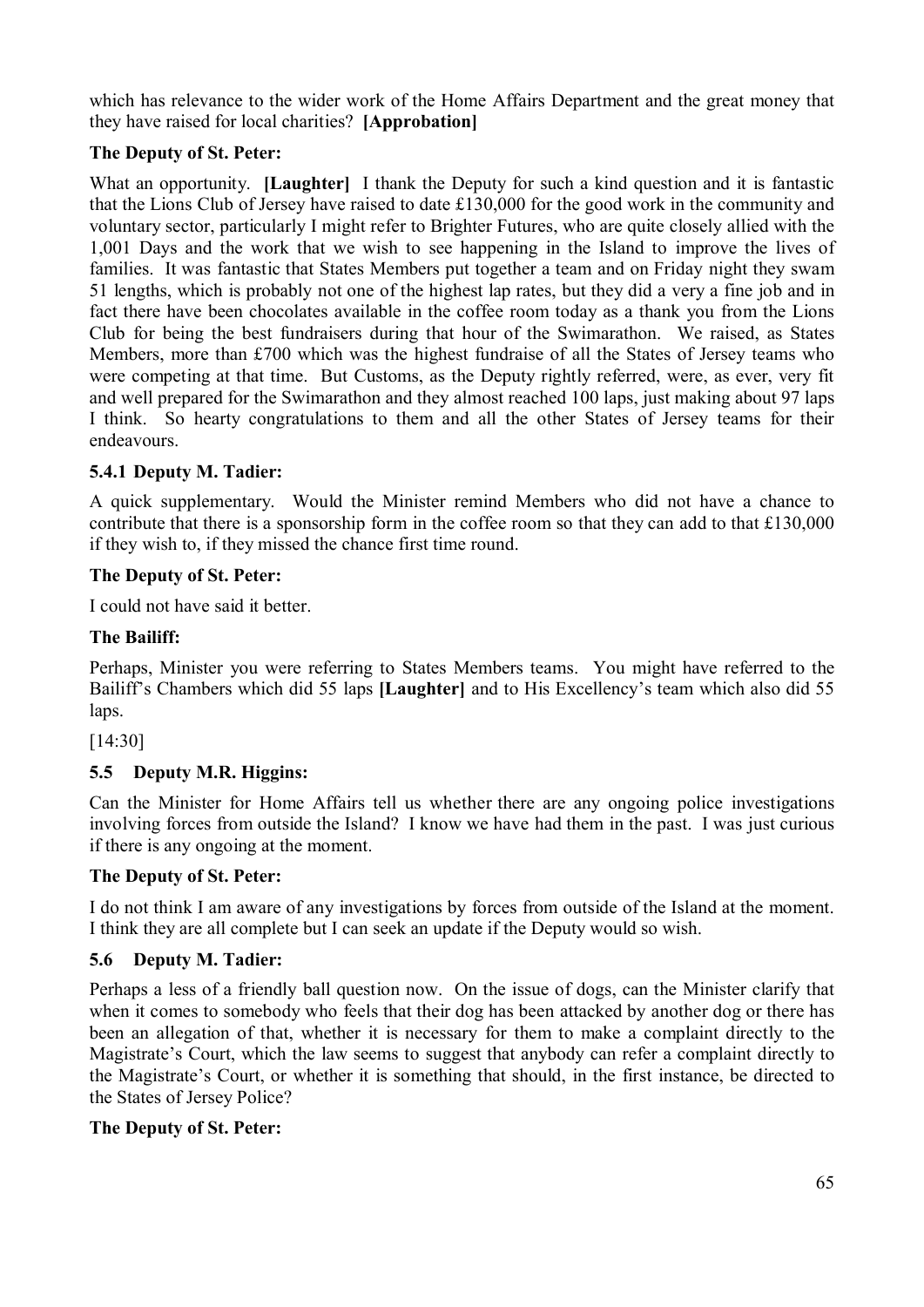I think you may have a better knowledge of the law than myself, but I am unaware of that clause in any law and, as I said earlier, the Dogs Law does not fall under the remit of Home Affairs so I am afraid I could not answer that without some further study.

## **5.7 Deputy A.D. Lewis:**

I believe there is a potential move towards creating a 20 mile an hour speed limit for all urban areas, particularly of St. Helier, within the ring road. If this does occur and other speed limits are also imposed can the Minister assure us that there is sufficient policing capacity to police such new measures in the terms of technology and also is she considering, at any point in time, fixed cameras to also police this issue because it is all very well having the speed limits but if there is no policing involved then it seems superfluous to impose such limits?

### **The Deputy of St. Peter:**

That is a 2-parter and I do not mean to pass the buck but partially that would be falling under the Department for the Environment and that Minister's remit. However, of course, the States of Jersey Police will be there to serve and enforce any such changes that are imposed. I can only imagine that issues in the urban areas may arise if there is not a sufficient distance for fast car cameras to be used to gain an adequate measure of the speed that is being driven at a certain time. But, of course, officers take the matter of road safety extremely seriously and it is part of their plan to reduce the number of injuries and deaths that occur on Island roads.

### **5.7.1 Deputy A.D. Lewis:**

Supplementary. Speed checking is perhaps one of the most visible forms of policing and it does reassure the public that something is being done about it, albeit some drivers, I am sure, are somewhat irritated about being caught. However, in my district in particular I have constant demands from residents about the speed of traffic but we see little visibility of some officers in the urban areas that are residential. I wondered if the Minister could give some assurance that regular checks are occurring in the residential areas of St. Helier which are often lined by main roads.

### **The Deputy of St. Peter:**

I would not naturally have an involvement in an operational side of policing but, as the Deputy knows, there are 13 police forces in the Island who all have a part to play in policing the speed of vehicles and, as I said earlier, road safety is of particular importance, and I am absolutely aware, as a Parish Deputy myself, that this is a bone of contention for many members of the public. But, of course, as drivers members of the public are absolutely in charge of their own vehicles and able to police their own speed and I always urge them to do so.

#### **5.8 Deputy M. Tadier:**

Given the fact that prisoners will shortly have voting rights, what role does the Minister think she has and her department has in facilitating political debate at the prison for prisoners?

#### **The Deputy of St. Peter:**

I hasten to add that not all prisoners will have voting rights but it is, of course, an interesting question and I am sure that the prison governor would be very happy to speak to the Greffe as they prepared for elections and will facilitate some form of hustings or certainly make sure that information is available prisoners.

#### **5.9 The Connétable of St. Mary:**

Following on from something that Deputy Andrew Lewis just said: can the Minister update me on her views regarding speed cameras, fixed or otherwise?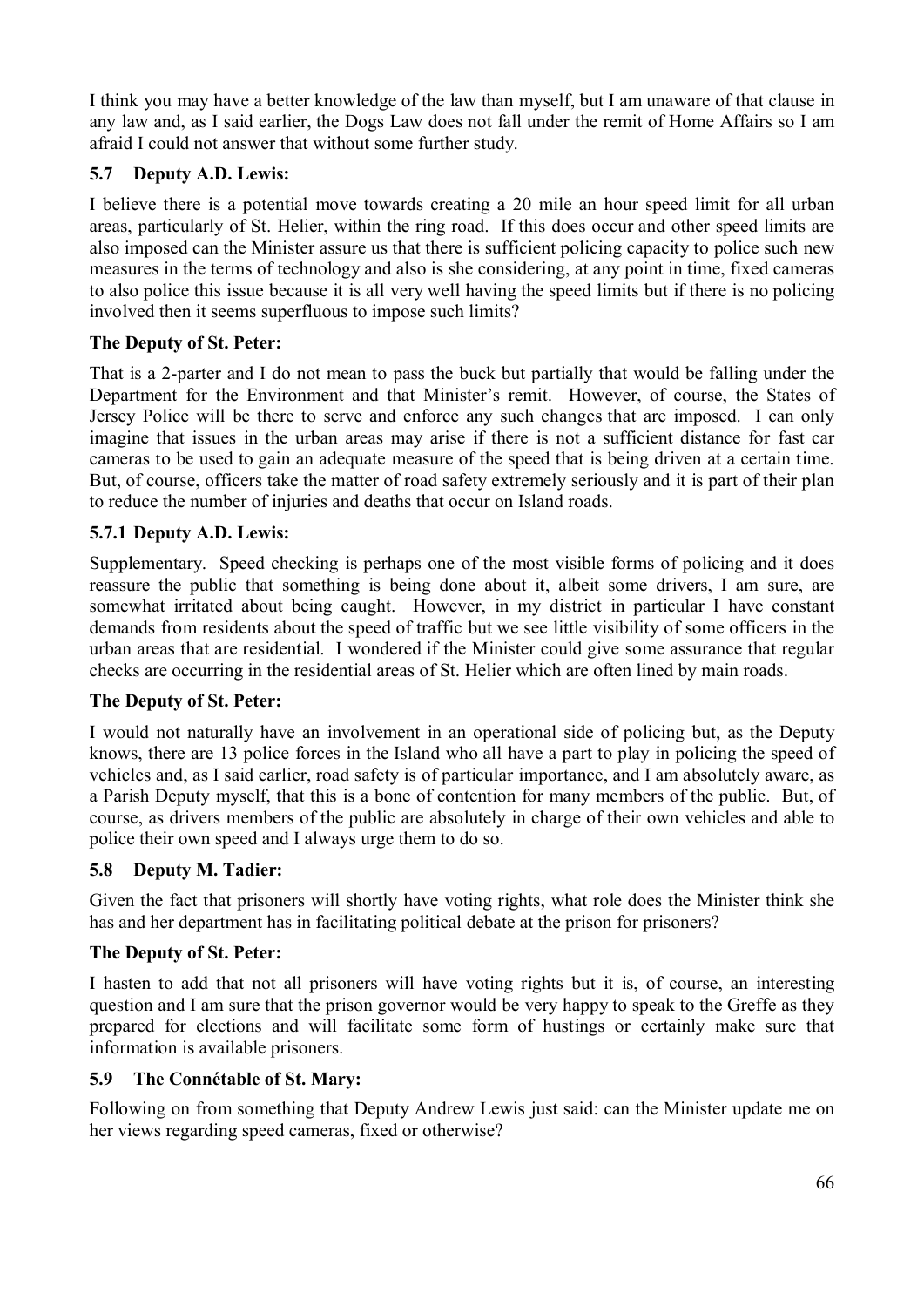# **The Deputy of St. Peter:**

Again, I would refer to the Minister for Infrastructure which the area really falls within his remit.

# **5.10 Deputy P.D. McLinton of St. Saviour:**

Following the fire at Rouge Bouillon School a few years ago I believe the police control room was heavily compromised in action at Rouge Bouillon and I am wondering what measures are in place should something catastrophic happen to the control room at the current police headquarters.

## **The Deputy of St. Peter:**

I am aware that there is a disaster plan in place to deal with such occurrences if they were unfortunately to arise. It would be part of strategic planning for any major building particularly when emergency capacity is needed and 24/7 operation is essential.

## **5.11 The Connétable of St. Peter:**

A little bit of a historical question if the Minister can help me with. It goes to the very good piece of work with the new police station but certainly there have been some reports made in the media more recently that the cost has increased significantly because of the failure of the previous Minister for Treasury and Resources, whom I was Assistant Minister for Treasury and Resources, had not proceeded with Lime Grove. Would the Minister ask D.f.I. (Department for Infrastructure) to look at the costings and see what the increased value is of the new building compared to Lime Grove?

### **The Deputy of St. Peter:**

I would be delighted to assist the Constable by asking for that information.

## **5.12 Deputy A.D. Lewis:**

Sorry to keep going back to this one, but the Constable of St. Mary has inspired me. Surely the Minister for Home Affairs must have a view on cameras for speeding, fixed cameras or otherwise. Could she articulate that view and whether she has support from her force as to whether fixed cameras are something which would be desirable, effective or indeed possible within the current legislation and what timescales would she like to see happen with regard to that possibility?

# **The Deputy of St. Peter:**

As I said earlier, the Department for Infrastructure have been conducting a road safety workshop along with the Parish Constables. I have attended as Minister and also the States of Jersey Police have been in attendance. It is important to gain a collective opinion on these important matters and I think there are practical implications of which I have no particular view, I have to say. I have to say personally that I always encourage drivers, when they are raising the issue of speed limits in areas that concern them, to monitor their own speed and to drive very cautiously whenever they can because, as I said earlier, drivers are in charge of their own speed and self-policing would be a very positive thing to see and would help to improve the safety of all Islanders.

# **5.12.1 Deputy A.D. Lewis:**

Supplementary. Am I clear here that the Minister or her police force have no view otherwise, either for or against, fixed cameras or not for speeding? Is that the case?

### **The Bailiff:**

That is what she said.

# **5.13 The Deputy of St. Ouen:**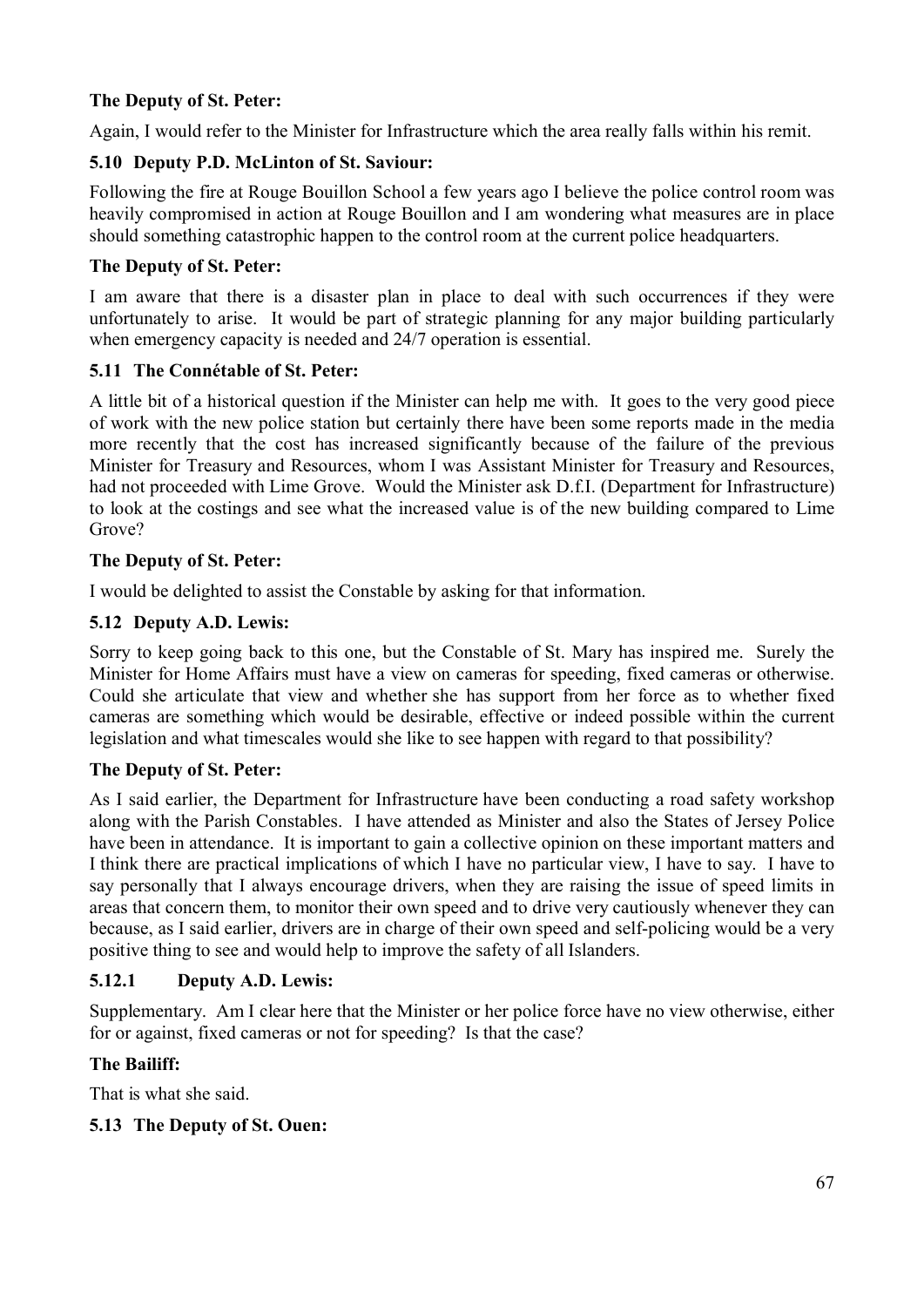On that subject, will the Minister confirm that the difficulty with introducing fixed cameras is the fact that they provide no corroborative evidence of an offence and therefore is that recognised in her department and are steps being taken to amend legislation to provide that fixed cameras could be used solely as evidence in an appropriate case?

## **The Bailiff:**

A very good question, Deputy. It took too long to get it out and I am afraid time is now up.

# **6. Questions to Ministers without notice - The Chief Minister**

## **The Bailiff:**

So we now come to the second question period for the Chief Minister starting now.

## **6.1 Deputy K.C. Lewis:**

Will the Chief Minister update Members here regarding the delay with the Jersey Care Inquiry independent final report?

## **The Bailiff:**

Chief Minister, you will be answering a full urgent question on the Care Inquiry but the question for now.

## **Senator I.J. Gorst (The Chief Minister):**

Indeed but as I have now been asked the question I wish to make sure that my answer is accurate. It is fair to say I do not know why there is a delay. The Independent Jersey Care Inquiry announced its reasons for delaying the publication of its report and it is therefore for the panel to comment if Members require further comment on those reasons.

### **6.2 Senator S.C. Ferguson:**

I keep seeing mention of the Government of Jersey both on stationery from the States or with reference to the Chief Minister of the Government of Jersey. I wonder if it is appropriate to be using U.K. language to refer to Jersey matters and I wonder if the Chief Minister would like to explain why he is reverting to his native land rather than using local language.

### **Senator I.J. Gorst:**

I thank the Senator for her question. She knows that "government" is a universal term to describe the Executive and that is the way that we have been describing it. When this Assembly, or this previous Assembly, decided that it was going to move to a ministerial form of government therefore this Legislature or this Assembly was no longer the Executive, it was the Legislature, the Executive became the Government. We have retained for departments the term "States of Jersey". I think there is some confusion between the States Assembly and the States of Jersey but when we are acting internationally we are quite clear that the Executive is the Government of Jersey. That is a term which is understood internationally and that is why I use it. It is why the Minister for External Relations uses it and it is why other Ministers, when they are acting internationally, use it as well.

### **6.3 Deputy J.M. Maçon:**

We know that in the Chief Minister's Department they are looking at a review of the machinery of government. Can the Chief Minister please inform the Assembly when this work will be produced and what consultation with other States Members it will involve?

### **Senator I.J. Gorst:**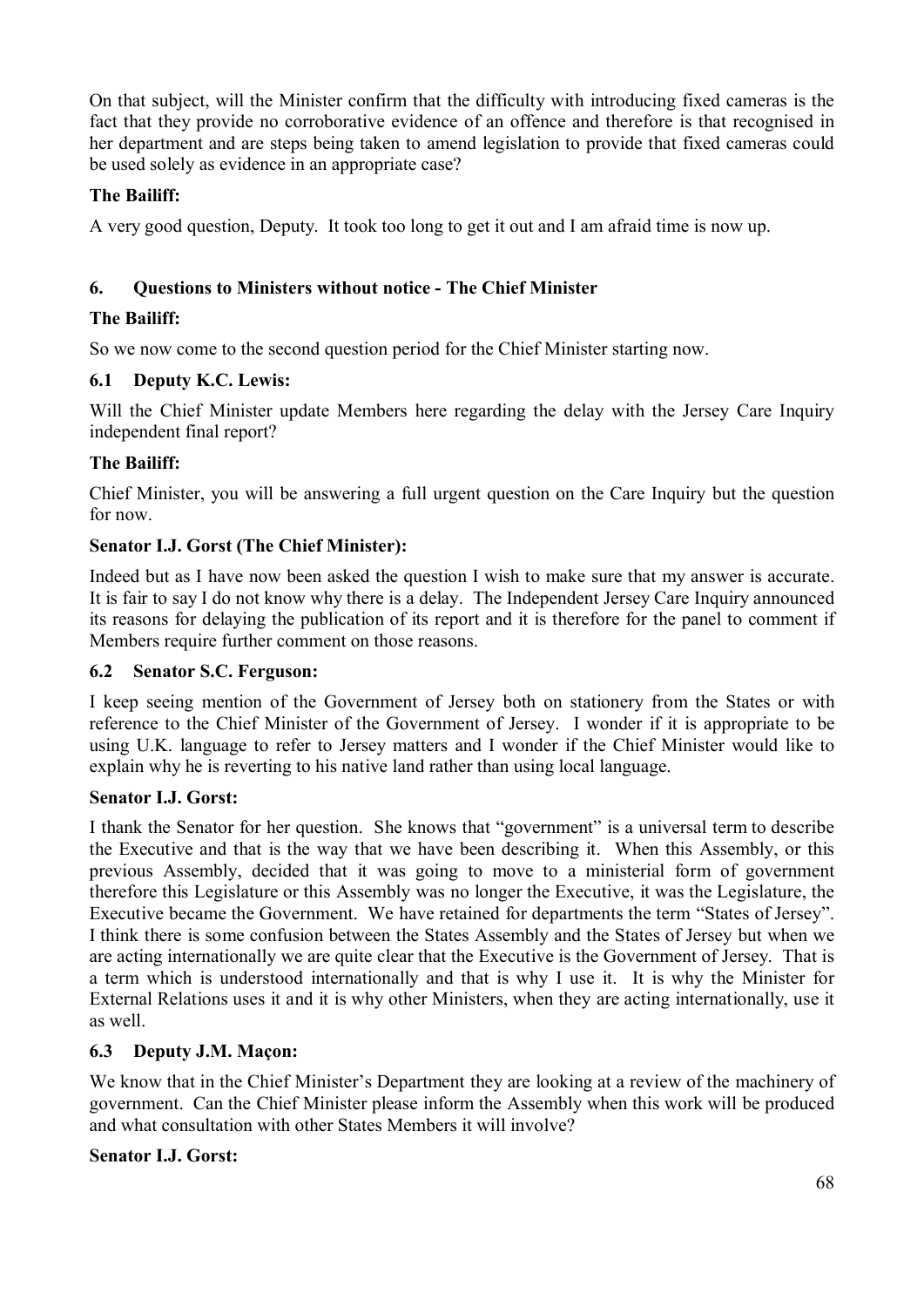We are in the consultation process now. My officers recently attended upon the Chairmen's Committee. They are due also to attend on P.P.C. I am hoping to attend with them. We are looking to, therefore, have feedback and bring forward proposals which will initially go to Council of Ministers for consideration but it needs to be an iterative process. I do not have the timeline with me this afternoon but I can provide it for the Deputy. The intention is to have a debate in time for legislation to be changed prior to the next election. That, I think, means that legislation needs to be before this Assembly prior to the summer recess.

# **6.4 Deputy M.J. Norton of St. Brelade:**

I wonder if the Chief Minister can confirm and elaborate on the significance of information that has come to me, financial information, that I understand the largest fund ever created in the world with the sum total of 100 billion dollars, promoted by the Japanese technology company, SoftBank, and invested in by investors from around the world has chosen Jersey to be its base. I wonder how significant that is.

# **The Bailiff:**

Deputy, I think it is desirable not to take other company's names into the public domain. That will be ordered to be removed from Hansard.

### **Deputy M.J. Norton:**

Very well.

## **Senator I.J. Gorst:**

The name of the fund is in the public domain. It is a technology fund. I think I can be permitted ...

## **The Bailiff:**

If it is then that is fine.

### **Senator I.J. Gorst:**

... to refer to as its term SoftBank Vision Fund. It is extremely significant that the operators of that fund ... the mind behind it has chosen to use a Jersey fund structure for what is and will be, once all monies have been subscribed, the largest fund in the world.

[14:45]

It is not only important from its sheer size but also from what it is going to invest in and that is technologies of the future. It is innovative. It is exciting and it shows that the decisions that this Assembly has made, the work - I know this is going to be unpopular - that Senator Ozouf has undertaken as he has led previously financial services. The work that Senator Bailhache is undertaking in building relationships as well has paid and is paying dividends. Good news is not always sung about in our community, I understand that, but this is a really exciting new venture which is going to put Jersey and its financial services, its stellar reputation, right at the front of emerging technology into the future.

# **6.5 Deputy M.R. Higgins:**

I will just follow up on the Chief Minister's comments. Can he tell us what the economic benefit is to Jersey? Is the company going to have a presence in Jersey? Is it going to employ staff? Will it pay taxes?

# **The Bailiff:**

That is quite enough questions.

### **Deputy M.R. Higgins:**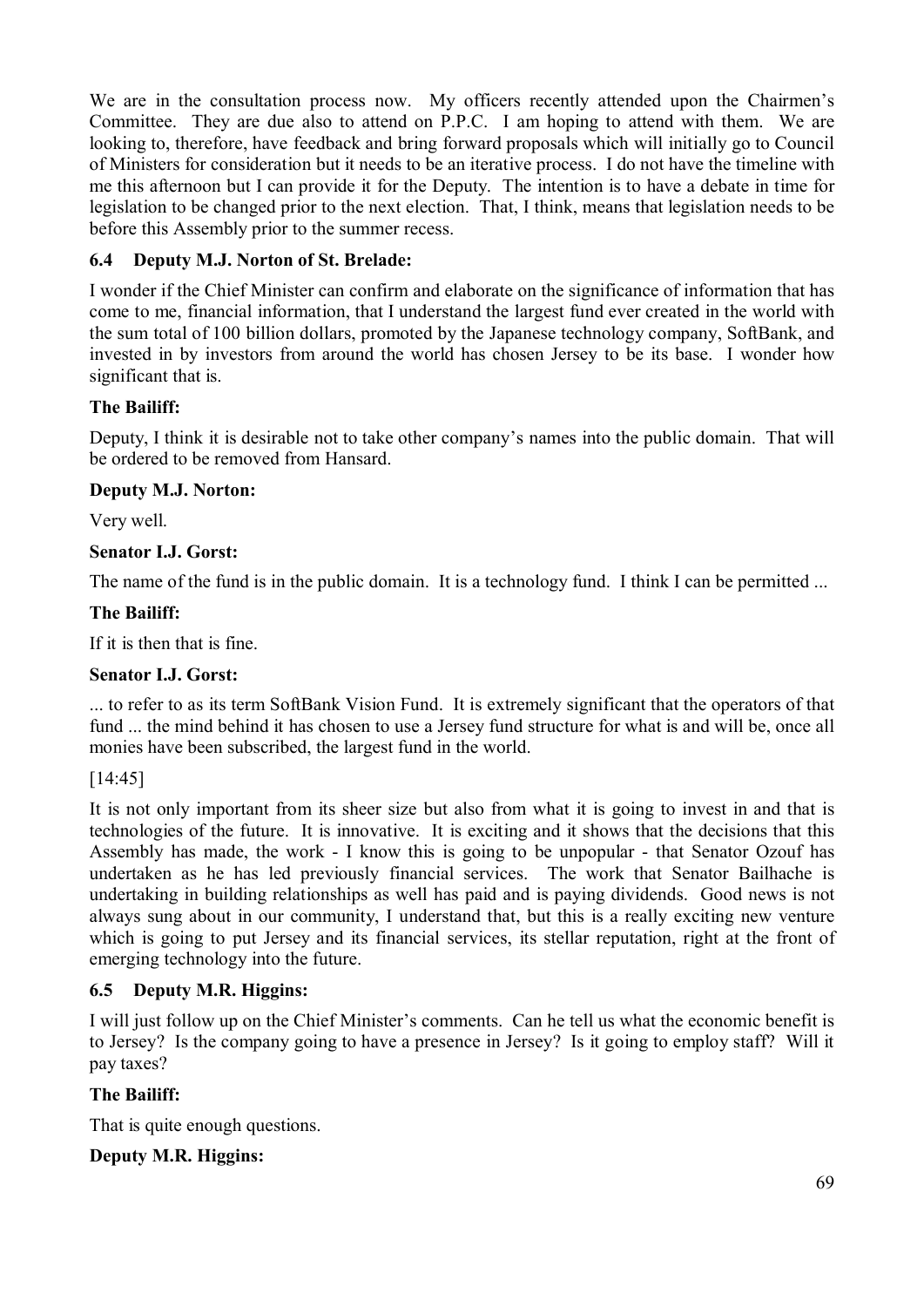Again it is the economic benefit.

# **The Bailiff:**

What is the economic benefit, Chief Minister? Will it pay taxes; will it employ staff?

## **Senator I.J. Gorst:**

I am surprised that the Deputy is asking a question about whether a fund pays tax or not, as he holds himself out to understand financial services products. What **[Interruption]** ... so he knows the answer to whether a fund pays tax in that regard. It is early stages. They are using a Jersey fund product. Conversations are ongoing about exactly what services may or may not be provided here to that fund but the fact remains, the creator of the largest fund in the world has chosen a Jersey structure. That is not by accident. That is as the result of difficult decisions, of hard work, not only of Ministers, but of officers in the financial services section, the J.F.S.C. (Jersey Financial Services Commission), Jersey Finance Limited and importantly 2(1)(e)s inward investors, working together, to put Jersey on the world map.

## **6.5.1 Deputy M.R. Higgins:**

Supplementary. Other than a fee for setting up the company, which is what we will be receiving, will the Chief Minister come back to the States at the next sitting and tell us exactly what the economic benefit is going to be of this fund?

### **Senator I.J. Gorst:**

There is already economic benefit when somebody sets up a fund using a Jersey structure. The Deputy knows these things. There might be lawyers. There might be fund managers. There might be fund administrators. He does not need me to come back and tell him the answer to his question. I also said that it is too early to say whether there is even greater benefit. Those conversations are being had but I expect there will be into the future as well.

### **6.6 Deputy J.A. Hilton of St. Helier:**

"Jersey should seize the opportunity of Brexit to consider greater independence from the U.K. and setting up the Channel Islands Confederacy with Guernsey." Not my words but the words of the Minister for External Relations given in an interview recently. Can the Chief Minister tell Members whether the idea has been discussed within the Council of Ministers and indeed whether he has discussed it with his counterparts in Guernsey?

### **Senator I.J. Gorst:**

The Deputy will know. She has just had her urgent oral question asked by somebody else and there is an urgent oral question to the Minister for External Relations in exactly those terms. But it is a very serious question. The Minister will very shortly tell the Assembly that they were not the words that he used. He did not use the word "independence". He did not use the word "sovereignty" and he will also talk about our relationship with Guernsey. It is absolutely clear to me that throughout the Brexit negotiations, and we now know that the British Parliament have given permission through the passing of legislation, to allow the Prime Minister to trigger Article 50. It is absolutely clear to me that if we are to successfully navigate these negotiations and I believe that we can and we will - we must strengthen our constitutional relationship with the United Kingdom. It is in good shape, as we stand here today, but we must strengthen it. We must build on it because our fundamentally important economic, cultural and customs linkage is with the United Kingdom. It has served us well for over 800 years and if we navigate positively building on that relationship I believe it can serve us well for another 800 years.

# **6.7 Deputy G.P. Southern:**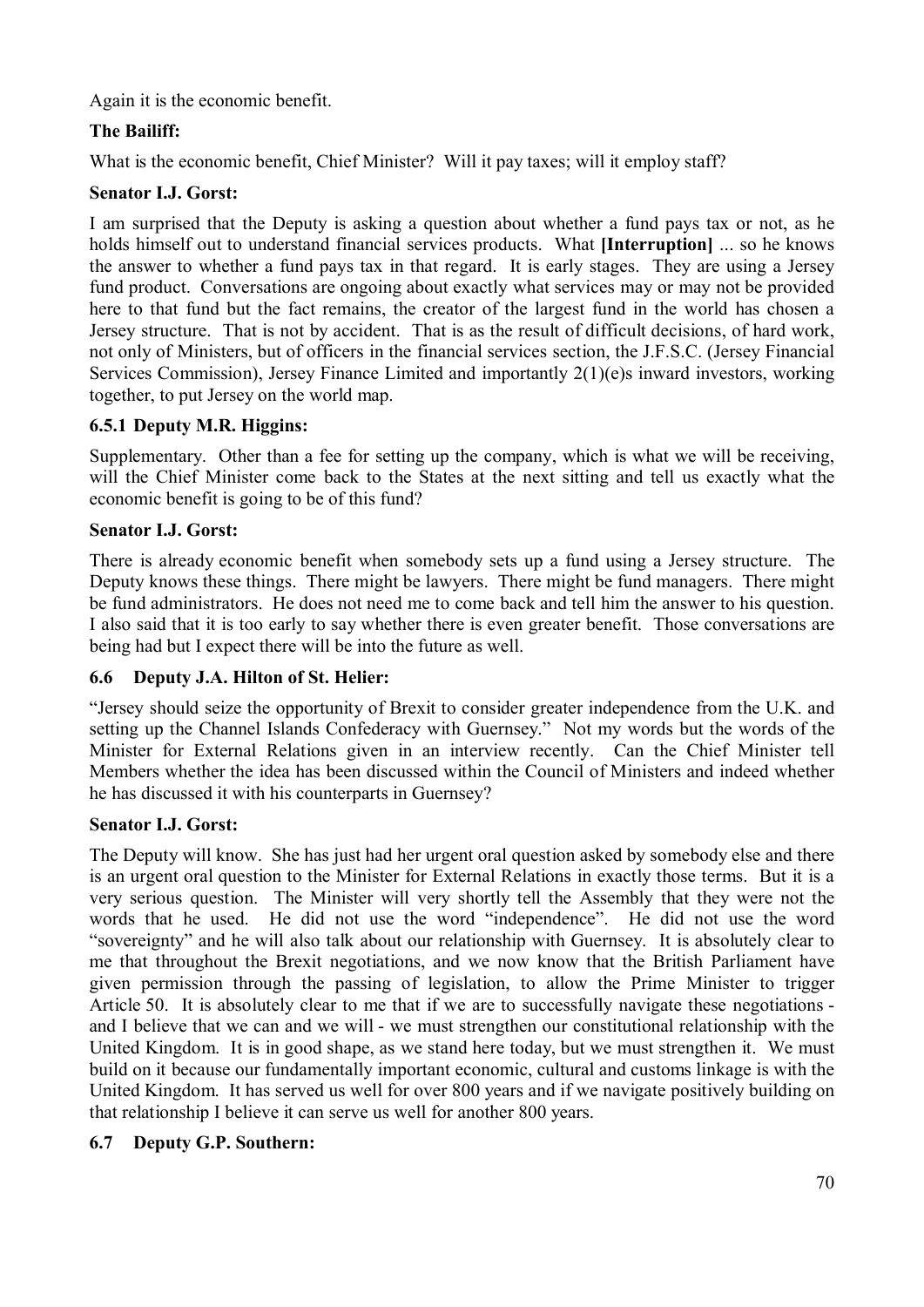Provided we have stability. Could the Chief Minister account for the figures revealed in the C.H.W. (Control of Housing and Work) licence process, which reveal that over the past 12 months 70 per cent of construction licences and registrations were accepted, 47 per cent in wholesale and retail, 65 per cent in hotels again positively granted licences or registrations but in the finance sector a whacking great 96 per cent were granted. It seems to me ... does he have an explanation for why it appears that when finance asks for extra positions it gets it and where other sectors ask they do not.

## **Senator I.J. Gorst:**

This Government's policy is to allow inward immigration where it can be shown that there is value being created by bringing that person to our community. That value can be economic. That value can be social. These are the difficult issues that H.A.W.A.G. (Housing and Work Advisory Group) deal with week-in, week-out about managing the licence application process, about understanding what businesses are doing in our community, what benefit they are bringing and managing that, not only from an economic point of view but from a social value point of view. Therefore, it does not surprise me that the percentages are, as the questioner is saying they are, but what the questioner does is take simply percentages. There may have been a lower overall number of licences requested but the percentage of those requested licences approved could be higher than those in lower value sectors. So simply quoting percentages does not give the full picture but be in no doubt Ministers are saying no to businesses, week-in, week-out, if they do not meet the hurdle of bringing value either economic or social to our community and I think that is what Members of this Assembly want them to be doing. I think that is the criteria that Members of this Assembly want Ministers to be using when they are discussing with businesses when they are deciding on licence applications.

### **6.8 Senator S.C. Ferguson:**

The Chief Minister talks of licences and how government can assess the value of licences to the various industries in the Island. Does he really think that civil servants and politicians can assess the value of licences and the profitability of various businesses in the Island? Does he not understand that government should not be making decisions about which industry to support?

### **The Bailiff:**

Ten seconds, Chief Minister.

#### **Senator I.J. Gorst:**

I say it is a very good question. The truth is if we want to control migration, if we want to manage migration, we have independent assessments of those particular sectors of our economy provided by the Statistics Unit. If we want to do that we have to make these difficult decisions.

### **The Bailiff:**

Thanks very much.

### **Senator I.J. Gorst:**

But we think these difficult decision are to the benefit of our community and our future.

#### **The Bailiff:**

Thank you, Chief Minister. We now come to the urgent oral questions. The first of which Deputy Hilton will ask of the Chief Minister.

### **7. Urgent Oral Questions**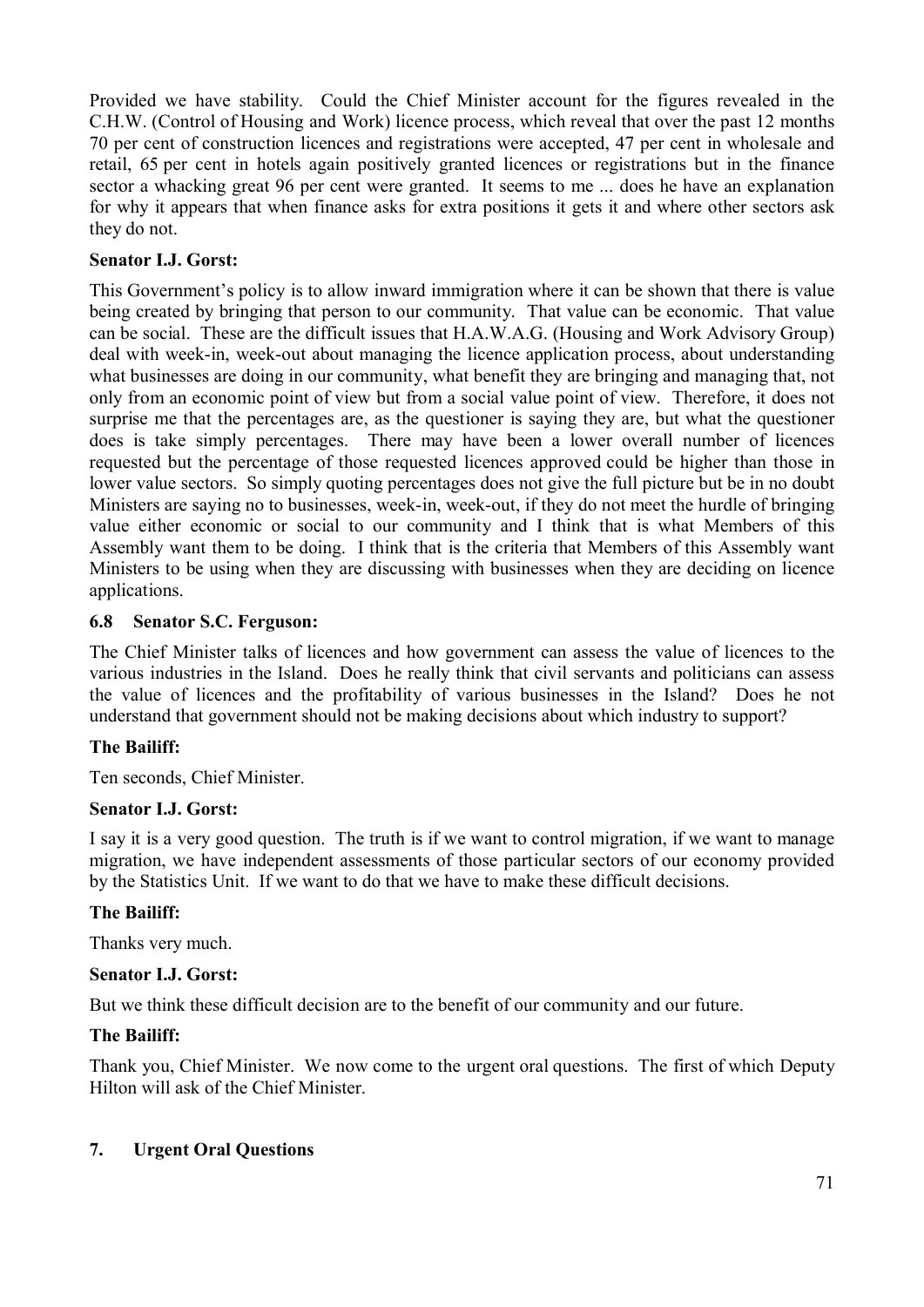### **7.1 Deputy J.A. Hilton of the Chief Minister regarding delay in the publication of the report of the Independent Jersey Care Inquiry:**

Given the Independent Jersey Care Inquiry has announced there will be another delay in the publication of its report will the Chief Minister inform Members what information he has about the delay and when he is expecting the report to be published and will he confirm whether the Chief Minister's Department has been in dialogue with the Committee of Inquiry?

### **Senator I.J. Gorst (The Chief Minister):**

As I said in answer to Deputy Lewis, the Independent Care Inquiry has announced its reasons for delaying the publication of its report and it is for the panel to comment on those reasons. Officers were informed on Thursday, 9th March, that there would be a short delay in the publication of the report.

## **7.1.1 Deputy J.A. Hilton:**

Supplementary. I understand from the press release that new information had been received by the Committee of Inquiry. In Frances Oldham's closing speech, chair of the inquiry, she said that there would be no more communications with the panel and interested parties. Can the Chief Minister confirm that the States of Jersey or the Law Officers' Department has not been in contact with the Committee of Inquiry and the reason I ask that is she made it quite clear in her closing statement that there would be no communication with the panel and interested parties, and I would like to know if that has happened where does that leave the survivors and campaigners of the Care Inquiry. Where does that leave them because they would have adhered to what she said but it seems that information has been accepted even though I believe that that particular part of the inquiry closed in December 2015?

### **Senator I.J. Gorst:**

As I understand it, the Committee of Inquiry and the panel are finalising their report to present to this Assembly. In my experience it would not be unusual for such a panel, when finalising what they would write in such a report, that they might not contact anyone who was connected or who had given evidence for further clarification of matters during that report writing stage. If they were to do so I would also expect such a panel, when publishing, to make that available to the public so there was clarity about any such further information or clarifications that they might have requested.

### **7.1.2 Deputy J.A. Hilton:**

Supplementary. Is the Chief Minister confirming that there has been no further contact between the States of Jersey and the Law Officers' Department and the Care Inquiry?

### **Senator I.J. Gorst:**

No. I am saying that, as I understand it, the panel have requested clarification of certain matters and again, as I understand it, that information is being provided. As I said, I would expect the panel, when finally publishing their report to this Assembly, that they would make it clear what it was that might have been requested with regard to clarification, be that from a States department or from anyone who may have given evidence to the inquiry.

### **7.1.3 Deputy J.A. Hilton:**

Is the Chief Minister able to tell Members whether that information that has been submitted to the inquiry has been put on the website, the Care Inquiry website, because all the other submissions have been uploaded to the website? So I am interested to know, has that information been uploaded and if not has the Chief Minister any idea why not?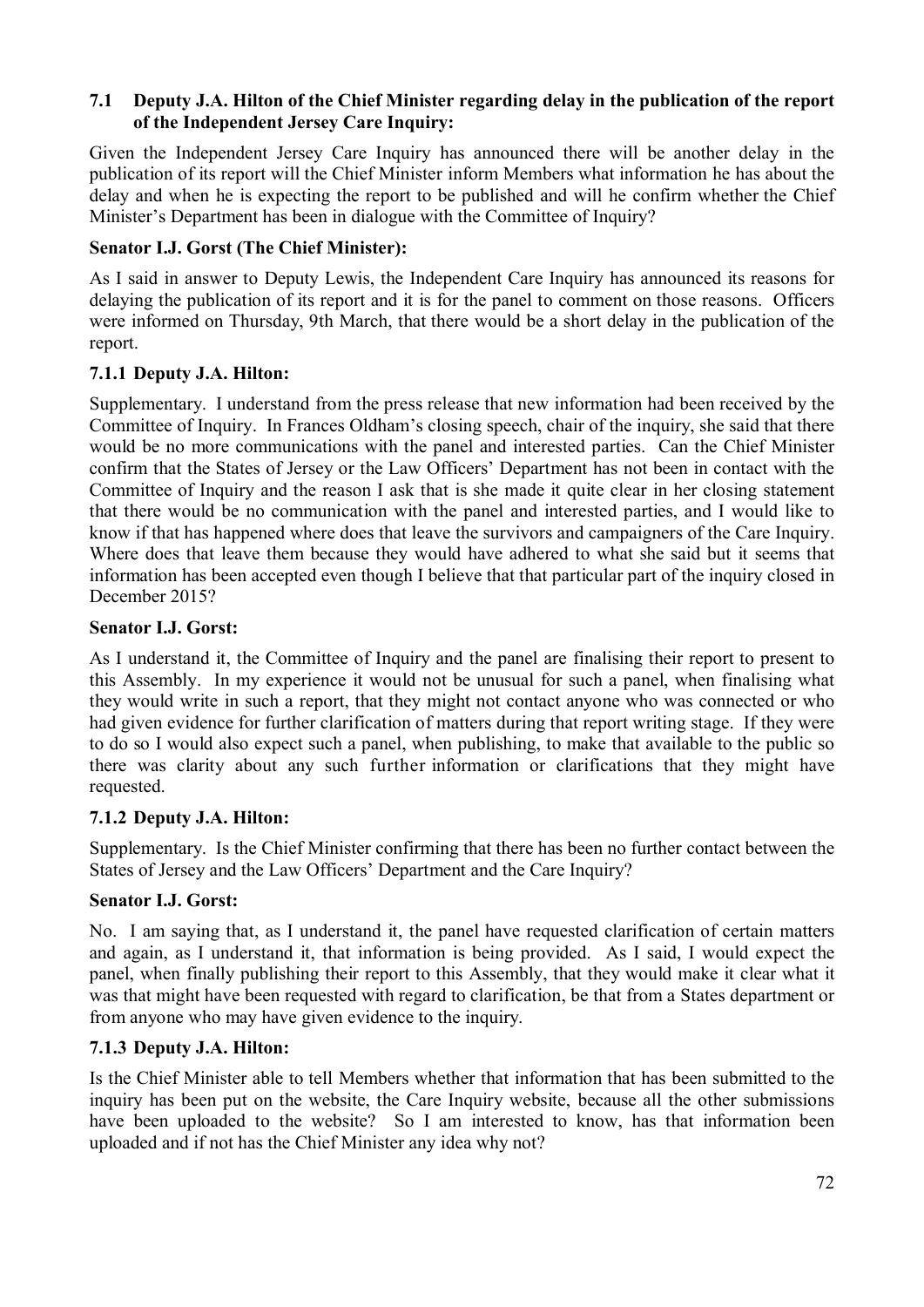### **Senator I.J. Gorst:**

As far as I am aware, it is not that any further submissions have been made. As far as I am aware, it is that the panel have asked for clarification in the report writing stage. I would expect that any information in that regard would be dealt with in exactly the same way as information was dealt with during the course of the evidence gathering period.

### **7.1.4 Deputy M.R. Higgins:**

Can the Chief Minister confirm whether or not it related to the new Care Commission, the details of which have been put out? Has the Care Inquiry asked for details of that Care Commission as opposed to evidence of new ... in other words, Jersey is proposing a new Care Commission which has various implications; may have been part of the recommendations. Can the Minister confirm whether it is that or not?

### **Senator I.J. Gorst:**

I do not involve myself in the operational matters of the Inquiry; that would be wholly inappropriate. As far as I am aware, it is not connected in the regard that the Deputy suggests. Do not forget the Care Commission has been a long time in the creation.

#### [15:00]

This Assembly passed legislation to create the Care Commission many months ago and it is a process which needs to be followed so that is not new information. It is information that has been in the public domain for a long period of time.

#### **7.1.5 Deputy J.A. Hilton:**

In the statement released on Thursday the Care Inquiry stated that the delay should not result ... it should not result in extensive delay. Has the Chief Minister any idea at all when the report will be published?

#### **Senator I.J. Gorst:**

Again, as I said, the officers were informed on Thursday, 9th March. That was the same day that the information was put into the public domain. I do not expect the delay to be very substantial at all. Previously the panel had suggested that the report would be published in the first quarter. I personally was of the view that if the report had not been published by either the end of February or the beginning of March it would collide with Easter and therefore realistically would not be published until after Easter. It would seem that my personal analysis of the timing may now collide with the reality of what the panel do.

#### **The Bailiff:**

We now come to the second urgent oral question which Deputy Labey will ask of the Minister for External Relations.

### **7.2. Deputy R. Labey of the Minister for External Relations regarding discussions with Her Majesty's Government about greater independence for the Island:**

Thank you for allowing it. Given that External Relations common policy states that it is not government policy to seek independence from the U.K. and if the Minister for External Relations was accurately quoted in the *Jersey Evening Post* on Saturday, what discussions have taken place both within the Council of Ministers and with the U.K. Government to use the Brexit negotiations as an opportunity to pursue a policy of greater independence?

### **Senator P.M. Bailhache (The Minister for External Relations):**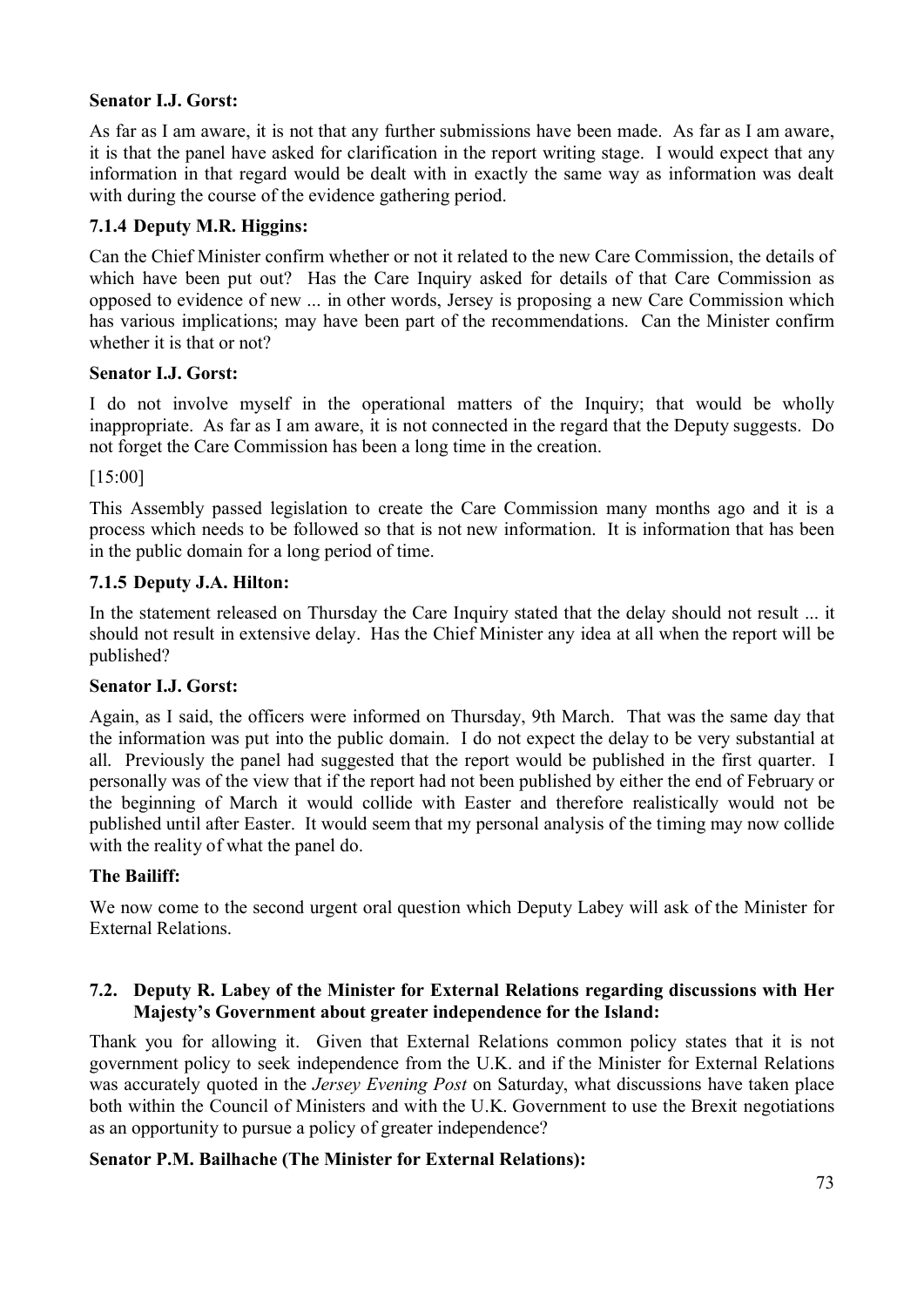The Minister for External Relations was not accurately quoted in Saturday's *Jersey Evening Post*. I have spoken to the editor and he has confirmed that the article reflected a misunderstanding by the journalist of my comments. I did not use the word "independence" at any point during my interview and it follows that I did not assert: "That Jersey should seize the opportunity of Brexit to consider greater independence from the U.K." That was a very unfortunate and a significant misrepresentation of my position. My other comments regarding the development of Jersey's international identity have also been taken out of context. For the avoidance of any doubt, the Government of Jersey is not seeking any change to our constitutional relationship with the United Kingdom or to establish Jersey as an independent state. The matter of independence has naturally not been raised either at the Council of Ministers or with Her Majesty's Government.

## **7.2.1 Deputy R. Labey:**

I thank the Minister for his reply and I must say I do have some sympathy with him not only because the Chief Minister rather stole his thunder with that bombshell but also because I, after having the question approved, did contact the *J.E.P.* myself and asked the very same question, did Senator Bailhache use the word "independence" in the whole of his interview and he never did one single time. So there you go. I mean no disrespect to the *J.E.P.* It was skilfully inflated, that story, to make the front page. I have been there myself. **[Laughter]**

### **The Bailiff:**

Your question is?

### **Deputy R. Labey:**

My question is: does the Minister think that being Minister for External Relations is appropriate and a good idea for the champion of independence for Jersey or a really bad ... the best ... the worst ... is it the worst position to be in as a champion for independence or the best position to be in?

#### **Senator P.M. Bailhache:**

I do not know how many times I have to say this publicly or in this Assembly but I am not a champion for independence.

### **7.2.2 Deputy M.R. Higgins:**

As we are getting all sorts of clarifications and denials, could I ask the Minister for External Relations whether he believes in a greater confederation between Guernsey and Jersey even to the extent of some constitutional arrangement?

#### **Senator P.M. Bailhache:**

One of the accurate parts of the journalist's article was in relation to the importance which we attach to good relations with Guernsey and I did certainly have a discussion with the journalist about the possibility of resurrecting an idea about confederation, which had been floated some years ago and was indeed the subject of a conference in Guernsey. But that is really a matter for further discussion with our friends and colleagues in Guernsey and indeed with Ministers in Jersey. It is an idea but it is no more than that.

### **7.2.3 Deputy J.A. Martin:**

I do sympathise with the Minister when you are misquoted. Would the Minister not agree though only, I think, 4 to 6 weeks ago this department had a communications officer dedicated to it and maybe it is better that the Minister has a script and then obviously he is entitled to have interviews but the script is important? Does the Minister agree that it is such an important message that we are not looking to use Brexit as independence, that the script should be maintained at all cost and then we would have something to defend against if the media, say, go rogue? Does he not agree?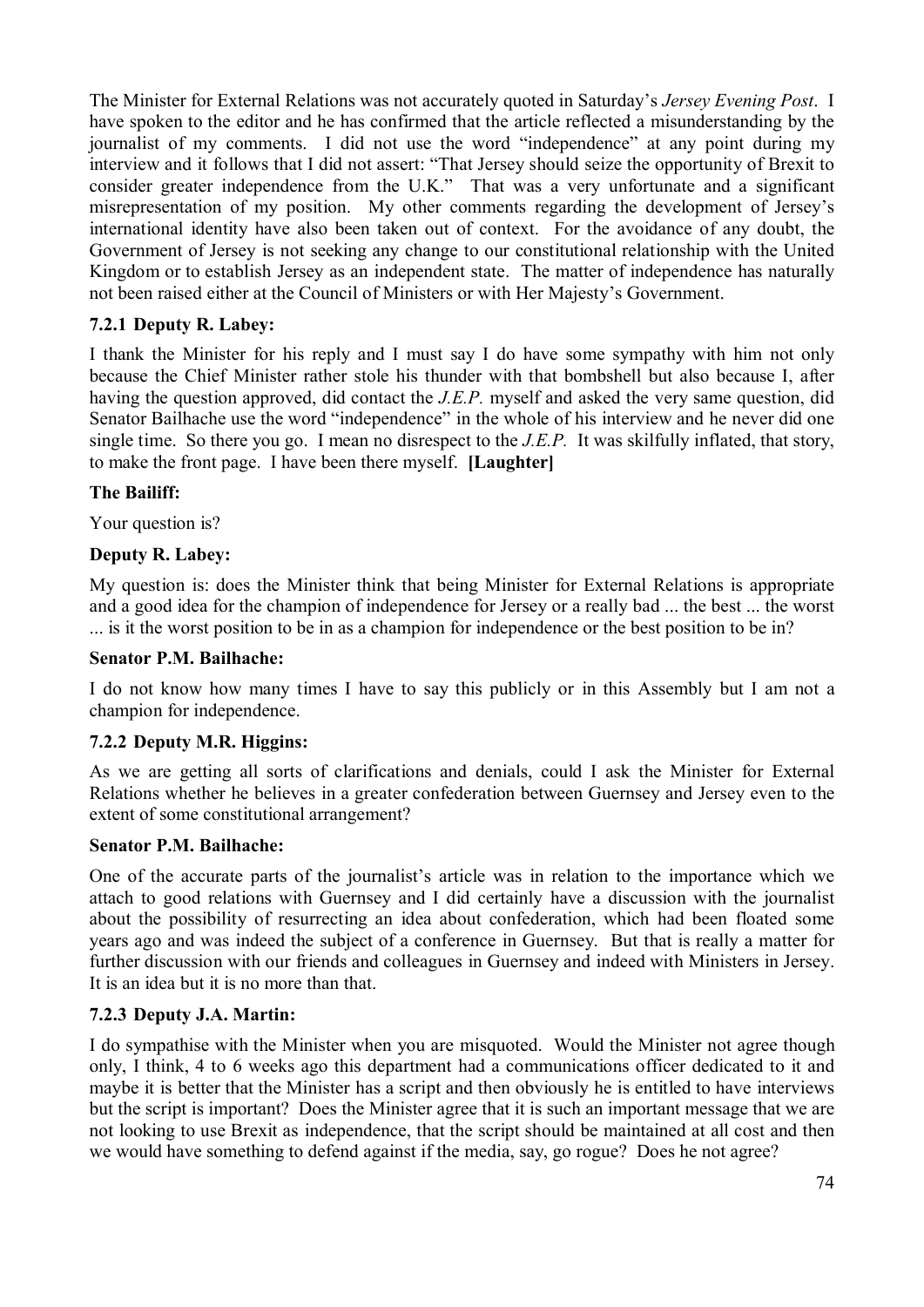### **Senator P.M. Bailhache:**

I am not quite sure what I am being asked to agree. I do not think Ministers are puppets to be speaking to a script at all times when they communicate with journalists. Journalists ask sensible questions and Ministers have to give sensible answers on the basis of the questions that are put but I do agree that so far as the question of independence is concerned it is important that the position of Jersey's Government is very clearly understood. It has been articulated so many times that I find it difficult to see why there should be any confusion about it but it does still seem to exist.

### **7.2.4 Deputy A.D. Lewis:**

The Minister will be familiar with various confederations that exist across the Caribbean, often they are quite loose and I am not suggesting that they would necessarily work here, but has he looked at those types of confederations to see what advantage there might be to the Channel Islands and has he had those sort of discussions with Guernsey and the other islands in the Bailiwick? We could fully benefit from some kind of confederated opportunity which may not necessarily be true confederation but using some of the ideas that have occurred in other parts of the world, particularly with small islands?

### **Senator P.M. Bailhache:**

As Members will know, we have a joint Competition Authority with Guernsey. We have a joint Civil Aviation Authority and we co-operate in other respects as well. The question of whether those elements of co-operation should be taken further constitutionally is, for me, a very interesting question. Perhaps not quite so interesting for many others who are not constitutional lawyers but I agree that there are a great many models from around the world at which one could look. But at the end of the day it really depends whether both parties wish to join together in this kind of way and, as I say, I think we are a long way from that at the present time.

#### **7.2.5 Deputy M. Tadier:**

In the event of a wider confederation of the Channel Islands would the Minister be able to reassure parishioners of St. Ouen whether they would be likely to vote in St. Brelade or in St. Peter for it?

### **The Bailiff:**

I do not think that falls within this Minister's remit.

### **7.2.6 Deputy J.A. Hilton:**

Does the Minister believe a change in his title and office to that of Minister for Foreign Affairs would be beneficial in his dealings with the U.K. and European Union and have there been any discussions on the Council of Ministers in this regard?

#### **Senator P.M. Bailhache:**

My own view is that the term "Ministry of Foreign Affairs" reflects rather more accurately what the ministry does than Ministry of External Relations and externally the term "Ministry of Foreign Affairs" is more widely understood than the current title of the ministry. It is a matter which is under consideration. It has been discussed by the Council of Ministers and I can only say that no decision has yet been made but it is under consideration.

#### **The Bailiff:**

I do not think that really arose from the question either.

### **7.2.7 The Deputy of St. Ouen:**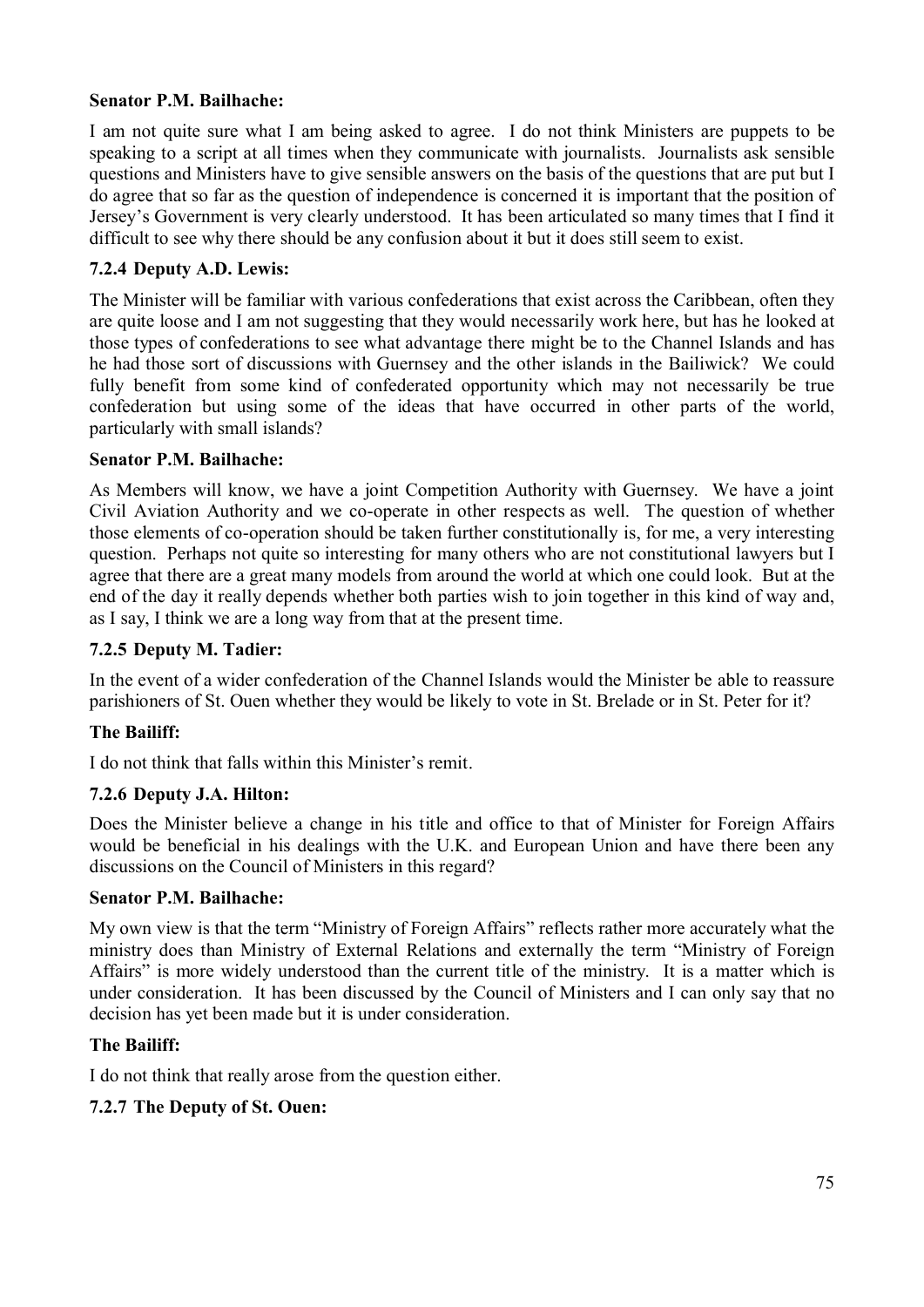Can I ask the Minister for External Relations what contact he has had with the U.K. Justice Department to explain what has happened over the weekend? What did the Minister say and what has been the response?

#### **Senator P.M. Bailhache:**

I am sorry, is the Deputy referring to the *Jersey Evening Post* article?

#### **The Deputy of St. Ouen:**

I am.

#### **Senator P.M. Bailhache:**

I have not been in contact with the Ministry of Justice at all. I have no doubt that officials and Ministers in the Ministry of Justice will be well aware, as we are in this Assembly, of the creative impulses of journalists around the world.

#### **7.2.8 The Deputy of St. Ouen:**

Supplementary. Would the Minister not consider it advisable to contact the department and make the clarification which he has made to this Assembly today.

#### **Senator P.M. Bailhache:**

I have written a letter to the editor of the *Jersey Evening Post* and that will be published in the newspaper, I hope, in due course, and that will naturally be read by those in Whitehall who concern themselves with the affairs of Jersey. As Members will know, one of the officials from the Ministry of Justice is in the Island at the moment and I should be very surprised if a discussion has not taken place between officials in my department and that official on this subject.

### **7.2.9 Connétable D.W. Mezbourian of St. Lawrence:**

That response from the Minister almost pre-empted the question which I was going to ask, so I have had to quickly formulate another one. The Minister told us that he had spoken to the editor of the *J.E.P.* and I would like to know whether the editor, when acknowledging that the words had not been used by the Minister during the interview, offered to retract or withdraw, or at least put an apology into the paper to make it clear. It seems to me it is inappropriate that the Minister has to write formally to the letters page of the *J.E.P.* to have the acknowledgement made for the public.

#### **Senator P.M. Bailhache:**

I think that the way in which the editor responds to this matter is a matter for the editor. I have certainly drawn to his attention the inaccuracies in the article and the editor has been good enough to acknowledge that those inaccuracies did exist. I should be surprised if there were not, in due course, a retraction published in the newspaper, but that must be a matter for the editor of the *Jersey Evening Post*.

### **7.2.10 Senator P.F.C. Ozouf:**

We appear to be living also in a Jersey of fake news, and while you said it was not linked, the question by Deputy Hilton about the renaming of "External Relations" to being potentially "Foreign Affairs", is linked to this issue about this independence subject. Would the Minister not confirm, or would he not observe, that there would be a worry, as I have picked up, that indeed calling External Relations "foreign" would mean that would give an indication that we are a sovereign state and therefore responsible for all our international affairs, seeking more independence, and does he not think that great care needs to be taken, that there are better priorities than simply changing a name? He can call himself "Foreign Affairs" if he wants, but "Foreign Affairs" gives the indication of the U.K. being a foreign country, and that would be a very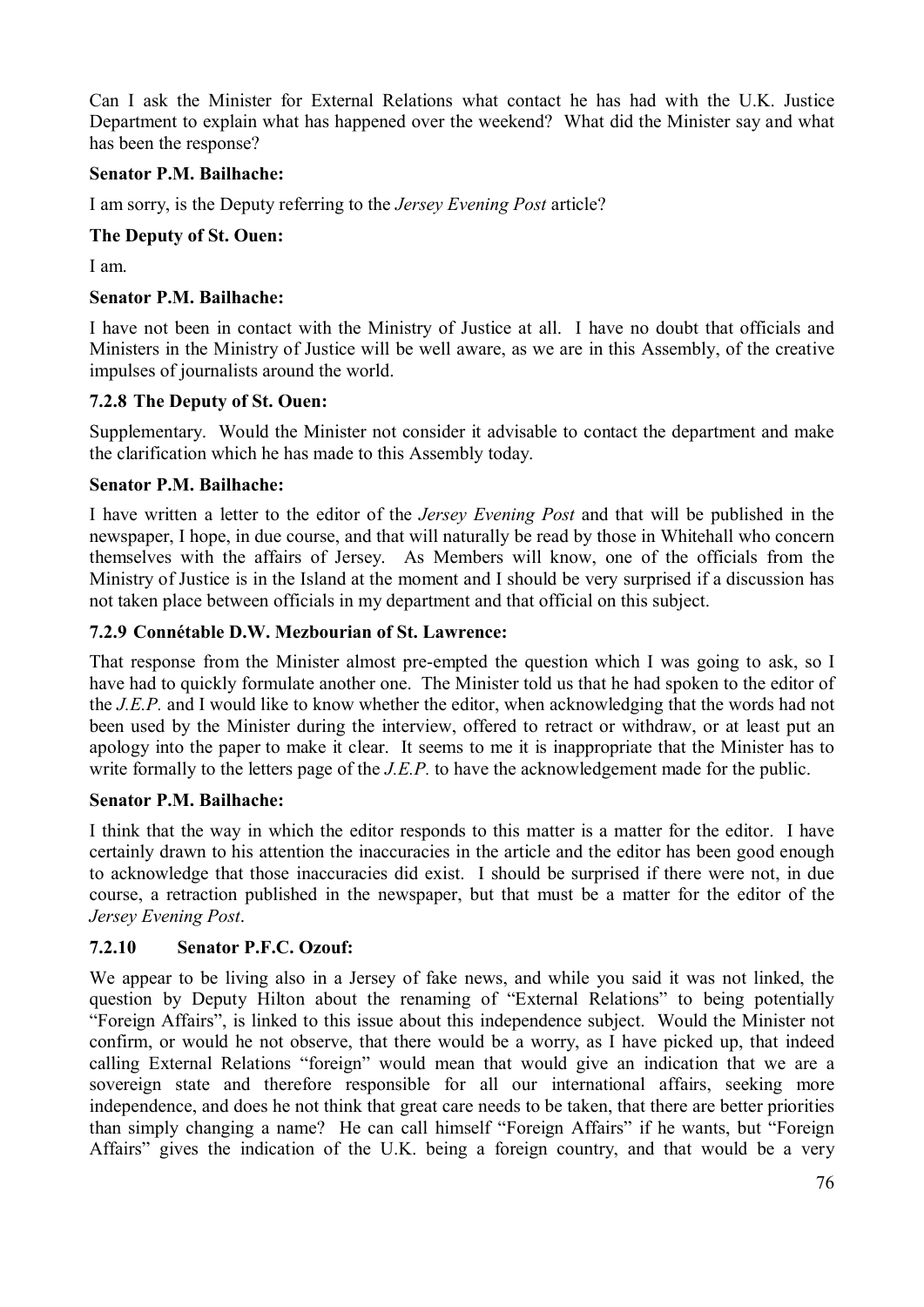damaging thing to be sending out. It is the Foreign and Commonwealth Office in the U.K.; they do not even regard the Commonwealth as foreign. We should not regard the U.K. as foreign.

## **Senator P.M. Bailhache:**

The Senator is perfectly entitled to his view but it is not a view that I share and nor, I must say, was it the view of the relevant Minister responsible for relations with Jersey when I discussed the matter with him some months ago. It may be interesting to recall that for many years we had a Defence Committee in Jersey.

[15:15]

That subsequently became named the Home Affairs Committee, but I do not think there was any question in the minds of officials in Whitehall or Ministers in the United Kingdom Government that Jersey was, as a result, responsible for its own defence. I think people take common sense approaches to these issues and the common sense approach is that, of course, the United Kingdom is not a foreign country in relation to Jersey, but what the Ministry for External Relations does, principally, is to conduct foreign affairs.

### **The Bailiff:**

Final supplementary? That brings question time to an end. I have heard on 3 occasions since lunchtime, dings coming from the left-hand side of the Chamber. 2 of them have come from the Senatorial benches, one of them I thought came from the Connétables' benches. I just invite anyone who thinks they might be responsible, he or she, for a ding, to get in touch with the Greffier for the usual financial penalty.

### **Senator P.F. Routier:**

I am not owning up to that, Sir.

### **The Bailiff:**

Does that mean you are guilty then, Senator?

### **Senator P.F. Routier:**

No, Sir. Just before we start Public Business, a number of Members have suggested to me that they might wish to perhaps adjourn a little bit earlier this evening because there is a function to go to. I was just indicating that I will probably call for the adjournment at 5.00 p.m., if people could keep that in mind.

### **PUBLIC BUSINESS**

### **The Bailiff:**

Very well. There is nothing under J. or K. and we come to L. - Public Business. Deputy Tadier, P.117, do I understand that you wish to say something about that?

### **Deputy M. Tadier:**

Yes, Sir. I have just been in conversation with the Chief Minister and the Assistant Minister and it would be helpful to have further information about the exact agreement between Government and the BBC in writing, but also I have asked the Assistant Minister whether he might consider putting on a briefing for Members to give the exact detail, obviously from the perspective of Ministers. I would look to go ahead with that at the next sitting.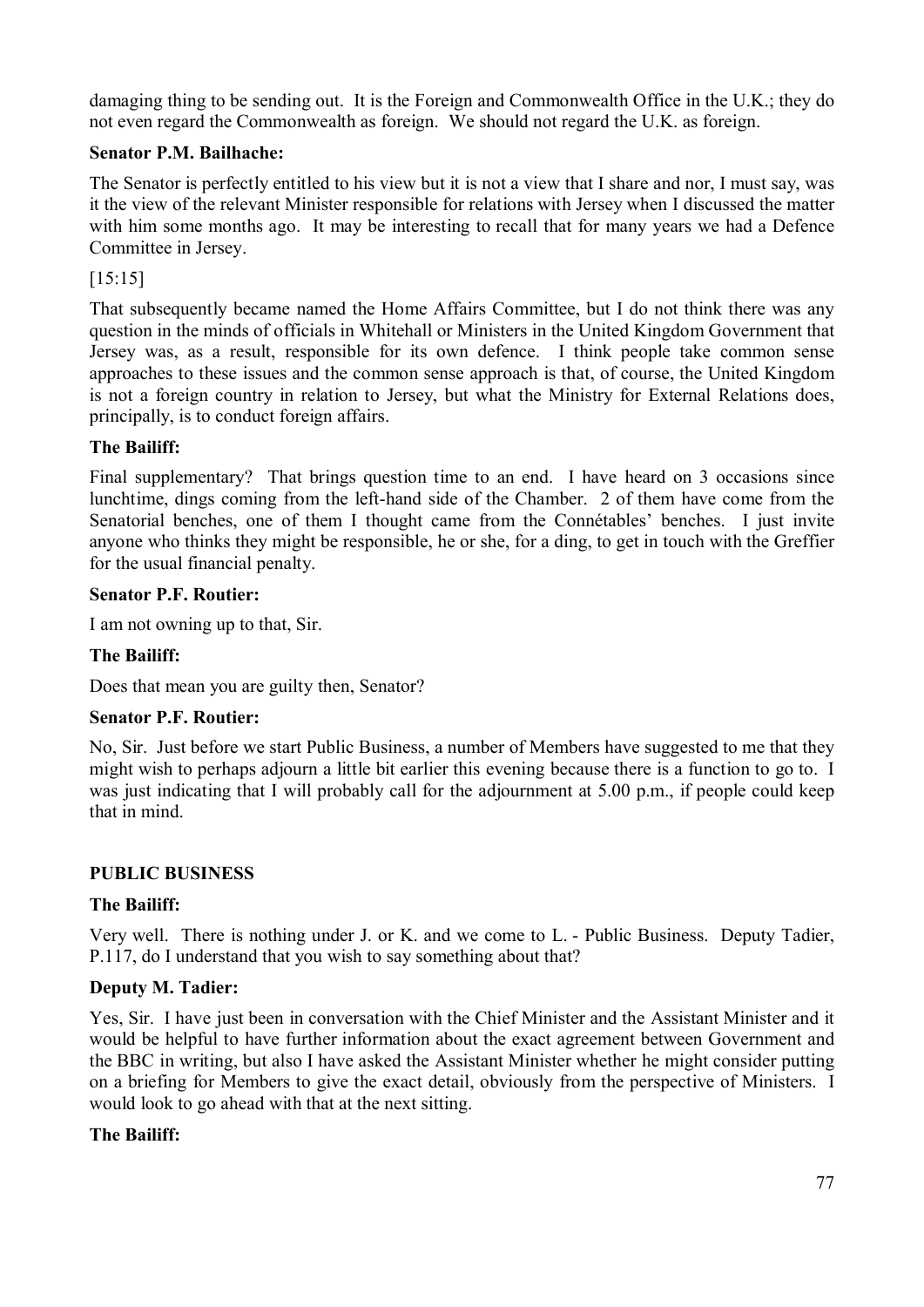So you are withdrawing it today?

### **Deputy M. Tadier:**

Just to defer it until the next sitting, thank you.

### **The Bailiff:**

Deferring it. Thank you.

### **8. Funding for Family Nursing and Home Care services – petition (P.122/2016)**

### **The Bailiff:**

Then we come to P.122, Funding for Family Nursing and Home Care services petition, lodged by Deputy Southern. I ask the Greffier to read the proposition.

### **The Deputy Greffier of the States:**

The States are asked to decide whether they are of opinion to note that 2,026 petitioners have signed a petition for which the Jersey Branch of Unite the Union is responsible and to request the Minister for Health and Social Services to maintain the present funding for Family Nursing and Home Care services until a funding-stream through the Long-Term Care (L.T.C.) Fund and Income Support Personal Care level 4 component is approved by the Assembly and put in place to cater for potential demand.

### **8.1 Deputy G.P. Southern:**

It is an absolute delight that I have had this petition accepted by the Minister for Health and Social Services and I thank him for doing that. However, he does say that he supports the proposition on the basis that he has already set in train the actions suggested. While that is the case, things are in train, things are not completed yet and I just wish to make a few remarks about what is yet to be done this morning and to warn him that I will be keeping a sharp eye out to make sure they are done in a timely fashion so that we do get to the end of 2017 with a smooth transition. However, there are a number of issues that need to be done. We heard this morning from the Minister that the contract had finally been signed by both sides. I just noticed the Minister's light; I thought he was trying to interrupt, but never mind, no. The first thing to say is the Minister this morning said the new contract between Family Nursing and the department had been signed, however I have yet to see it this morning. I just remind people of how that contract came about. In my report to this petition it says: "In the contract meeting of 29th July 2016 it was agreed that the 2017 service specifications would be finalised by 31st October 2016 with the funding to be agreed no later than 30th November 2016." Members will notice that this requires some rapid decision-making, some rapid decisions, and agreements need to made in order to secure funding for 2017. The funding has been maintained, that part is fine, however, this particular bit of my report goes on to say: "Full funding of district nursing services: formula to be agreed." Not agreed yet: "Full funding of Children's Services: formula to be agreed. No further funding for Home Care services, no continuation of the current subsidy." Now, obviously, at only a matter of months' notice, that is impossible, almost, to predict what you can do and cannot do with your funding pulled, not quite at the last minute, but certainly quite a short distance from 2011. So at the moment, until we see the contract as it occurs, we are left with a budget that says £6 million, or thereabouts, for district nursing, home care, Children's Services, health visiting, school nurses, community paediatrics. It is a lump sum; not broken down, no service level agreements yet to be seen. Plus around £1 million Rapid Response and Reablement, which was a recent move that has been negotiated, service level agreement is in place. Sustained home visiting; again service level agreement on those 2 newish elements which we are sifting our way through. Total funding, £7 million, of which £6 million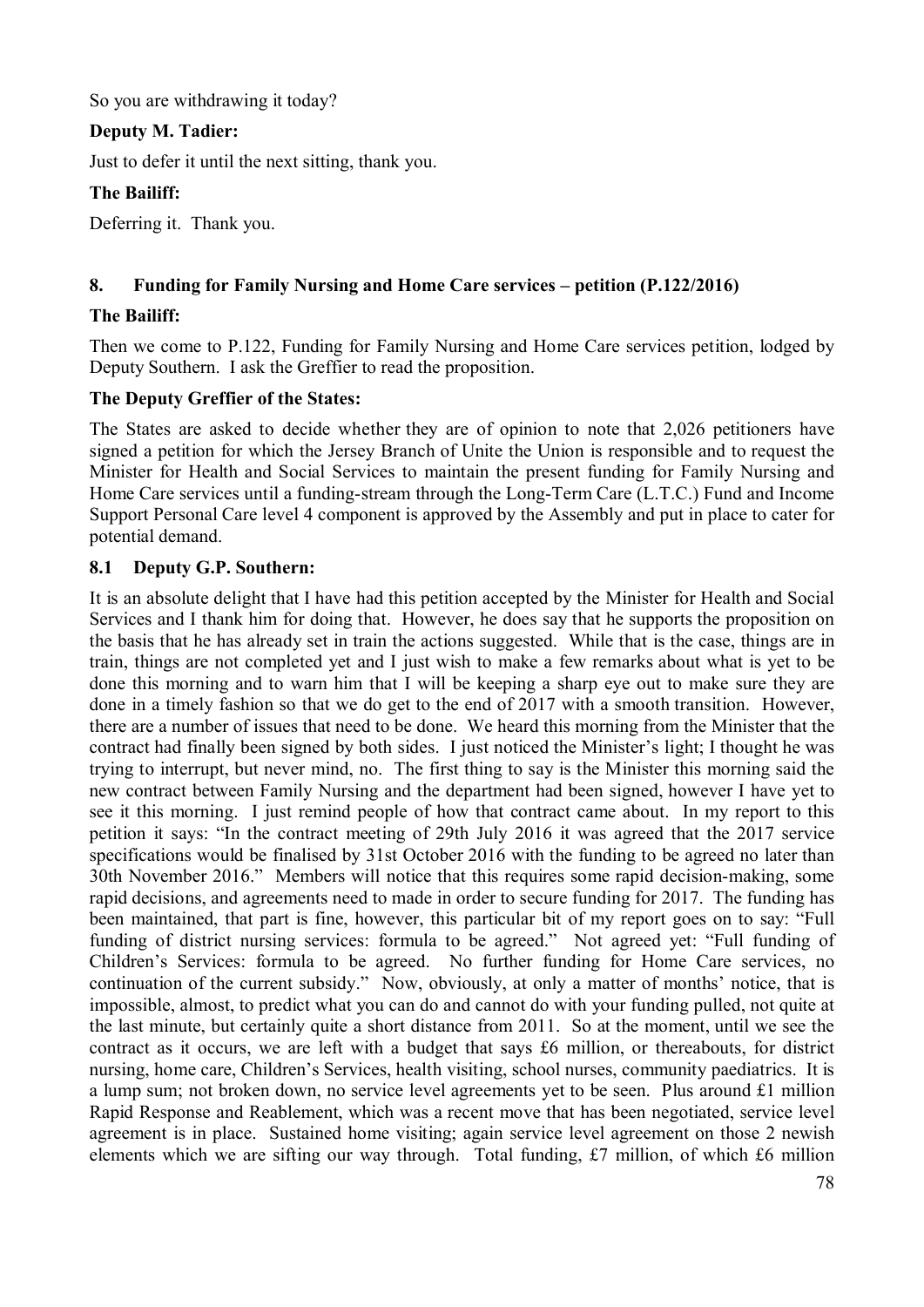arrives as a lump sum. We are told that has been agreed and partitioned and the formula has been agreed. Well, we hope so, and we look forward to seeing it. That is one thing out of the way, so a proper service level agreement could be in place. Secondly, the other issue I think that needs mentioning is that what we have got is almost a 2-tier system for the provision of home care, and support people in home care. We have got the old-fashioned income support scheme which says if you need personal care you can apply for personal care on a sliding scale, Scales 1 to 3. Personal care 1 gets you £20 worth of additional funding, level 2 gets you £100 worth and level 3 gets you £150 worth of funding to cater for a personal care need. It is noteworthy that this is assessed, as a result of a 26-page assessment form, by members of the Social Security Department, effectively, and the funding comes from tax-payers funding; it is part of income support. The benefit that derives, the personal care benefit, does not have to be spent on a particular care service. You can use it as you wish; it is your money. On another level, as the need increases beyond the £150, in the next gap, £150 to £350, then that particular element is assessed by Social Services staff using a different assessment mechanism, and is funded from the long-term care fund and can only be used to provide services to a recognised provider of care. So 2 very different methods of assessing low level and higher levels of need and funding to meet that need. Different staff, different funding mechanism, different assessment. There has been no check made yet whether, in fact, there is a smooth transition between level 3 of one system and what I am calling level 4, the flexible care, slightly above that. Is that a wide gap or does it even overlap? Does one assessment of 3, as you need, match another assessment, a completely different assessment by different people, of 4? It needs checking to see whether everyone is still covered and no one is doubled. That has not happened yet. Nobody has taken a sample of potential cases and said: "Yes, using level 3 they arrive there. These people with more demand, more need, are level 4 and are assessed there." That is something that needs assessing before the end of the year to make sure that we have met the need, and smoothly, so that there is not an overlap or there is not a wide difference between levels 3 and 4. Finally, as I said in my report at the time, we need a resolution on staffing issues, including potential redundancies and changes to terms and conditions which require negotiation and agreement between Family Nurses' management and Unite the Union. Here, we have a serious problem because we are talking about some 60 home healthcare assistants and some 160 healthcare clients who are currently having their healthcare through district nurses. At the time, back in November, the Family Nurses management were warning that this would entail major reductions in the terms and conditions of its workforce. The contracts that have been offered, to be agreed in the next fortnight, so fairly short notice here… if you do not sign up to the new contract then you are expected to work 3 months training up what is likely to be your replacement. It seems to me that mechanism is open to challenge, and certainly the union will be challenging that is not a redundancy because the service will continue and the need for staffing of that service will continue. The question is: is that some form of continuation of contract that should not be marked by redundancy? When you start to look at these contracts you will see that the whole approach of Family Nurses has been torn apart. For those fully-qualified nurses and other healthcare assistants elsewhere in the system, like the Rapid Reablement service doing very similar work, the old terms and conditions are maintained but, for these 60 workers, their terms and conditions are going to be vastly reduced. As I keep saying, although the Minister says it has got nothing to do with him, the net effect, I think you will agree, is that what we are doing is a race to the bottom. We introduced competition and what we have got are conditions which will be severely worsened for those workers. These are highly-skilled, highly-dedicated workers providing an essential service, and yet we are going to reduce their terms and conditions markedly. For example, in this draft contract it says here: "Your contractual hours are X per week, averaged over a 4-week period, and these hours will be worked between 0700 and 2300 Monday to Sunday. Hours will only be paid for the time care is actually delivered" so face-to-face: "Travel between appointments, or any other activity, will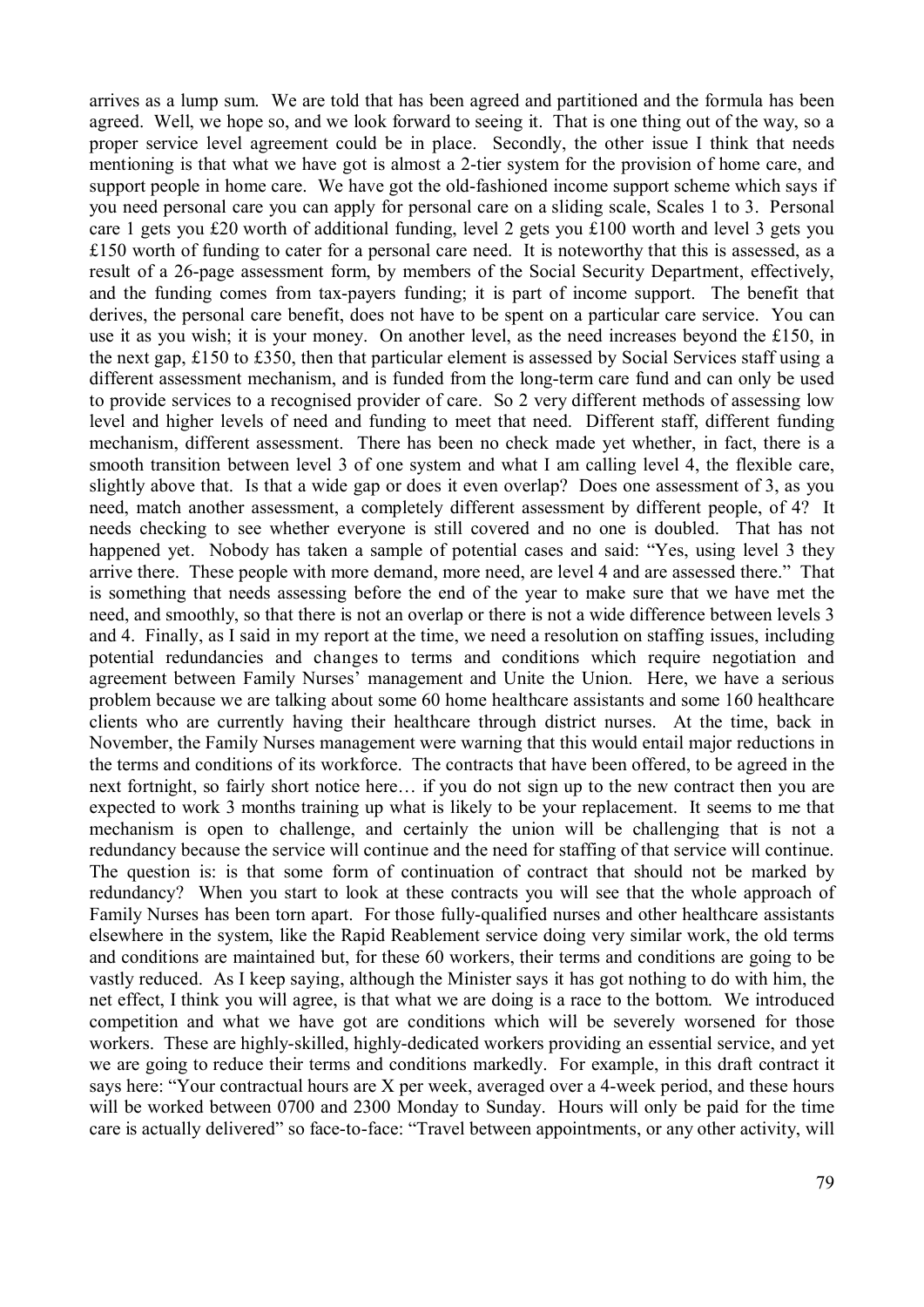not count towards your contracted hours." So you could be working, let us say, a 5-hour shift in a day for which you are away from your home for 5 hours, 3 hours of which are contact hours.

[15:30]

It cannot be guaranteed where those 3 hours occur: it may be a morning shift, getting somebody up, it may be an evening shift, putting somebody to bed, and one in the middle where you are delivering medicines or bandaging; spread throughout the day. That is the sort of flexibility they are looking for now whereas it used to be you had your set hours, you knew where you were, you worked those hours. Occasionally there might be additional hours of overtime where you are covering for somebody else, but you knew where you were. Now, 4 weeks in advance, just plot your way in this flexible way through the demand.

## **The Bailiff:**

Deputy, I have given you some latitude, but the proposition is about funding the Family Nursing and Home Care services and not about the terms and conditions of the employment of staff by Family Nursing and Home Care services.

## **Deputy G.P. Southern:**

The Minister says that it is not his responsibility, but I am about to point out that this may cause a shortage of staff and that his intention to have a smooth changeover may well be driven off the rails by this major change because the Union, certainly, is looking to challenge this. Individual members, the 60 members whose conditions will be worsened, face a choice of refusing to sign the new contracts and going, or signing the new contracts and training up a fresh set of people to take over their jobs in the 3-months' notice. It seems to me that the risk here is that many will leave without the trained replacements in place and, worse still, faces that have been familiar and are comfortable for the client will be changed. This could be 160 clients with changed staff, many of them elderly, reluctant to see a stranger; that is a problem: that it may be difficult for the Minister to ensure that this continues. We have got variable-hour contracts introduced with no travelling time payment in between. For many of these staff, because there is a lot of travelling involved, it will cost them perhaps £3,000-plus a year in terms of absence of travelling costs and, above all, not getting paid for anything but direct contact. They are asked to leave the P.E.C.R.S. (Public Employees Contributory Retirement Scheme) pension scheme. This might have consequences on the scheme itself; it is a significant loss of staff. Sickness has been reduced from 6 months on full pay to 6 months on half pay to 4 weeks. Annual leave, reduced from 25, plus Bank Holidays, down to 20. Maternity leave, 2 weeks' full pay, statutory, 10 weeks at 90 per cent, reduced from 18 weeks' pay, as was. Finally, £1.25 payment per visit instead of £0.54 a mile; a significant difference to what is going on now.

### **The Bailiff:**

Deputy, I am sorry, I must pull you back. This is a proposition about funding for Family Nursing and Home Care and ...

## **Deputy G.P. Southern:**

Yes, Sir, and I am coming to the end, so thank you for your forbearance. Finally, working weekend rates and wage rates all reduced by about 10 per cent, and the weekend rates also reduced significantly. There will, I believe, be trouble and there may be trouble ensuring that the changeover from the old system of Family Nurses being subsidised to the new system of 20-plus providers of care in the home, including Family Nursing, that transfer may well be made very rocky, very bumpy by the fact that this new contract and the new conditions of service will not meet the needs of the staff involved and that there may be problems coming ahead for the Minister. Having said that, I will sit down and await comment.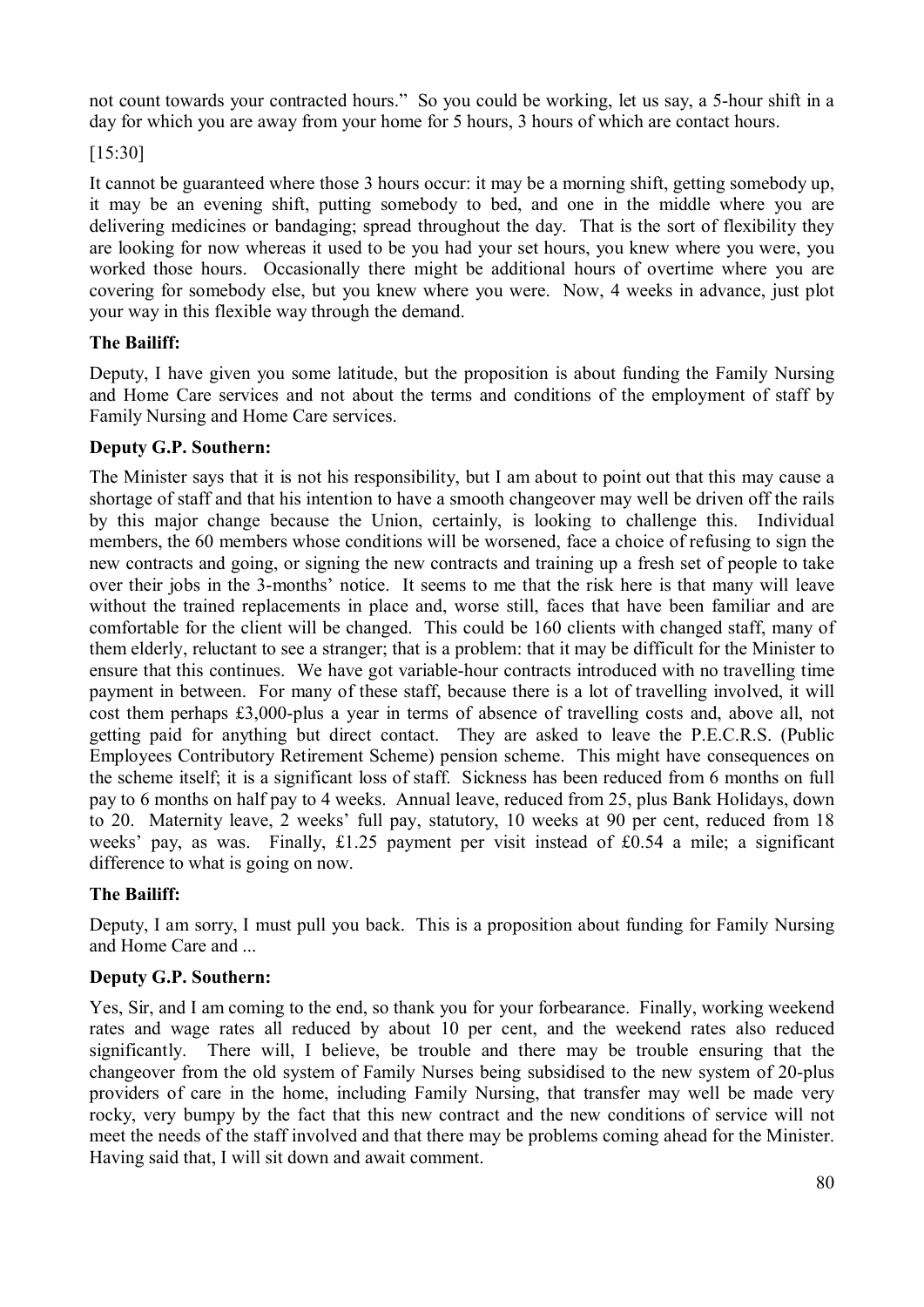#### **The Bailiff:**

I am not sure which proposition I am asking to have seconded, but let us take the written proposition. Is the proposition seconded? **[Seconded]** Minister?

#### **8.1.1 Senator A.K.F. Green:**

I will try and cover points made by Deputy Southern. Deputy Southern's proposition is about Family Nursing and Home Care, it is a much-loved local organisation which I think, Members would agree, does a sterling job across our community. **[Approbation]** I have no difficulty in accepting the written proposition that the Deputy has put in front of the Assembly; he has requested me, as I said before in my comments, to do something that I had already announced before this proposition was lodged, and also made comment in the joint statement between myself and Family Nursing. My department has worked with Family Nursing and Home Care for many years and continues to do so. They are a key partner in securing good health of Islanders and their work is greatly valued. This year we are funding, as the Deputy said, the organisation to the tune of some £7 million. We have agreed a contract with Family Nursing; it was a fairly prolonged negotiation around some of the detail but both parties signed on Friday. On a confidential basis, my department will be sending a copy of that contract to the Scrutiny Panel. We are also putting in place working with colleagues in Social Security, and this is probably the second part of what the Deputy was talking about, a new income support component to assist those households who may face challenges in paying for an assessed package of lower level of long-term care. There has been, or there is, a gap between the level 3 and the long-term care at the present time. If you want to help the people that fall within that gap then support the proposition that the Minister for Social Security will be bringing forward later on, legislation which will then allow for the regulations to come later. But I do not want to steal that Minister's thunder. The first element of that law, as I said, is necessary to deliver new initiatives being proposed and I am very grateful for the department and the Minister's help in this. Family Nursing will receive £5.6 million for direct district nursing services and health visitors. They will receive £655,000 in funding fully the rapid response scheme which keeps people either out of hospital, in their home where they told us they want to be, or gets them out of hospital earlier where they say they want to go home. We are funding reablement, a new part of the service, with Family Nursing delivering that service for £200,000. We are fully funding the Children's Services that Family Nursing provide; for example the baby clinics and the like. The organisation continues to have a very important role in delivering services for us, but it has to be stressed the nature of the service is changing. While the Deputy gives the impression that there is wholesale change throughout Family Nursing, the part of the organisation that has experienced change is the part that provides the home care element, the domestic element. That is partly because there is less demand for it, it has, by the organisation's own admission, reduced significantly over the time. We have to ensure that we are providing a modern service that has greater emphasis on high-level care, such as Rapid Response and Reablement, that maintains independence of skills for longer - that keeps people feeling confident about them being able to live in their own homes - something that time and time again Islanders have told us they want. Funding the organisation in the past traditional way is no longer appropriate, but I am happy to maintain the levels of funding according to the contract and, because there may well be a delay in ensuring that the new component coming in from Social Security, and that being delivered and the need to ensure continuity, and I have said on more than one occasion that I am prepared to ensure that any gap is maintained. We have got a plan now to maintain that until the end of this year. I believe we will achieve that within that time period but I have agreed that we will maintain it to the end of this year and, if we need to do it a bit longer, we will. I hope we will not. Since 2014 the long-term care legislation provided support, as I said, for those needing long-term care. However, individuals with care needs a little below fell between the gap, and these are costs not covered by the long-term care benefit or the highest income support personal care component. Therefore that gap in the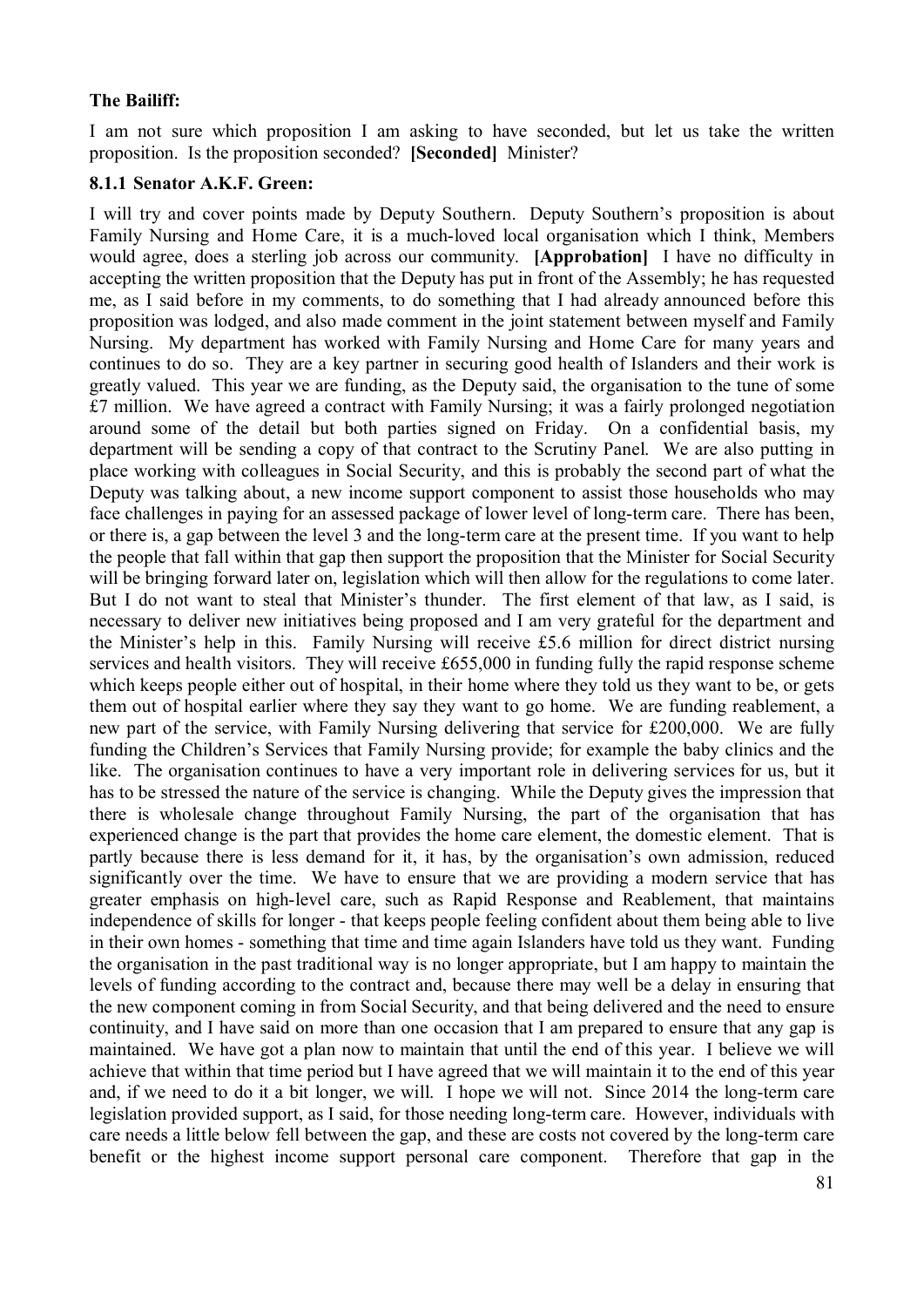arrangements we currently have must be plugged and, to remedy the situation and to assist Family Nursing, who may find it difficult to meet those costs, I have given my absolute assurance that we will provide that money in the intervening period. What we have got here is an exciting opportunity that will expand the facilities, the potential for people to live in their own homes, of the less well-off households and give them the financial assistance to be able to pay these costs if they need it. Low income families need support and Social Security is best equipped to provide that support. Social Security has the I.T. (information technology) system to support administration of this new benefit and my department will transfer across, once it is all agreed, the part of the budget that it currently holds to meet that benefit cost. In conclusion, everybody will be subject to assessment of their long-term care needs to establish their care package. There will be greater choice for those seeking to remain at home. All formal care would be provided within an open market. Everyone will contribute to the cost of their care package, where they are in a position to do so, and means-tested financial assistance will be available for those who cannot afford to do it. I know the Deputy has made a big play on the changing conditions of services for, not nurses, but those in the home care part of the system. As long as Family Nursing do it in line with best practice, in line with current legislation, Family Nursing have to be able to determine what services they provide and how they provide them. So I am happy to support the Deputy in ensuring that Family Nursing have the funding that they need, as we have agreed, but I disassociate myself with some of his other comments regarding the employment issue.

### **The Bailiff:**

Does any Member wish to speak, bearing in mind that the Chair will keep the debate to the proposition from now on? Do you wish to reply on the terms of the proposition, Deputy?

### **8.1.2 Deputy G.P. Southern:**

I do wholeheartedly agree with the Minister that Family Nursing and Home Care is indeed a muchrespected institution but I think the continuity that he insists on promoting is not covered, I do not think, by this gap between level 5; call it level 3 and level 4, with the flexible new unit. I think there may well be some teething problems there in getting that bit right. It is the first time I have heard that the open market, the free market, as it were, produces a rise in cost rather than competition producing a reduction in cost. It is probably unique in that sense. I maintain the proposition.

### **The Bailiff:**

Would all those in favour of adopting the proposition kindly show ... the appel is called for. I invite Members to return to their seats.

[15:45]

The vote is on the funding for Family Nursing and Home Care Services - petition, and I invite the Greffier to open the voting.

| <b>POUR: 37</b>           | <b>CONTRE: 0</b> | <b>ABSTAIN: 0</b> |
|---------------------------|------------------|-------------------|
| Senator P.F. Routier      |                  |                   |
| Senator I.J. Gorst        |                  |                   |
| Senator L.J. Farnham      |                  |                   |
| Senator P.M. Bailhache    |                  |                   |
| Senator A.K.F. Green      |                  |                   |
| Senator S.C. Ferguson     |                  |                   |
| Connétable of St. Helier  |                  |                   |
| Connétable of St. Clement |                  |                   |
| Connétable of St. Peter   |                  |                   |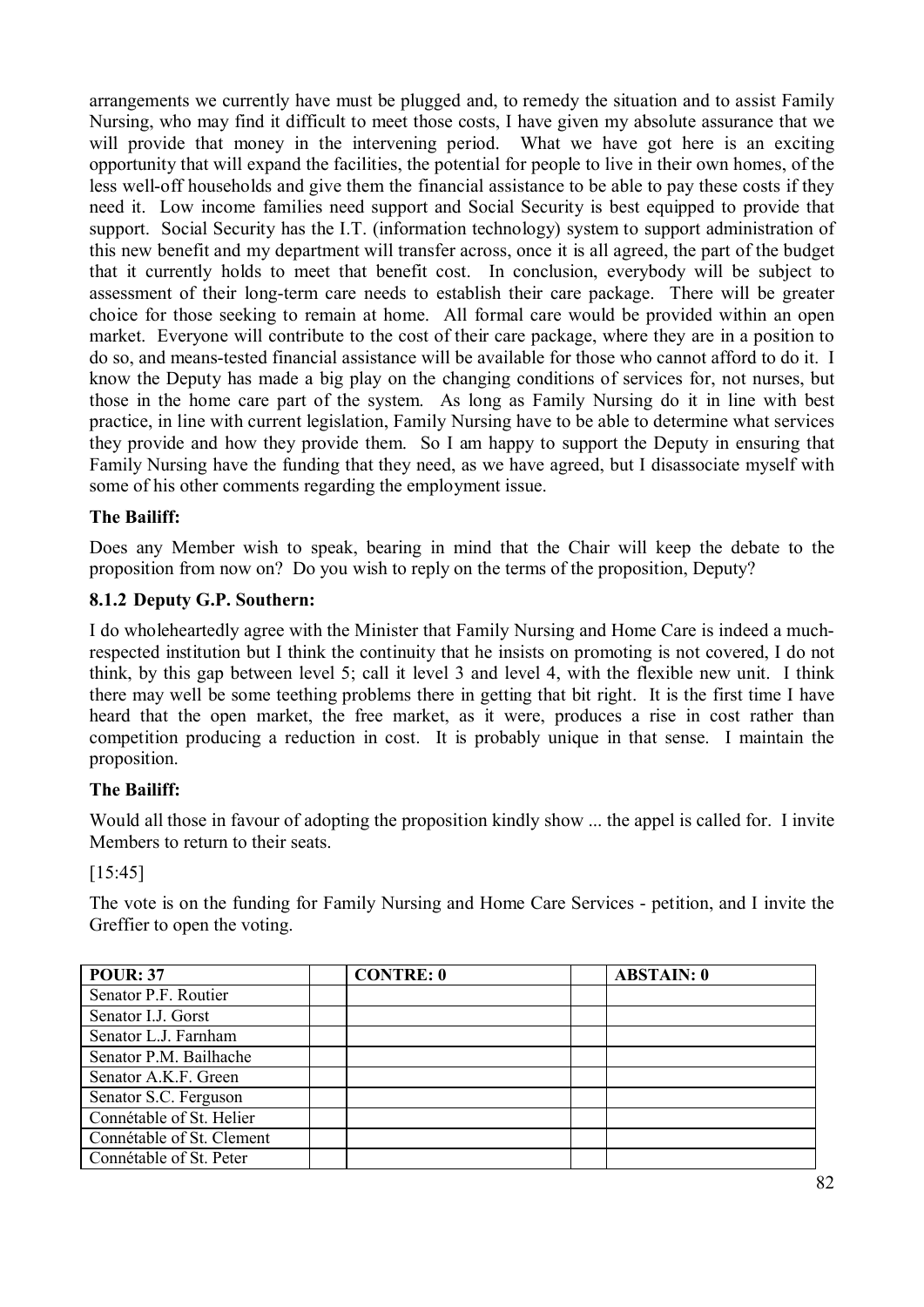| Connétable of St. Lawrence            |  |  |
|---------------------------------------|--|--|
| Connétable of St. Ouen                |  |  |
| Connétable of St. Martin              |  |  |
| Connétable of St. Saviour             |  |  |
| Connétable of Grouville               |  |  |
| Connétable of Trinity                 |  |  |
| Deputy J.A. Martin (H)                |  |  |
| Deputy G.P. Southern (H)              |  |  |
| Deputy of Grouville                   |  |  |
| Deputy J.A. Hilton (H)                |  |  |
| Deputy J.A.N. Le Fondré (L)           |  |  |
| Deputy of Trinity                     |  |  |
| Deputy K.C. Lewis (S)                 |  |  |
| Deputy E.J. Noel (L)                  |  |  |
| Deputy of St. John                    |  |  |
| Deputy J.M. Maçon (S)                 |  |  |
| Deputy S.J. Pinel (C)                 |  |  |
| Deputy of St. Martin                  |  |  |
| Deputy R.G. Bryans (H)                |  |  |
| Deputy of St. Peter                   |  |  |
| Deputy S.Y. Mézec (H)                 |  |  |
| Deputy of St. Ouen                    |  |  |
| Deputy L.M.C. Doublet (S)             |  |  |
| Deputy R. Labey (H)                   |  |  |
| Deputy T.A. McDonald $\overline{(S)}$ |  |  |
| Deputy of St. Mary                    |  |  |
| Deputy G.J. Truscott (B)              |  |  |
| Deputy P.D. McLinton (S)              |  |  |

### **The Bailiff:**

Can I just announce to Members that the Draft Employment of States of Jersey Employees (Amendment No. 8) (Jersey) Regulations 201- P.11/2017 (reissued), has been lodged today. Also the Draft States of Jersey (Amendment No. 9) Law, lodged by the States Employment Board; and the Draft States of Jersey (Amendment No. 9) Law lodged by the Privileges and Procedures Committee, P.18. Members will also have seen the Public Lotteries Report for 2016.

### **9. Draft Criminal Justice (Compensation Orders) (Amendment No. 3) (Jersey) Law 201- (P.2/2017)**

### **The Bailiff:**

We now come to P.2/2017, the Draft Criminal Justice (Compensation Orders) (Amendment No. 3) (Jersey) Law 201- lodged by the Chief Minister. I ask the Greffier to read the proposition.

### **The Deputy Greffier of the States:**

Draft Criminal Justice (Compensation Orders) (Amendment No. 3) (Jersey) Law 201-. A Law to amend the amount of compensation to be paid under a compensation order made by the Magistrate's Court or the Youth Court. The States, subject to the sanction of Her Most Excellent Majesty in Council, have adopted the following Law.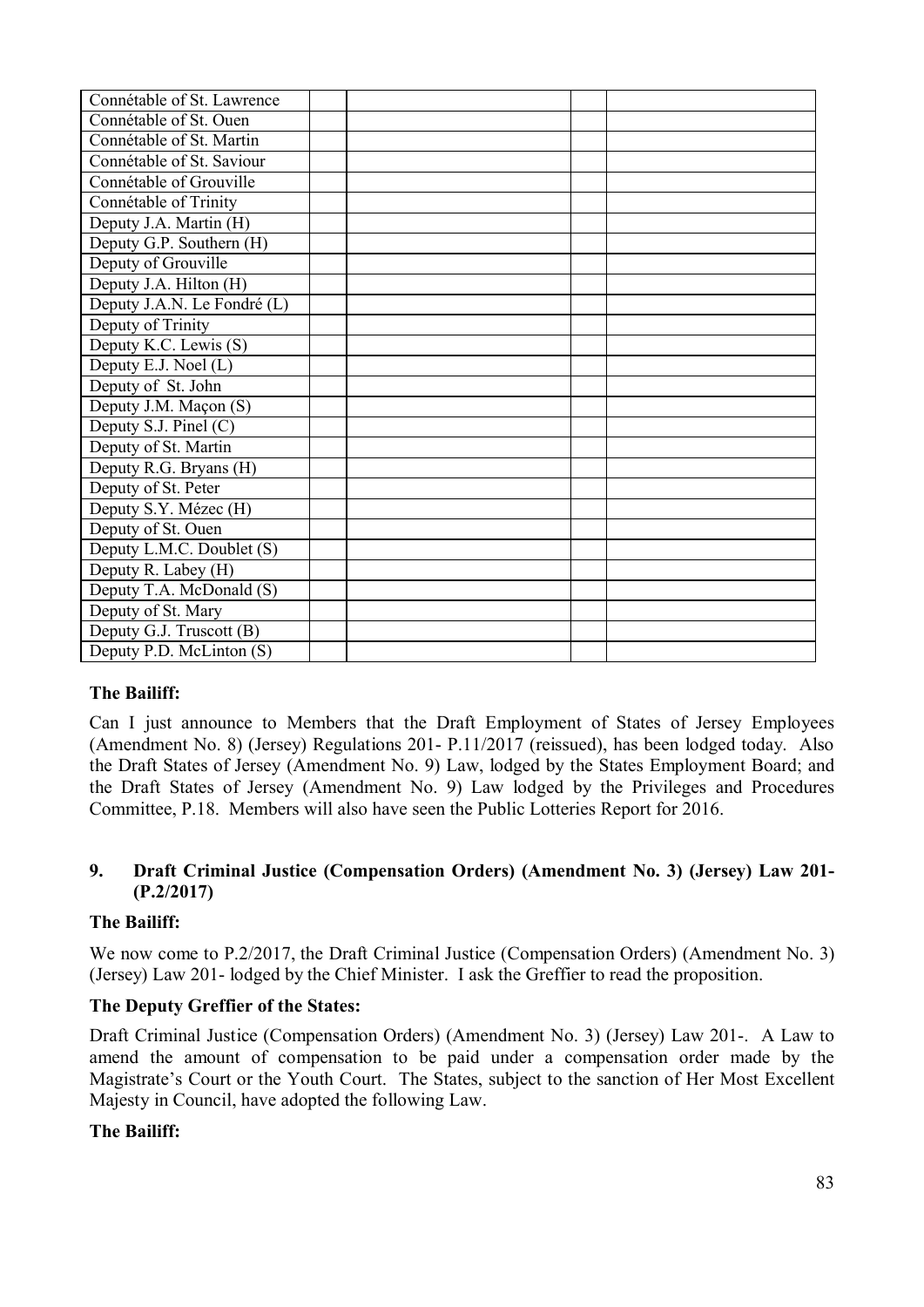Chief Minister, do you wish to propose the proposition?

# **Senator I.J. Gorst (The Chief Minister):**

Sir, I would like to ask Senator Bailhache to do that, please.

## **9.1 Senator P.M. Bailhache (The Minister for External Relations - rapporteur):**

This draft *projet loi* has been brought forward by the Legislation Advisory Panel on behalf of the Chief Minister, and it would increase the amount of compensation that the Magistrate's Court could order in an appropriate case. When the Criminal Justice (Compensation Orders) Law was first adopted in 1994, the amount of compensation that could be ordered to be paid by the Magistrate's Court was £2,000. That was increased by regulations to £5,000 in 2000 and this amendment to the law would link the amount of compensation which could be ordered to be paid by the magistrate to level 3 on the scale of fines under the Criminal Justice (Miscellaneous Provisions) (Jersey) Law 2016. Therefore, whenever the level 3 figure was increased by the Assembly in the future, that would automatically increase the amount of compensation that could be ordered to be paid by the magistrate. I move the principles of the Bill.

## **The Bailiff:**

Are the principles seconded? **[Seconded]** Does any Member wish to speak on the principles? Those in favour of adopting the principles, kindly show. Again, the principles are adopted. Do you move the Articles *en bloc*?

## **Senator P.M. Bailhache:**

Sir, I move the Articles *en bloc* in Second ...

## **The Bailiff:**

I am sorry, Scrutiny; I should have asked Deputy Le Fondré.

## **Deputy J.A.N. Le Fondré of St. Lawrence (Chairman, Corporate Services Scrutiny Panel):**

It is all right. No, thank-you, Sir.

## **The Bailiff:**

No, I did not think so.

## **9.2 Senator P.M. Bailhache:**

I move the Articles *en bloc* in Second Reading. They give effect to the proposals that I described when speaking to the principles of the Bill. I should be happy to answer any questions that Members might have.

## **The Bailiff:**

Is that seconded? **[Seconded]** Does any Member wish to speak on the Articles? All those in favour of adopting them, kindly show. Those against? The Articles are adopted. Do you propose them in Third Reading?

### **Senator P.M. Bailhache:**

I propose them in Third Reading.

### **The Bailiff:**

Is that seconded? **[Seconded]** Does any Member wish to speak? Those in favour of adopting the bill in Third reading, kindly show. Those against? The Bill is adopted.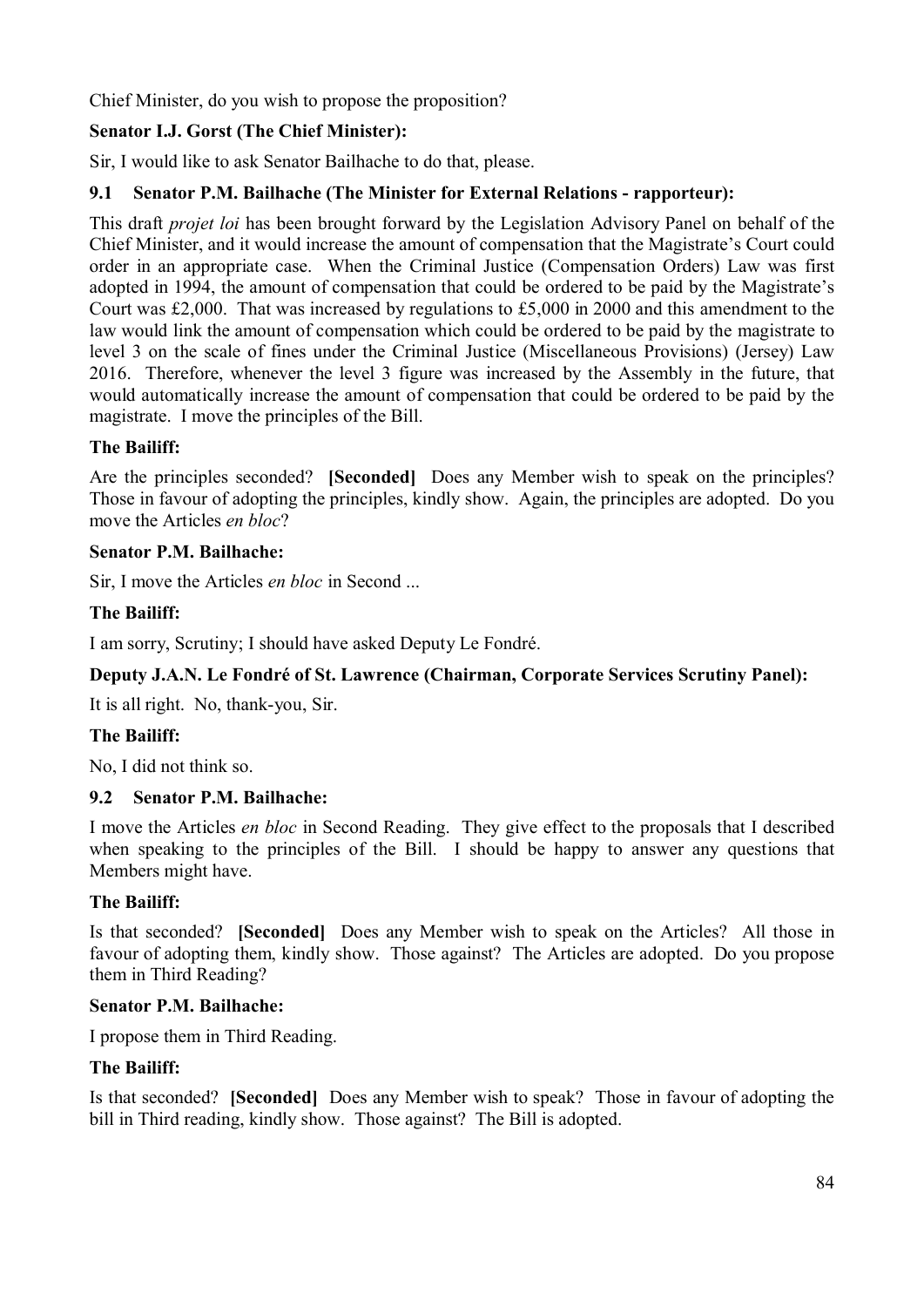### **10. Draft Water Pollution (Amendment No. 3) (Jersey) Law 201- (P.3/2017)**

## **The Bailiff:**

We come now to the Draft Water Pollution (Amendment No. 3) (Jersey) Law 201- lodged by the Minister for the Environment. I ask the Greffier to read the citation of the draft.

#### **The Deputy Greffier of the States:**

Draft Water Pollution (Amendment No. 3) (Jersey) Law 201-. A Law to amend further the Water Pollution (Jersey) Law 2000. The States, subject to the sanction of Her Most Excellent Majesty in Council, have adopted the following Law.

### **10.1 The Deputy of St. Martin (The Minister for the Environment):**

Under the Water Pollution Law 2000 I have, and indeed previous Ministers have had, the aim of improving the quality of water in and around Jersey. This is an objective which I can assure the Assembly I take very seriously and Members will, I hope, have observed my efforts working alongside the whole of the agricultural industry and Jersey Water over the last 18 months to finally start to get to grips with this issue. Under the law, this improvement of the quality of water is to be achieved through the prevention, control, reduction and elimination of pollution of controlled waters, waters which include both surface water and ground water. Just to clarify, if I may, for Members "pollution" in this sense includes the introduction, directly or indirectly, into controlled waters of any substance where its introduction results, or indeed is likely to result in, certain consequences, which include, first, a hazard to human health or water supplies, secondly, harm to any living resource or aquatic ecosystem, thirdly, damage to any amenity or, finally, interference with any legitimate use of controlled waters. As a result of the implementation of the law and other measures that we have undertaken, water quality has improved in Jersey since the millennium, when the law was passed. However, the Island's waters are still in need of further improvement. This is mainly due to the application of pesticides and nutrients to the land. Pollutants such as these come from what are known as diffuse sources or, to refer to the law, indirect sources. This form of indirect or diffuse pollution is caused by a variety of activities. It has a cumulative effect so that individual impacts that may be relatively small can collectively be very significant. It is therefore difficult for any of the existing already-implemented provisions of the law to be brought to bear on this problem. It is these activities that are problematic and therefore it is these activities that need to be more heavily controlled. The *Water Management Plan for 2017 to 2021* is a 5-year strategy to address some of the challenges for the water environment of Jersey, and Members will recall I presented this plan to the Assembly in December last. The plan has identified the need for controls to be imposed on certain activities that are associated with inputs of diffuse pollutants; pollutants that have a detrimental impact on the quality of controlled waters. I am therefore intending to now implement some additional controls under part 3 of the Water Pollution Law. Implementing these amendments will allow the Minister to have a more appropriate regulatory response to the problem of diffuse pollution. In the first instance, I intend to designate 8 water management areas. I then intend to apply a range of controls that will initially cover the whole Island throughout each of those 8 water management areas for businesses undertaking specified activities. However, as the law currently stands, States Regulations would be required before part 3 of the law could be implemented. Having had the benefit of having 17 years' experience of the operation of the original Water Pollution Law, we are now clear as to how we wish to deal with the issue of water management on the Island. I believe that the necessary detail can be adequately dealt with by Ministerial Order. In that way, it will not be necessary for the Minister to come back to the Assembly to change States Regulations every time it is proposed to alter the controls for the prevention of water pollution. This change will also allow for much quicker response times to potential issues of diffuse pollution that may occur, a change that I feel will allow for necessary and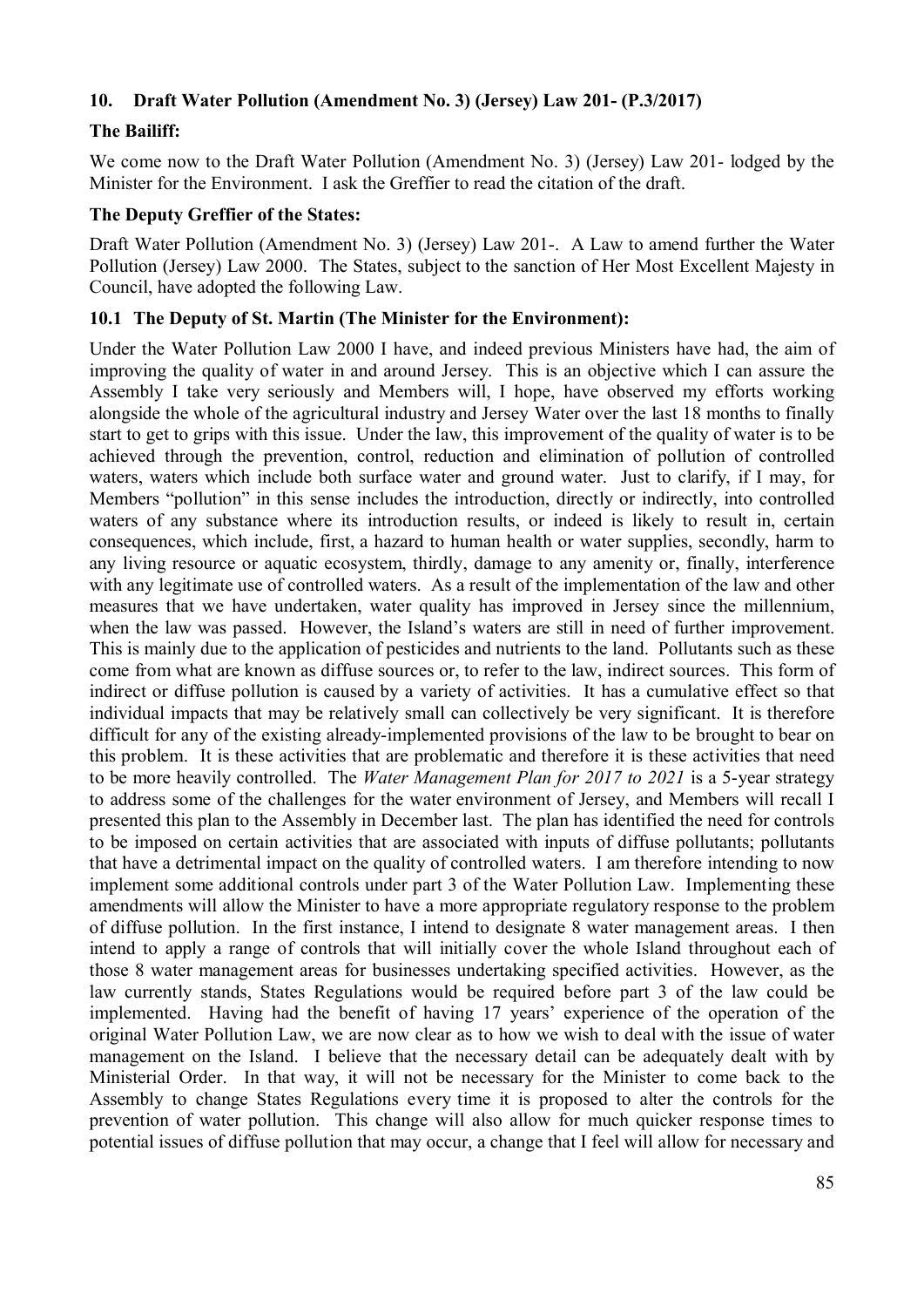proportionate responses. Therefore, the draft amendment law, if enacted by the Assembly today, simplifies the process of introducing any necessary controls. In summary, the amended law will mean that in future controls on activities that may cause diffuse pollution can be introduced solely by Ministerial Order rather than, at present, via a combination of States Regulations and orders. Members may, quite rightly, be concerned at this point about the ability of the Minister, or any Minister in the future, to make changes by order but, if this amendment is accepted, I would like to reassure the Assembly that for my, or any future Ministers' ability to impose such controls, they will be subject to 3 important safeguards. First, any proposal made in the future to introduce water management orders will have to be publicly advertised and those with concerns will have the opportunity to make representations to the Minister beforehand. This is in addition to the existing requirement under the law that the Minister must consult with the other relevant Ministers and stakeholders before introducing such orders. Secondly, the range of activities that I will be able to control that were previously to be specified by States regulation will, in future, be contained in the law itself. The controls will be limited to those very clearly set out in the new Article 14. Finally, a new defence of due diligence will apply in respect of the offence of contravening water management orders. This defence is linked to the compliance with an approved code of practice under Article 16 of the law, which provides practical guidance to those involved with the use and application of, for example, fertilisers. So a farmer will not be guilty of an offence if he or she can prove they were following the approved code of practice. Since I became Minister, Members will have heard me speaking publicly on many occasions about tackling this issue. I believe that we have given ample time to address the problem of diffuse pollution, particularly through solely voluntary measures, measures which I regret to say have not been 100 per cent entirely successful. Nevertheless I have an excellent relationship with both the farming community and Jersey Water and I would like to take this opportunity to thank them publicly for their efforts in the last 18 months to engage and address this vital subject. I intend, indeed I commit, to continue to work with everyone involved with water issues to put in place even more voluntary controls, which is something that the Assembly can be reassured is proceeding well. However, I am satisfied there is also a requirement for statutory controls since clearly there is the possibility that some stakeholders may not otherwise take the required steps to prevent pollution. These amendments will be for the good of all those who are dependent upon the Island's water supplies being of sufficient quality and being available in sufficient quantity; in other words, all of us, everyone on our Island. These are to my mind hugely important changes and I therefore commend the amendment law to the Assembly and propose the principles.

## **The Bailiff:**

Are the principles seconded? **[Seconded]** Does any Member wish to speak on the principles?

### **10.1.1 Deputy J.M. Maçon:**

Just regarding the automated ability, the Minister said it would give his department the ability to act quicker on duties that arise. I wonder if the Minister could give us a bit more detail and examples of what he meant by that so we can really understand what this has been designed for.

### **10.1.2 The Deputy of St. Mary:**

As a member of the Environment Scrutiny Panel we had the benefit of presentations by the Minister, his officers and by Jersey Water as to the need for these provisions and generally speaking we very much appreciate them and see the need for them. That said, concerns have been raised in certain quarters about the provisions as to contravention of such orders and the point being that as these provisions do come in by order is there any possibility of someone contravening them without knowledge of their existence? I think I can anticipate what the Minister will say in reply, and he has already alluded to it, but my understanding is that given the interaction between the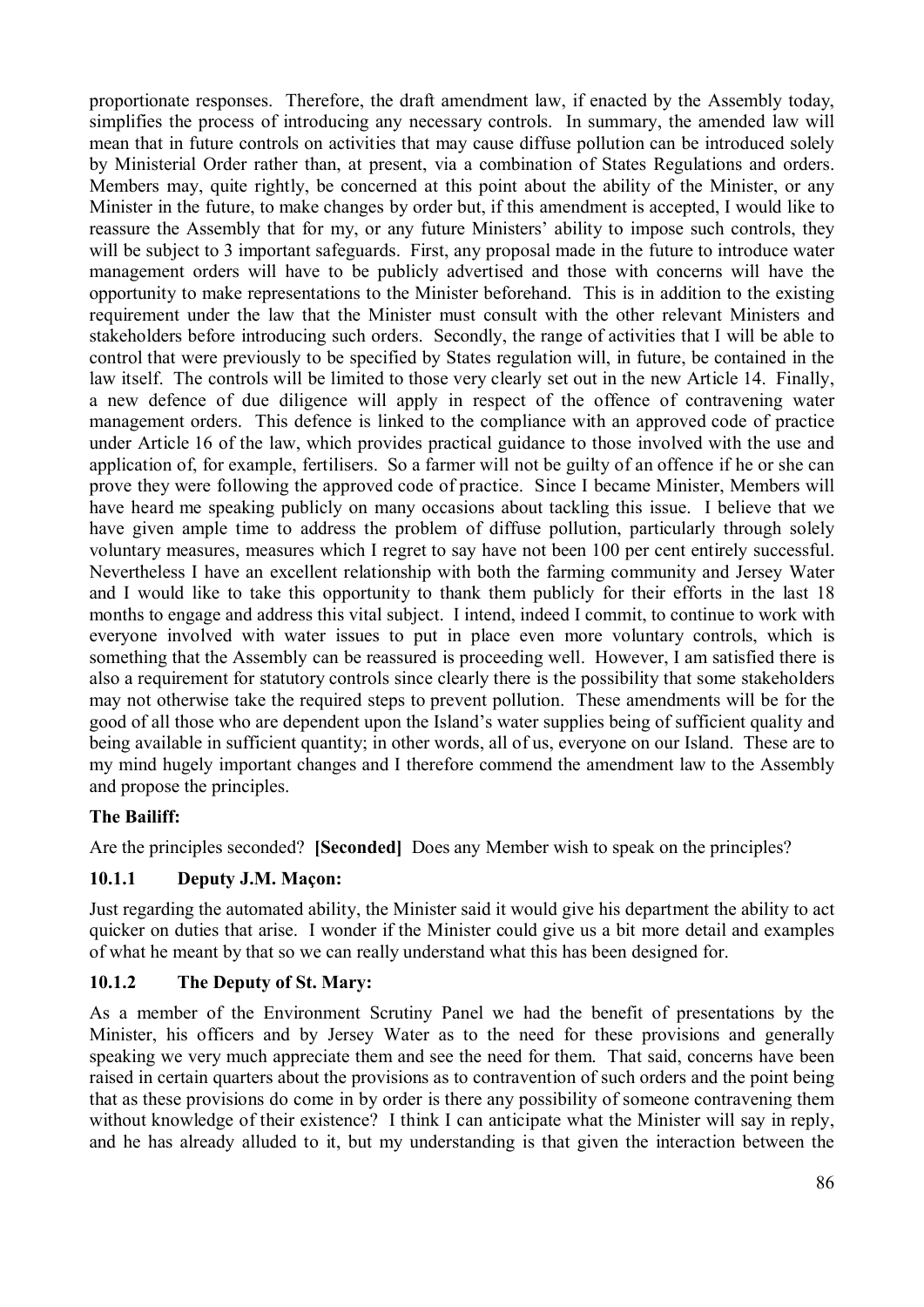Water Plan and the Rural Economy Strategy measures will be in force to ensure that all farmers are members of the L.E.A.F. (Linking Environment and Farming) accreditation system or similar. In consequence there is no way they will not be in dialogue with the department as to the requirements. If that is the case then I think the panel are suitably assured there is no way that a member of the industry could unwittingly fall foul of these provisions, but perhaps the Minister would kindly address that point in his summary.

# **10.1.3 Deputy K.C. Lewis:**

This is a subject that interests me greatly, the anti-water pollution laws. We have had trouble in the quite recent past with oxadixyl, glysophate, nitrate, not to mention P.F.O.S. (perfluorooctane sulfonate) and this is something that has my full support.

# [16:00]

We are well over 100,000 people now living in Jersey and our fresh water supply is absolutely crucial and this does get my full support.

# **10.1.4 Connétable J.E. Le Maistre of Grouville:**

Can the Minister confirm that he has consulted with the industry and that they are supportive of these proposals as they wish to be a responsible industry?

# **10.1.5 Deputy J.A.N. Le Fondré:**

If I have understood it correctly a lot of the initial focus of this is on fertilisers and the impacts of those sorts of substances into the water supply, not only the ground water. Is there any intent in the foreseeable future to bring in further regulations or abilities to control other sources of pollution into the ground water supply and mediate?

# **10.1.6 The Deputy of St. John:**

I would just like to firstly thank the Minister for bringing these amendments forward to the Water Pollution Law. I would like to ask why it has been 17 years for it to come to the States Assembly and gratefully receive the Water Management Plan, particularly due to being on the Environment, Housing and Infrastructure Scrutiny Panel and we have been briefed on these particular issues. One thing that does concern me that has been raised time and time again in briefings and meetings with the Minister for the Environment is the issue of resource and in here I notice that when amending the law and when it is enacted it will not have any financial or manpower implications for the States. It is envisaged however that the implementation of the orders pursuant to the amending law will require one F.T.E. (full-time equivalent) to deal with advice and regulatory activity which is being proposed in the Water Management Plan for Jersey 2017 to 2021? I would like to understand from the Minister if there is a lot of good work going on behind the scenes from the Minister's department in terms of trying to achieve the appropriate expectations of whether it be water management or Rent Safe or all the safety areas within our ever-complex world that we live in. I am concerned that the Minister, although doing everything he can with the right intentions within the law, will not have the necessary funding or resources to support the enforcement of this legislation going forward. When reading the legislation in further detail I am concerned that the way it is worded will make it less likely that any enforcement will happen because of the ability to prove under the amendment that you have taken every precaution necessary to ensure that you are not polluting the water. This takes me on to the final question I have of the Minister with regards to the fine and the imprisonment. I know the 2000 law refers many times to imprisonment of 2 years and this one particularly refers to it again with replacing Article 15. But if you refer to Water Management in other jurisdictions usually the maximum imprisonment you are looking at is approximately 5 years. I wondered why the Minister sees it fit as 2 years' maximum imprisonment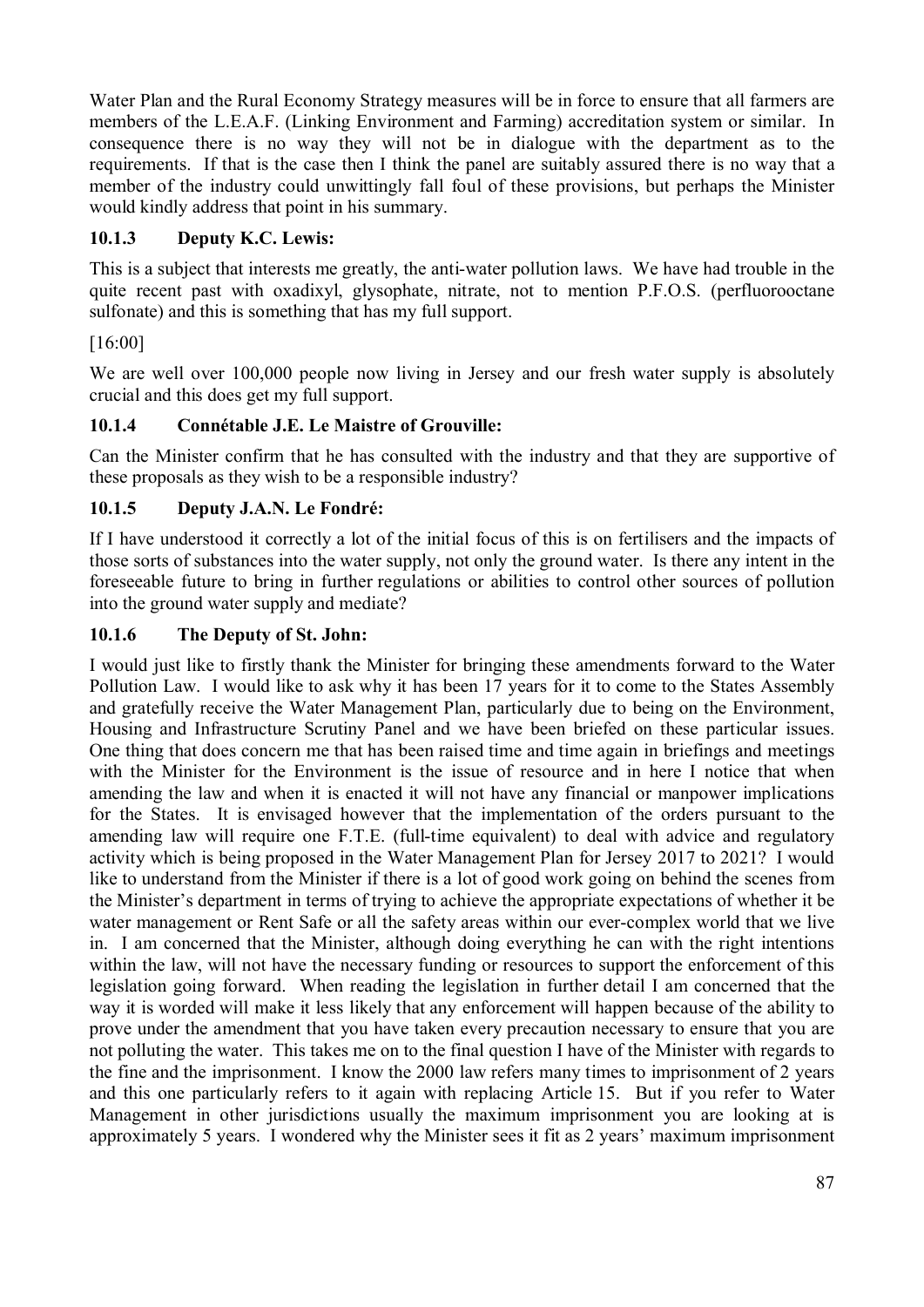and whether any enforcements have come about under the law as unamended before this amendment coming forward to the States today.

### **10.1.7 Deputy J.A. Martin:**

I have just a couple of questions also for the Minister. A slight confusion probably I read in the wording on page 5 under the Draft Amending Law which says now: "Controls on activities that can cause pollution will be introduced solely by Ministerial Orders rather than at present via a combination of States Regulations and Ministerial Orders." I understand where the Minister wants this to go but regulations are here and we can always debate regulations in the House. The other orders that I always understood are normally on the Order Paper and can be only basically rescinded by the States after you get so many days to do it. Are we talking about a completely different order, which I think we are because it is now under Article 14, a new Article? But the Minister said in his opening remarks that there are safeguards and on bullet point 1 he says: "Proposals to introduce Water Management Orders will have to be publicly advertised and those with concerns will have opportunity to make representations to the Minister beforehand." Does he mean before they are made, before they are enforced, and what is the time limit? I really do not want to make life difficult for the Minister but it is just on reading this I do have some concerns. Then under the last question, and I know it is a post and I know it says "financial manpower" and it will be one full-time equivalent but it does not mention a ballpark figure. Is there somebody doing some filing or somebody with some real expertise, which obviously will make the difference? Hopefully the Minister can answer those questions and, as I say, I am not trying to be difficult but when we are trying to make things more speedy, as the Deputy of St. John was saying, and we are relying on laws and new articles, will this really happen and does that just take more things to the Minister? I think he should be looking for ... is it not a Ministerial Decision going to be having and not an order. There is the confusion. I think it just may be the wording.

### **10.1.8 Senator L.J. Farnham:**

I just wanted to acknowledge the input and engagement of the farming community and the agricultural sector. I think the Deputy of St. Mary and the Constable of St. John mentioned the Rural Economy Strategy and, of course, this does work hand in hand with the Rural Economy Strategy which is about delivering sustainable farming. While I cannot say with my hand on my heart that the whole sector wholeheartedly agreed with it, what I can say is the vast majority now are starting to either farm or think about farming more responsibly and this is coming through. It is very difficult, very challenging for our farmers because we do not have a big land mass. Most of our farming is above a water table and that is why our pollution levels differ from large tranches of land in the U.K. or Europe and I would like it recognised that our farming community is embracing and engaging with this. In fact I am not aware of anybody who is totally against this. I think everybody sees that it is in the benefit of their industry for them to comply and work as closely as possible with the Department of Environment and I just wanted the Assembly to be aware of that.

### **10.1.9 Deputy M. Tadier:**

I do not think Jersey can be the only place in the world that has farms above the water table. Just thinking about it I think Jersey has a relatively low altitude compared to other places in the world. I do not think anywhere in Jersey is more than 150 metres above sea level but perhaps that is just an observation. I am sure it is something that other countries struggle with as well. First of all, if I may, I would like to ask the Solicitor General a question relating to the due diligence defence. Could he just explain a bit more about what that means and how it relates to this particular amendment the Minister is bringing forward, both in legal interpretation but also in practical appliance before I continue?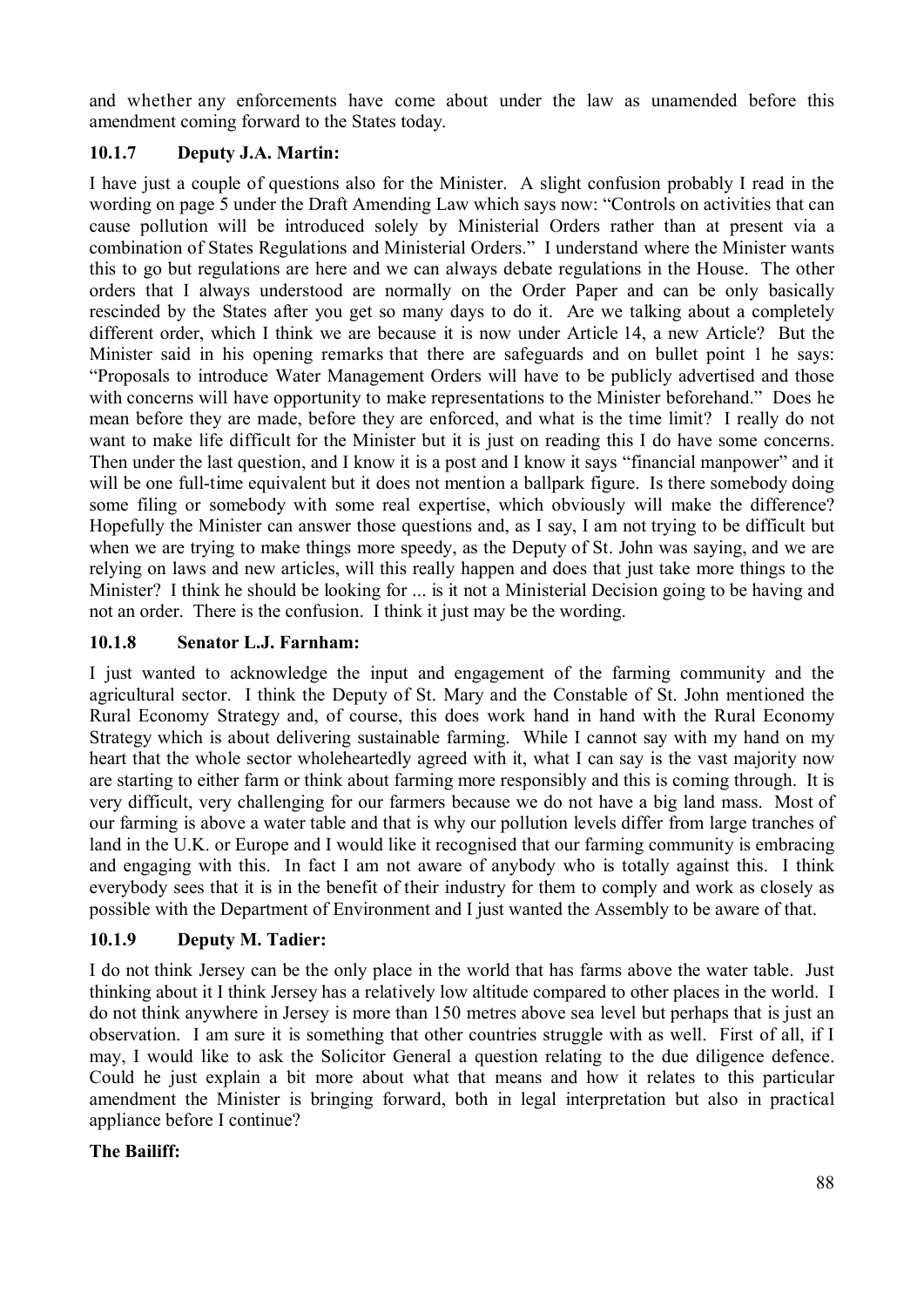#### Under Article 15, paragraph 2.

### **The Solicitor General:**

As I read it the burden will be on the defendant to establish that he or she took all reasonable precautions and exercised due diligence to avoid the commission of the offence. Then importantly there is an approved code of practice which is admissible in evidence as to whether or not on the facts the person has succeeded in establishing that defence. So, the contents of the approved code of practice are specifically the point that the court is directed to focus its mind on as to whether the defence is established on the facts. In terms of the practical application I think it is difficult for me to speculate at this stage because I am not aware of what the approved code of practice will say. I am not sure I can help further at this stage.

### **Deputy M. Tadier:**

Thank you, Solicitor General. I think that is useful clarification for me before I go on. I do not know if I have this right but it seems to me if we use an analogy by way of illustration that if I am driving along, I have an accident, I head into the back of another car and it is my fault, and if I were to say to the ... went to the Parish Hall, for example, and they said: "You were driving with undue care and attention" and I said: "I was not, I was following due diligence. I looked in my mirrors, I made sure I did all the basic things, I had my seat belt on." They might say: "Yes, you are right, there is not enough evidence therefore to convict you of this but you are still liable for the collision." Then the insurance will pursue me for that so it will become a matter between me and the other driver and I would still be liable. A question for the Minister when he sums up is if the due diligence defence can be put that does not mean that the individual is still not responsible for the pollution. If you say: "Look, I followed all the requirements, I have my training, I have the certificate, I applied the fertiliser in a certain way" or whatever the pollution that arises might be, the pollution is still there and it is still caused presumably by the person who did it, albeit with the best checks and balances. Accidents do happen. Does that mean that the individual is still responsible and does that mean they have to pay for any clean-up or are they subject to a fine or can they say: "It is not my fault; I did not mean for it to happen. It is just an accident." I am not too sure about how the due diligence comes into play there. Perhaps I have completely misunderstood it but that is one of the areas I am concerned about in practical terms. I do have a specific question of whether or not it will apply also to the non-commercial sector. I think Deputy Kevin Lewis has raised it. I have particular concerns that have been flagged-up with me to do with the glyphosate, which is a product that can be bought over the counter at places like B&O, for example, so a member of the public, any of us, could go in there and buy this product that contains glyphosate without any training about how to apply that. Clearly it is potentially a pernicious chemical. It has been linked to cancer and other illnesses, especially if it has been heavily used. While on the one hand we might try to blame farmers for application at least they have to have certain training and qualification in the application of pesticides, which cannot be said for the general public. Does this give the Minister the ability to ban things like glyphosate and products like Roundup, which contain glyphosate, and will he be looking to use that power to do that? Lastly, it is just a general point to make, I understand that this has been deemed necessary, these new changes to the law, but it has to be said that in the past the Minister has had powers to deal with pollution. For example, we know that consistently in recent years very high levels of nitrates in Jersey have been a perennial issue and that consistently Jersey Water has had nitrate levels above the 50 milligrams permitted, to the point where they have to blend water to get it below that and that is a very worrying trend. Rather than the Minister - not just this Minister but Ministers historically - taking action against Jersey Water, who might in turn take action on farmers, we have had the preferred option of issuing a dispensation to Jersey Water to allow them to what I would call poison the water, poison our residents and constituents with unacceptably high levels of nitrates. I am saying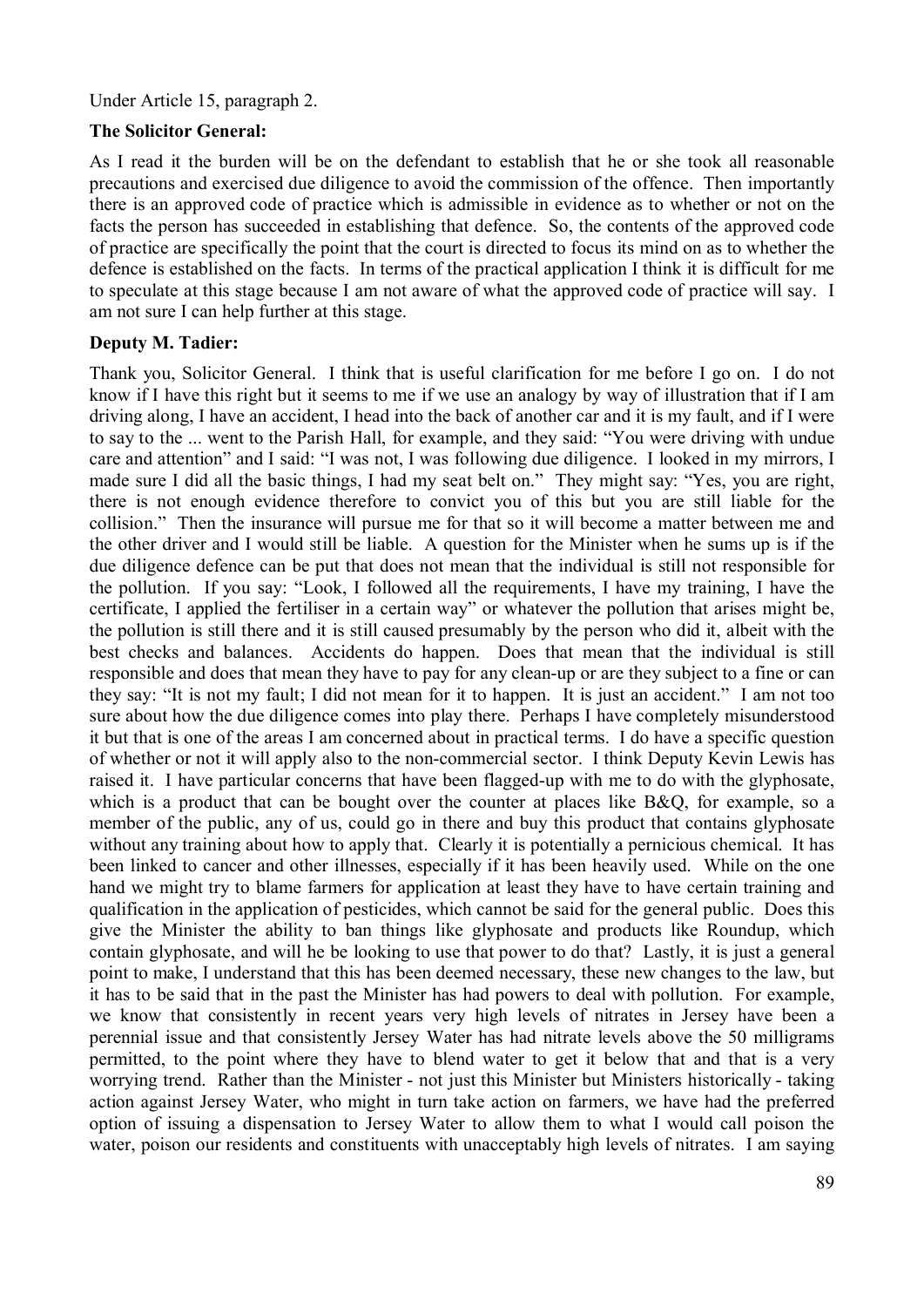that if this does represent some kind of change in the Minister's attitudes, I know he is not somebody who is overly confrontational, who likes to maintain good relations wherever possible, both with farmers and the water company, he is essentially in a quasi-position of being a regulator when it comes to Jersey Water. I would like to see with these new regulations coming forward that there would not simply be just the light touch approach but when there are contraventions they are dealt with in a proportionate manner because these are very serious issues. It cannot be correct that we have one law for one person so that a member of the public who parks on a yellow line gets a £100 fine whereas a water company who is consistently having nitrate levels above the acceptable levels just simply gets told: "Do not worry about it, you can have a dispensation." I would like to see in future much more serious attention to the way we treat the water and the way we treat the environment in general.

### [16:15]

Perhaps finally the Minister can talk about his comments more widely on how this fits into a wider policy of preventing ecocide and the possible introduction of a more general ecocide law.

### **The Bailiff:**

Does any other Member wish to speak? I call on the Minister to reply.

### **10.1.10 The Deputy of St. Martin:**

I thank Members for their great interest. I think I would like to start with Deputy Tadier, if I may, because I am very, very disappointed by some of his comments. Where can I start? Nitrates; if Deputy Tadier has some information that shows nitrates are harmful for your health I would like to see it. He is insinuating that we are poisoning the ground with nitrates and while we say that nitrates are not the best thing in the world and they do not help green lettuce growing in St. Aubin's Bay, there is no evidence that shows they do your health any harm. I am disappointed that he raises that issue and associates the word "nitrates" with poison. I am even more disappointed that he raises the issue of the chemical at the non-commercial sector, and glyphosate, because he links glyphosate with cancer and being carcinogenic. Yet, if he looked at the evidence he would find it is in the same class as red meat and red wine when it comes to the likelihood of giving you cancer, so I am extremely disappointed that he links again that particular chemical with cancer. He could have picked on any other number of chemicals and other issues that to my mind are far more serious and I would tell Members that I spoke only last week to Jersey Water in great detail about glyphosate and the use of it in the countryside and the importance of it in the big, long list of priorities when it comes to cleaning up our water. The Deputy also refers to due diligence and I would like to say to him that this is an interesting part of the law, but in the same way that it is difficult to prove that you have not done the pollution it is also very difficult to prove that you have when it comes to defused pollution. If we find an area of water has been polluted by too much chemical it may well be that there is any number of people who have been using the same chemical in the large area around that water source and it may be very difficult to prove which one of them is responsible. But the idea here is to say to farmers: "If you follow the code of conduct and you do that correctly you will not be liable." I would very much like to hope in the future that we will not find it necessary to take those measures and I would say to the Constable of Grouville his question referred to consultation with the industry. I would say to Members that some years ago now we formed a group called the Action for Cleaner Water, which was put together as members of the industry, as a member of the farming industry, Jersey Water and the department to look specifically at all the issues. This group which has been put together came from something called the Nitrate Working Group and that was a group of the same people who looked at the nitrate issues on the Island. I make the point for the Constable because yes, we have for a considerable amount of time now had a constructive dialogue between the industry, between the farmers, between Jersey Water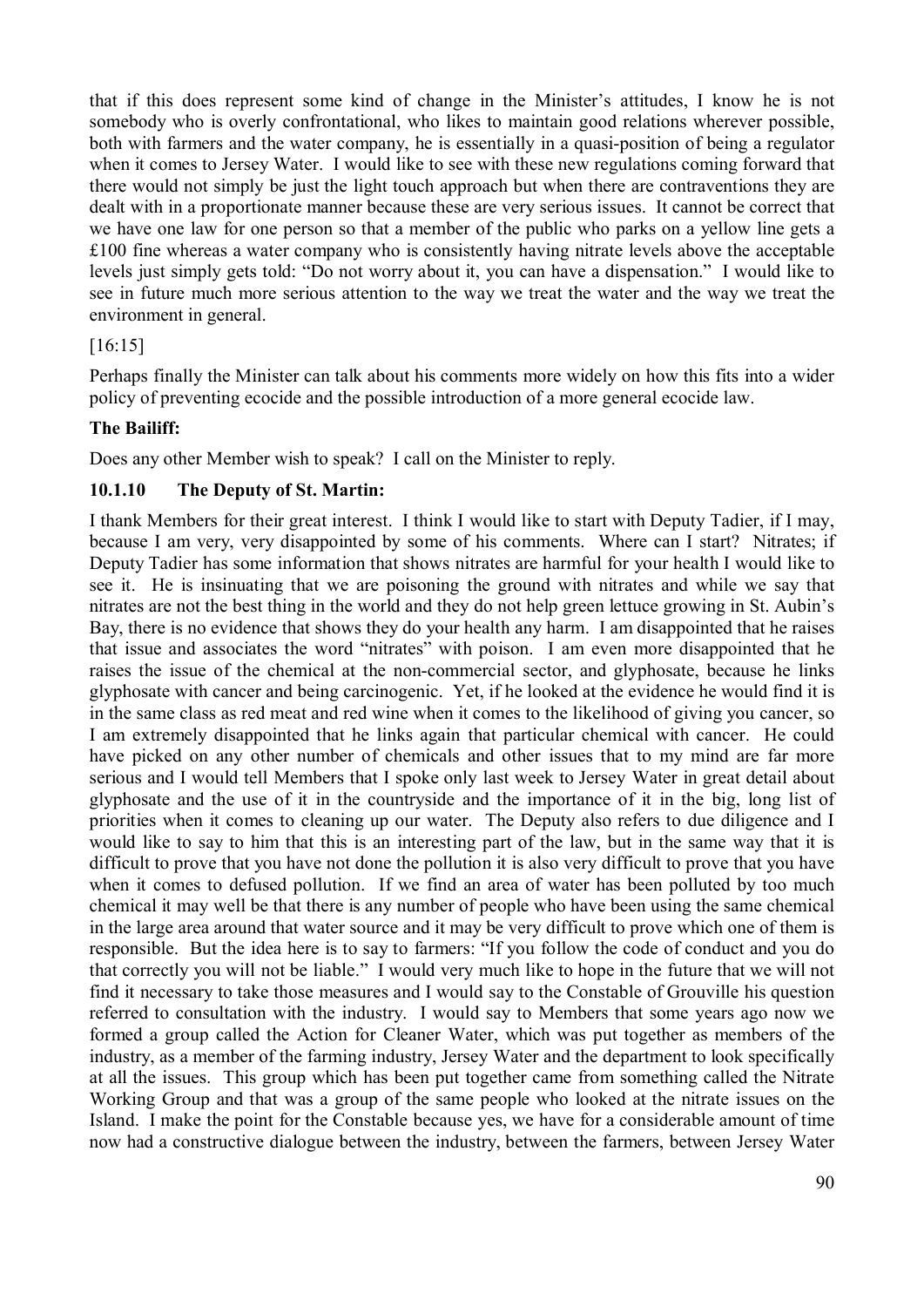and between the department and these steps have been done with the full knowledge of the people working in the industry. That takes me very cleanly to the question from the Deputy of St. John about enforcement and I would say to the Deputy, yes, we are putting the powers at my disposal to help the big stick in my back pocket if I need it. But I very much hope that in the future it will not be necessary because as with many things it is education that is the secret here, working with the industry and getting the people who work on the land to follow the codes of conduct. I would very much hope in the future that while I expect the Assembly to back me today in putting these orders on place I hope very much that I will not ever need to use them. But I do think they are necessary to have in my back pocket, should that be necessary. I cannot answer the Deputy as to why it has taken so long for this to come to the House but all I can say is I am glad I am the Minister who has brought it here and I very much hope I will get it over the line this afternoon. As regards why it is only 2 years, I think I am correct in saying that is probably the maximum the Magistrate's Court can put in place. I think that is the reason for it that can be dealt with in the Magistrate's Court. No, it is not **[Aside] [Laughter]** ... so I will have to get back to the Assembly. I am trying to think of the reason why it is only 2 years but I cannot for the moment say about that. Deputy Maçon spoke first and asked about speed. Well, I accept that in the current law I have the ability to make some orders but there is also room for some regulations which involve lodging Law Officer advice and then waiting for prescribed periods and what have you. This will allow us to work a lot faster, but in response to the question about the ability to advertise the intention would be to put the orders into the *Jersey Gazette* and on to the department website so people can see what is coming. Only once there have not been objections to move forward. The idea is not to make a Ministerial Decision and then wait. The idea would be to consult widely but quickly first before making the Ministerial Decision. I would just thank Senator Farnham and Deputy Lewis, who both spoke about the need for fresh water moving forward and I cannot say enough to the Assembly how I think it is important that we do vote in favour of this today. While it is unfortunate the discovery of oxadixyl last year was not the greatest thing for any of us and the more we look the more we find, and the more we find the more we realise we have to do. But I can say to Members that results thus far this year are encouraging and I continue to hope that working alongside the industry we continue to make great strides on the improvement of water quality in the Island, which is so vital for all of us moving forward. I hope that covers all the points and I ask for the appel on the principles.

### **The Bailiff:**

I am not sure you have covered the point from the Deputy of St. Mary.

### **The Deputy of St. Mary:**

I am happy to repeat it if it helps.

### **The Deputy of St. Martin:**

I am sorry. I apologise. He did ask a question about best practice and the codes of practice and I would very much hope that the codes of practice are enforced. At the moment they would be the ones that people would need to adhere to and I am not expecting to move to a situation where as soon as this law is enacted we are suddenly starting to consider the possibility of prosecuting somebody for something that has been done previously. But the codes of practice are there at the moment. They are being followed extensively by the industry and by farmers and I would hope, as I said to the Deputy of St. John, that moving forward we do not necessarily need to use these changes in the law because it would be my intention to work with farmers and not against them, so I hope that covers all the points.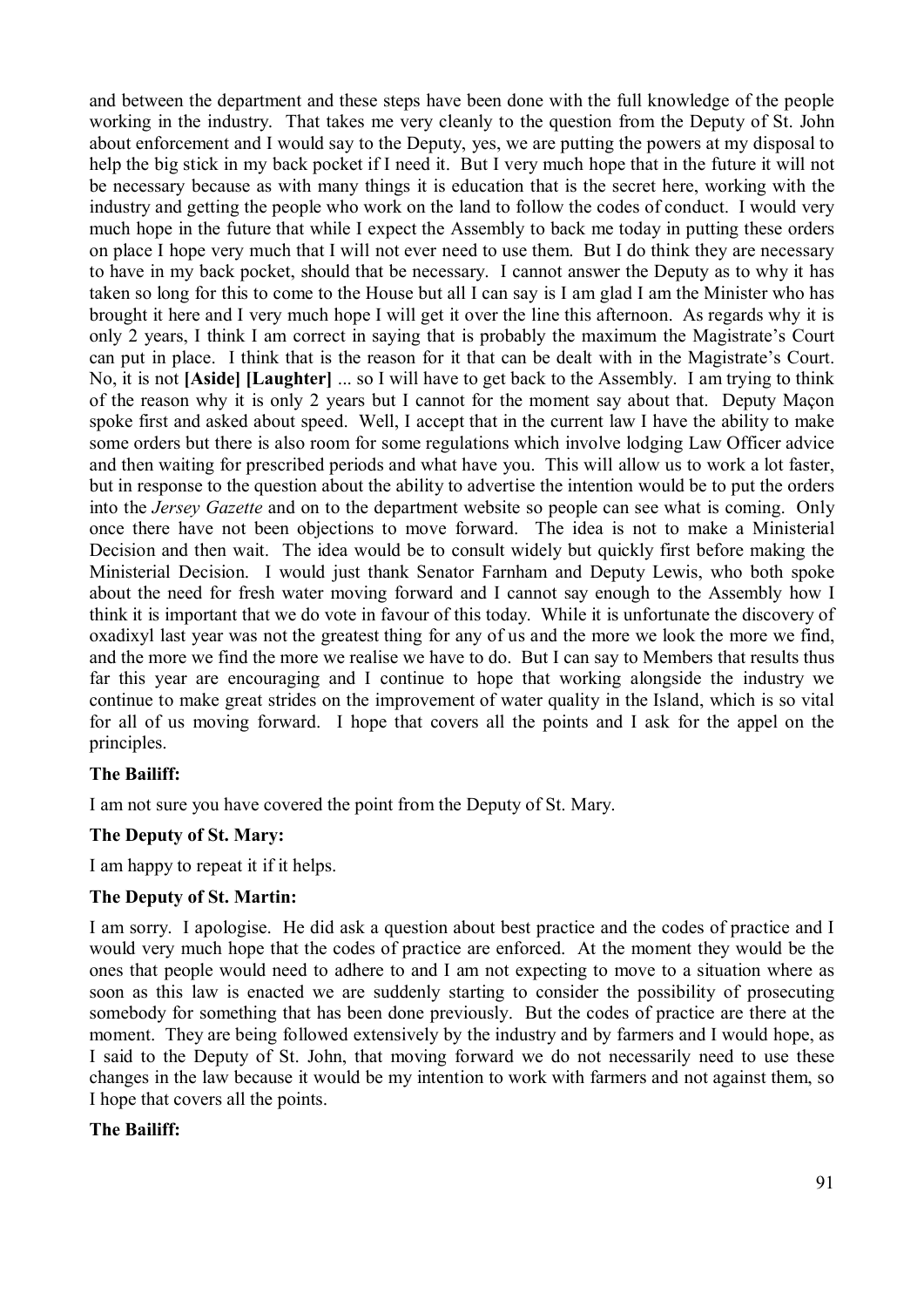The appel is called. I invite Members to return to their seats. The vote is on the principles of the Draft Water Pollution (Amendment No 3) (Jersey) Law. I ask the Greffier to open the voting.

| <b>POUR: 39</b>             | <b>CONTRE: 2</b>      | <b>ABSTAIN: 0</b> |
|-----------------------------|-----------------------|-------------------|
| Senator P.F. Routier        | Deputy M. Tadier (B)  |                   |
| Senator A.J.H. Maclean      | Deputy S.Y. Mézec (H) |                   |
| Senator L.J. Farnham        |                       |                   |
| Senator A.K.F. Green        |                       |                   |
| Senator S.C. Ferguson       |                       |                   |
| Connétable of St. Helier    |                       |                   |
| Connétable of St. Clement   |                       |                   |
| Connétable of St. Peter     |                       |                   |
| Connétable of St. Lawrence  |                       |                   |
| Connétable of St. Mary      |                       |                   |
| Connétable of St. Ouen      |                       |                   |
| Connétable of St. Brelade   |                       |                   |
| Connétable of St. Martin    |                       |                   |
| Connétable of St. Saviour   |                       |                   |
| Connétable of Grouville     |                       |                   |
| Connétable of St. John      |                       |                   |
| Connétable of Trinity       |                       |                   |
| Deputy J.A. Martin (H)      |                       |                   |
| Deputy G.P. Southern (H)    |                       |                   |
| Deputy J.A. Hilton (H)      |                       |                   |
| Deputy J.A.N. Le Fondré (L) |                       |                   |
| Deputy of Trinity           |                       |                   |
| Deputy K.C. Lewis (S)       |                       |                   |
| Deputy E.J. Noel (L)        |                       |                   |
| Deputy of St. John          |                       |                   |
| Deputy M.R. Higgins (H)     |                       |                   |
| Deputy J.M. Maçon (S)       |                       |                   |
| Deputy S.J. Pinel (C)       |                       |                   |
| Deputy of St. Martin        |                       |                   |
| Deputy R.G. Bryans (H)      |                       |                   |
| Deputy of St. Peter         |                       |                   |
| Deputy A.D. Lewis (H)       |                       |                   |
| Deputy of St. Ouen          |                       |                   |
| Deputy L.M.C. Doublet (S)   |                       |                   |
| Deputy M.J. Norton (B)      |                       |                   |
| Deputy T.A. McDonald (S)    |                       |                   |
| Deputy of St. Mary          |                       |                   |
| Deputy G.J. Truscott (B)    |                       |                   |
| Deputy P.D. McLinton (S)    |                       |                   |

### **The Bailiff:**

Deputy of St. Mary, do you wish to scrutinise this legislation?

## **The Deputy of St. Mary (Chairman, Environment, Housing and Infrastructure Scrutiny Panel):**

In view of the assurances given, no, we do not.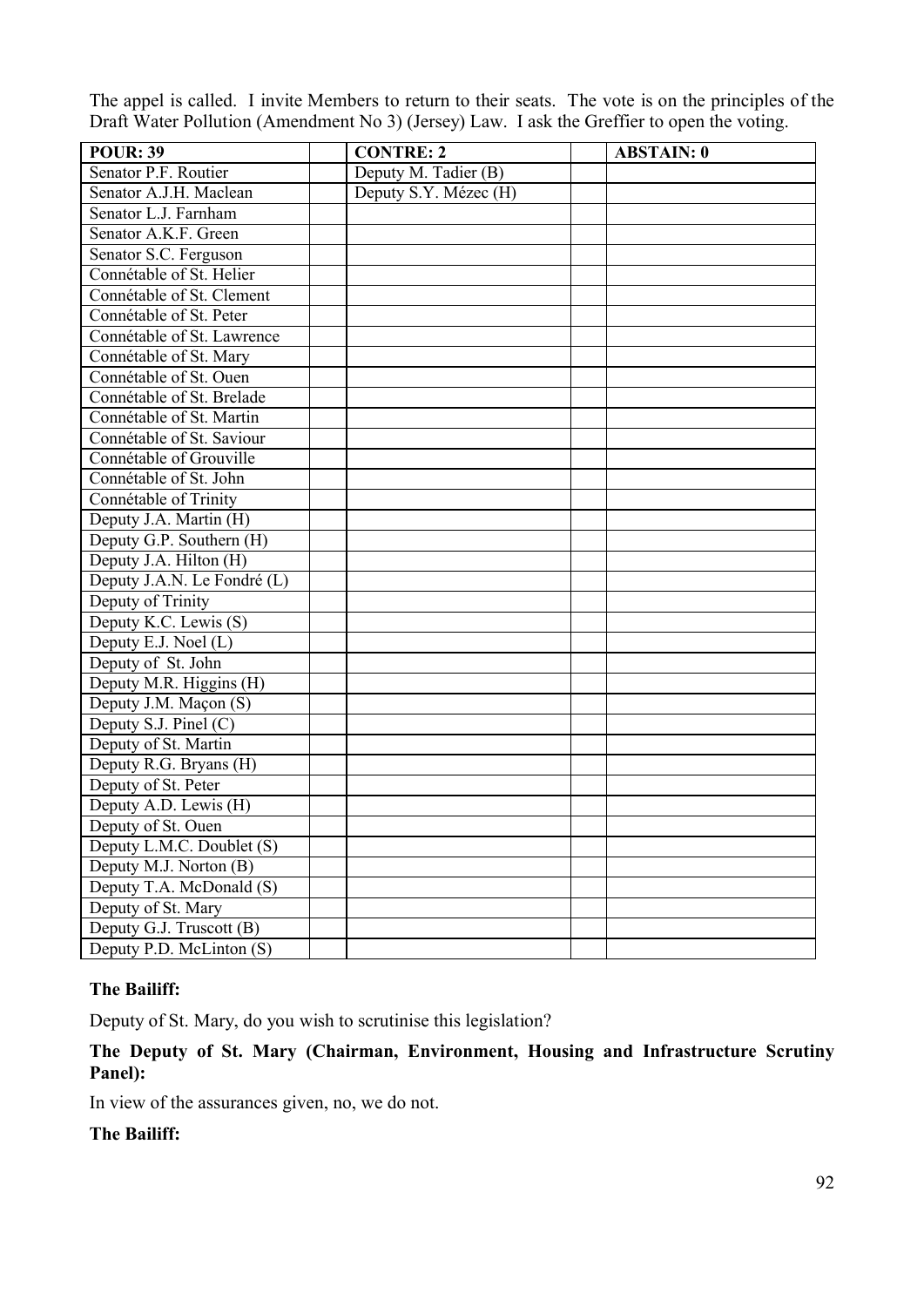Minister, how do you wish to take this draft?

## **10.2 The Deputy of St. Martin:**

Article 1 provides that this law, if approved by the Assembly today, will amend the Water Pollution Law that was enacted in 2000. Articles 2 to 4 substitute the new terms that will in future be used in the Water Pollution Law. Article 5 is a very important amendment to the Water Pollution Law since it will mean that before I can proceed to make a Water Management Order I will be required to first advertise those proposals either in the *Jersey Gazette* and on the Government website and secondly consider any objections that may be raised against those proposals and these requirements will be in addition to the fact that under the current law I am required to consult with my fellow Ministers and other stakeholders that may be affected by the proposals to make a Water Management Order. Article 6 makes a minor amendment to the current Water Pollution Law, which flows from the next article, which is Article 7. That inserts new Articles 14 and 15 into the principle law and I would like to say a few words about those 2 if I may. On Article 14 I just make 2 points. First, having the benefit, as I said, of 17 years' experience in the original Water Pollution Law it is now clear how we wish to move forward and I believe the necessary detail can be adequately dealt with by Ministerial Order. In that way I do not need to keep coming back to the Assembly with regulations and this applies to both the designation of Water Management Areas and the types of controls that can be imposed. Secondly, I would however emphasise we are at the same time introducing those important safeguards that we spoke about just now. I will be permitted to impose a Water Management Order strictly ... I will be restricted to those clearly set out in Sub-Article 2 of Article 14 and furthermore those restrictions can be only relating to business operations. That is people undertaking commercial business. I just turn to Article 15. While this basically restates the offence provision in the original Article 15 the new one also contains the defence of due diligence, which is of course an important safeguard for those carrying out business operations who may inadvertently result in water pollution. This defence is specifically linked to compliance with approved codes of practice under the law that provides practical guidance on how to avoid pollution. Article 8 make a couple of minor consequential changes to Article 45 of the original law, which flows from the earlier amendments, however I would hasten to add that a landowner's entitlement to claim compensation under the law remains unaltered. Finally, Article 9 provides that the new law would come into force 7 days following its registration in the Royal Court. I propose the Articles.

### **The Bailiff:**

Seconded? **[Seconded]** Does any Member wish to speak on any of the Articles? Those Members in favour of adopting the Articles kindly show. Those against? The Articles are adopted. Do you propose in Third Reading, Minister?

### **10.3 The Deputy of St. Martin:**

I do, and call for the appel.

### **The Bailiff:**

Seconded. **[Seconded]** The appel has been called for and I invite Members to ...

#### **Deputy M. Tadier:**

Sir, I think we are allowed to speak on a Third Reading.

### **The Bailiff:**

I am so sorry, Deputy, you are quite right. I was taking things too quickly. Does any Member wish to speak?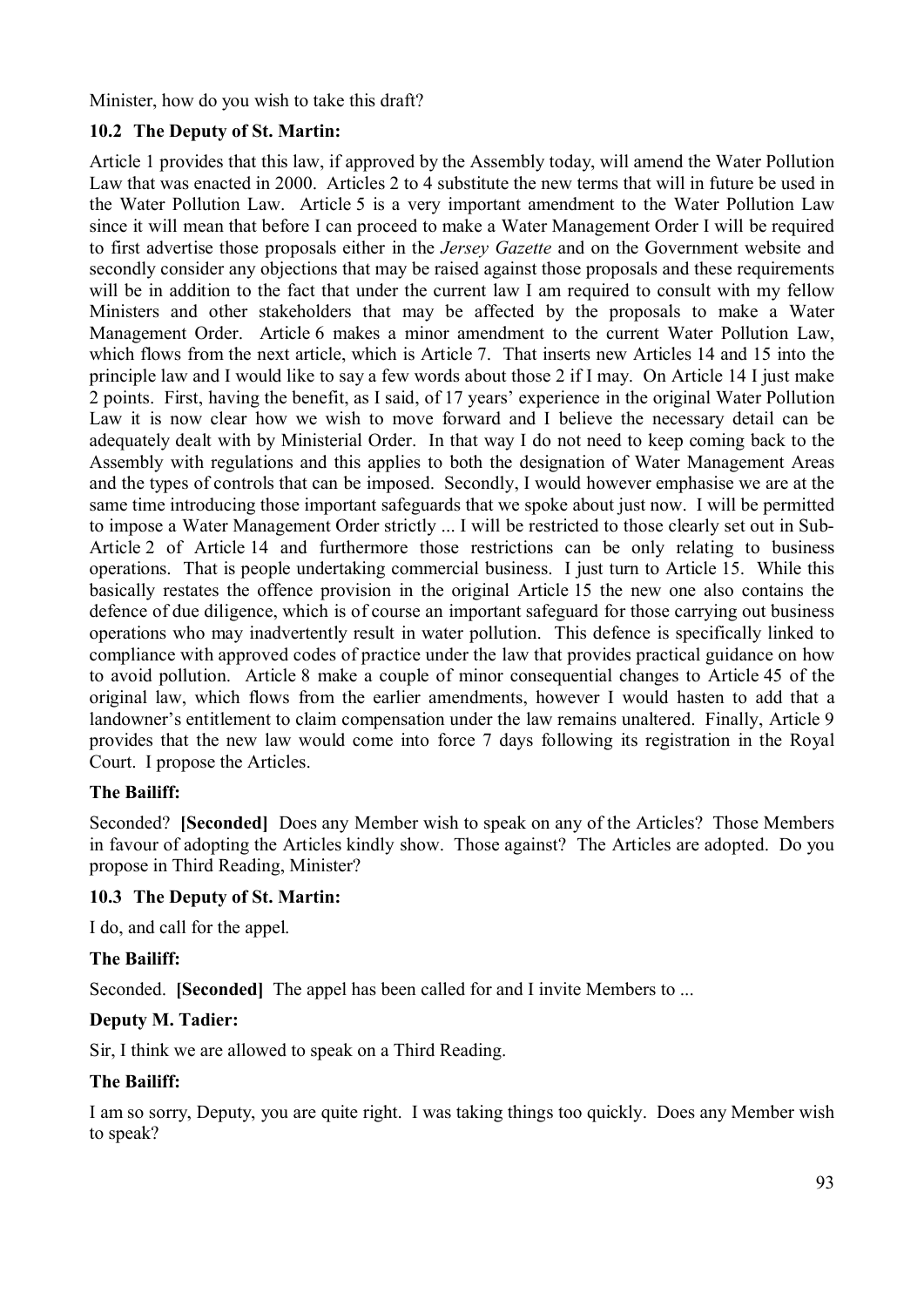# **10.3.1 Deputy M. Tadier:**

The reason I voted against this or one of the reasons is that I was disappointed by the Minister's earlier response which seemed to underplay the toxicity and the carcinogenic nature of glyphosate. Now the Minister may not be aware but in the last 24 hours, and indeed in the last hour or so, there has been a case going on in California to do exactly with the carcinogenic nature or otherwise of Roundup and of glyphosate which is the key ingredient in that, and they have upheld the fact that it is a carcinogen and they will be requiring the product to contain a label saying that it is carcinogenic. When we have the Minister standing up making glib comments that it is no more harmful than eating red meat or drinking a glass of red wine, I mean I certainly would not want to go round to the Minister's house for food because I certainly would prefer to drink a glass of red wine than a glass of glyphosate. If he is serving Roundup on the menu then I will not be going round to his anytime soon. But more seriously, this is a serious issue, the reason I raise this again in the Third Reading is that if we are giving the Minister more powers to make decisions off his own bat with officer advice and not bringing these serious matters to the Assembly for the debate, and we have seen the level of debate already. What should have been a quite straightforward debate today has generated lots of interest from Members, quite rightly, because these are areas that touch on the very well-being of our community both in economic terms, agricultural terms and to do with the health of individuals and the management of the environment. When we have a Minister making comments like that I do not necessarily trust him to give him even more powers to go ahead and make decisions without recourse to this Assembly.

### [16:30]

That is why I will not be supporting this in the Third Reading, although I do agree with the overall principle and I would encourage any Members who have concerns about giving the Minister more powers in this regard for what is quite a sensitive and serious area to also vote against this in the Third Reading.

### **The Bailiff:**

Does any other Member wish to speak in Third Reading? Deputy Tadier, I was just checking on the use of the word "glib" in the Oxford Dictionary, which is "fluent but insincere and shallow". I take it you mean fluent but shallow?

### **Deputy M. Tadier:**

I will consult my own dictionary **[Laughter] ...**

## **The Bailiff:**

I think mine wins actually.

### **Deputy M. Tadier:**

There was no intent on my behalf to suggest that he was fluent although he was not stuttering like some Ministers do, nor that he was insincere, and I do not think shallow is an offence in this Assembly, although I am not suggesting he was shallow either. But I do think it was a phrase that rolled off the tongue perhaps with much thought and in that sense I think there is a wider meaning of "glib" which is understood to make the comment, which perhaps has not been fully thought through.

### **The Bailiff:**

You have clarified what you meant, that is absolutely fine. Thank you. Does any other Member wish to speak in Third Reading? Minister.

## **10.3.2 The Deputy of St. Martin:**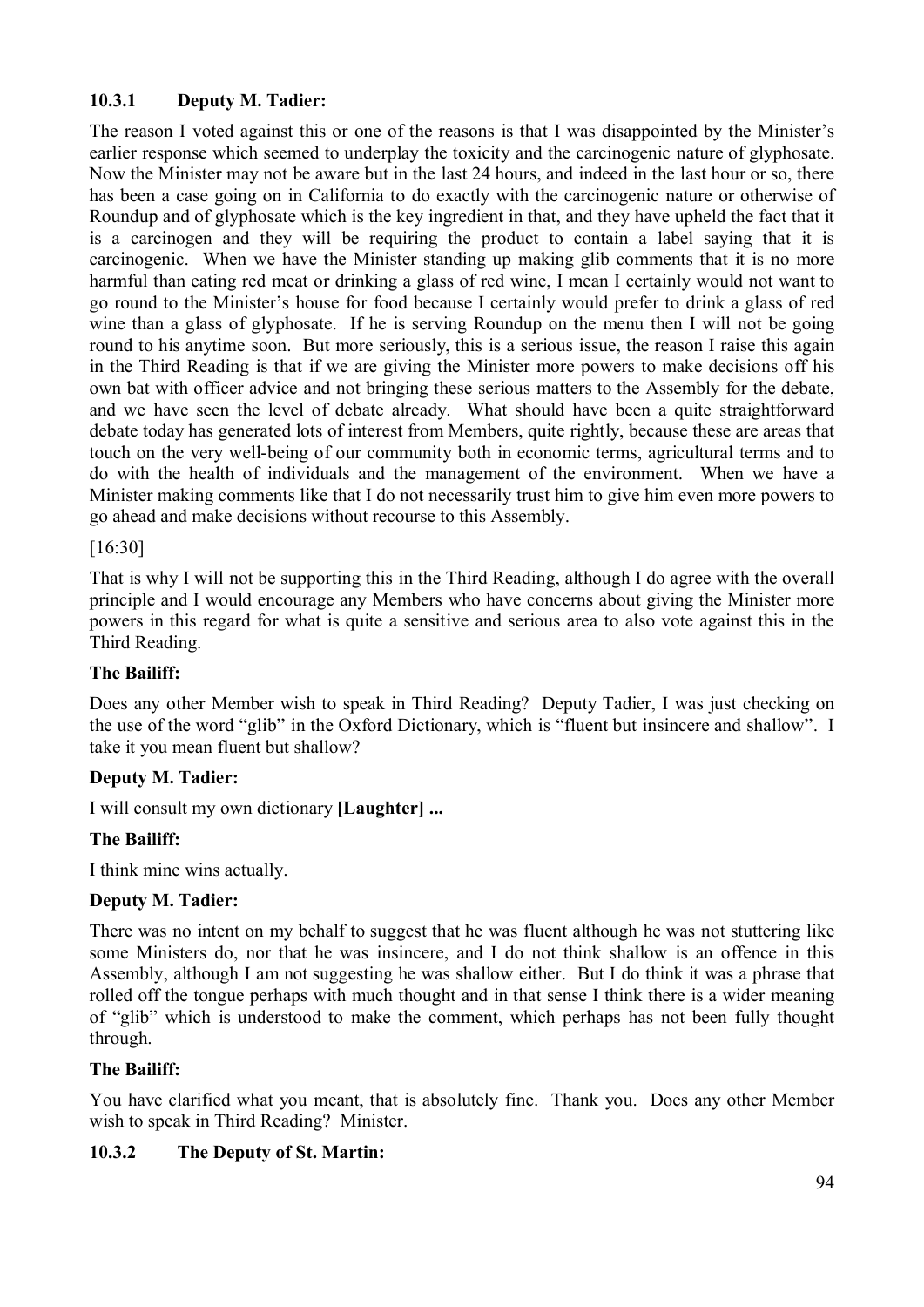I am much happier being called a fluent speaker than effluent speaker. **[Laughter]** I think the Deputy and I are going to agree to disagree because I am disappointed that he has no trust in me. I would like to think I have taken this situation seriously or more seriously than others. I certainly take the issue of clean water in Jersey with the utmost importance and Members will know the very reason I acted almost immediately to ban a chemical called Linuron from being imported or further imports into the Island and I have given the farmers 9 months to use up the stocks that we had before I ban its use as well. But I would apologise to the Assembly for what may have appeared to be offhand and potentially glib remarks about carcinogenic chemicals, about cancer, about other things of that nature. I can assure Members that I take all those issues with the most extreme seriousness. Deputy Tadier mentioned and came back again about glyphosate and he said that only today something in Canada has happened, and I have to say to Members that I am not aware of that. But I will take great interest to see whether that has happened or not. But I would reiterate to Members something I said in the opening remarks. On Friday I sat down for a serious meeting with the chief executive of Jersey Water and my chief officer from the Environment Department and we spoke at length about glyphosate and the remarks I made were not offhand, they did come from a scientific document which I was reading which classed glyphosate in the same category as those other food and drinks. So I was not not being serious but that is certainly a subject which I discussed seriously with people in the industry last week. But I do say to Deputy Tadier that I will go away and research that. Members can have the greatest assurance that I will not be proceeding with allowing chemicals to be put into our drinking water if they were in any way associated with carcinogens. I think that is about it. I ask for the appel.

#### **The Bailiff:**

The appel is called for. I invite Members to return to their seats. The vote is on whether to adopt the Water Pollution (Amendment No. 3) (Jersey) Law in Third Reading. I ask the Greffier to open the voting.

| <b>POUR: 40</b>             | <b>CONTRE: 2</b>      | <b>ABSTAIN: 0</b> |
|-----------------------------|-----------------------|-------------------|
| Senator P.F. Routier        | Deputy M. Tadier (B)  |                   |
| Senator A.J.H. Maclean      | Deputy S.Y. Mézec (H) |                   |
| Senator L.J. Farnham        |                       |                   |
| Senator P.M. Bailhache      |                       |                   |
| Senator A.K.F. Green        |                       |                   |
| Senator S.C. Ferguson       |                       |                   |
| Connétable of St. Helier    |                       |                   |
| Connétable of St. Clement   |                       |                   |
| Connétable of St. Peter     |                       |                   |
| Connétable of St. Lawrence  |                       |                   |
| Connétable of St. Mary      |                       |                   |
| Connétable of St. Ouen      |                       |                   |
| Connétable of St. Brelade   |                       |                   |
| Connétable of St. Martin    |                       |                   |
| Connétable of St. Saviour   |                       |                   |
| Connétable of Grouville     |                       |                   |
| Connétable of St. John      |                       |                   |
| Connétable of Trinity       |                       |                   |
| Deputy J.A. Martin (H)      |                       |                   |
| Deputy G.P. Southern (H)    |                       |                   |
| Deputy J.A. Hilton (H)      |                       |                   |
| Deputy J.A.N. Le Fondré (L) |                       |                   |
| Deputy of Trinity           |                       |                   |
| Deputy K.C. Lewis (S)       |                       |                   |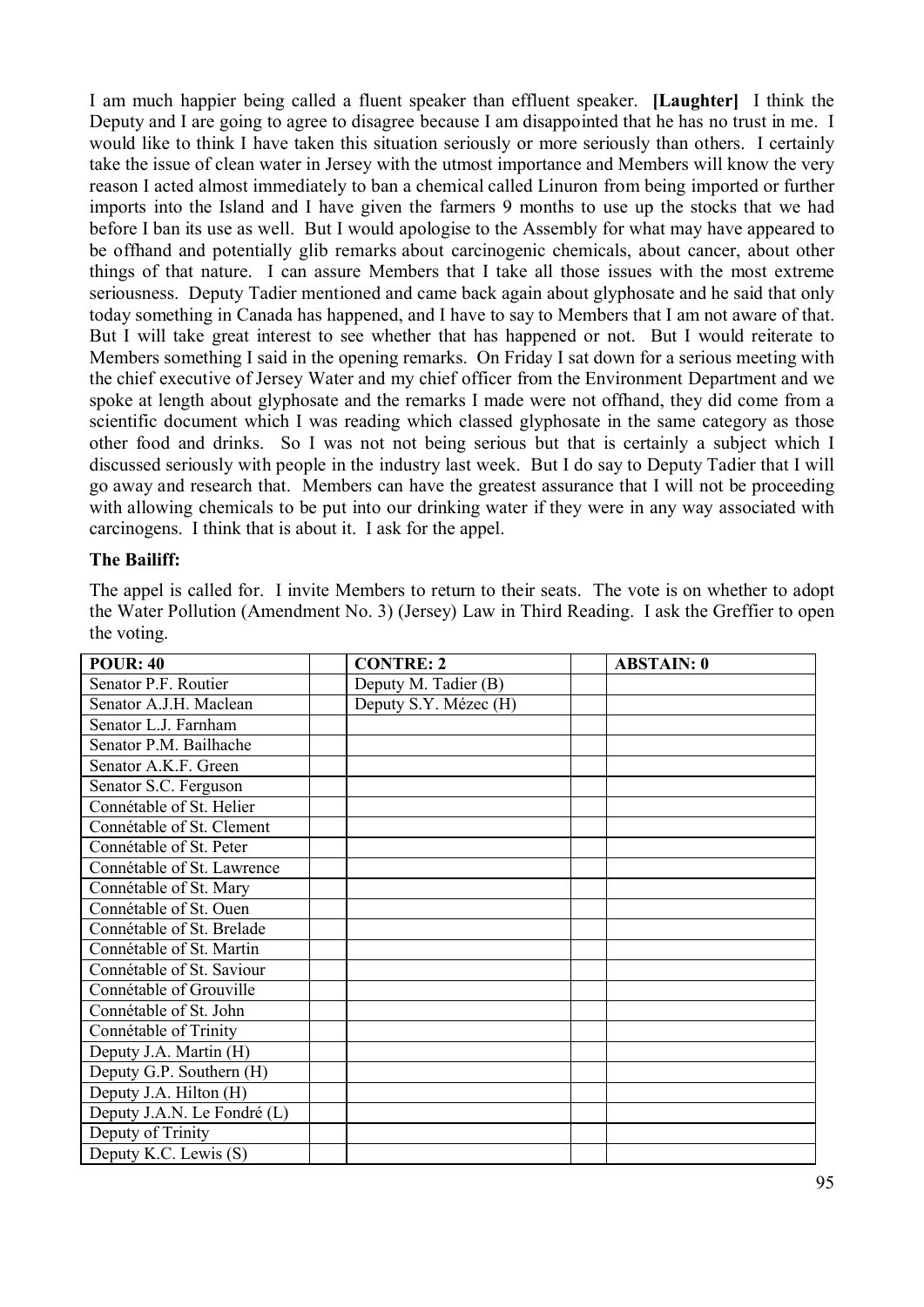| Deputy E.J. Noel (L)      |  |  |
|---------------------------|--|--|
| Deputy of St. John        |  |  |
| Deputy M.R. Higgins (H)   |  |  |
| Deputy J.M. Maçon (S)     |  |  |
| Deputy S.J. Pinel (C)     |  |  |
| Deputy of St. Martin      |  |  |
| Deputy R.G. Bryans (H)    |  |  |
| Deputy of St. Peter       |  |  |
| Deputy A.D. Lewis (H)     |  |  |
| Deputy of St. Ouen        |  |  |
| Deputy L.M.C. Doublet (S) |  |  |
| Deputy M.J. Norton (B)    |  |  |
| Deputy T.A. McDonald (S)  |  |  |
| Deputy of St. Mary        |  |  |
| Deputy G.J. Truscott (B)  |  |  |
| Deputy P.D. McLinton (S)  |  |  |

# **11. Draft Income Support (Amendment No. 2) (Jersey) Law (P.5/2017)**

### **The Bailiff:**

We now come to P.5/2017, the Draft Income Support (Amendment No. 2) (Jersey) Law. I ask the Greffier to read the citation of the draft.

### **The Deputy Greffier of the States:**

Draft Income Support (Amendment No. 2) (Jersey) Law 201-. A Law to further amend the Income Support (Jersey) Law 2007. The States, subject to the sanction of Her Most Excellent Majesty in Council, have adopted the following Law.

## **The Bailiff:**

I call on the Minister for Social Security.

### **11.1 Deputy S.J. Pinel (The Minister for Social Security):**

Before I do discuss this subject today, during the debate on the funding of Family Nursing and Homecare by Deputy Southern, I have been working very closely with the Minister for Health and Social Services over the last few months and this change to the Income Support Law allows for regulations which will add a flexible personal care component to the existing income support system. The details of this new component will be set out in regulations which will be debated by the States Assembly in the coming months. The flexible personal care component is designed to support the cost of a homecare package for someone living in a low income household who is not able to afford the full cost of their care package but has care needs that are below the level at which that person would be eligible for the long-term care benefit. The assessment of care packages will be undertaken by health professionals who are also approved under the Long-Term Care Law. The care package and the assessment will follow the same pattern as already used for the Long-Term Care Scheme. This short amendment to the Income Support Law is needed to allow for these health professionals to be included in the decision-making process laid out in the Income Support Law. Members may wish to understand why the assessment process does not follow the existing assessment within income support. There are 3 levels of personal care component included in the existing law. These are assessed using a set of agreed statements. Depending on the level of personal care needed the component is set at a fixed amount from between £23 a week and £145 a week. This pays towards the general extra costs faced by low income households when a member has care needs. There are no specific rules as to what this money must be spent on. The new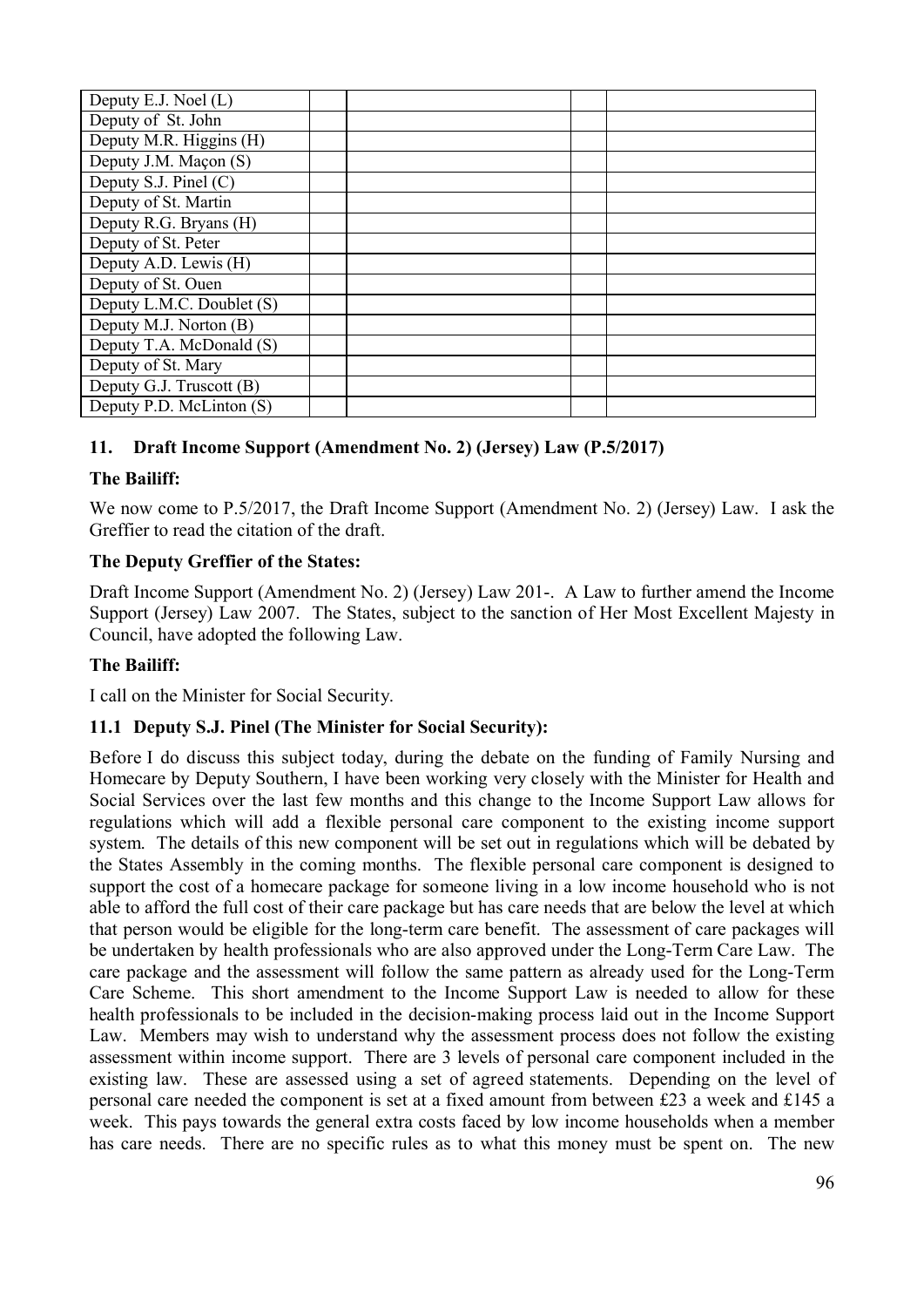components will not be allocated a fixed amount of money and can cover costs up to £350 a week. It is specifically designed to support someone who needs help from an approved care provider to support them with everyday tasks on a regular basis. The healthcare professional will undertake a full assessment of the person's needs and will identify a personal care package that takes these needs into account. The flexible personal care component will then be set in line with the actual cost of this care package. This is similar to the way that long-term care supports people who need care in their own homes and one advantage of using the same assessment process is that people will be better prepared if their care needs increase to the level that long-term care becomes appropriate. The flexible personal care component does not replace the existing 3 levels and a person with care needs that do not require support from an approved care provider will still be able to claim under the current system. The first recipients of the new components are likely to be some of the Family Nursing and Homecare clients who have previously received subsidised care packages. Any low income client affected by the change to the Family Nursing and Homecare funding will be able to apply for the new component during the second half of 2017. This amendment to the law must be approved before the regulations can be debated. As this is primary law it will be referred to the Privy Council for approval and then the States will have the opportunity to debate the regulations which sets out all the details of the new component. I propose the principles.

## **The Bailiff:**

Seconded? **[Seconded]** Does any Member wish to speak on the principles?

## **11.1.1 The Deputy of St. John:**

I would like to ask the Minister to just clarify something for me within the legislation. On page 4 of the proposition it refers in the last paragraph to: "Enabling legislation is required to expand the remit of the Income Support Law to allow appropriately qualified health professionals to undertake assessments of care packages for these claimants", and the Minister briefly spoke about it in her proposing speech. But when referring to Article 3(b), which you can see on page 12, it states that: "The Minister shall by order make provision (i) specifying the descriptions of persons who may make assessment or give approval required pursuant to paragraph 3(a)." So I would just like to understand from the Minister, in determining that wording under 3(b), what types of persons does she expect to be appointing to make these assessments and whether it will be purely healthcare professionals and if that is the case then why was that not specified in the legislation in order for us to give her the power to make that order in the first place and why it could potentially be an accountant or any type of profession at all under the wording that is currently prescribed? So if the Minister can just explain to me how she sees it working in practice in terms of determining the appropriate care packages and particularly under 3(b) it refers to the Medical Appeal Tribunal and I am aware that life is becoming more specialised in the medical world and my concern lies within when making an appeal that the Medical Appeal Tribunal, the expectations on them, in terms of determining that appeal, whether they will require the knowledge as of that of those that have made the care assessment in the first place.

## **11.1.2 The Connétable of St. John:**

In the Minister's speech she said "an approved care provider to support them". That rather suggests that the money is going to a care provider and not to the individual in need. This is, I think, totally wrong and I will not be supporting this on that basis because elsewhere in your report it makes no reference that I have come across to giving the money to a care provider. It talks about giving the money to the individual. I would ask for clarification on that because if it is going to a care provider I will not support it. If it is going to the individual who needs the additional financing to spend as they see fit, providing they can have the receipt, then I will support it.

## **11.1.3 Deputy G.P. Southern:**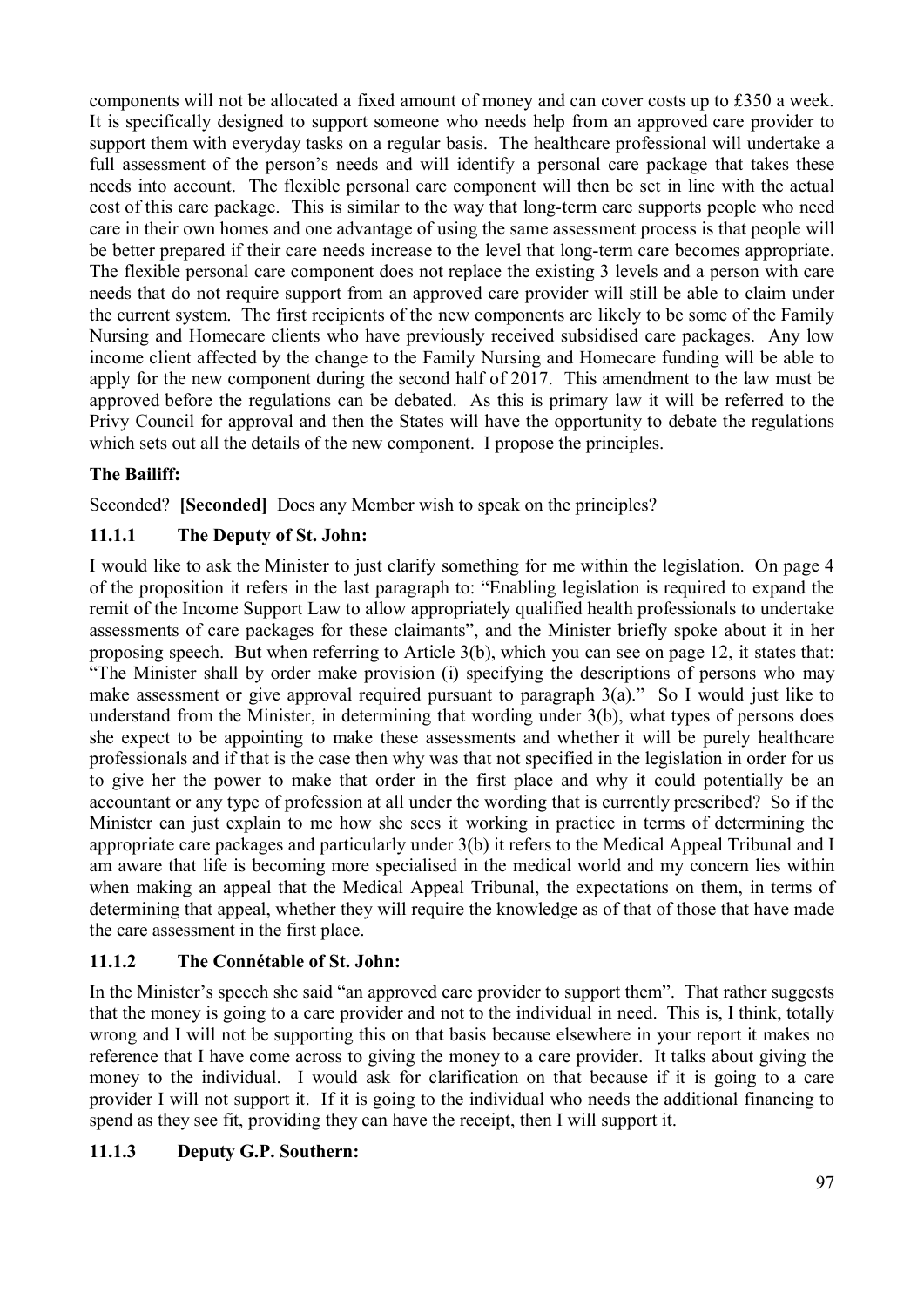Can the Minister clarify whether any trials have been run on the difference between someone who qualifies for level 3 on income support and someone who qualifies on the higher range, on the new flexible support, given that completely different assessment mechanisms are employed for that boundary between 3 and the flexible level? If none so far have been trialled will she undertake to do some trials, make sure that that boundary between level 3 and the flexible care higher level is a smooth one?

## **The Bailiff:**

Does any other Member wish to speak? If not, I call on the Minister to reply.

### **11.1.4 Deputy S.J. Pinel:**

As I said in my opening remarks, of course the details will come out in the regulations, but to answer the Deputy of St. John, Article 3 sets out the assessments that can be made by the level of impairment that the person is deemed in a care package. The assessments will be healthcare professionals as they are in the long-term care assessments at the moment, and the assessors are usually social workers or nurses, occupational therapists and doctors are also able to make assessments. The professionals approved for the long-term care will also be approved for the income support assessment purposes as well. Also I think you asked a question about the Appeals Tribunal which is composed of a doctor, a lawyer and a person who is an expert in disability. That tribunal is already set up. To answer the Connétable of St. John, the money given, as I said in my opening remarks, will be down to the person who receives it to spend it but the care will have to be provided by an approved care provider as it is with long-term care. Of course that will be much clearer when it comes to the regulations as well. The answer to Deputy Southern **[Interruption] ...** 

#### [16:45]

The trials will not be separate but inasmuch as soon as the law comes into effect, which will be after the regulations are approved by this Assembly, which we are hoping the law will come into effect on the 1st of July and then new incomers to income support will be able to apply for the flexible care component and that will be the, if you like, free trial situation. We cannot do a trial without the law being in effect. I maintain the Articles.

### **The Bailiff:**

Those in favour of adopting ...

### **Deputy G.P. Southern:**

Point of clarification, Sir. I think it is a clarification. The Minister, I think, said that these health professionals will be engaged in the income support process, i.e. assessing the levels 1 to 3, as well as level 4. It seemed to me she said ... is that the case?

### **Deputy S.J. Pinel:**

Levels 1 to 3 in the income support ... it is very confusing because there are levels up to 6 in longterm care as well, but there is a big difference. Levels 1 to 3 in income support have not had assessments like this. This is why we are starting different assessments, and it will not be called level 4, because it is too confusing with long-term care, it is to be called the flexible care component.

### **Deputy G.P. Southern:**

She did not answer my question.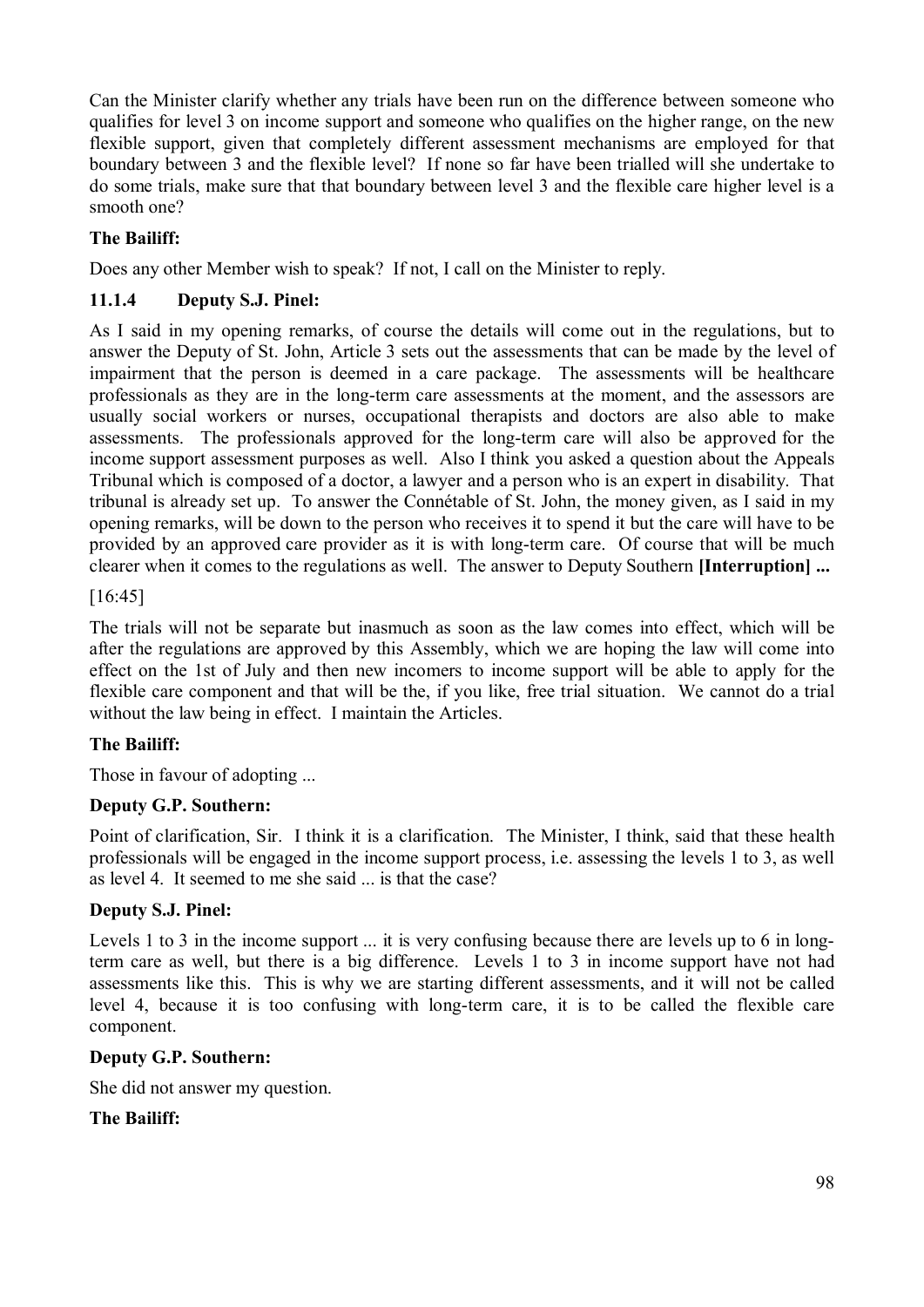The principles are maintained. Those in favour of adopting the principles kindly show. Those against? The principles are adopted. Minister, do you propose the Articles *en bloc*.

### **Deputy S.J. Pinel:**

Yes, please.

#### **Deputy J.M. Maçon:**

Scrutiny.

#### **The Bailiff:**

I am so, sorry. Thank you, Deputy Maçon. I am having a bad afternoon. Deputy of St. Ouen, would you like to scrutinise this?

### **The Deputy of St. Ouen (Chairman, Health and Social Security Scrutiny Panel):**

No, Sir.

#### **The Bailiff:**

Thank you. You wish to propose the Articles *en bloc*. I must be looking forward to dinner, I am sure that is what it is. Seconded? **[Seconded]** Does any Member wish to speak on the Articles? Those in favour of adopting the Articles kindly show. Those against? The Articles are adopted. Do you propose the Bill in Third Reading, Minister?

#### **Deputy S.J. Pinel:**

Yes, please, and may I ask for the appel?

### **The Bailiff:**

Seconded? **[Seconded]** Does any Member wish to speak in Third Reading? The appel is called for. I invite Members to return to their seats. The vote is on whether to adopt the Income Support (Amendment No. 2) (Jersey) Law in Third Reading. I ask the Greffier to open the voting.

#### **The Deputy Greffier of the States:**

It is not working.

#### **The Bailiff:**

Do you want to try again, Greffier? It is not only me having a problem today. Greffier, will you call the roll please?

| <b>POUR: 42</b>            | <b>CONTRE: 1</b>      | <b>ABSTAIN: 0</b> |
|----------------------------|-----------------------|-------------------|
| Senator P.F. Routier       | Senator S.C. Ferguson |                   |
| Senator P.F.C. Ozouf       |                       |                   |
| Senator A.J.H. Maclean     |                       |                   |
| Senator L.J. Farnham       |                       |                   |
| Senator P.M. Bailhache     |                       |                   |
| Senator A.K.F. Green       |                       |                   |
| Connétable of St. Helier   |                       |                   |
| Connétable of St. Clement  |                       |                   |
| Connétable of St. Peter    |                       |                   |
| Connétable of St. Lawrence |                       |                   |
| Connétable of St. Mary     |                       |                   |
| Connétable of St. Ouen     |                       |                   |
| Connétable of St. Brelade  |                       |                   |
| Connétable of St. Martin   |                       |                   |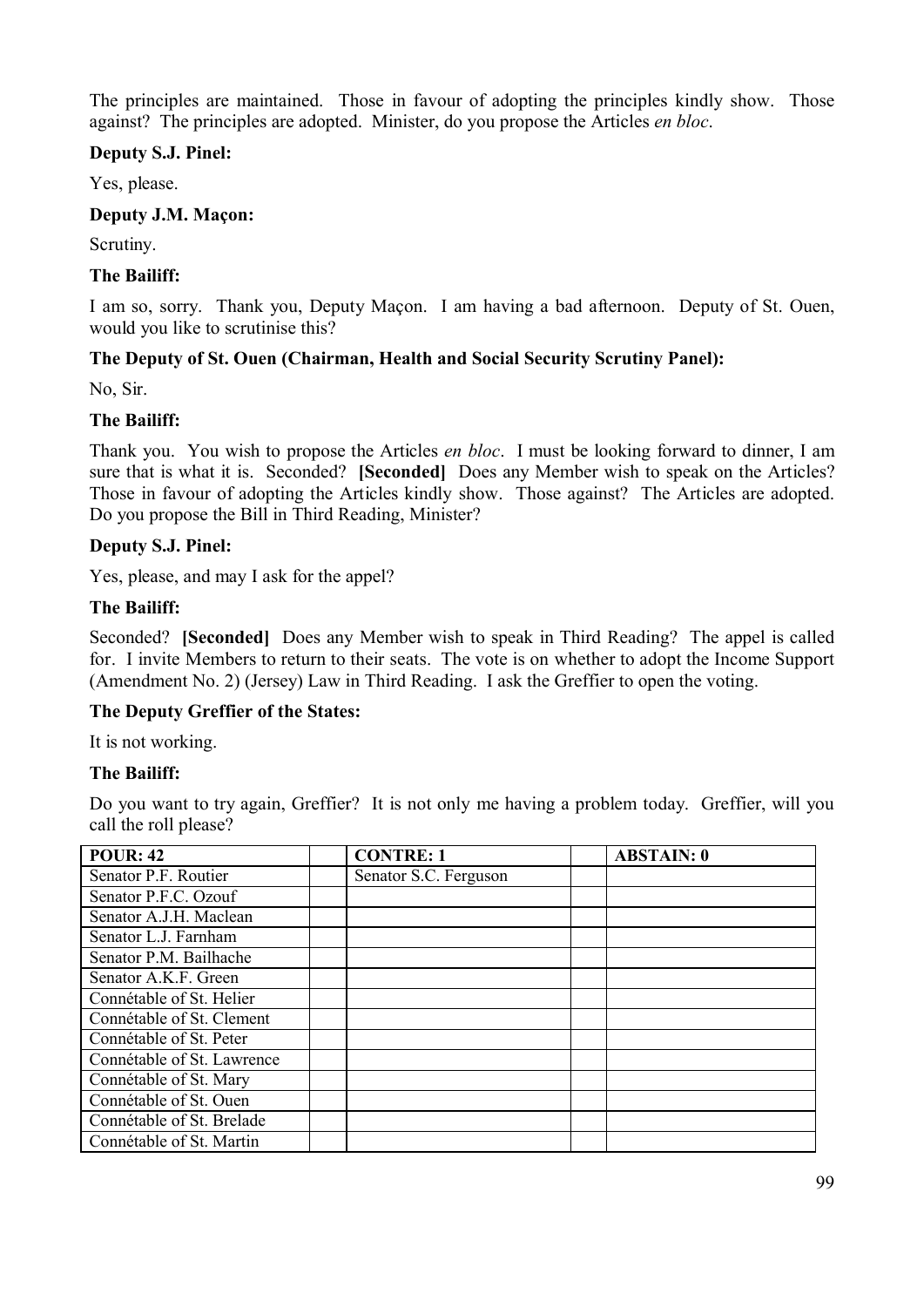| Connétable of St. Saviour   |  |  |
|-----------------------------|--|--|
| Connétable of Grouville     |  |  |
| Connétable of St. John      |  |  |
| Connétable of Trinity       |  |  |
| Deputy J.A. Martin (H)      |  |  |
| Deputy G.P. Southern (H)    |  |  |
| Deputy J.A. Hilton (H)      |  |  |
| Deputy J.A.N. Le Fondré (L) |  |  |
| Deputy of Trinity           |  |  |
| Deputy K.C. Lewis (S)       |  |  |
| Deputy M. Tadier (B)        |  |  |
| Deputy E.J. Noel (L)        |  |  |
| Deputy of St. John          |  |  |
| Deputy M.R. Higgins (H)     |  |  |
| Deputy J.M. Maçon (S)       |  |  |
| Deputy S.J. Pinel (C)       |  |  |
| Deputy R.G. Bryans (H)      |  |  |
| Deputy of St. Peter         |  |  |
| Deputy S.Y. Mézec (H)       |  |  |
| Deputy A.D. Lewis (H)       |  |  |
| Deputy of St. Ouen          |  |  |
| Deputy L.M.C. Doublet (S)   |  |  |
| Deputy R. Labey (H)         |  |  |
| Deputy M.J. Norton (B)      |  |  |
| Deputy T.A. McDonald (S)    |  |  |
| Deputy of St. Mary          |  |  |
| Deputy G.J. Truscott (B)    |  |  |
| Deputy P.D. McLinton (S)    |  |  |

I can announce the Bill has been adopted in Third Reading, one vote against.

### **12. States of Jersey Complaints Panel: reappointment of Members (P.8/2017)**

### **The Bailiff:**

We now come to the States of Jersey Complaints Panel: reappointment of Members - P.8 - lodged by the Privileges and Procedures Committee. I ask the Greffier to read the citation of the draft.

### **The Deputy Greffier of the States:**

The States are asked to decide whether they are of opinion  $-$  in accordance with Article 5(2) of the Administrative Decisions (Review) (Jersey) Law 1982, to reappoint the following persons as members of the States of Jersey Complaints Panel, from whom members of Complaints Boards can be drawn, for a period of 5 years – Mrs. Janice Eden, Mr. John Moulin.

### **12.1 The Connétable of St. Clement (Chairman, Privileges and Procedures Committee):**

I am very pleased to be able to seek the approval of the States for the reappointment of Mrs. Janice Eden and Mr. John Moulin for a further term of office of the Complaints Panel. The committee, and I am sure the States, are extremely grateful to the members who give many hours of their time on a totally honorary basis in relation to the work of the panel. I am very pleased that these 2 individuals have offered to serve for a further 5 years. The committee would also like to thank the retiring members, namely, Mrs. Claire Boscq-Scott and Professor Edward Sallis, who have both served for a good period of time. They have generously given their time, as I say, freely to serve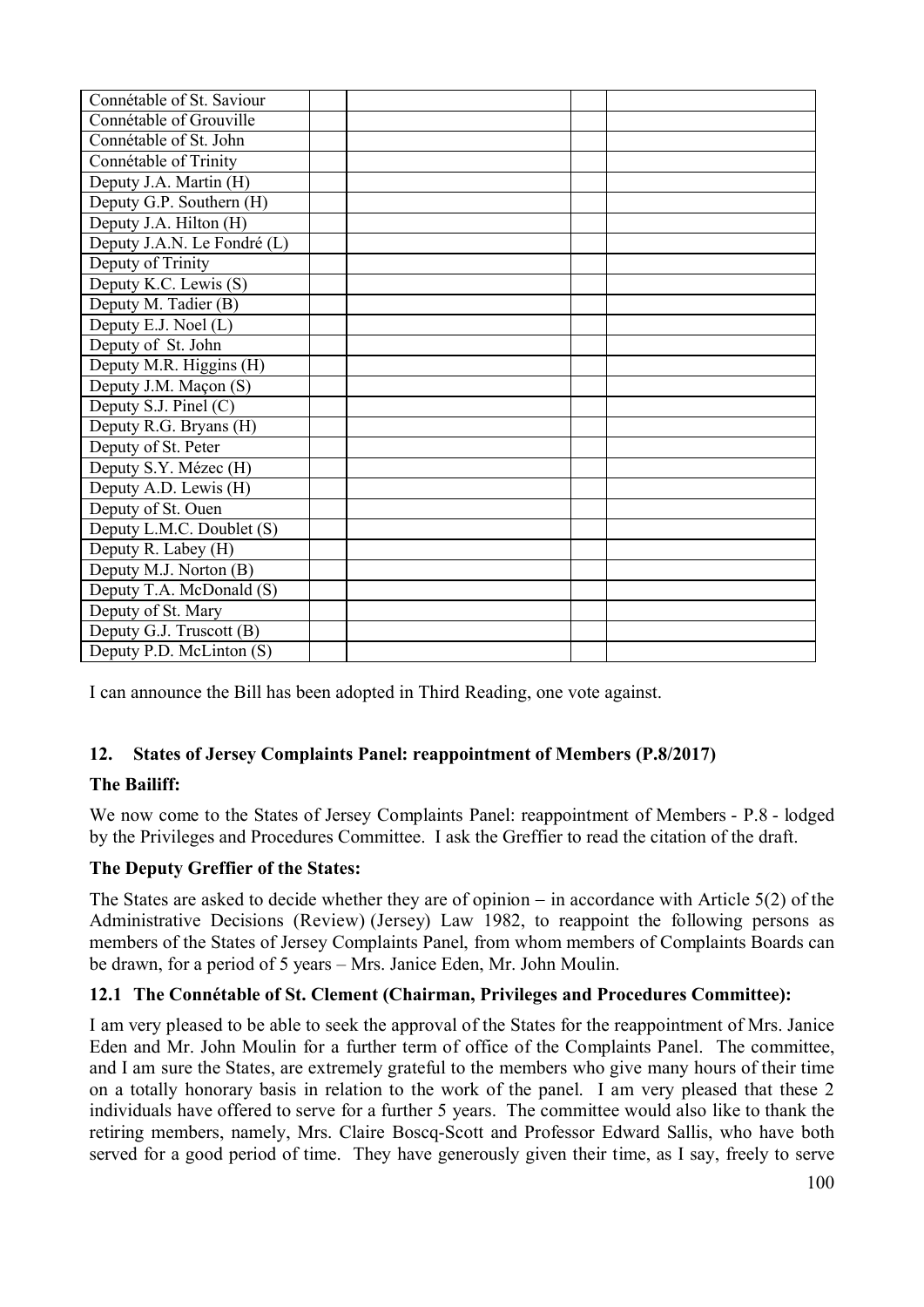their community for which the committee, I am sure the States and the Island, are very grateful. I make the proposition.

## **The Bailiff:**

Seconded? **[Seconded]** 

### **12.1.1 Senator P.F.C. Ozouf:**

I note that the appointments are made for 5 years and I wondered whether or not the chairman could say whether or not he has ... I know that he is a Clothier supporter and in Clothier one of the recommendations that was not ever implemented was the setting up of an ombudsman and the actual administrative review panel is almost sort of a lightweight version of that. Could he say in proposing these members whether or not he agrees with me that we do need to put in place an ombudsman to deal with administrative issues and could be a significant improvement in the ability of Islanders to seek appropriate hearings and justice? I am not saying the panel is not doing good work, because it does, but it is what it is, which is a fairly informal process with the best of intentions but it is not on the standard of ombudsman that exists in other places. I just wondered whether or not he would say 5 years' appointment but would he also progress the ombudsman as was envisaged by Clothier?

### **The Bailiff:**

Does any other Member wish to speak? Then I ask the chairman to reply.

### **12.1.2 The Connétable of St. Clement:**

Can I express my disappointment at some of those comments? These people do a superb job for the Island and in no way is any one of them, as an individual or as a team, a lightweight version of anything. They do an extremely good job and I think some of their reports which have come to this Assembly show their professionalism and dedication they have shown for the work that they have done. We have discussed with them the possibility of an ombudsman and so far we have not been convinced by anyone of the necessity for an ombudsman in this particular area of work where this Complaints Panel of honorary people do an exceptional job, in my view. Certainly the idea of an administrative ombudsman will be kept under review but I certainly have got no complaints whatsoever about the quality of work and the timeliness of the work and the standard of the work that is carried out by these individuals. I am extremely sorry that that should have been brought into question. I maintain the proposition.

### **Senator P.F.C. Ozouf:**

Can I just make a point of clarification?

### **The Bailiff:**

I doubt very much whether it will be.

#### **Senator P.F.C. Ozouf:**

It is a point of clarification because it is the powers of the ombudsman are different from the quality of the people. I made no reference to the people. The ombudsman would have significant powers not of advisory but corrective decision making.

### **The Bailiff:**

That being so, it is not relevant to the proposition.

### **The Connétable of St. Clement:**

That also is not accurate.